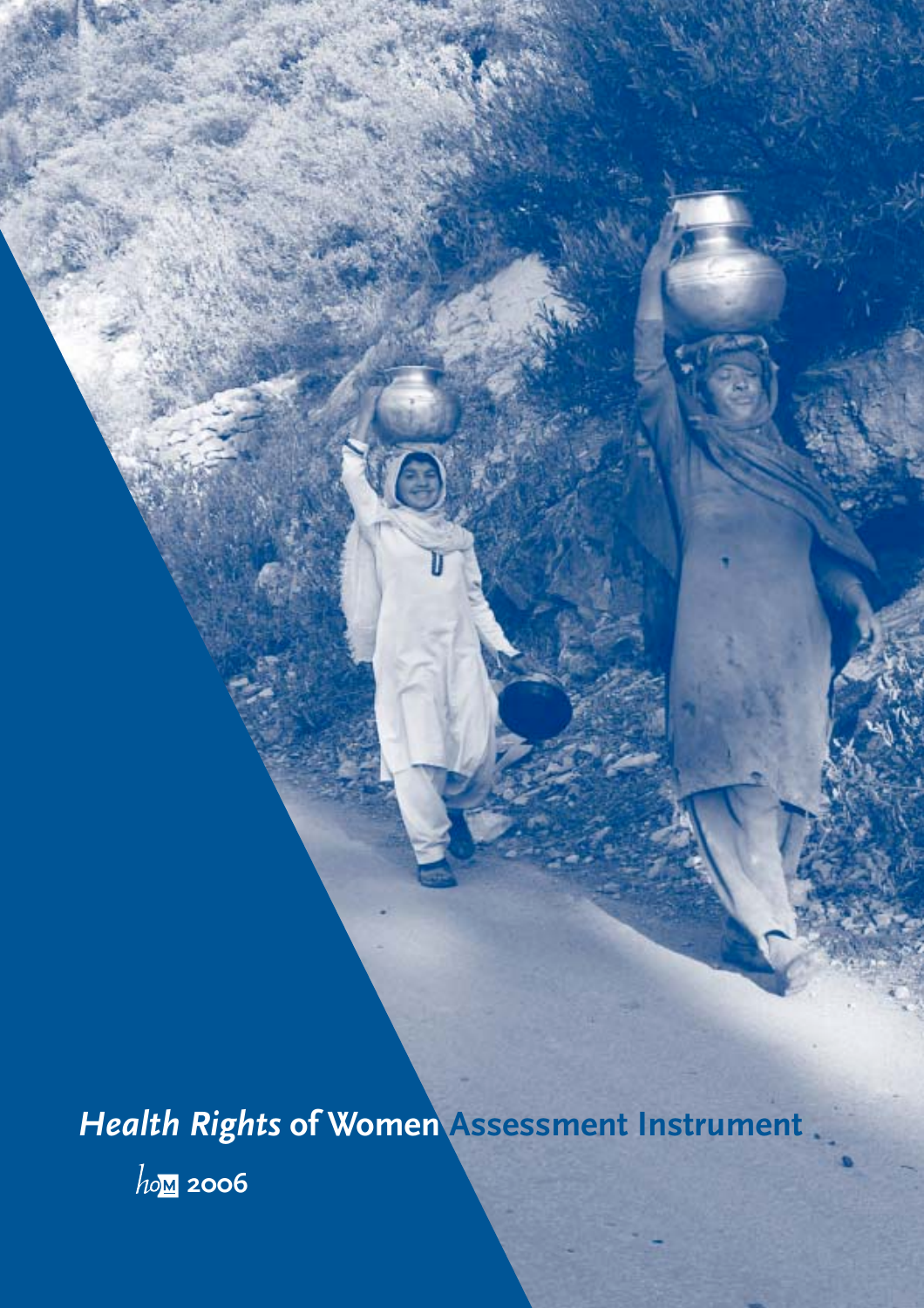**hom**

# Health Rights of Women Assessment instrument

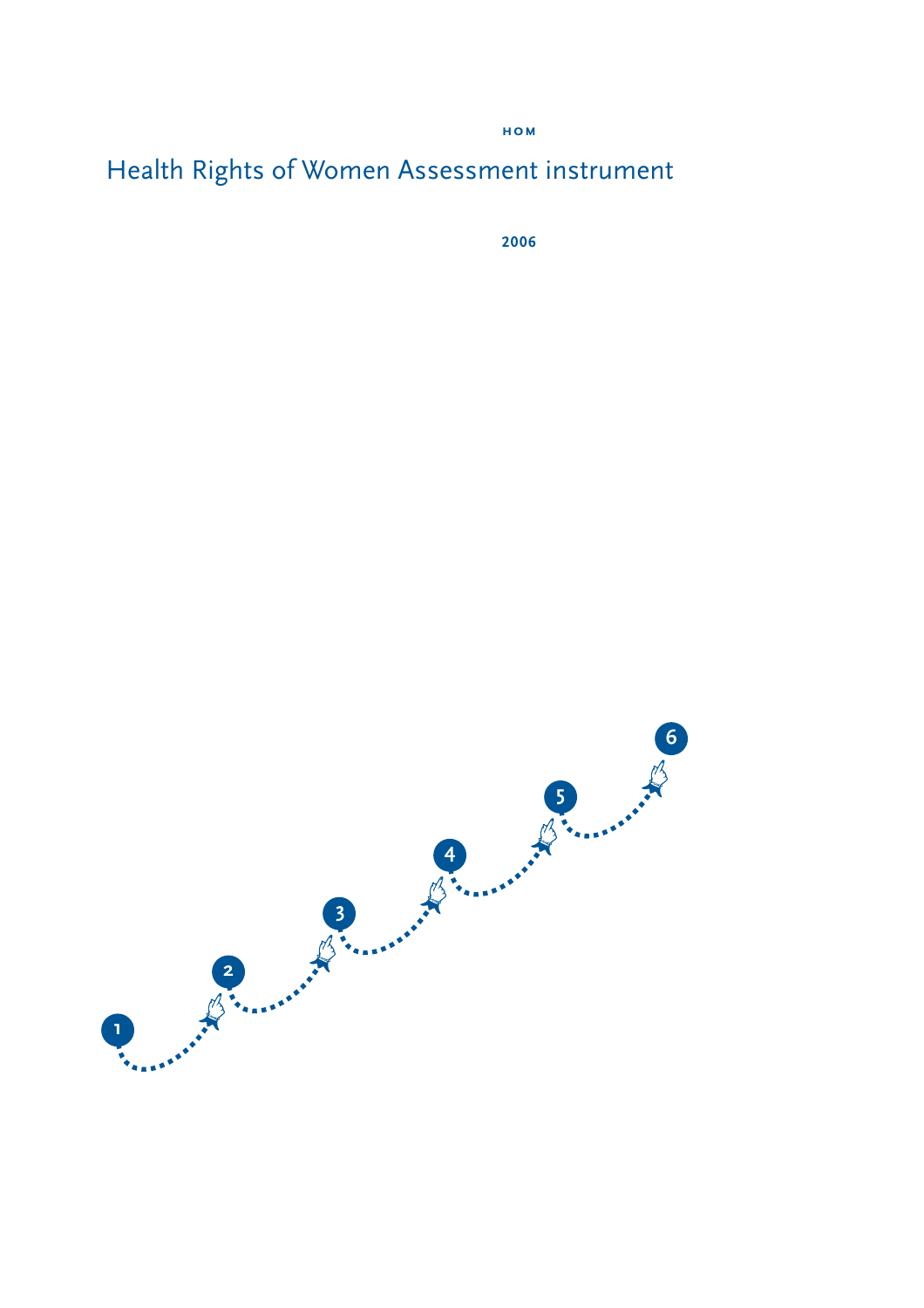### **colofon**

Publication of the Humanist Committee on Human Rights (HOM) P.O. Box 114 3500 AC Utrecht tel #(0)30 2334027 fax #(0)30 23 67 104 email hom@hom.nl www.hom.nl text Saskia Bakker en Hansje Plagman, hom DESIGN dri3 pl+s, Nijmegen print De Lekstroom Griffioen, Nieuwegien photo cover Saskia Bakker

2006

© Humanistisch Overleg Mensenrechten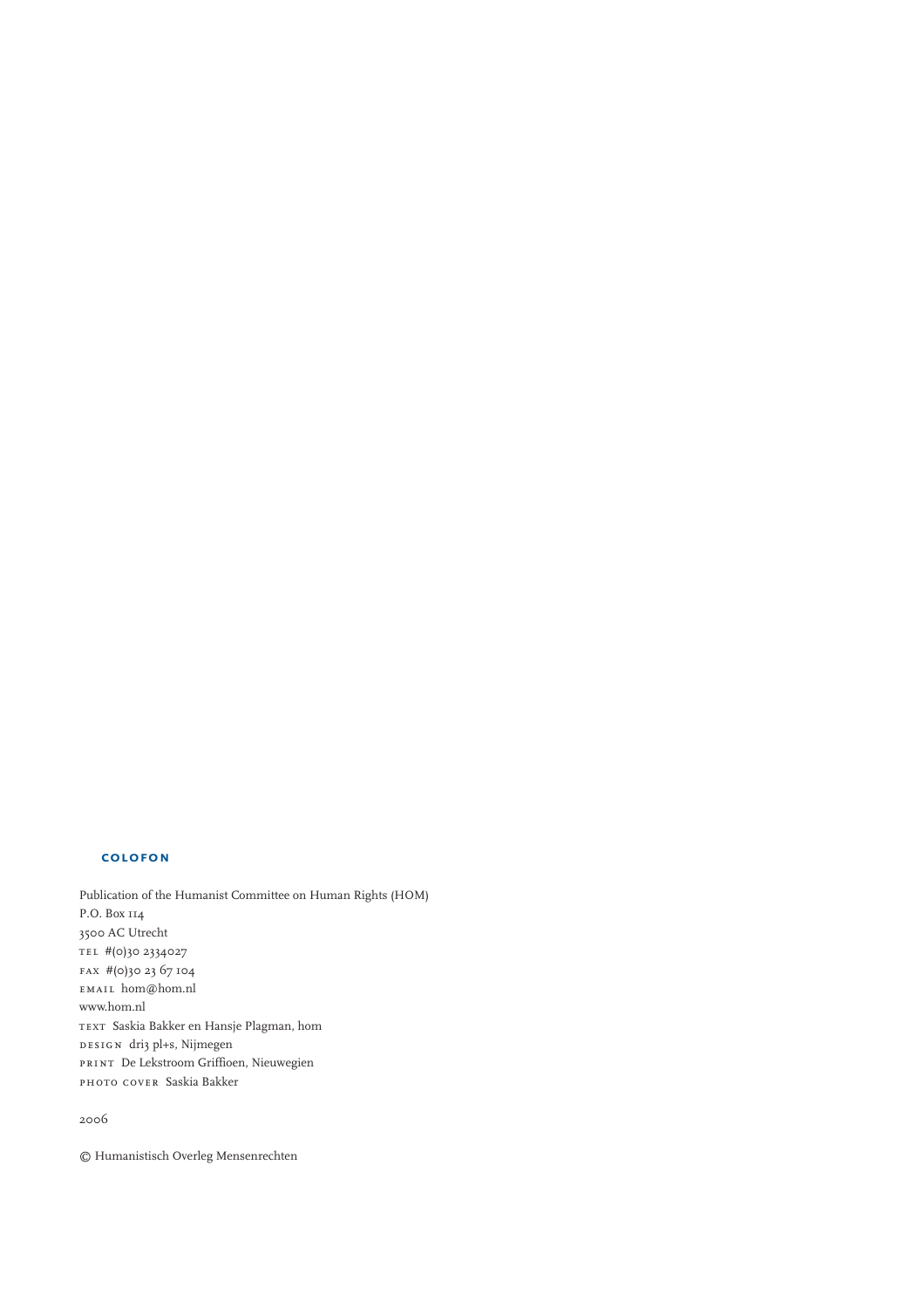# Detailed table of contents HeRWAI

Acknowledgements: who made HeRWAI and why 5

1 About HeRWAI 6What is HeRWAI? 6 Who can use HeRWAI and for what purpose? 6 Which issues or policies can be analysed using HeRWAI? 6 Focus on government responsibility 6 The structure of HeRWAI 7 How much time does a HeRWAI analysis take? 7

2 Concepts and definitions 8

Introduction 8 Why focus on women (only)? 8 What is the right to health? 8 Women's health is more than reproductive health 8 The principle of non-discrimination 8 Participation 9 Policy and stages 9 Health reforms, PRSPs, MDGs and other influences on health policies 10 Globalization and the international responsibilities for the right to health 10

3 Introducing Human rights 11 Introduction 11 What are Human Rights? 11 Women's rights are human rights 11 Why a human-rights approach? 11 Why use international human rights treaties? 12 Human rights and international responsibilities 12

4 The Quick scan 13 Purpose 13 Quick scan 13 About the quick scan 14 5 HeRWAI the analysis in 6 steps 17 Introduction 17 How to go about it 17 Before you start 18 STEP 1 Identifying the policy 19 Purpose 19 Human Rights aspects of government policies 19 The most affected groups. 19 Rights affected 19 The key questions 19 Where to find information 19 Conclusion 22 STEP 2 Exploring the government's commitments 23 Purpose 23 Human Rights aspects of government commitments 23 Treaties 23 Consensus documents 23 The key questions 23 Where to find information 23 Conclusion 28 STEP 3 Describing the capacity for implementing the policy 29 Purpose 29 Human Rights aspects of a government's implementation capacity 29 The key questions 29 Where to find information 29 Conclusion 32 STEP 4 The impact on human rights 33 Purpose 33 Human Rights aspects of the impact of the policy 33 Four important aspects of women's right to health are: 33 Availability, accessibility, acceptability and quality 34 The key questions 34 Where to find information 34 Conclusion 38 step 5 State obligations 39 Purpose 39 Human Rights aspects of state obligations 39 The key questions 40 Where to find information 40 Conclusion 44 step 6 Recommendations and action plan 45 Purpose 45 Main considerations for the recommendations and action plan: 45 The key questions 45 Where to find information 45 Conclusion 48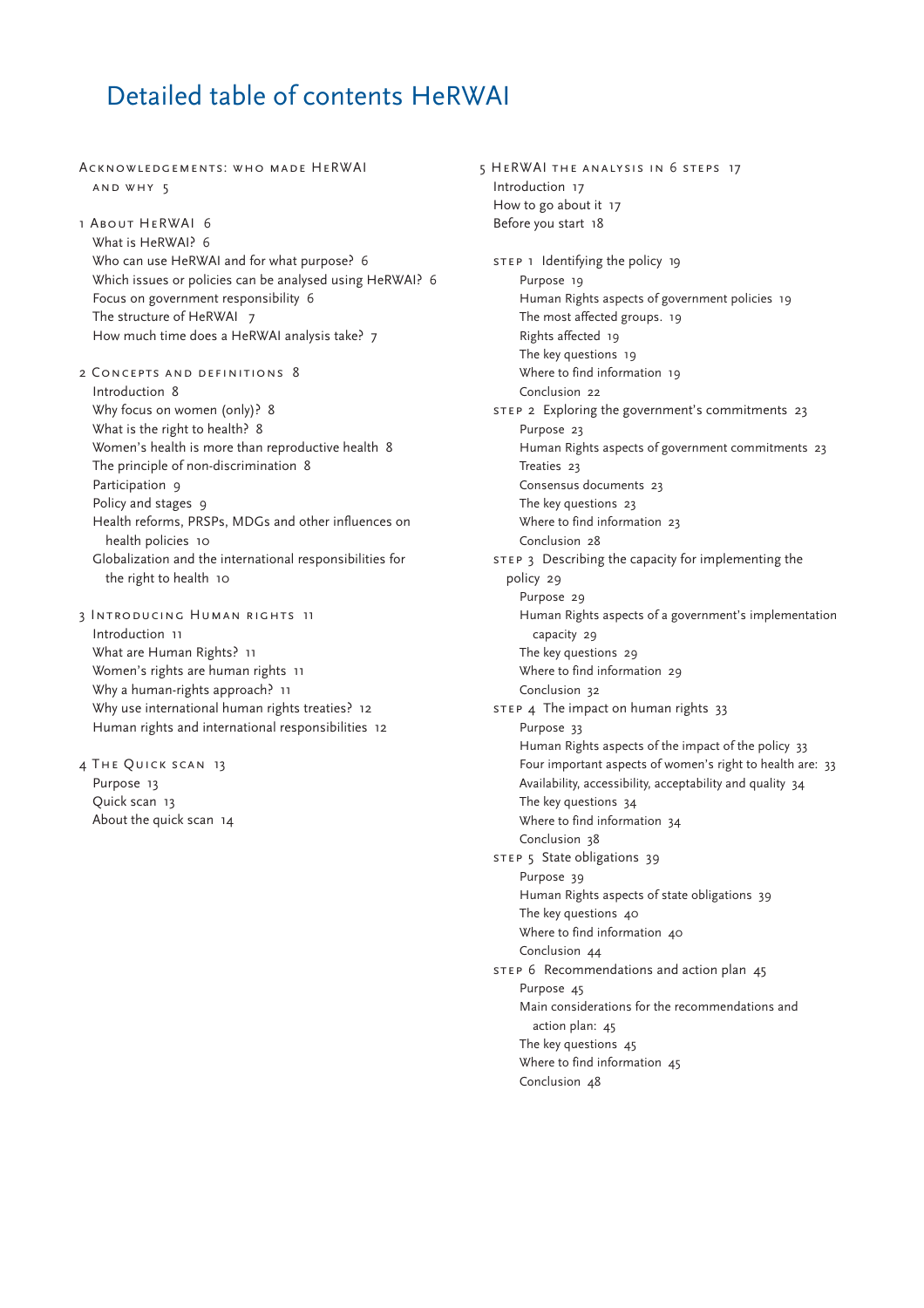6 Concluding remarks 49 Annex I List of abbreviations 50 Annex II Glossary 51 Introduction 51 Annex III Work plan for HeRWAI analysis 57 Work plan for HeRWAI analysis 57 ANNEX IV FACT SHEETS 58 Fact sheet A: the policy 58 Fact sheet B: impact and government accountability 58 Annex V Sources and Resources 59 Resources on lobbying and advocacy 59 Health indicators, data sources 59 International treaties 59 Regional treaties and organizations: 60 Consensus documents 60 Resources on treaties 61 Other documents of interest 61 Preparing the discussion: 62 Result 62 Annex VII HeRWAI discussion guide 62 Why use the HeRWAI discussion guide? 62 Purpose 62 Result 62 Preparing the discussion 62 The 6 Steps of a HeRWAI analysis: 63 step 1 Identifying the policy 64 step 2 Exploring the government's commitments 65 step 3 Describing the capacity for implementing the policy 66 step 4 The impact on the health rights of women 67 step 5 State obligations 69 step 6 Conclusions and way forward 71

A final word 72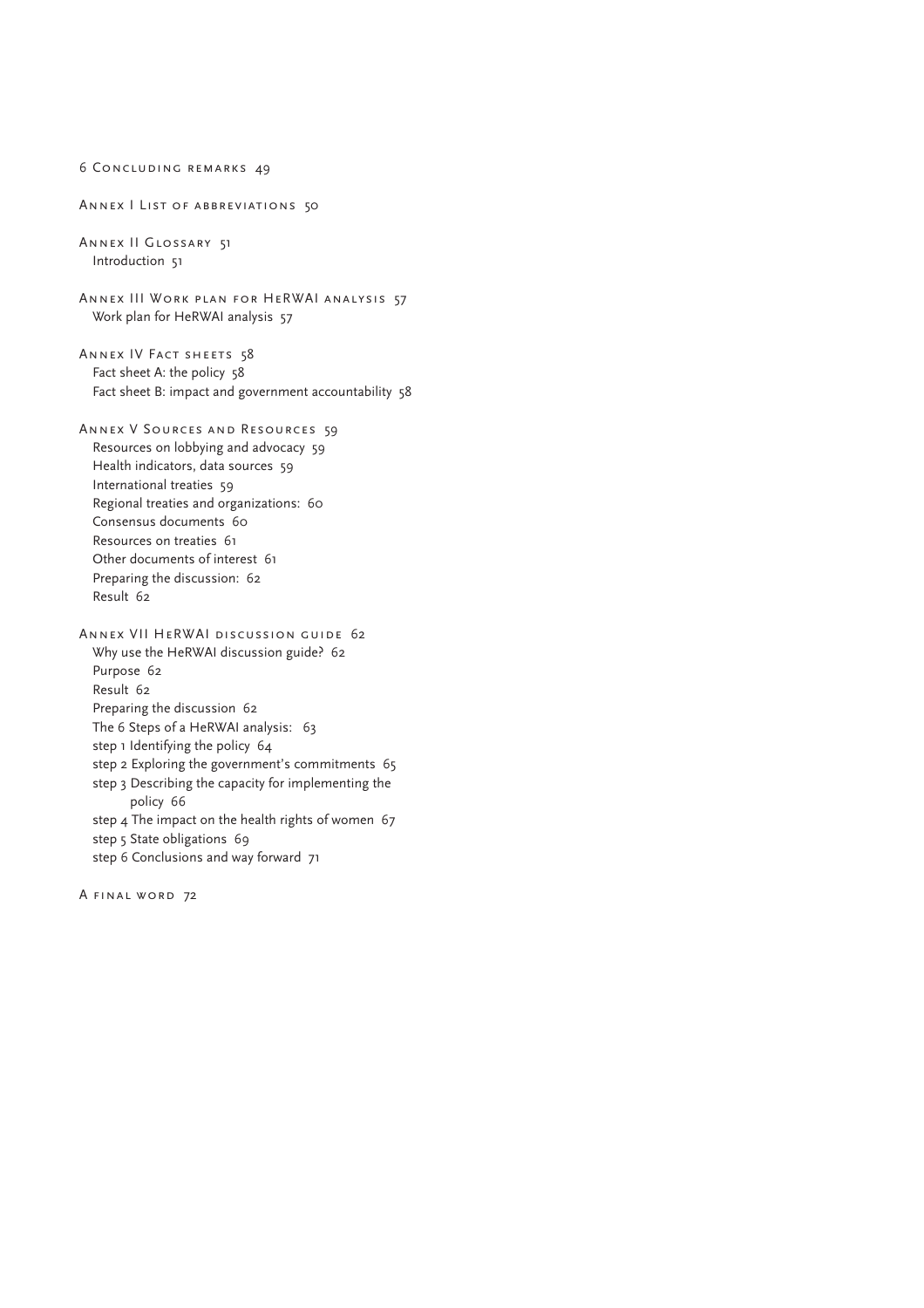# Acknowledgements: who made HeRWAI and why

HeRWAI has been developed by HOM in cooperation with organizations from various parts of the world:

- Naripokkho in Bangladesh, represented by Shireen Huq.
- The Federation of Women Lawyers Kenya (FIDA-Kenya), represented by Enid Muthoni Ndiga.
- Servicio Integral para la Mujer (Si Mujer) in Nicaragua, represented by Ana María Pizarro.
- International Women's Rights Action Watch Asia Pacific (IWRAW-AP) in Malaysia, represented by María Herminia Graterol, who contributed extensively to Chapter 3.
- Wemos in the Netherlands, represented by Marjan Stoffers.

These organizations share a concern about the relationship between global and local processes and their possible consequences for women's health rights. They feel it is important to press governments and other actors to improve women's health rights. During the period from November 2002 to February 2004 the above-mentioned persons and representatives of HOM met three times for a week for intense discussions which determined the objectives and the form of HeRWAI. Other interested experts gave their input on numerous occasions. HOM brought together the ideas from these different sources to develop the text which follows. Four interns supported the process: Kristin Janssens, Inge de Koning, Lonneke Simons and Nelleke Groen. The NCDO (National Commission for International Cooperation and Sustainable Development), Hivos, the Dutch Ministry of Foreign Affairs and PSO contributed financially to the creation of HeRWAI.

In 2005 the draft version of HeRWAI was tested by Gita Das of Naripokkho (Bangladesh), Dr Raana Zaaid of the World Population Foundation (Pakistan), Joke Leeuwenburg and Marianne Bruins of the Johannes Wier Foundation (the Netherlands) and Immaculate Njenge Kassait of Fida-Kenya, each assisted by others from their organizations. On the basis of their experiences HOM improved HeRWAI and enriched it with examples. HOM takes responsibility for the final content and any shortcomings of this document.

HOM is very grateful to all those who shared their experience, enthusiasm and precious time to contribute to this instrument. We hope that our joint efforts will contribute to healthier policies for women's rights.

*November 2005 Saskia Bakker and Hansje Plagman Humanist Committee on Human Rights*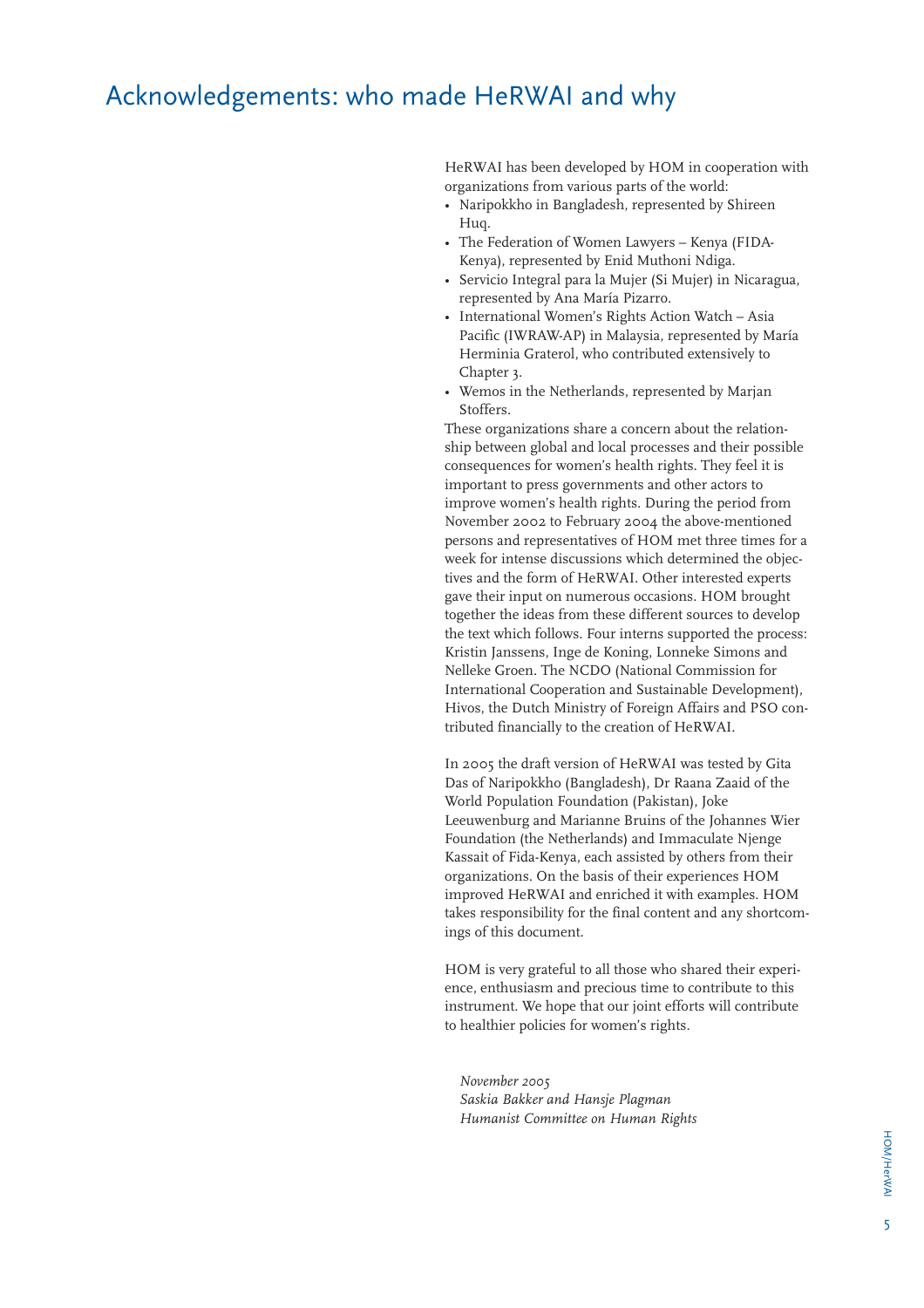# 1 About HeRWAI

### **what is HeRWAI?**

The Health Rights of Women Assessment Instrument (HeRWAI) is a strategic tool to enhance lobbying activities for better implementation of women's health rights. A HeRWAI analysis links what actually happens with what should happen according to the human rights obligations of a country. It examines local, national and international influences. The HeRWAI analysis consists of six steps, which analyse a policy that influences women's health rights. Each step consists of information and questions to guide the analysis. Explanations, examples and checklists facilitate the answering of the questions. The analysis produces a set of recommendations to improve the impact of the policy, as well as an action plan to lobby for adoption of the recommendations and to raise awareness about the findings of the analysis.

The HeRWAI analysis takes a human-rights approach. The text is based on the Convention on the Elimination of All Forms of Discrimination against Women (CEDAW), which outlines the human rights of women, and the International Covenant on Economic, Social and Cultural Rights (ICESCR), which provides comprehensive information about health rights. A human-rights approach has a lot to offer concerning advocacy for policy reforms. Human rights are universal; they do not belong to any particular region or political group. Most governments have binding human rights commitments, created by ratifying human rights treaties such as CEDAW and ICESCR. You can hold your government accountable and request that they do all they can to realize women's rights. A humanrights approach is not dependent on statistics; any infringement of human rights is a violation, irrespective of the number of people affected. HeRWAI focuses on women's health rights, but a similar approach can be useful for other human rights as well.

### **who can use HeRWAI and for what purpose?**

HeRWAI is designed for NGOs, in particular women's organizations, health organizations and human rights organizations. In this document these organizations will be jointly referred to as women's organizations and NGOs.

The purpose of the HeRWAI impact assessment is to produce arguments which can be used to lobby for policies that improve the implementation of women's health rights. Using HeRWAI to analyse a policy should help to:

- make a direct link between the policy and relevant human rights issues;
- gain a better understanding of the current situation;
- make an assessment of the human rights impact of the policy, both now and in the future;
- form a conclusion about what the government should do and what your organization will do to press the government into action.

The outcomes of a HeRWAI analysis may also be used to lobby international institutions such as the World Bank, WTO and UN agencies (UNFP(A), UNDP, etc.), or at international political meetings and committees (World Conferences, Commission on the Status of Women, the UN Assembly, meetings concerning the Millennium Development Goals, etc.). These can be direct lobbying activities or via governments. The results of a HeRWAI analysis also provide information that can be used for shadow reports<sup>1</sup> submitted to the Committees that monitor the implementation of CEDAW and ICESCR.

### **which issues or policies can be analysed using HeRWAI?**

HeRWAI can be used as a tool to analyse a wide range of **policies**. These can be health policies, but also include policies which do not directly address health issues, but do have an impact on health. HeRWAI is particularly relevant in cases where policy-makers may overlook women's health rights. You can use the instrument to analyse an existing policy, as well as to review the expected impact of a policy which is still being developed. If a government does nothing to address a problem, you can use HeRWAI to analyse what happens because no policy is put in place. It is also possible to analyse foreign policies using HeRWAI, especially those concerning international cooperation.

The HeRWAI analysis focuses on policies, rather than problems. This is because policies (and their funding) are the main tool used by governments to make changes, and civil society can hold governments accountable for what they do or fail to do. In cases where the first concern is a specific problem, HeRWAI will ask you to consider which government policies can or should have influence on the problem. Consequently, the policy with the best potential for change should be selected: the policy with the best chance of success in addressing the problem. This will be the policy on which to focus the HeRWAI analysis.

### **focus on government responsibility**

HeRWAI primarily focuses on **governments**, because national governments have the primary responsibility for the implementation of human rights. The term 'government' in HeRWAI applies to governments in the South as well as the North. Usually your focus will be on a specific part of the government: a ministry or department, or the local authorities responsible for the development or implementation of a policy. Government responsibility also means that it should direct or stimulate other actors which are involved in implementing health rights. Examples of such actors are pharmaceutical industries, private clinics and individuals.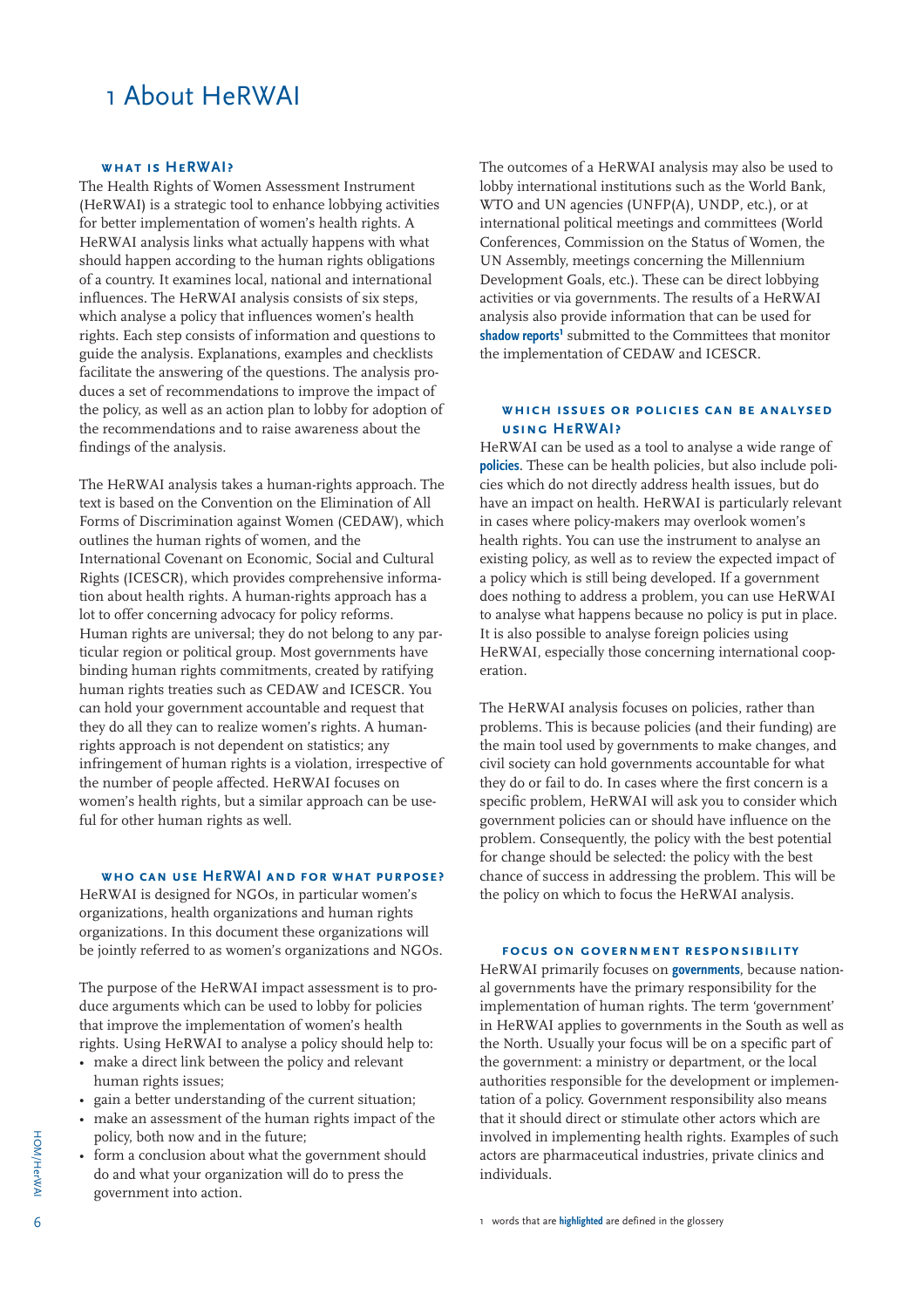### **the structure of HeRWAI**

HeRWAI is structured as follows:

chapters 1 and 2 give insight into the aim and structure of HeRWAI and the main concepts on which it is based.

chapter 3 introduces principal human rights issues to those who are not yet familiar with a human-rights approach. If you have ample expertise in human rights issues, you may skip this chapter.

Reading CHAPTER 4 and answering the Quick Scan questions will help you to decide if and to what purpose your organization will undertake a HeRWAI analysis. chapter 5 is the heart of HeRWAI; it provides the questions and information for your analysis. The process of data collection and analysis is divided into 6 steps:



We strongly recommend that you read the instructions: 'Before you start', at the beginning of chapter 5, before answering the questions.

chapter 6 encourages you to inform HOM about your experiences with HeRWAI and the effect of your activities. Your experiences may be of value in improving the instrument or inspiring others to lobby for women's health rights.

The annexes provide additional useful information. abbreviations and glossary explain the abbreviations and words **highlighted** in the HeRWAI text. WORKPLAN provides suggestions for planning a HeRWAI analysis and FACTSHEETS provide formats for compiling your findings. sources and references list websites and documents containing data on women's health rights.

### **how much time does a HeRWAI analysis take?**

**recommendationsand action plan**

A full HeRWAI analysis may take one to three months and provides comprehensive human rights lobbying arguments. The data collection is the most time-consuming part of the process. Sound lobbying arguments need to be based on facts and not all required information will be readily available. The depth and detail of information needed varies from situation to situation. You can limit your time investment by selecting the questions which are most relevant to your situation. Instead of a full HeRWAI analysis, you can use the *HeRWAI Discussion Guide*, provided in Annex VII, to make a quick analysis of the impact of a particular women's health rights policy. This will take you one half day to two days and gives an impression of the principal human rights issues involved.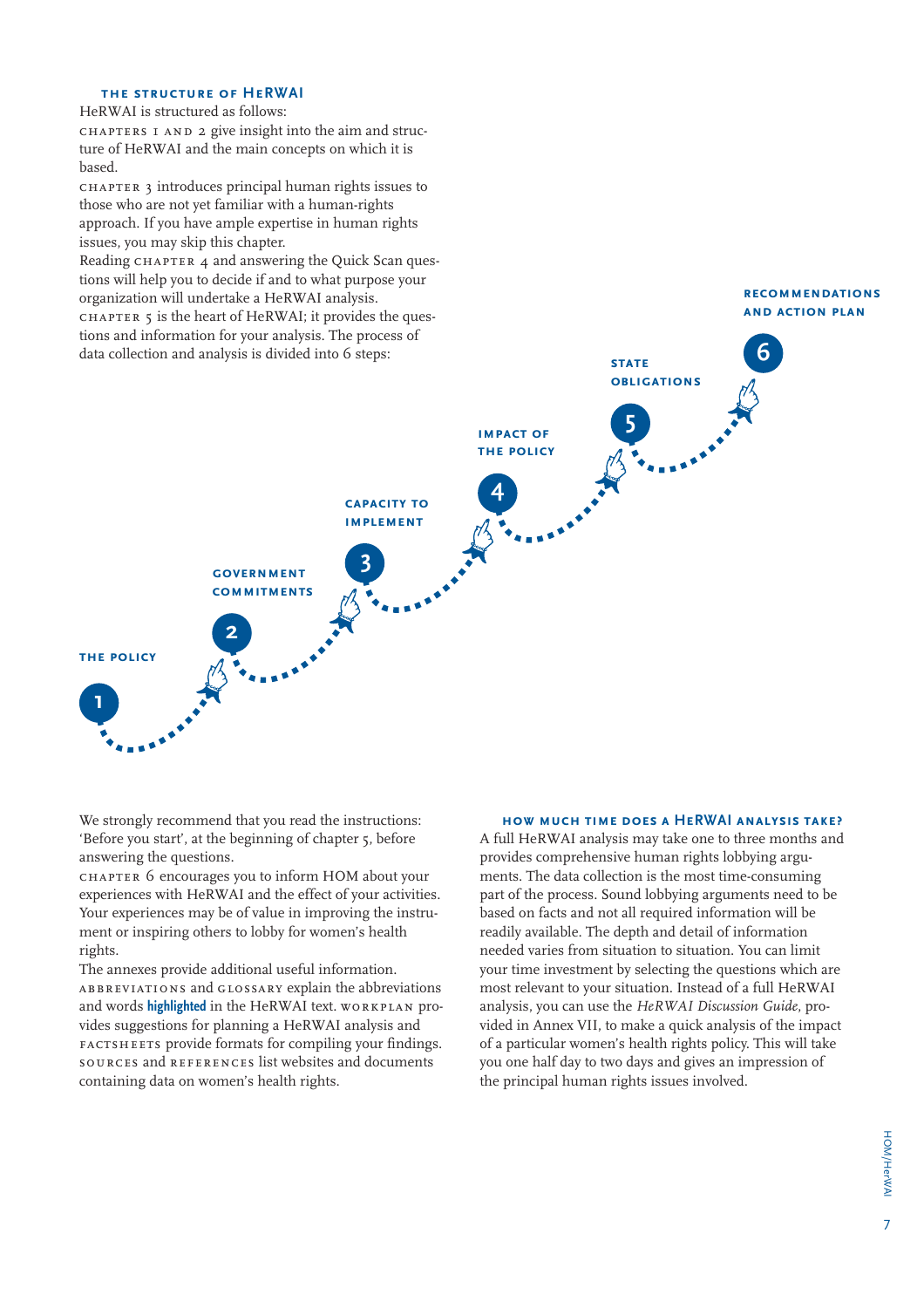# 2 Concepts and definitions

### **introduction**

This chapter discusses a number of concepts that form the basis of the HeRWAI analysis. It explains the choices on which the development of the instrument was based.

### **why focus on women (only)?**

Despite years of advocacy for equal opportunities for women, extensive discrimination against women continues to exist. Persistent discrimination against women was the reason the United Nations developed the Women's Convention (CEDAW). Discrimination against women influences health, and ill health may reinforce discrimination. The United Nations Special Rapporteur on Health states: 'Systematic discrimination based on gender impedes women's access to health and hampers their ability to respond to the consequences of ill health for themselves and their family<sup>1</sup>. Discrimination adds to the impact of marginalization due to poverty, age, ethnic background, religion, etcetera. Even though these factors also affect men, women face additional barriers in accessing their right to health.

### **what is the right to health?**

HeRWAI focuses on women's health, and more specifically, the right of all women to enjoy the highest attainable standard of health. HeRWAI uses the following broad interpretation of the right to health:

### **health**

Health is a state of complete physical, mental and social well being and not merely the absence of disease or infirmity. It is not confined to health care, but includes socio-economic factors and extends to the underlying determinants of health, such as resource distribution, gender, food and nutrition, housing, access to safe and potable water and adequate sanitation, safe and healthy working conditions and a healthy environment<sup>2</sup>.

The right to health includes the availability, accessibility, acceptability and quality of health care and health determinants. Health is a fundamental right, which influences all aspects of life. It is therefore closely related to other human rights. People who are ill cannot fully enjoy their right to education or participation, whereas the lack of food and housing, for example, make it difficult to live in good health. It is important, therefore, to look at health in a broad way.

Although HeRWAI focuses on health rights this does not mean that these rights are considered more important than others. Health is an approach; all rights are equally important. Ideally, HeRWAI could serve as a model to develop instruments to measure the impact of policy on other rights, such as education or work.

### **women's health is more than reproductive health**

Women have specific health needs related to their sexual and reproductive functions. Their reproductive systems can cause health problems, even before they start to function (girls) and when they cease to function (older women). In addition, women suffer from the same diseases of other body systems that affect men. However, women's disease patterns often differ because of their genetic constitution, the influence of hormones and gender-based role patterns. Last but not least, gender roles make women more vulnerable to certain conditions that affect health: for example, domestic violence and female genital mutilation3. In that respect, the freedom to control one's body is an important element of women's right to health. It also shows that to improve women's health rights it is necessary to reduce gender inequality.

### **the principle of non-discrimination**

The principle of non-discrimination is a cornerstone of human rights principles. Discrimination based on sex is one of the prohibited grounds of discrimination4. In HeRWAI, discrimination is an important element of the focus on women's health rights.

### **discrimination**

Discrimination means 'any distinction, exclusion or restriction made on the basis of sex which has the effect or purpose of impairing or nullifying the recognition, enjoyment or exercise by women, irrespective of their marital status, on a basis of equality of men and women, of human rights and fundamental freedoms in the political, economic, social, cultural, civil or any other field.'5

Women and men should have equal access to health care. However, this does not just mean treating everyone the same. Such an approach ignores biological and social differences between women and men and the disadvantages women face as a result of past discrimination. Therefore, the right to non-discrimination also requires treating

2 Adapted from ICESCR general recommendation 14, paragraph 4 and 20

4 Universal Declaration of Human Rights, article 2; CEDAW article 1 and 2; ICESCR article 2 and 3, general comment 16

<sup>3</sup> Cook, 2003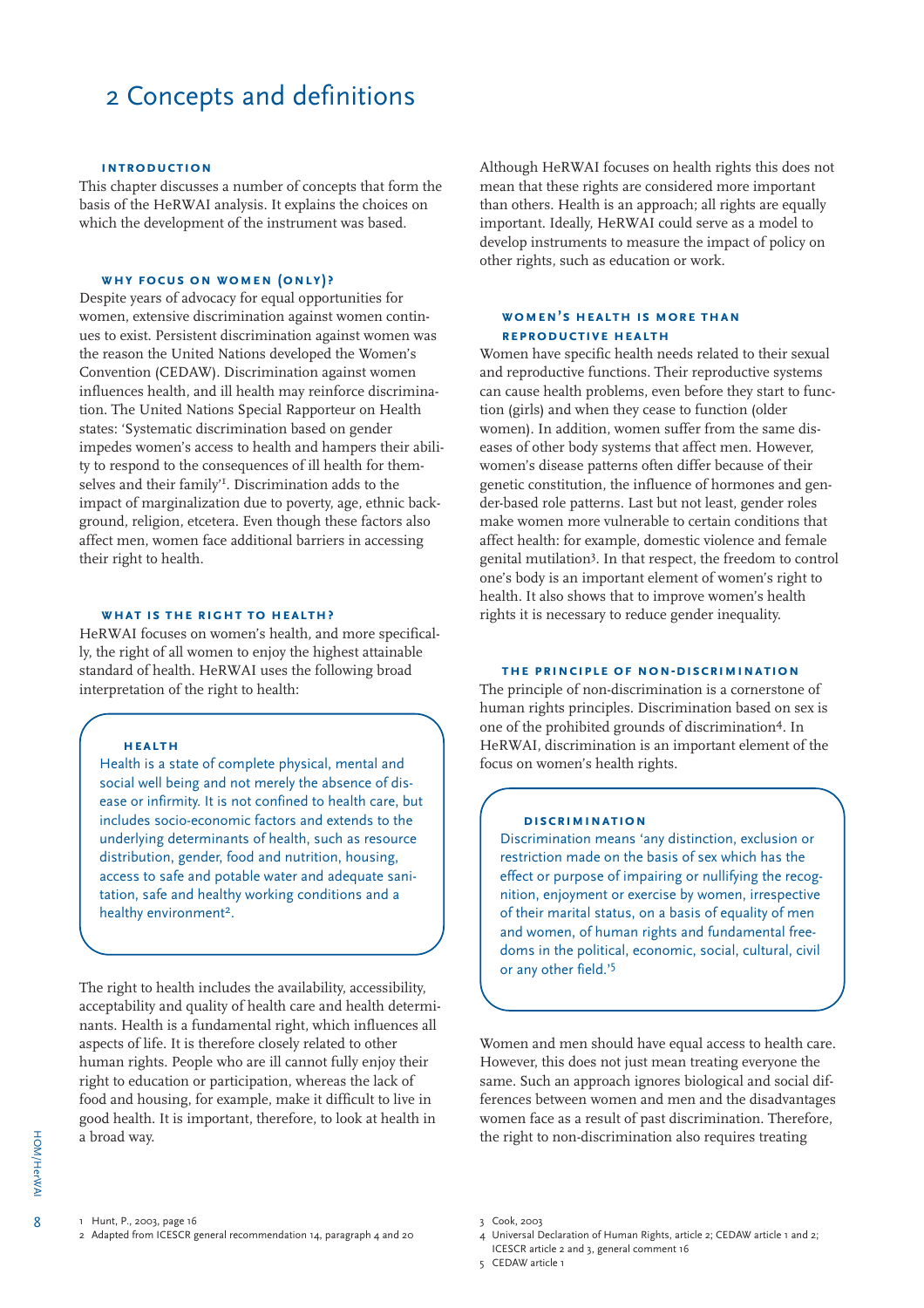significantly different concerns in ways that adequately respect those differences. Women may require different treatment from men due to biological factors (e.g. women's menstrual cycle and menopause), socio-economic factors (e.g. girls who are vulnerable to sexual abuse) and psychosocial factors (e.g. depression and eating disorders such as anorexia and bulimia).<sup>6</sup>

States have important obligations with regard to discrimination:

- to eliminate not only their own discriminatory practices, but also those of individuals.
- to address direct as well as indirect discrimination. An example of direct discrimination is a law that requires married women to have spousal consent to get medical treatment, but does not require the same of men. An example of an indirect discriminatory law is one which requires everyone to pay the same amount for health care, even though the cost is unaffordable for people without paid work, such as elderly widows.
- to implement temporary special measures (where necessary) to reverse the effects of past discrimination on particular groups. An example would be a training and recruitment programme especially for female medical staff, to ensure a more equal gender balance at the management level of the health sector.
- to take measures to ensure that women and men can and do participate in society on an equal basis, amongst others by removing barriers which women face to gain access to their rights.

### **barriers**

Barriers which women face in gaining access to health facilities include high fees for health-care services, long distances to health facilities and the absence of convenient and affordable public transport.7

Culture and religion can also create barriers to women's health rights, for example, in the case of female genital mutilation or customs which require women to eat last. CEDAW and ICESCR stress the importance of cultural and social rights, but do not allow these to be used to violate women's rights. States which have ratified these treaties have the obligation to protect and fulfil the rights of women, including when these are restricted or denied by discriminatory cultural or social attitudes and practices.

**participation** 

Another important human rights principle is that of participation.

### **participation**

Participation is the process through which stakeholders (individuals and organizations) influence and share control over priority-setting, policy-making, resource allocation and access to public good and services.<sup>8</sup>

The participation of the population in all health-related decision-making at the community, national and international levels is an important aspect in shaping the right to health. Individuals and groups should be involved in making decisions regarding policies with the aim of achieving better health.<sup>9</sup> They should also have an opportunity to make complaints about the negative effects of laws and policies. There are numerous ways through which individuals and organizations can participate: by voting in elections and referenda, through consultation in the development and evaluation stages of policy, in committees that monitor the implementation of services, etc. Because of traditional gender roles, women tend to participate less than men in political and public life.<sup>10</sup> Involving women in decision-making therefore requires specific attention by the government.

### **policy and its stages**

### **policy**

A policy is a purposive course of action followed by an actor or set of actors in dealing with a problem or a matter of concern.<sup>11</sup>

Policies may vary considerably in scope. The term 'policy' can refer to a nationwide five-year health strategy or to decisions of a more limited scope, such as a reduction of funding to maternity wards in a certain district. Actors can be local or national governments, organizations, enterprises or individuals. HeRWAI mostly concentrates on the government as actor. Government policy process follows a number of stages (at least in theory):

- *Agenda-setting*; the process by which problems come to the attention of government,
- *Policy formulation*: the process by which policy options are formulated by the government,
- *Decision-making*: the process by which the government adopts a certain course of action (or non-action),
- *Policy implementation*: the process by which the government puts the policy into effect,
- *Policy evaluation*: the process by which the results of policies are monitored both by the government and by civil society and which may lead to a new set of stages.

9

7 ICESCR general comment 14, paragraphs 21 and 22; CEDAW general recommendation 24, paragraph 21.

9 ICESCR general comment 14, paragraph 54, see also paragraph 11 and 17.

11 James Anderson in Howlet and Ramesh, 1995, page 6.

**HOM/HerWAI** HOM/HerWAI

<sup>6</sup> ICESCR general comment 24, paragraph 12

<sup>8</sup> World Bank at http://lnweb18.worldbank.org/ESSD/sdvext.nsf/66ByDocName/ ParticipationatProjectProgramPolicyLevel

<sup>10</sup> CEDAW general recommendation 19, paragraph 11.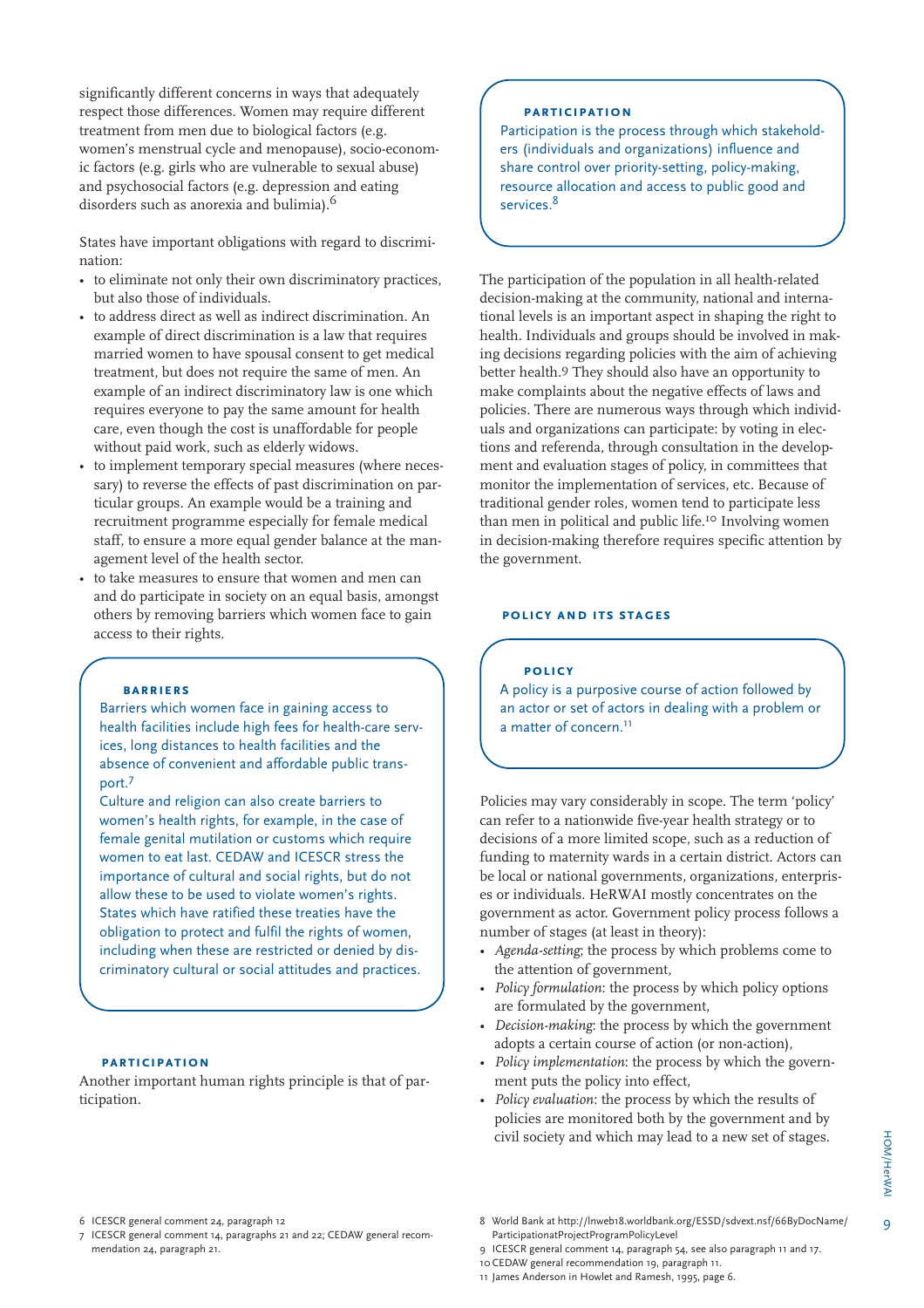A HeRWAI analysis can play a role in each of these stages. However, the possibility for women's organizations and NGOs to influence the process varies. During agenda-setting, policy formulation and evaluation, women's organizations and NGOs may have a particularly strong role. In other stages this may be more difficult. It is important to realize that the different stages in the policy cycle may sometimes overlap or be skipped altogether.

### **health reforms, PRSPs, MDGs and other influences on health policies**

Many countries throughout the world have introduced health sector reforms to control the costs of health services. These reforms may have serious implications for the right to health. A much-debated trend is the privatization of health related services, whereby the government allows and often stimulates the private sector to take over the provision of certain services (e.g. in private health clinics) or goods (e.g. the distribution of contraceptives). In some countries, health sector reforms are the result of **Poverty Reduction Strategy Plans** (PRSP)<sup>12</sup>, which governments write to be eligible for soft loans from the IMF, the World Bank and donor funding. PRSPs determine the direction of sectoral policies and their budgets, including those of the health sector. The **Millennium Development Goals** (MDGs) may also have a considerable influence on health rights. This influence may be positive because the MDGs prompt governments to take action on many health related issues. But the MDGs may also have a negative effect if attention and resources are drawn away from sexual and reproductive rights, which do not have a prominent place in the MDGs. Similar discussions are taking place concerning the effects of the General Agreement on Trade in Services (**GATS**) and the Agreement on Trade-Related Aspects of Intellectual Property Rights (**TRIPS**), which influence the price of health services and drugs. A HeRWAI analysis can show what the implications are for the health rights of certain groups of women. On the other hand, the progress reports which countries make for the PRSPs, the MDGs, etc. provide useful information for a HeRWAI analysis.

### **globalization and the internationalresponsibilities for the right to health**

The term is thrown attional in the mational in the set of  $\frac{1}{2}$ <br>  $\frac{1}{2}$ <br>  $\frac{1}{2}$  Verheul 2001 Governments' first responsibility regarding the right to health is at the national level. But in a globalized world, governments have a growing responsibility at the international level. First of all, a country's actions often have impacts beyond the borders of the country. Air and water pollution are clear examples of such influence. Secondly, governments help each other on a bilateral basis, amongst other things through development cooperation. According to human rights treaties, governments have the obligation to support each other in implementing health rights. A third way in which governments have international influence is through multilateral institutions. Influential international institutions such as the World Bank are owned by the governments of member nations, which have ultimate decision-making power within the organization on all matters. Last but not least, governments monitor each other through international agreements, These may be bilateral or multilateral, legally binding, such as CEDAW and other human rights treaties, or morally binding, such as the Millennium Development Goals. It is clear that in a globalized world, decisions at the local, national and international levels influence each other. HeRWAI aims to help its users examine these linkages.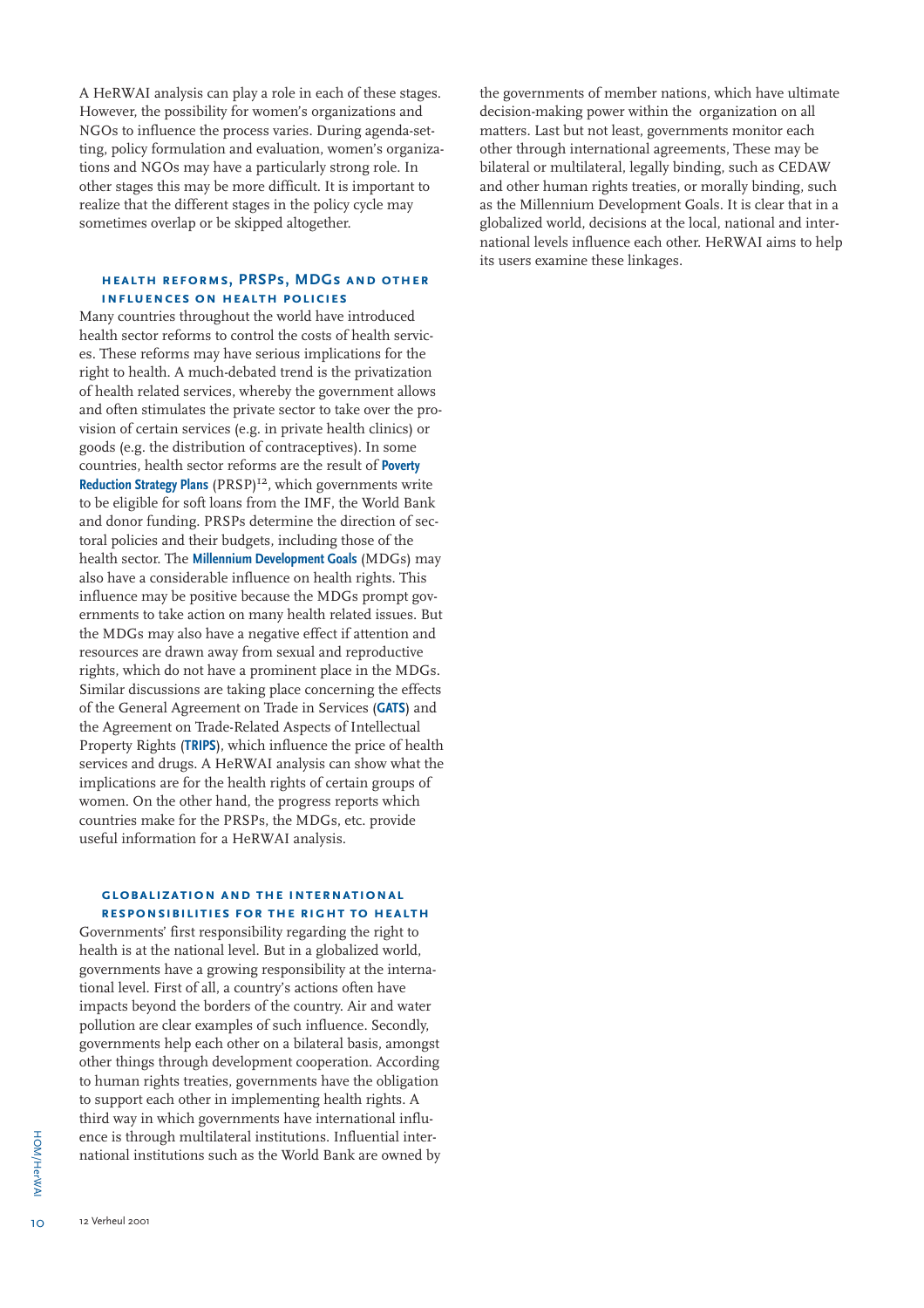# 3 Introducing Human rights

### **introduction**

HeRWAI is based on a human-rights approach. This chapter explains the basic notions of human rights and what a human-rights approach entails. It is meant to give some insight to those not familiar with human rights. It also explains why it is useful to apply a human-rights approach when analysing and promoting women's health rights.<sup>1</sup>

### **what are Human Rights?**

**Human rights** are the rights possessed by all persons, by virtue of their common humanity, to live a life of freedom and dignity. The first and most influential document reflecting human rights is the **Universal Declaration of Human Rights** of 1948. It is the predecessor of the major human rights treaties. The declaration recognizes the *inherent dignity and equality of all human beings*, a notion that lies at the heart of all human rights. Some other features of human rights are listed below:

- Human rights are fundamental, because individuals need them to survive, to develop and to contribute to society. They are the primary means for every person to develop their full potential.
- Human rights are not granted by governments or by international law. Every individual has human rights and is entitled to all of his or her human rights by virtue of being human.
- Human rights are inalienable. They cannot be taken away from a person or fully denied to a person by the State, whatever the condition or circumstances may be.
- Human rights are universal. This means that every human being is entitled to human rights, regardless of gender, race, age, ethnicity, citizenship, religion, disability and other status.
- Human rights are **indivisible**; they are closely connected. The realization of the right to health, for example, is closely connected to the realization of other human rights, such as the right to education, food and an adequate standard of living.

Article 1 of the Universal Declaration of Human Rights states: 'All human beings are born free and equal in dignity

and rights'.

### **women's rights are human rights**

Even though all general human rights treaties, such as the **ICCPR** and the **ICESCR**, include a provision on the equality of men and women, this has not proved sufficient to eliminate discrimination against women. Despite the adoption of **ICCPR** and **ICESCR** in the mid-1960s, grave forms of discrimination against women still continued to exist worldwide. Therefore, **CEDAW** was developed, to focus on the elimination of discrimination of women in a broad sense. By adopting this treaty in 1979, States recognized that special attention needed to be given to women's human rights. CEDAW clearly defines what discrimination against women means and what States should do to prevent discrimination of women. Even though today – more that 25 years after its adoption – there is still a gap between respect for women's rights on paper and in practice, CEDAW provides a good basis to claim justice and equality for women throughout the world.

### **why a human-rights approach?**

Human rights treaties are the foundation of a **human-rights based approach**. States have the obligation to **respect, protect and fulfil** the human rights laid down in the treaties they have signed and **ratified**. When applying this to women's right to health, this means that governments are not allowed to interfere with or to limit the health rights of women (obligation to respect) and that they should restrain others – companies for example – from interfering with the health rights of women (obligation to protect). Moreover, the government should do all it can to make sure that women achieve *the highest attainable standard of health* (obligation to fulfil). In other words, when speaking of human rights we do not speak of mere aspirations by States or the needs of those claiming their rights, but of obligations for governments. Keeping this in mind, it can be said that:

- A human-rights based approach is based on the idea that every human being has human rights. States are responsible for the realization of these human rights. This means that citizens can hold the State accountable for its obligations to respect, protect and fulfil human rights.
- The basis of a human-rights approach is that a human rights violation needs to be addressed, even when the number of people involved is small or not precisely known. In other words, each human rights violation stands on its own and should be taken seriously. A decrease in numbers of a certain type of human rights violation is a positive development, but does not excuse other violations still taking place.
- A human-rights approach to women's health means monitoring the way women enjoy, exercise and claim their health rights and to what extent those rights are recognized by others.

<sup>1</sup> This chapter is based on input from María Herminia Graterol and 'Building Capacity for Change: A Training Manual on the UN Convention on the Elimination of All Forms of Discrimination Against Women', IWRAW-Asia Pacific, 2004.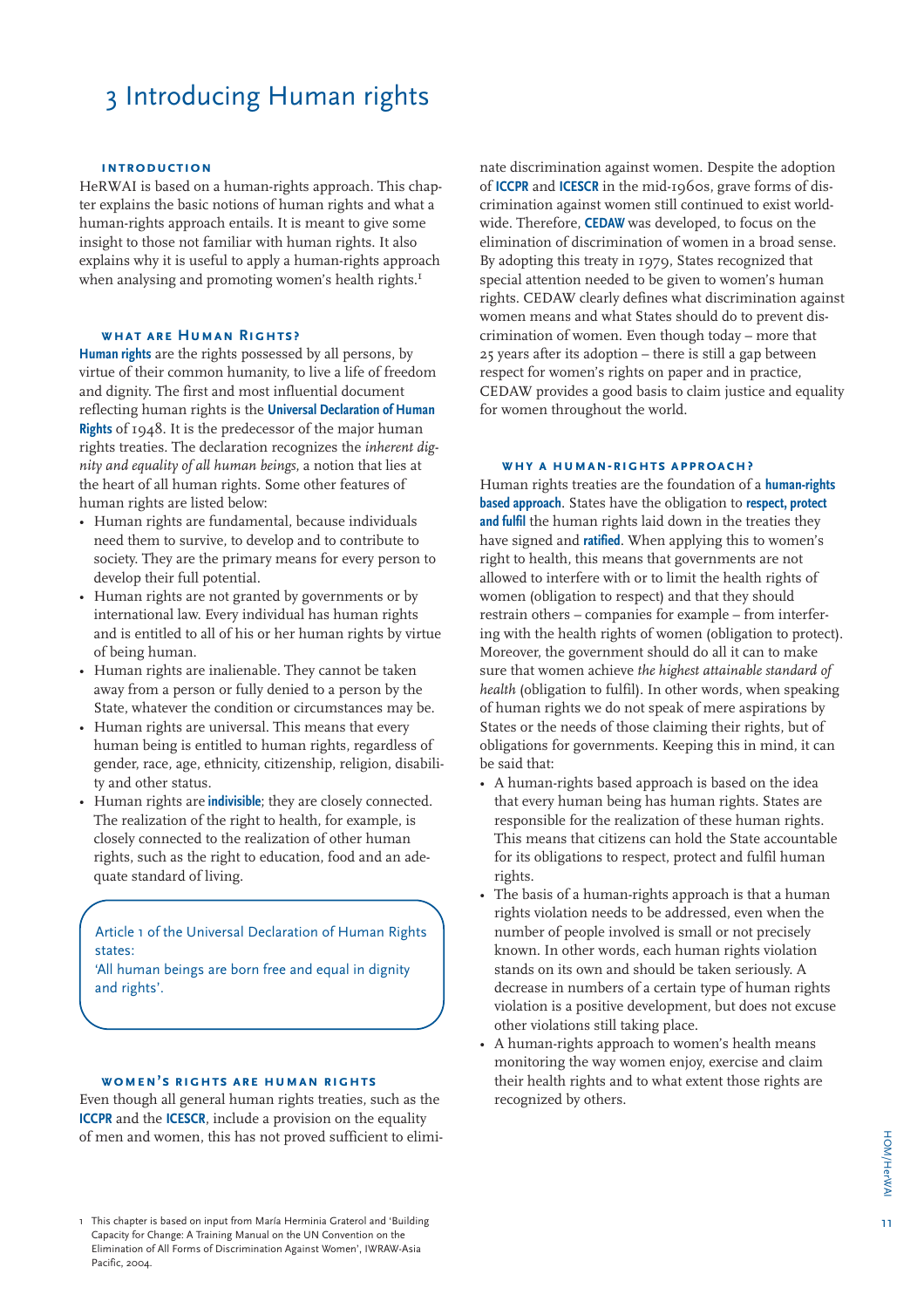### **why use international human rightstreaties?**

A human rights **treaty** (or **covenant** or **convention**) is a written document binding States under international law. All countries that have agreed to be bound by international human rights treaties through **ratification** or **accession** have a legal obligation to implement these rights and principles at the national level.<sup>2</sup>

The main international human rights treaties are: • CEDAW – Convention on the Elimination of All

- Forms of Discrimination against Women
- ICESCR International Covenant on Economic, Social and Cultural Rights;
- ICCPR International Covenant on Civil and Political Rights;
- CERD Convention on the Elimination of Racial Discrimination;
- CAT Convention Against Torture;
- CRC Convention on the Rights of the Child;
- CMW Convention on the Protection of the Rights of Migrant Workers and Members of their Families.

Human rights treaties lay down important principles. CEDAW, for example, states that women and men must have equal rights with regard to health care and – at the same time – that governments examine the specific health needs of women. Committees of independent experts (**treaty-monitoring bodies**) monitor the implementation of a certain treaty. They study reports on the implementation of the treaty that States have to submit regularly. Women's organizations and NGOs can provide important input to this process via so-called **shadow reports**. Some treaties offer the possibility for individuals to submit complaints to a treaty-monitoring body. In the case of CEDAW, this is done through an **Optional Protocol**, which States must ratify separately. Annex V Sources provides links to the most relevant international and regional treaties.

### **human rights and internationalresponsibilities**

Human rights are generally associated with national obligations and policies. However, it is important to realize that human rights also include international obligations and that many international decisions by States impact on human rights. For example:

• Being party to a *human rights treaty* not only means that governments must take action within their own borders, but also that they should assist other governments in the full realization of the human rights laid down in the treaty. Development cooperation, both financial and technical, is an important way of providing such assistance.

- As a general rule, governments have to make sure that no *international agreement* they sign or policy they make has a negative impact on human rights. This also includes trade agreements.
- States can also consent *to political agreements*. These are not legally, but morally binding and may have an important international status. The Millennium Development Goals are an important example of such agreements.
- *National action* can also have an effect beyond the borders of a country. Setting standards for air and water pollution are clear examples of such influence.
- Decisions by *influential international institutions*, such as the World Bank, can have an important impact on human rights. It is important to realize that these same institutions are owned by the governments of member nations, and that those governments generally have the ultimate decision-making power within the organization on all matters.

From the above it is clear that in a globalized world decisions at the local, national and international level influence each other. HeRWAI aims to help its users examine these linkages.

2 This is the main difference with consensus documents, such as the outcome documents of world conferences and the UN General Assembly resolutions, which entail a moral, but not legal, duty to implementation.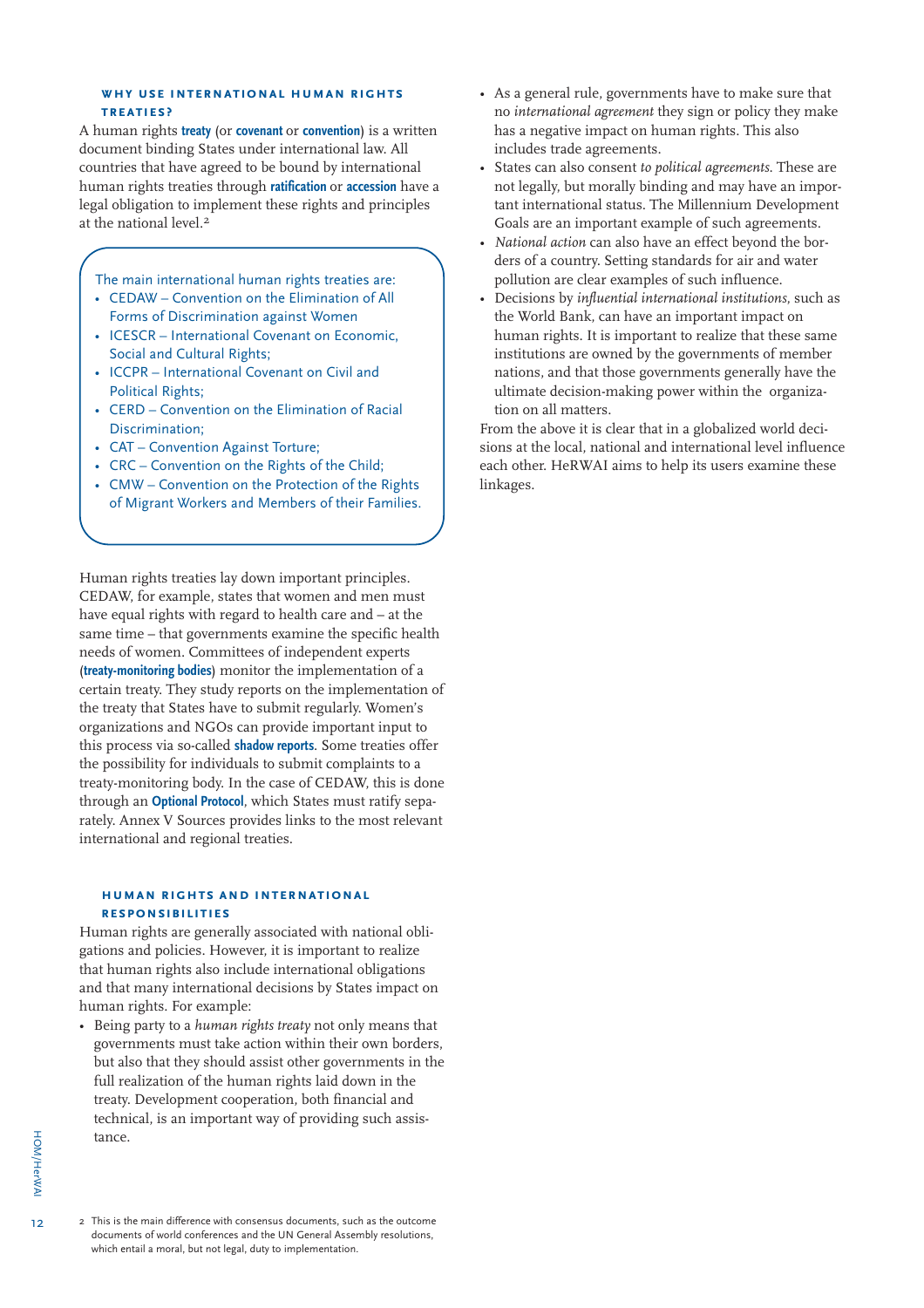# 4 The Quick scan

### **purpose**

The purpose of the quick scan is threefold:

- To link problem to policy;
- To select a policy;
- To find out if it is relevant to use HeRWAI for assessing this policy.

The quick scan provides a format to achieve the above purposes. You can discuss the questions on the basis of readily available data and your own experience. Some of the questions of the quick scan will reappear in the analysis, at which point they will require more detailed data.

Please consider contacting HOM to see whether we can be of assistance in selecting a policy, carrying out the quick scan or in the starting phase of the analysis: www.hom.nl or s.bakker@hom.nl.



13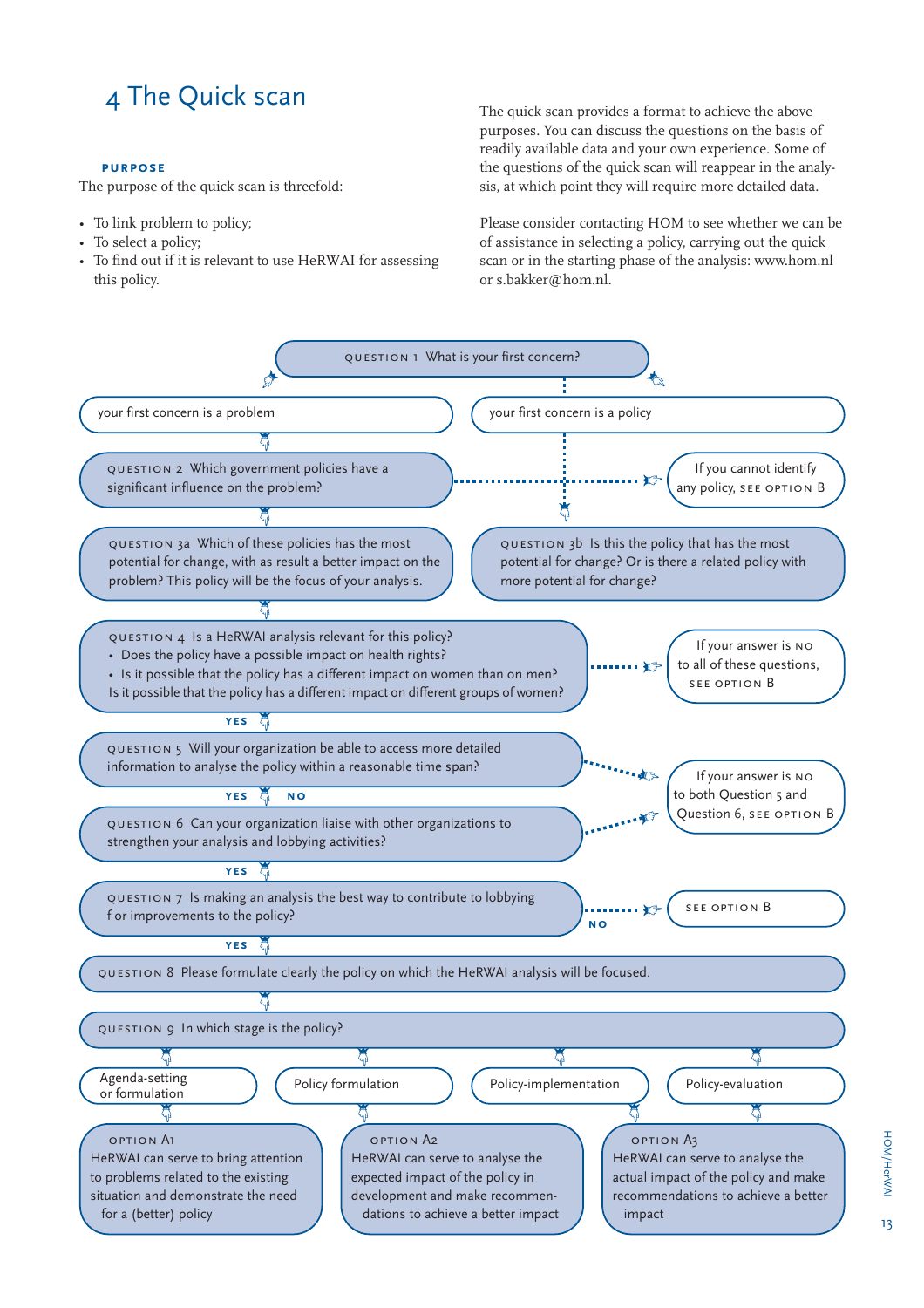### **option B**

Even though HeRWAI was not designed for your particular situation, you can still use parts of the instrument to analyse your problem or policy. Below are some suggestions for doing this:

### **• if quick action is needed**

In this case the 'Discussion Guide' (see Annex VII), may help you to do a quick analysis of the human rights issues at stake.

### **• if there is no policy to address**

In some situations, there is no policy at all to address the problem. You can use HeRWAI to analyse the impact of the lack of policy. However, this does mean that you will need to interpret/ adapt some of the questions. For example, you will have to read 'lack of policy' when the questions state 'the policy'.

### **• if you are concerned about policies of other actors**

The focus of HeRWAI is on government policies. However, you may be confronted with the policy of another actor, such as non-governmental organizations or companies In this case you can decide via questions 2 and 3a which policy the government should use to influence the actions of the other actor. The end product of the HeRWAI analysis will

be recommendations to the government to ensure a better impact of its actions on the other actor. Alternatively, you may decide to analyse the policy of the other actor. In this case some of the HeRWAI questions will not apply, as the focus is on the responsibilities of the government.

### **• other rights**

HeRWAI is based on the right to health; however, you could apply the logic of HeRWAI (the six steps) to analyse the impact of government policy on other rights.

### **• if the policy is not expected to have a**

**different impact on women than for men** HeRWAI is strongly based on the principle of non-discrimination of women. Therefore, HeRWAI may not be the best instrument to analyse the policy if the policy has an equal impact on women and men. However, it may still serve to analyse a policy which you expect to have a discriminatory impact on another group of people, such as a specific ethnic or religious group, people with a handicap, or people with diseases such as HIV AIDS.

### **about the quick scan**

### **Quick scan question 1:**

### **Is your first concern a problem or a policy?**

explanation You may be alarmed either by a problem your organization has signalled or by a **policy** of the government. When you are concerned about a certain *problem* it is important to consider the following: governments cannot be blamed for each individual health problem. After all, the right to health does not mean that people have the right to be healthy. However, you can hold a government accountable for what it does to prevent or reduce health problems. This is why, in cases where the first concern is a specific problem, HeRWAI asks you to link it to related government policies. An example of a problem as a starting point is high maternal mortality in Bangladesh, about which women's organizations are concerned. As regards *policy*, it is important to note that HeRWAI uses the term policy to refer to any kind of government measure. Policy can take the form of laws, a national health strategy, a decision to allocate resources, etc. Examples of a policy as a first concern are the Bangladesh National Strategy for Maternal Health or the decision of the Dutch government to take the most popular contraceptive, the pill, out of public health insurance coverage. If you are confronted with policies of other actors we refer you to option B.

### **Quick scan question 2: Which government policies have a significant influence on the problem?**

explanation Policies (and their funding) are the main tool of governments to address problems. In cases where the first concern is a problem, you need to consider which government policies can or should influence the problem. Usually a combination of policies influences a problem. As it will not be possible to address all policies at once, you will need to select a policy. This policy will be the focus of your analysis. The relationship between policy and problem may be negative (the policy causes or reinforces the problem), neutral (no effect) or positive (it reduces the problem). Analysing a 'neutral' or 'positive' policy is relevant if you expect that changes to the policy could result in a better impact on the problem. In the above example of Bangladesh, various policies influence the problem of maternal mortality: the training curriculum of birth attendants, the bonus system which encourages health workers to focus on contraception rather than on safe deliveries, the referral system which should ensure that women with complications reach specialized health facilities in a timely manner, etc.

### **Quick scan question 3a: Which of these policies has the most potential for change, with as result a better impact on the problem?**

explanation Please note, 3a is only to be answered when your first concern is a problem and then you do not need to answer question 3b. You need to select the policy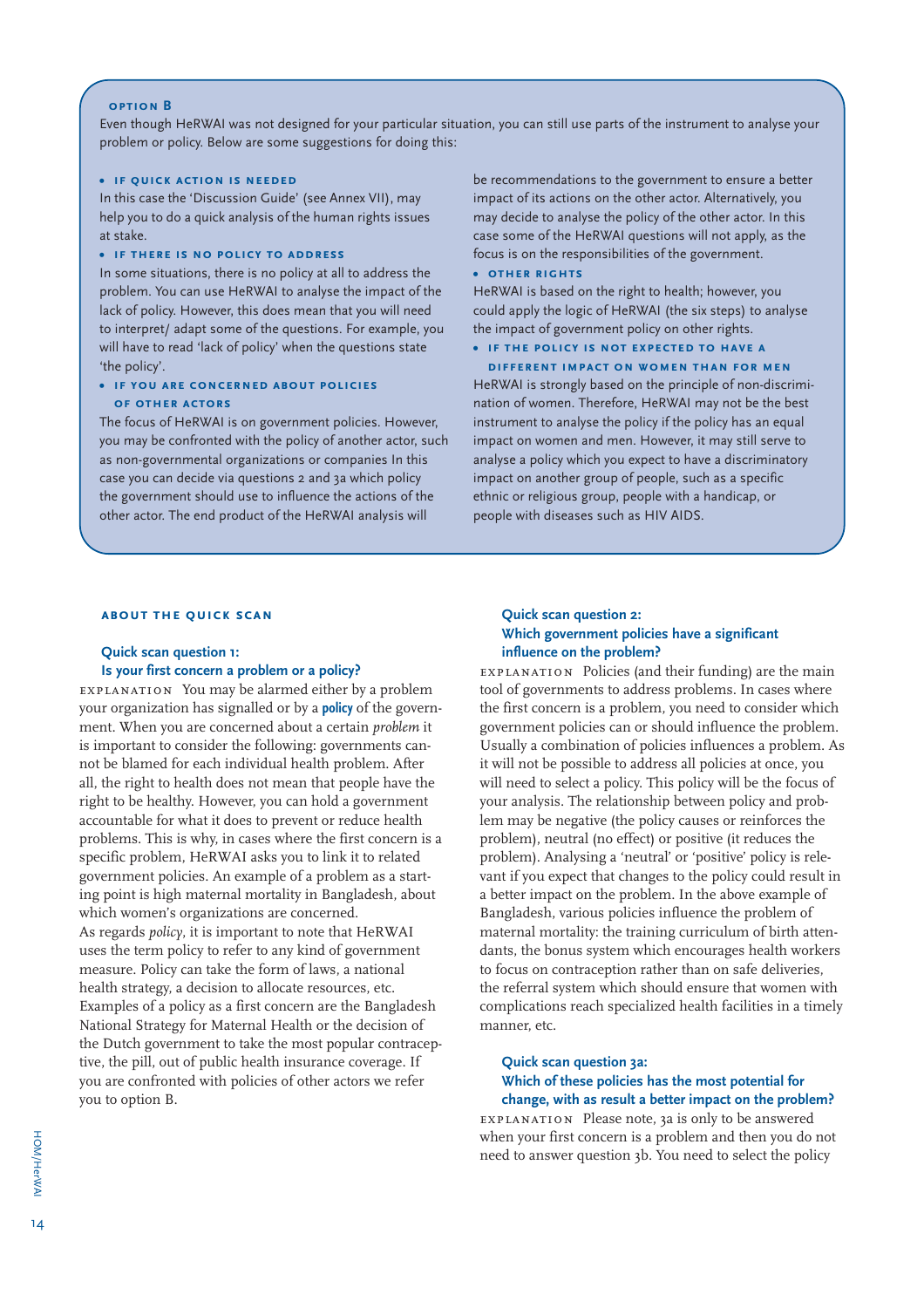with the most potential for change, and which is most likely to succeed in addressing the problem. This will be the policy on which to focus the HeRWAI analysis. In the Bangladesh example, a women's organization may choose the bonus system for the HeRWAI analysis, because it has observed that bonuses are very motivating for low-paid health workers and because the system is going to be revised in the coming period. While recognizing that a more favourable bonus system alone would not be enough to eliminate the problem of preventable maternal deaths, it could play a role in reducing the problem.

### **Quick Scan question 3b:**

### **Is this the policy that has the most potential for change? Or is there a related policy with more potential for change?**

explanation Please note, 3b is only to be answered when your first concern is a policy and then you do not need to answer question 3a. Government policies are connected with other policies, and thus, the policy you are concerned about is also connected to other policies. It is important to consider which other policies are closely connected to this policy and to assess whether the policy you are concerned about has the most potential for change or whether you should shift your focus to another policy.

### **Quick scan question 4: Is a HeRWAI analysis relevant for this policy?**

- Does the policy have a possible impact on health rights? explanation The policy you select should have an impact on women's health rights. HeRWAI can help to analyse health policies as well as non-health policies that have an impact on women's health. For example, a lack of pregnancy leave in the employment laws of a country can have a great impact on the health of women.
- Is it possible that the policy has a different impact on women than on men?

explanation As HeRWAI is designed to examine the impact of policy on women's health, HeRWAI is most suitable if you expect a different impact on women than on men.

• Is it possible that the policy has a different impact on different groups of women?

explanation If it seems that the impact of the policy is similar on men and women, it is still important to consider whether a specific – vulnerable – group of women is more affected by the policy than others. And, if a different impact on women is determined it is necessary to take into account whether certain groups of women are more affected by the policy. The impact may be different on various groups of women, such as women with different backgrounds or in different stages of a **woman's life cycle.** For example, poor women, rural women, elderly women or women with certain ethnic backgrounds may be more affected by the policy than young, rich, urban women.

### **Quick scan question 5:**

### **Will your organization be able to access more detailed information to analyse the policy within a reasonable time span?**

explanation 'Reasonable' depends both on the time which your organization has to spend and on deadlines that need to be met to be able to influence the government.

### **Quick scan question 6: Can your organization liaise with other organizations for this purpose?**

explanation A liaison with another organization or organizations may help to collect the necessary information, as well as to strengthen your lobbying and advocacy activities. A liaison between women's organizations, health and human rights organizations may be particularly fruitful.

### **Quick Scan question 7: Is making an analysis the best way to lobby for improvements to the policy?**

explanation A HeRWAI analysis will help you to formulate strong arguments which you can use in lobbying for improvement of the policy, directed at the government or other actors. You can also use the outcome of the HeRWAI analysis for other purposes, for example, to publish in a report or to integrate into a shadow report for the CEDAW Committee. However, in some cases a HeRWAI analysis may not be the best strategy. For example, in Kenya it was decided not to select the Sexual Offence Bill for analysis, because the issue was already very sensitive and the government was about to adopt a law. In this case, the analysis may have been counterproductive and arguments for improvement of the text may have resulted in non-adoption of the law.

### **Quick scan question 8: Please formulate clearly the policy on which you will focus the HeRWAI analysis.**

explanation It is important to clearly formulate the policy, so it is obvious to everyone what the focus of the analysis is. Where possible, you may use the formulation which the government itself uses to describe the policy. If you do not have that information at hand it is sufficient to state the name and selected elements of an existing policy, or to describe the policy in key words. It is also important to consider whether you should narrow down your focus, so you can come up with concrete recommendations to your government at the end of the analysis. For example, the Johannes Wier Society in the Netherlands first wanted to analyse street prostitution in the Netherlands. When they realized that each municipality has its own policy they decided to narrow down the focus of the analysis to two large municipalities. You may also decide to limit your focus within the frame of a broader policy. In Bangladesh, for example, Naripokkho decided to analyse only those parts of the maternal health policy that related to Eclampsia.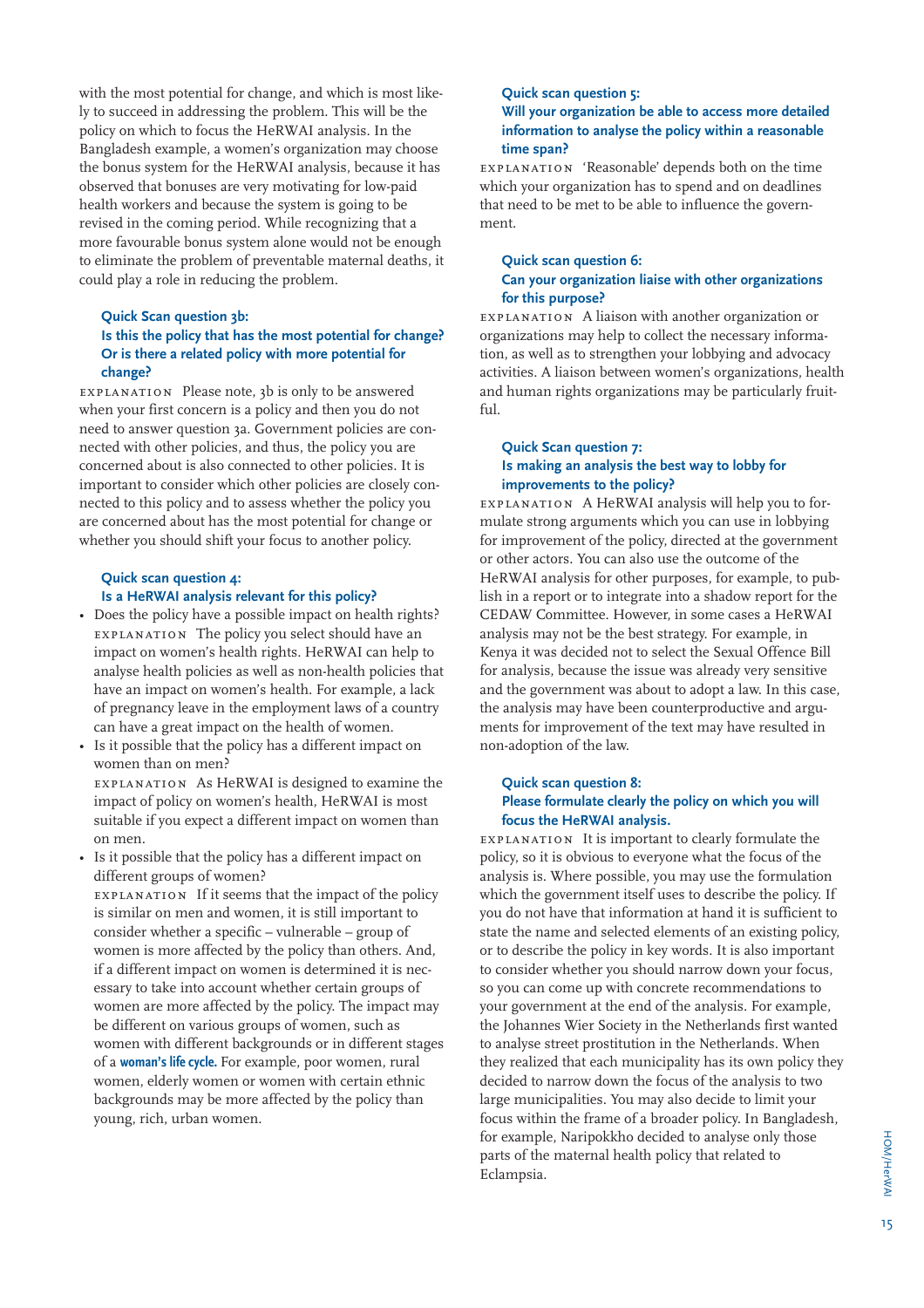### **Quick scan question 9: In which stage is the policy?**

explanation The policy process in governments follows (at least in theory) a number of stages:

- Agenda-setting; the process by which problems come to the attention of government,
- Policy formulation: the process by which policy options are formulated by the government,
- Decision-making: the process by which the government adopts a certain course of action (or non-action),
- Policy implementation: the process by which the government puts the policy into effect,
- Policy evaluation: the process by which the results of policies are monitored, both by the government and by civil society, and which may lead to a new round of stages.

In each of these stages a HeRWAI analysis can play a role. However, the possibility for women's organizations and NGOs to influence the process varies. During agenda-setting, policy formulation and evaluation, women's organizations and NGOs may have a particularly strong role. In other stages it may be more difficult. It is important to realize that in practice different stages in the policy cycle may overlap or be skipped altogether.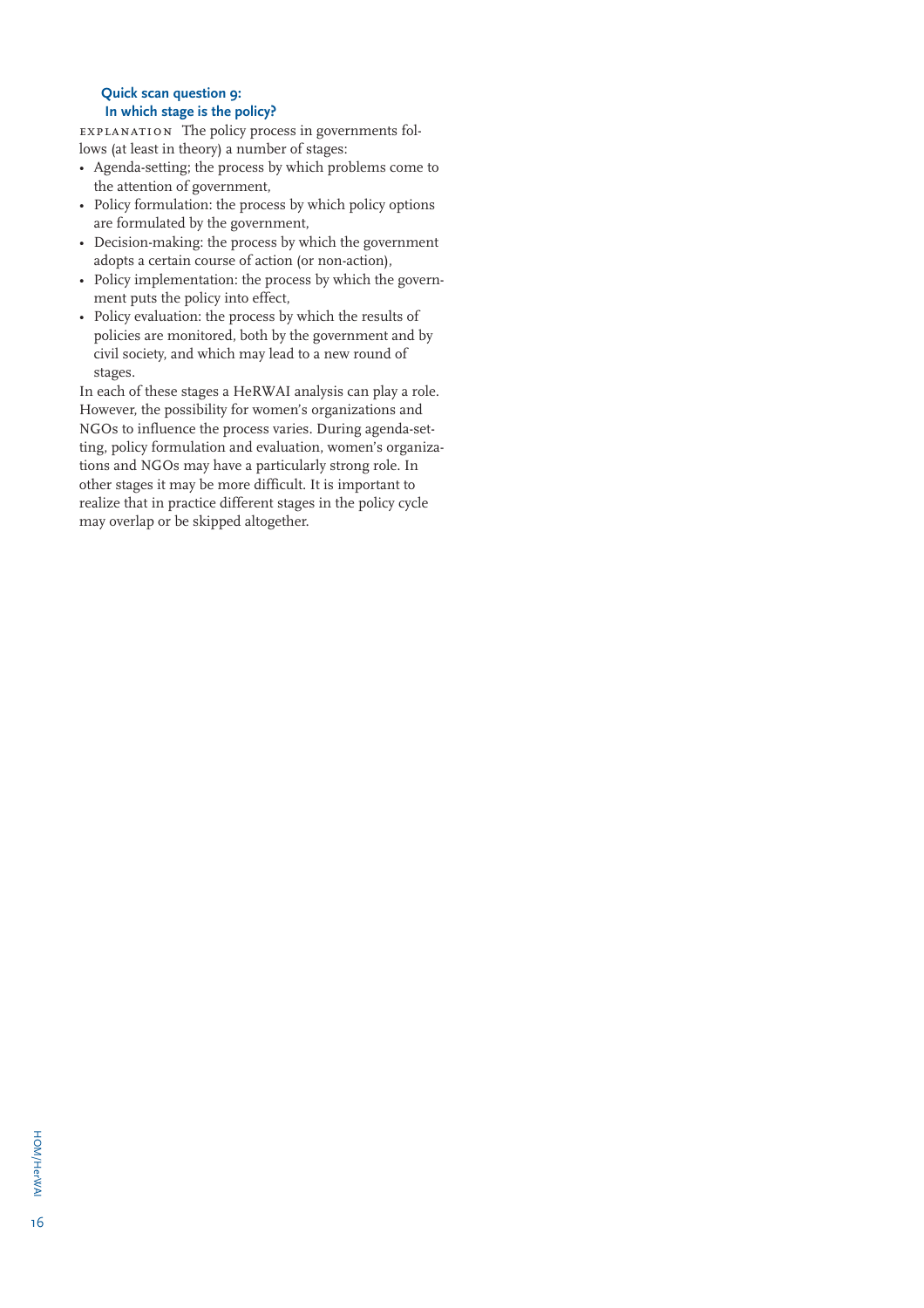# 5 HeRWAI the analysis in 6 steps

### **introduction**

Chapter 5 is the heart of HeRWAI as it provides the questions and information that will guide your analysis. The process of data collection and analysis is divided into 6 steps.



Each of these steps consists of a brief explanation of the main human rights issues related to the step concerned, followed by a number of questions to guide the data collection and analysis. The questions are closely related to the texts of the international treaties. Explanations, examples and checklists help you to answer the questions. Each step ends with a conclusion, in which you summarize the most important findings for that step.

### **how to go about it**

The steps provide a structure for the HeRWAI analysis. Steps I to 5 guide you in the data collection and analysis. In the sixth and last step you will compile the information in such a way that it can be used to lobby for improvements in the policy and prepare your action plan. As you work, you may go back and forth between the steps. Where possible, collect quantitative and qualitative data demonstrating the impact of the policy. Reliable qualitative and quantitative data support your arguments. Please be aware though that quantity does not decide whether or not human rights are violated. If discrimination takes place, this is a violation of human rights, regardless of the number of people who are discriminated against.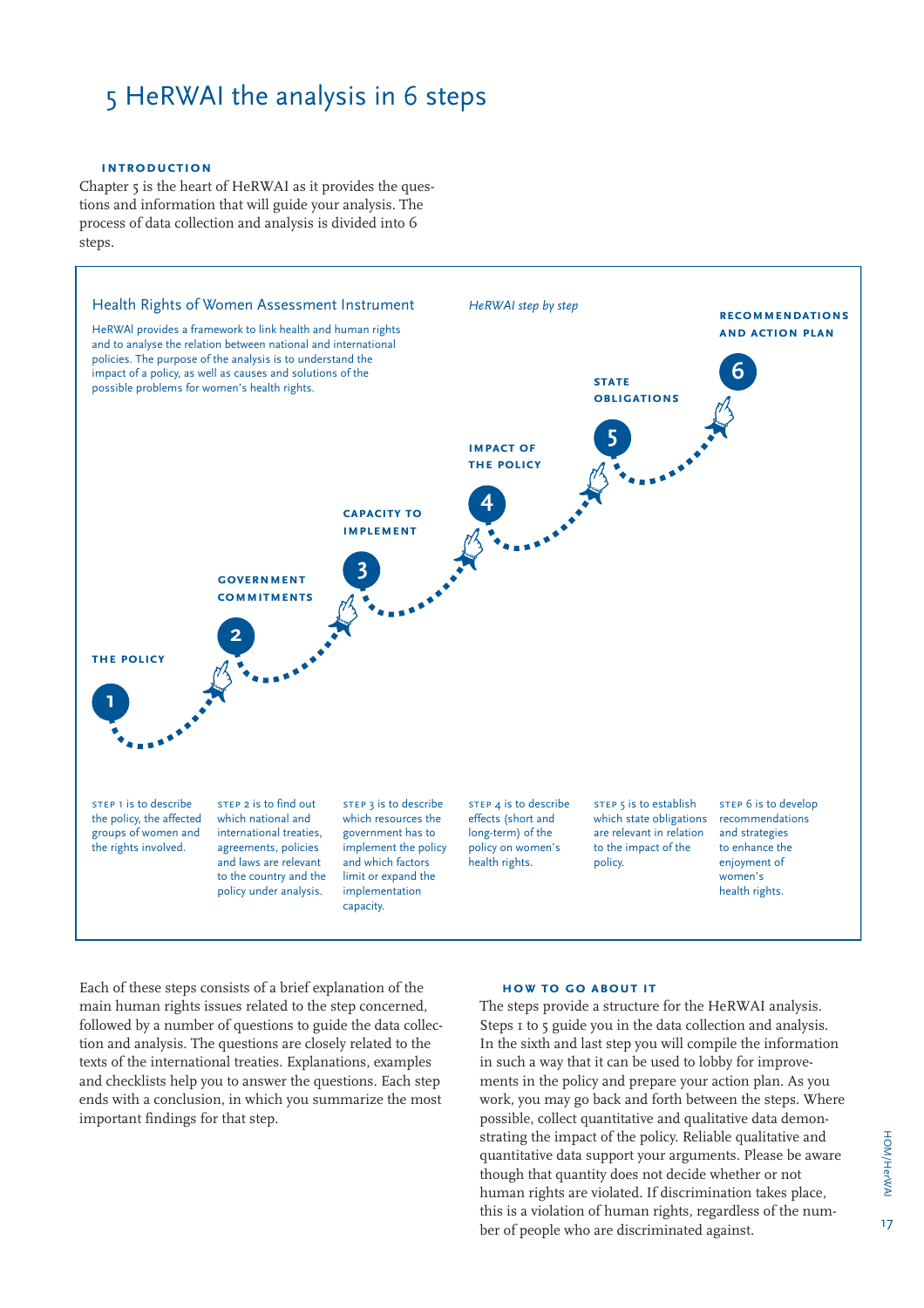### **before you start**

Please keep the following in mind while making the HeRWAI analysis:

focus The collection of data is an important but timeconsuming aspect of the analysis. We therefore recommend that you focus on data that have relevance for the policy.

selectiveness You need to answer only those questions which you find relevant for the policy you are analysing. Questions that have little or no relevance to your situation may be skipped. You can also be selective in the level of detail. Only go into detail if you expect this information to be necessary for your analysis or lobbying. At some points you may want to add questions that are specific to your situation.

making a work plan We recommend that you read through the steps before answering the questions, to get an idea of which information you will need to collect. You will need to involve people from within and outside your organization for data collection and to discuss findings. Making a work plan will help to plan this process. *Annex III Work plan* gives suggestions for such a work plan.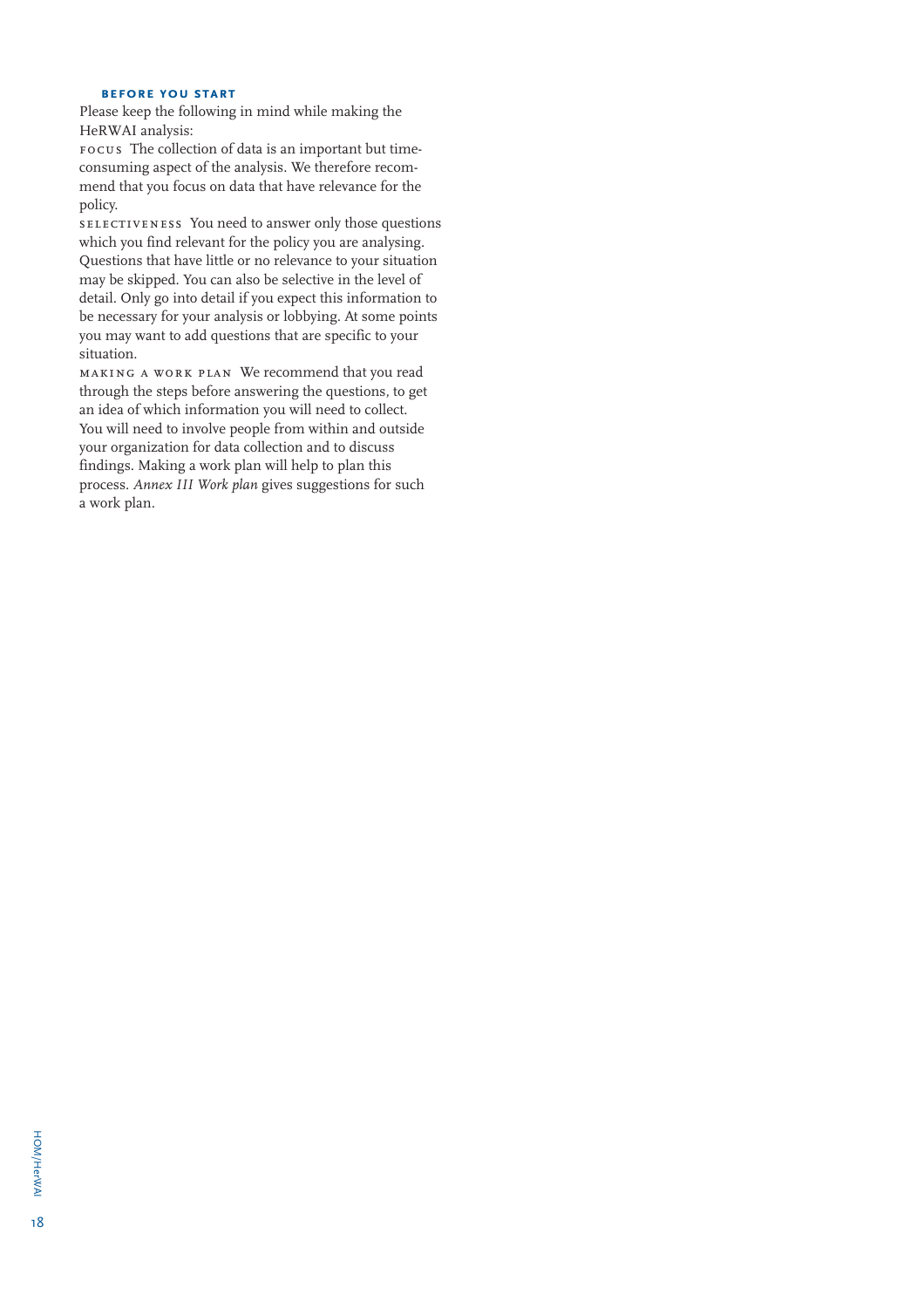# Identifying the policy

### **purpose**

In this step you will define the focus of your analysis. You can do this by describing the problem and the policy that you have decided to analyse, the affected groups of women and the rights that are involved. Some of the questions have already been discussed while making the Quick scan. Here you note the answers in a way that forms the basis for further analysis. You can also use this information to clarify for others what is included in the analysis and what is not.

### **human rights aspects of government policies**

On the basis of human rights treaties, governments have the responsibility to do everything in their power to ensure the realization of the right to health. They must take deliberate, concrete and targeted steps to ensure that all individuals can enjoy the highest attainable standard of health. Governments also have to take all appropriate measures to eliminate discrimination against women by any person, organization or enterprise and to ensure the full development and advancement of women. This means that policies should not have a discriminatory impact on women's health rights.<sup>1</sup>

### **the most affected groups.**

When outlining the policy, it is important to describe who will be affected by it. The groups that are most affected by the policy are the groups on which you should focus in the following steps. The affected groups may be the same or may differ from the groups which the government policy is intended to reach. It is also important to consider whether specific subgroups of women may be more affected than others. Certain groups of women are particularly vulnerable in relation to their health rights, such as girl children, rural women and women living with HIV/AIDS. The 'most affected groups' also refers to women in various life stages (**life-cycle approach**). In addition, you need to examine whether certain groups of women are excluded from the beneficial effects a policy may have. For example, it often happens that contraceptive methods are not made available to unmarried women. If different groups may be affected by the policy, the data to be gathered in the rest of the assessment process should be disaggregated according to these groups (e.g. rural/urban, minority women, girls and elderly women).

### **rights affected**

The HeRWAI analysis focuses on health rights. But within or related to health rights, a number of more specific rights may be affected and these may influence the type of information you need for the following steps. For example, the lack of maternity leave for pregnant women in the private sector in Kenya affects not only women's right to health but also their right to work. In step 1, you make a first rough assessment of the rights involved in the policy. The issue of rights affected will be worked out further in step 4 and at that point, you may want to add on or change the rights you first listed.

### **the key questions**

**Which (problem and related) policy will be analysed? (page 20)**

**Which groups are affected by the policy? (page 21)**

**Which rights are affected by the policy? (page 22)**

### **where to find the information**

You may find relevant information to answer the following questions in:

- Government policy documents/websites,
- Websites of human rights organizations (see Annex V Sources),
- Articles and studies describing the policy,
- Interviews with women affected by the policy,
- Government reports and NGO reports to UN bodies,
- National Human Rights Institutes/ Commissions, National Ombudsmen.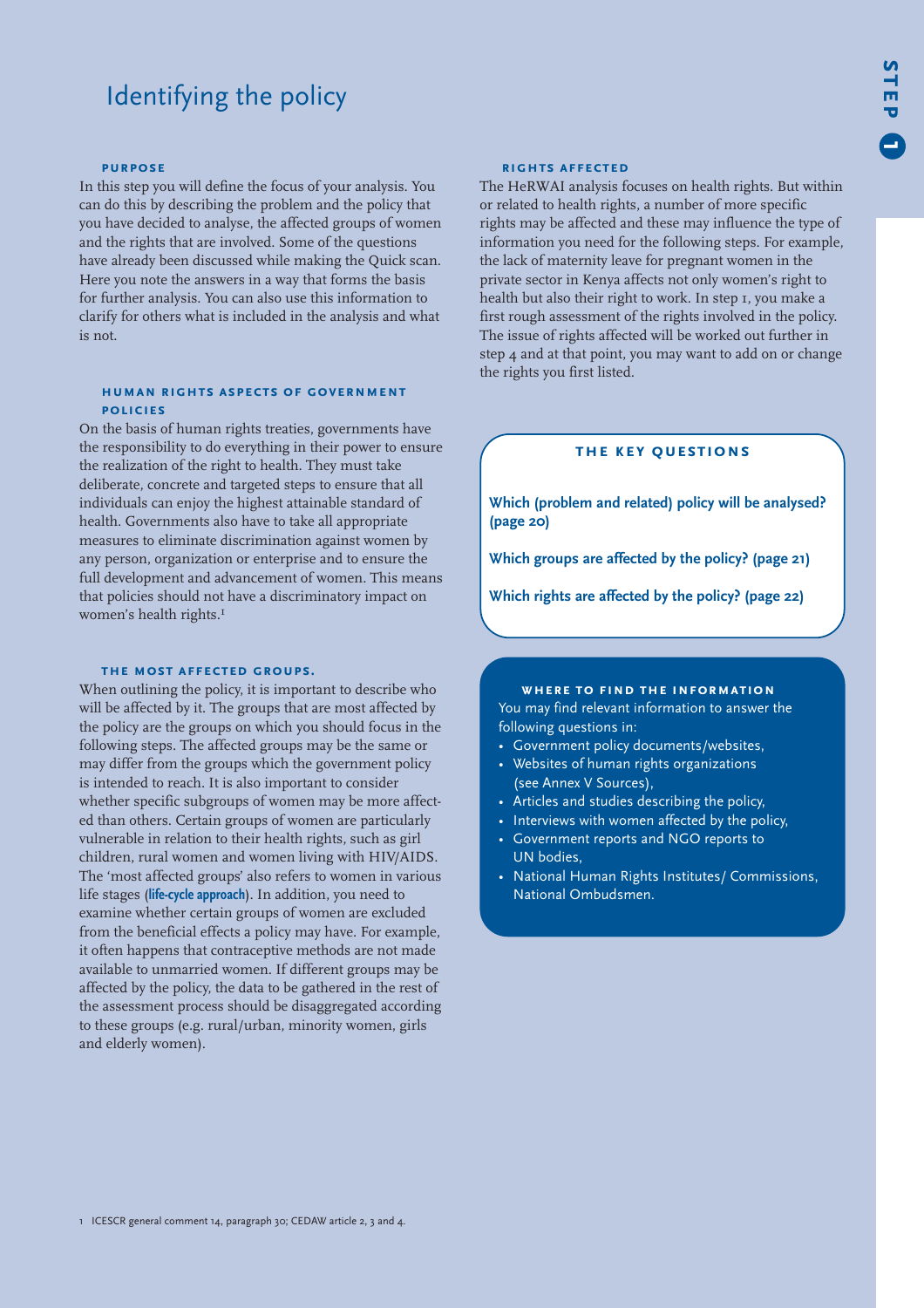# **which (problem and related) policy will be analysed?**

### $S1/O1$  **(If the starting point is a problem) describe the problem in maximum 1 page** explanation: You can skip this question if your starting point is a policy.

### $S1/Q2$ **Which 'main' policy will be the focus in the HeRWAI analysis? Why has this policy been selected?**

explanation: If you decided to focus on one specific policy (chosen from various policies), you need to explain why you made this choice. Describe only the chosen policy in depth, while briefly referring to the others.

### s1/q3**Who is the main actor implementing the policy?**

explanation: The main actor for implementing the policy should not be confused with who is responsible for developing or supervising the policy. For example, while the government may be responsible for the development and official approval of a training curriculum for health workers, the training institutes are the main actors implementing it. If the policy does not clearly identify the actors responsible for the implementation of the policy, this is already a conclusion in itself. However, you could still contact the responsible ministry, to see whether they can provide you with this information. Checklist of actors (non-exhaustive)

• **Government** (which ministry, department, district or governmental institution such as government hospitals; local, regional or

- national), • Private sector; e.g. clinics, pharmaceutical industry,
- Non-governmental organizations,
- Health professional associations,
- Training institutes,
- Research institutes,
- International actors, such as
	- Government of neighbouring or other country,
	- Multinational or transnational corporations,
	- International non-governmental organizations,
	- Funding agencies,
- International financial institutions,
- Other relevant actors.

#### $S1/Q4$ **What does the government aim to achieve with this policy?**

explanation: this refers to the officially stated aim (e.g. improving the health of women by providing contraceptives), which may differ from what the government actually wants to achieve (e.g. control of population growth).

#### $S1/Q5$ **What is the actual effect of the policy on women's health?**

explanation: There may be a difference between what the government wants to achieve or states it wants to achieve and the effect a policy has in practice. It is possible that a policy will have a different effect than foreseen or no effect at all. For example, a maternal health policy can have the ambition to ensure safe pregnancy and delivery to all pregnant women, but may fail to do so due to the lack of human resources or physical facilities. In answering the question you can limit yourself to general observations. You will make a more in-depth analysis of the impact of the policy on women's health in Step 4.

### s1/q6 **Are there special programmes to implement the policy? Who is responsible for these programmes?**

explanation: Often special programmes 'flesh out' a policy; they specify in detail how the policy should be implemented and which human and financial resources are to be used.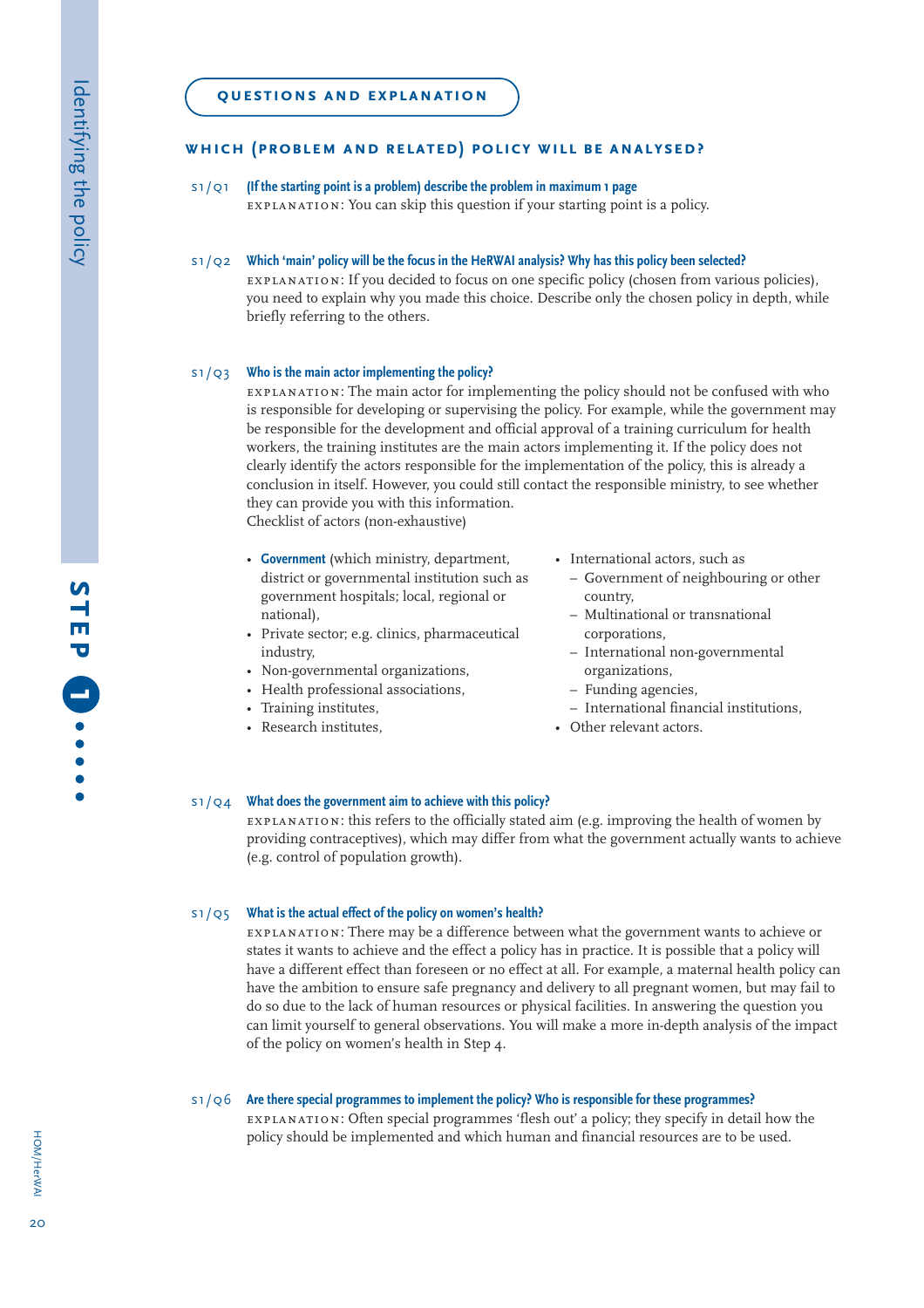### s1/q7 **Are there protocols and regulations to guide the implementation of the policy? Do they include a description of the exceptions?**

explanation: For example, if a protocol regarding safe methods of abortion states that the maximum duration of a pregnancy is ten weeks, does it allow exceptions in cases of rape or when the life of the pregnant woman is in danger?

### **which groups are affected by the policy?**

#### s<sub>1</sub>/o<sub>8</sub> **Which groups does the government (or other main actor) intend to reach with the policy?**

explanation: Generally a policy has a specific target group. For example, in the case of the safe motherhood policy of Bangladesh the government intends to reach all women of childbearing age and pregnant women.

### s1/q9 **Which groups does the policy actually affect (positively or negatively)?**

- Identify and describe subgroups of women or stages in women's life for which the policy has a different impact than for others.
- Do these groups correspond with the intended target groups in question 8?

explanation: The groups affected by the policy may be the same or different to the intended target groups which were mentioned in question 8. It is also important to consider the impact on different groups of women, as the same policy may affect some groups of women in a different way than others. Also consider the impact for so-called *vulnerable or marginalized groups,* who are more likely to face negative effects or to be excluded from positive effects. They also have fewer opportunities to claim their rights. For example, centralization of services can be beneficial to those living in towns, while negatively affecting women living in rural areas where services have been closed down. It is also good to be aware of intentional or unintentional exclusion, such as awarding attention only to women of reproductive age and not to elderly women or girls.

*Please note*: The effects themselves will be described in step 4. Checklist of vulnerable or marginalized groups:

- Girl children and adolescent women;
- Unmarried sexually active women;
- Women in violent relationships;
- Female sex workers;
- Women of post-child bearing age;
- Rural women;
- Refugees;
- Ethnic minorities and indigenous populations;
- Women with physical or mental disabilities;
- Women living with HIV/AIDS;
- Other relevant groups.

based on: CEDAW General Comment 24, paragraph 6.

### s1/q10 **What are the perceptions of the affected groups regarding the problem and related policy?**

explanation: Rather than just talking about people, it is a good idea to talk with them if possible and find out their views. Have the affected groups received adequate information about the policy? Are they aware of the possible impacts on their health rights? Which effects do they consider most problematic? What do they expect from the government with respect to their health rights? If you do not have the time or resources to contact the groups affected you could consider contacting grassroots organizations that are in direct contact with the affected groups for information. Or you could interview 1 or 2 persons affected and use this as a case or example in your report.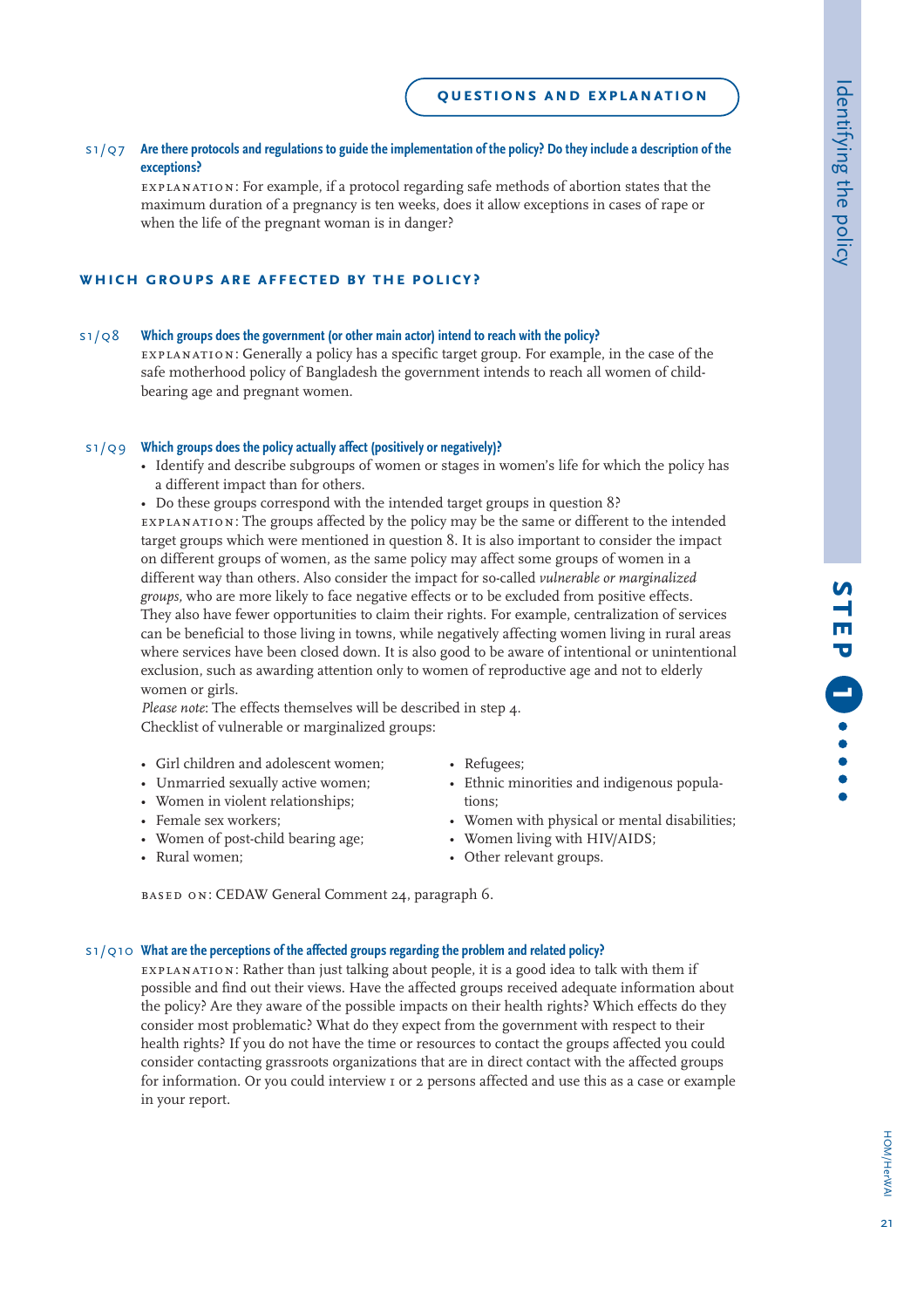### **which rights are affected by the policy?**

### s1/q11 **Which human rights may be affected?**

explanation: The right to health is closely related to and dependent upon the realization of other human rights. These rights and freedoms address integral components of the right to health. In Pakistan, for example, the World Population Foundation looked at the possibility to include life skills training in the school curriculum. Life skills training addresses issues related to sexuality and reproductive rights through education. In other words, the right to education is closely related to the right to health, especially as regards access to health care and information about health and health rights.

Checklist of other rights affected:

- right to food,
- right to housing,
- right to work,
- right to education,
- right to human dignity,
- right to life,
- right to non-discrimination,
- right to equality,
- the prohibition of torture,
- right to privacy,
- right to access to information,
- freedoms of association, assembly and movement,
- right to bodily integrity,
- other relevant rights.

BASED ON: ICESCR General Comment 14, paragraphs 3 and 8.

### **conclusion**

# **To sum up, what is the focus of your analysis?**

A brief formulation of the focus of your analysis will help you to keep your focus during the next steps. You can base this on your answers to the above questions. You could use the Fact sheet in Annex IV to create an overview of your conclusions in this and the following steps.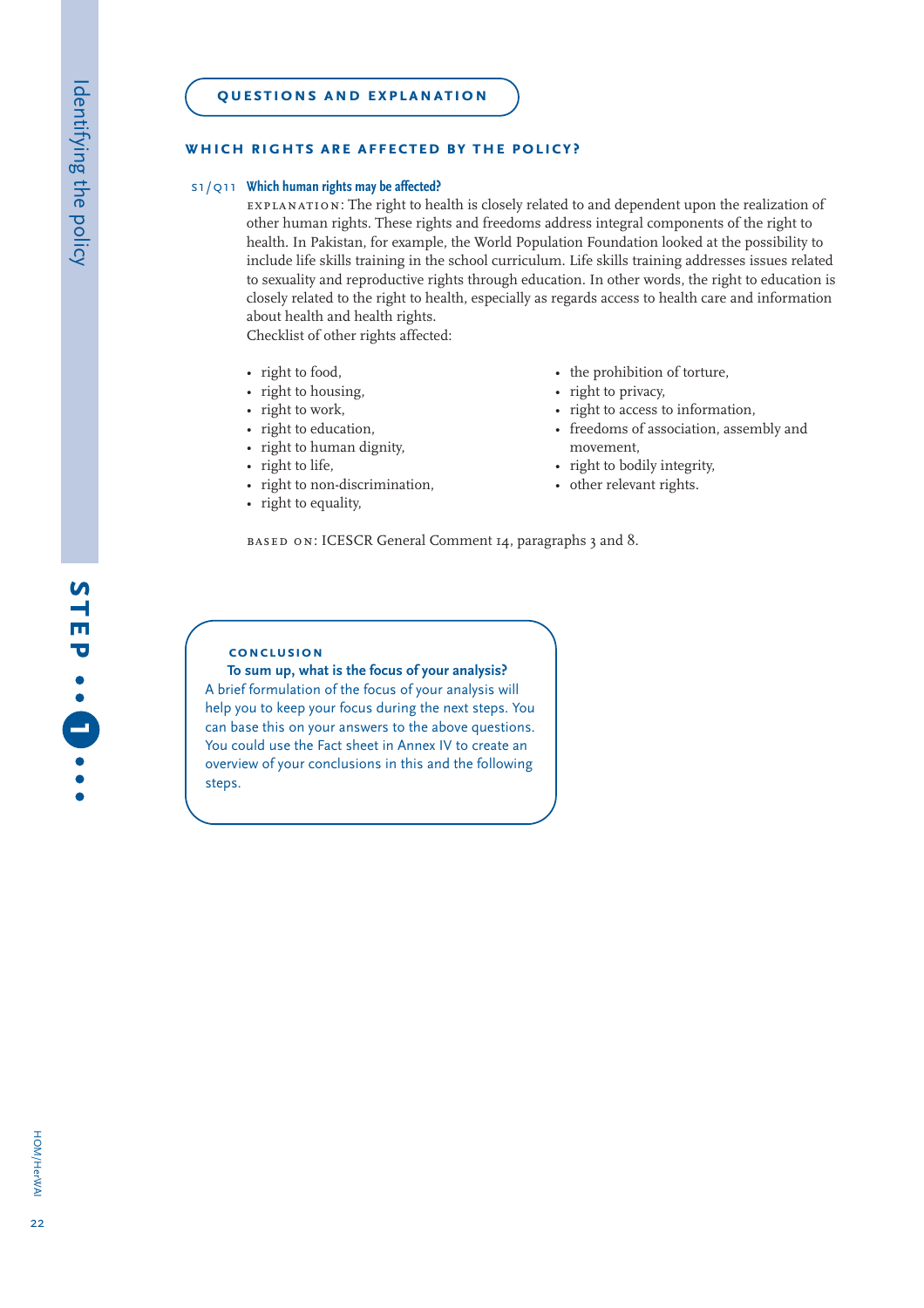# Exploring the government's commitments

### **purpose**

The main question to be answered in step 2 is: which commitments has the government made? You will explore which national and international agreements, policies and laws are relevant to the country and the policy under analysis. This includes both legally binding agreements such as human rights treaties and consensus documents such as the Beijing Platform for Action. You will also look at the procedures by which civil society can participate in decision-making (the formal participation mechanisms). The focus in step 2 will be on what is on paper, the socalled '**de jure'** situation. You will use this information for a comparison with what is actually happening, the so-called '**de facto'** situation, in step 3 and 4.

The purpose of analysing government commitments is to find out which standards you can use to hold the government accountable for the possible negative impact – or the lack of positive impact – of the policy. You look for the most specific commitments, because these make it easier to formulate your claims to the government. If your country has not ratified the relevant human rights treaties, it will be more difficult to make such claims. This may mean that you need to shift the focus of your lobbying from a specific policy to lobbying for ratification of the relevant treaties.

### **human rights aspects of government commitments**

Many of the commitments that countries make by ratifying human rights treaties require changes on the national level. States must recognize the right to health in their political and legal system.<sup>1</sup> They have to abandon any laws or measures that have a discriminatory impact. Inclusion of the provisions of a treaty in national legislation may make it easier for people to claim their rights. States should also adopt a national health policy with a detailed plan for realizing the right to health. In international relations, such as trade relations or development cooperation, countries have to respect the human rights of people living in other countries and they should influence each other through legal and political means to encourage compliance with human rights<sup>2</sup>.

### **treaties**

Practically all countries are bound by a number of international agreements to exercise women's rights and the right to health. Besides **CEDAW** and **ICESCR**, which form the basis of HeRWAI, a number of other international or regional human rights treaties may be relevant. If a State has **ratified** a treaty, it is legally bound to implement it. Below you will consider the **treaties** your country has ratified.

### **consensus documents**

**Consensus documents** are documents which have been adopted by declaration. Though they are not legally binding, these documents are important because governments have a moral obligation to abide by them, as they are based on political agreement. Famous examples of consensus documents are the Beijing Platform for Action and the Millennium Development Goals.

*Please note*: You can easily get lost in the piles of treaties and consensus documents that exist. We therefore advise you to limit your analysis to those treaties and consensus documents that contain the rights and clauses that are most relevant in relation to your policy.

### **the key questions**

**Which treaties and consensus documents are relevant? (Page 24)**

**What does the national legislation say about women's right to health? (Page 26)**

**Does the government have a national health strategy and/or other relevant policies? (Page 26)**

**How is the participation of civil society organized? (Page 28)**

### **where to find the information**

You may find information to answer the above questions in:

- Websites with information on international treaties and ratification:
- www.ohchr.org/english/law/index.htm (UNHCHR), www1.umn.edu/humanrts/treaties.htm (Human Rights Library of the University of Minnesota);
- Annex V Sources for websites of regional organizations;
- Annex V Sources for direct links to websites with the text of the treaties and consensus documents mentioned in question 1-3;
- Civil code and related legal documents;
- National plans (such as five-year plans);
- National budget;
- National and international policy documents and reports;
- Websites of local, regional and national government

<sup>1</sup> ICESCR General Comment 14, paragraphs 34-36 and 60.

<sup>2</sup> ICESCR article. 2 (1); ICESCR General Comment, paragraphs 39 and 63-65.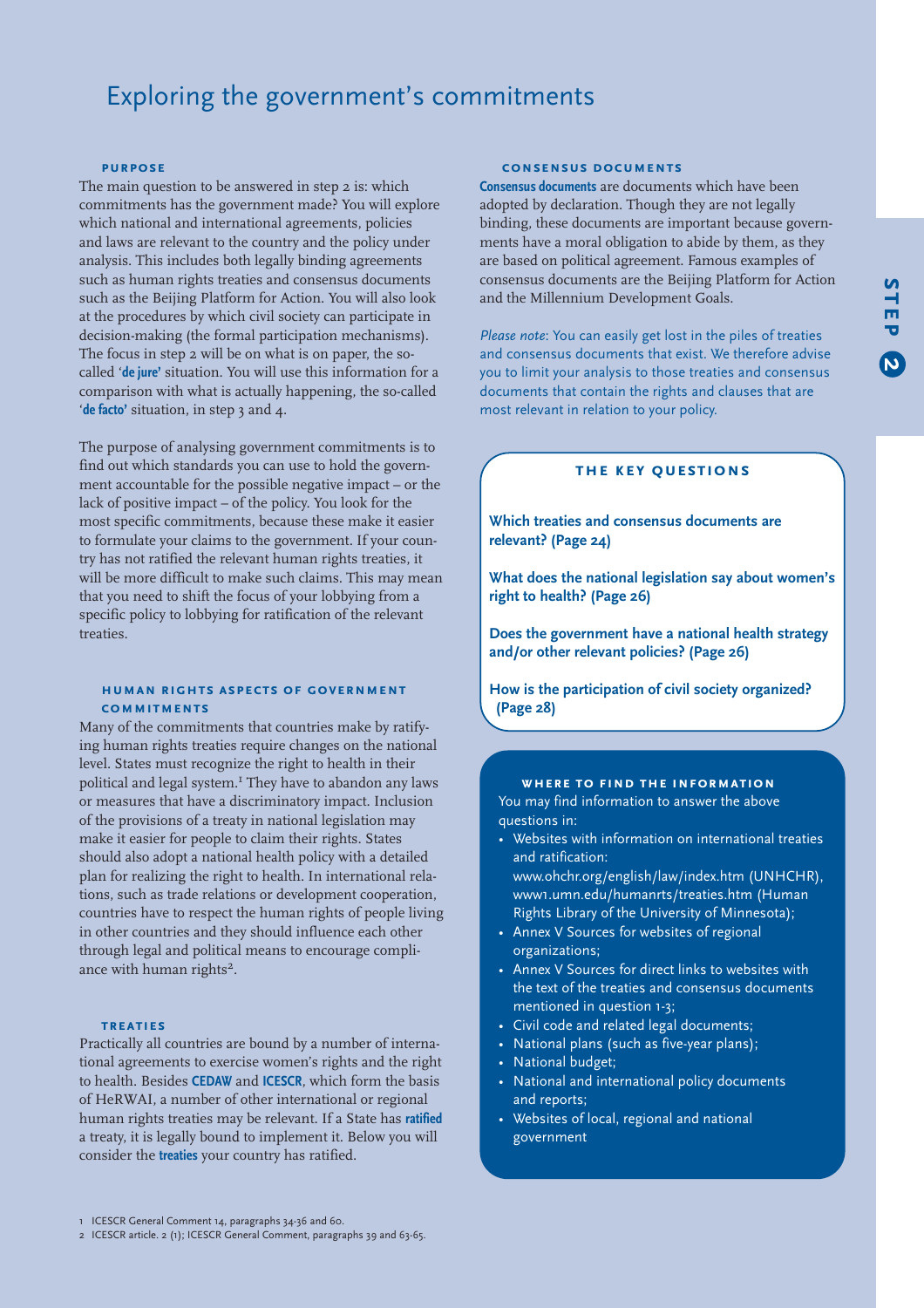### **which treaties and consensus documents are relevant?**

#### s2/q1**Which international treaties has your country ratified? Were any reservations or limitations made?**

explanation: It is important to check whether the State has made any **reservations** (sometimes disguised as **declarations**) as these may limit the scope of application of the human rights concerned. However, reservations are only permitted under certain conditions. We therefore advise you to check whether a reservation or limitation made by your government is valid or not. For example, Egypt has made a general reservation with regard to article 2 of CEDAW, stating that 'the Arab Republic of Egypt is willing to comply with the content of this article, provided that such compliance does not run counter to the Islamic Sharia.' The CEDAW Committee has requested Egypt to withdraw its reservation, because it is not in line with the *object and purpose* of the convention. Please refer to the glossary for more information about reservations, declarations and limitations.

The checklist below lists treaties and articles that may be relevant in relation to women's health. However, you could still review these and other treaties to see whether they contain *other* relevant rights and clauses in relation to your policy.

Checklist of international treaties relevant to women's health rights:

- *• Convention on the Elimination of All Forms of Discrimination against Women (CEDAW)*: Article 12 on health, General Recommendation No. 14 on female circumcision; General Recommendation No. 19 on violence against women; General Recommendation No.24 on health; see also articles 5 (b), 10, 11 on (family) education and employment; and 1, 2 and 3 on discrimination in general.
- *• International Covenant on Economic, Social and Cultural Rights (ICESCR)*: Article 12; General Comment No. 14 on health; General Comment 16 on the equal right of men and women to the enjoyment of all economic, social and cultural rights; General Comment 5 on persons with disabilities; General Comment No. 6 on older persons.
- *• Other international treaties*, such as: the ILO conventions that are related to occupational safety and health; the International Convention on the Elimination of All Forms of Racial Discrimination (CERD), Art. 5; Convention on the Rights of the Child (CRC), articles 24 and 25; the Convention on Migrant Workers (CMW), Art. 7.

### s2/q2 **Which relevant regional treaties has your country ratified?**

explanation: Regional treaties can play an important role in the implementation of women's health rights. Most regional treaties are monitored by a regional commission and/or court which can make legally binding decisions. Below you will find a checklist of treaties that are relevant to women's health rights. However, you may decide to include other regional treaties, articles or instruments that are relevant to your policy and regional context. Annex V Sources lists the names of relevant regional organizations in Africa, Latin America and Europe.

Checklist of regional treaties relevant to women's health rights (non-exhaustive): africa:

- *•* African Charter on Human and Peoples' Rights (1981), Art. 16.
- *•* Protocol to the African Charter on Human and Peoples' Rights on the Rights of Women in Africa (2003), article 14 on health and reproductive rights.

ASIA:

- *•* No relevant regional instruments to date.
- europe:
- European Convention on Human Rights (1950). No specific article on health, but article14 (non-discrimination) could be relevant in relation to any of the rights included in the treaty, for example: article 8 on family life, Art. 5 on the right to liberty and security of persons or article 4 on slavery and forced labour.
- *•* European Social Charter (1961), article 11.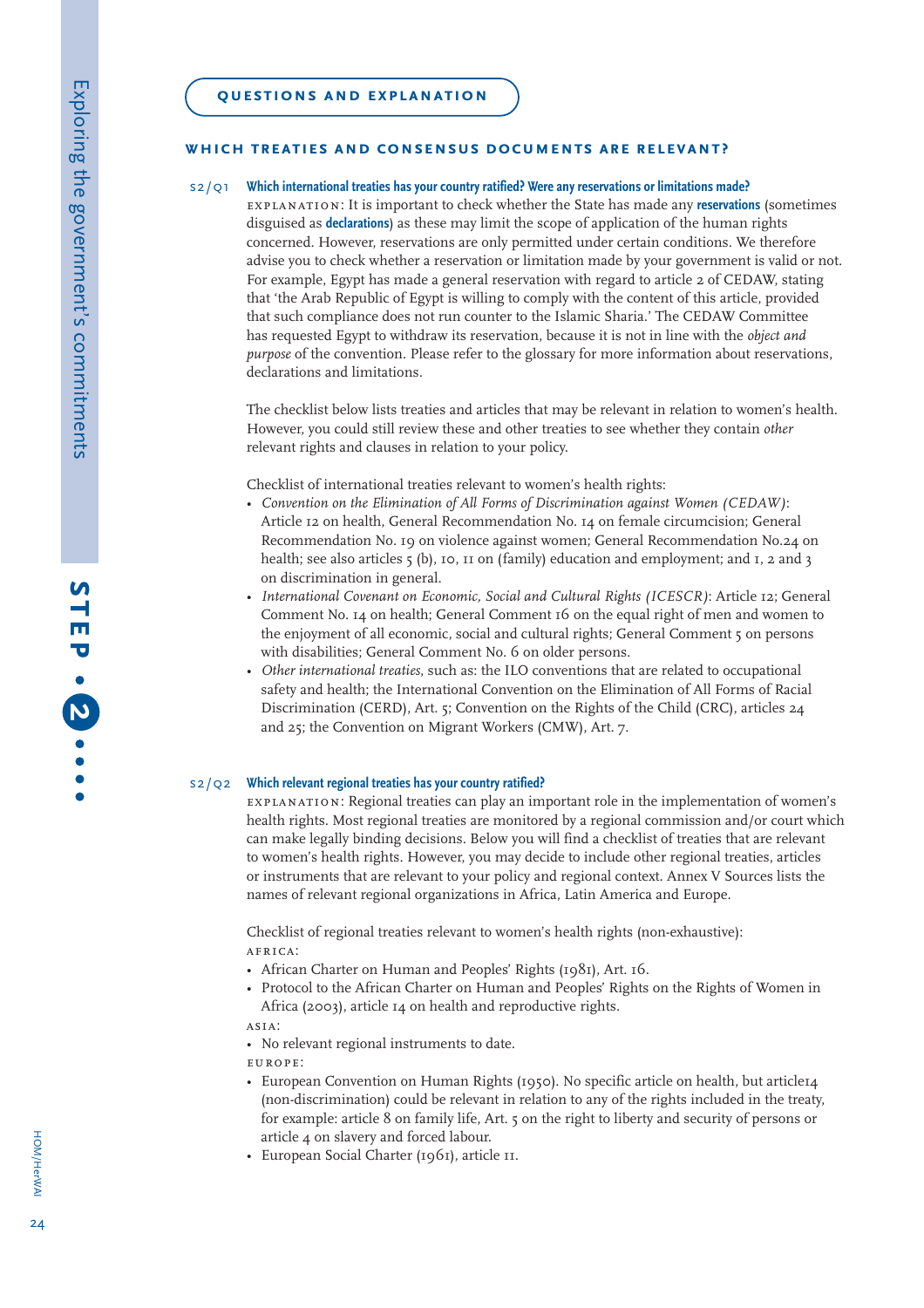the Americas:

- American Convention on Human Rights (1969). No specific article on health, but the following articles could be relevant: article 24 (equal protection before the law) and article 1 (non-discrimination) in relation to any of the rights included in the treaty, such as article  $\mu$ , right to life; Art. 5, right to physical, mental and moral integrity; article 6, prohibition of slavery or involuntary servitude.
- *•* Additional Protocol to the American Convention on Human Rights in the Area of Economic, Social and Cultural Rights (1988), article 10.
- *•* Inter-American Convention on the Prevention, Punishment and Eradication of Violence against Women, 'Convention of Belem do Para' (1994).

### s2/q3 **Which consensus documents does your government support?**

explanation: The checklist presents a selection of consensus documents that are most relevant to women's right to health. In order to see whether your government supports a consensus document you can check whether the government is a member of an international organization or organ that has adopted it (for example, most probably your government is a member of the UN, and if this is the case, it is also a party to the resolutions adopted by the UN General Assembly); or whether your government has committed itself in another way to the consensus document (for example, by expressing its commitment to it in the press).

Checklist of consensus documents:

- *•* Beijing Platform for Action, paragraph 89-105, Strategic objective C1-C5.
- *•* United Nations Millennium Declaration, paragraph 25 (2000).
- *•* **Millennium Development Goals (MDGs)**: Goal 3: Promote gender equality and empower women, Goal 5: Improve maternal health, Goal 4: Reduce child mortality, Goal 6: Combat HIV/AIDS, malaria and other diseases, Goal 1: Eradicate extreme poverty and hunger, Goal 7: Ensure environmental sustainability. See also the targets and indicators mentioned in the MDGs.
- *•* ICPD Programme of Action (or: Cairo Programme of Action), Report of the International Conference on Population and Development (ICPD) (1994).
- *•* Declaration of Alma Ata, adopted on the International Conference on Primary Health Care  $(1978)$ .
- Declaration on the Elimination of Violence against Women (1993).
- *•* Declaration of Commitment on HIV/AIDS, 'Global Crisis-Global Action' (2001).
- *•* Declaration on the Right to Development (Vienna Declaration and Programme of Action) (1993), Article 41 on women's health.
- *•* Principles for the Protection of Persons with Mental Illness and the Improvement of Mental Health Care (1991).
- Declaration on the Rights of Disabled Persons General Assembly Resolution 3447 (xxx) (1975), Article 5 (e) (iv).
- *•* Other relevant instruments, such as regional agreements or agreements on a specific subject, such as trafficking.

### s2/q4 **Is the government bound to other bilateral or multilateral agreements which may influence the policy? Which ones?**

explanation: The influence of international agreements on the policy can be positive and negative. An example of positive influence is when countries have agreed to work together to address a certain problem. An example of negative influence is the system of patenting medicines, which makes it difficult to put cheaper, locally produced medicines on the market.

Checklist of other international agreements:

- free trade agreements allowing international companies to compete with local industry,
- agreements with/of the World Trade Organization,
- agreements (conditions) attached to loans by IMF, the World Bank or other funding institutions, including **PRSPs** or structural adjustment programmes,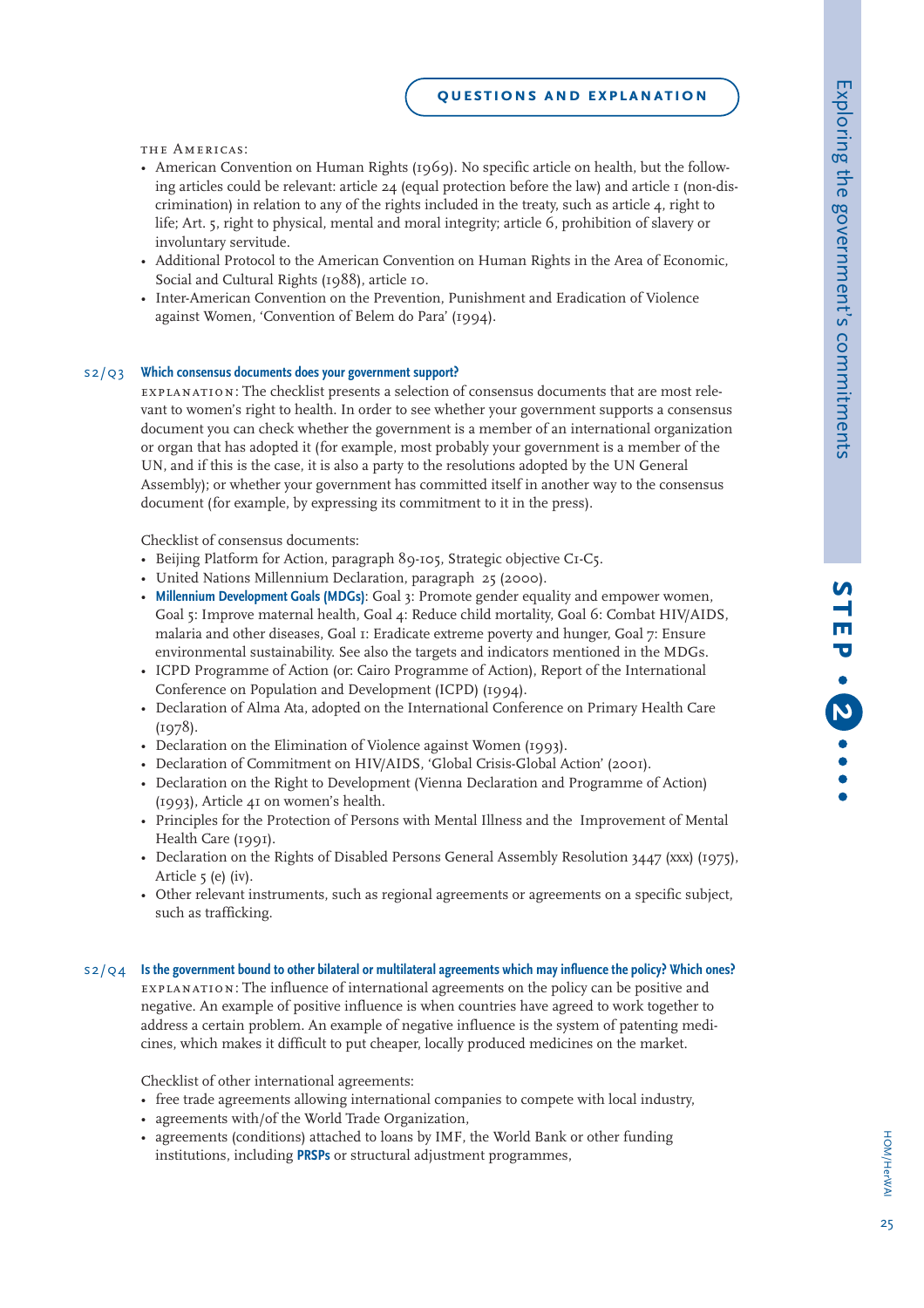### **questions and explanation**

- international environmental policies, etc.,
- regional agreements, for example, with the European Union or the OSCE,
- other relevant agreements.

### **what does national legislation say about women's right tohealth?**

#### $s2/Q5$ **What does the constitution or other national laws say about the right to health?**

explanation: Does the national system, for example, explicitly recognize the human right to health as universal?

Checklist of laws:

Laws:

- assuring access to health care,
- on family planning,
- assuring adequate health-related information,
- providing protection against environmental hazards and harmful traditional practices,
- concerning the working conditions of pregnant women and maternity leave,
- other relevant laws.

### s2/q6 **Does the country have a law prohibiting the discrimination of women?**

explanation: An example of such a law would be a general prohibition of discrimination on the basis of sex in the constitution, or a specific law on the equality of men and women.

#### s2/q7**What does the constitution or other national laws say about other rights which are relevant to the policy?**

explanation: Other rights that may be relevant to the policy include: sexual rights, reproductive rights, the right to informed decision, rights of people with disabilities, rights of mentally ill people, the right to gender equality, the right to non-discrimination, the right to water, food, housing.

This question may be of particular importance if your policy is not a health policy. You may want to rephrase the question as: what does the constitution or other laws say about …. (fill in the issue on which your policy focuses).

### s2/q8 **Does the country have laws that criminalize medical procedures only needed by women and/or that punish women who undergo those procedures?**

explanation: Only answer this question if it is relevant to your analysis. An example of such a law is the prohibition of abortion.

BASED ON CEDAW General Recommendation 24, paragraph 14.

### s2/q9 **Do local, customary or religious laws influence the health rights of women in relation to your policy?**

explanation: These may include written and unwritten laws. Even if these 'laws' are not officially recognized by the national government, they may have considerable influence.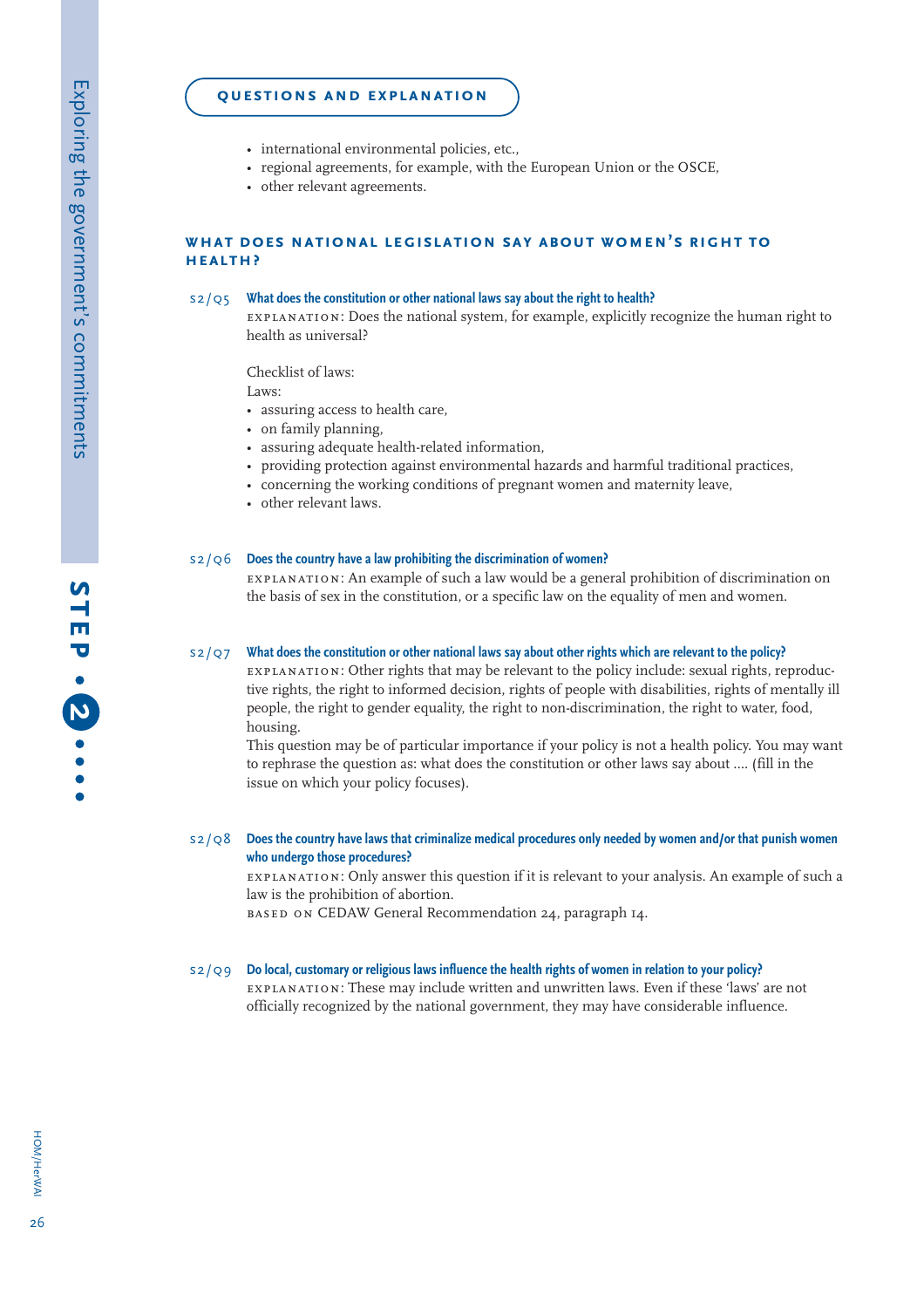### **does the government have a national health strategy and otherrelevant policies?**

### s2/q10 **Does the government have a national health strategy?**

• If so, does it have a clear gender perspective?

explanation: A comprehensive national strategy should include interventions aimed at both the prevention and treatment of diseases and conditions affecting women. It should also respond to violence against women, and ensure universal access for all women to a full range of high-quality and affordable health care, including sexual and reproductive health services. If you are examining a non-health policy you could examine those parts of the national strategy that are related to or are relevant for your policy. For example, in Pakistan WPF mainly focused on education in schools on life skills (a broad term that encompasses sexuality and reproductive rights). In the case of WPF both the national strategy on education and those parts of the national health strategy that address education, access to information and sexual and reproductive rights were relevant.

BASED ON CEDAW General Recommendation 24 paragraph 29.

### s2/q11 **Has the government developed indicators and benchmarks to measure its progress?**

- Does the government collect and disseminate data disaggregated by sex about the aims, implementation and impact of the national health strategy?
- Has it reported on its achievements so far?

explanation: Indicators and benchmarks make it easier to monitor achievements in implementing the policy. If the government has reported on its achievements (and if these data are reliable), this can be useful information to answer questions in steps 3 and 4. Examples of benchmarks are:

- Reducing maternal mortality by at least 50 per cent from the 1990 levels by the year 2000 and a further one half by the year 2015,
- A reduction in iron deficiency anaemia in girls and women by one third from the 1990 levels by the year 2000

(Both from Beijing Platform for Action Women and Health, http://www.un.org/womenwatch/daw/beijing/platform/health.htm#object1).

BASED ON: ICESCR General Comment 14, paragraph 57 and 58.

### s2/q12 **Which other national policies are relevant to the policy under analysis?**

explanation: These can be health policies as well as other types of policies. It may well be that you have already answered this question while discussing question 2 and or 3 of the Quick scan. If this is the case, you can check whether you still agree with your answer given at that point.

Checklist of other policies:

- non-discrimination policy,
- temporary special measures to increase women's involvement,
- decentralization policy,
- governmental employment policy,
- privatization policy,
- *•* financial policies that affect health.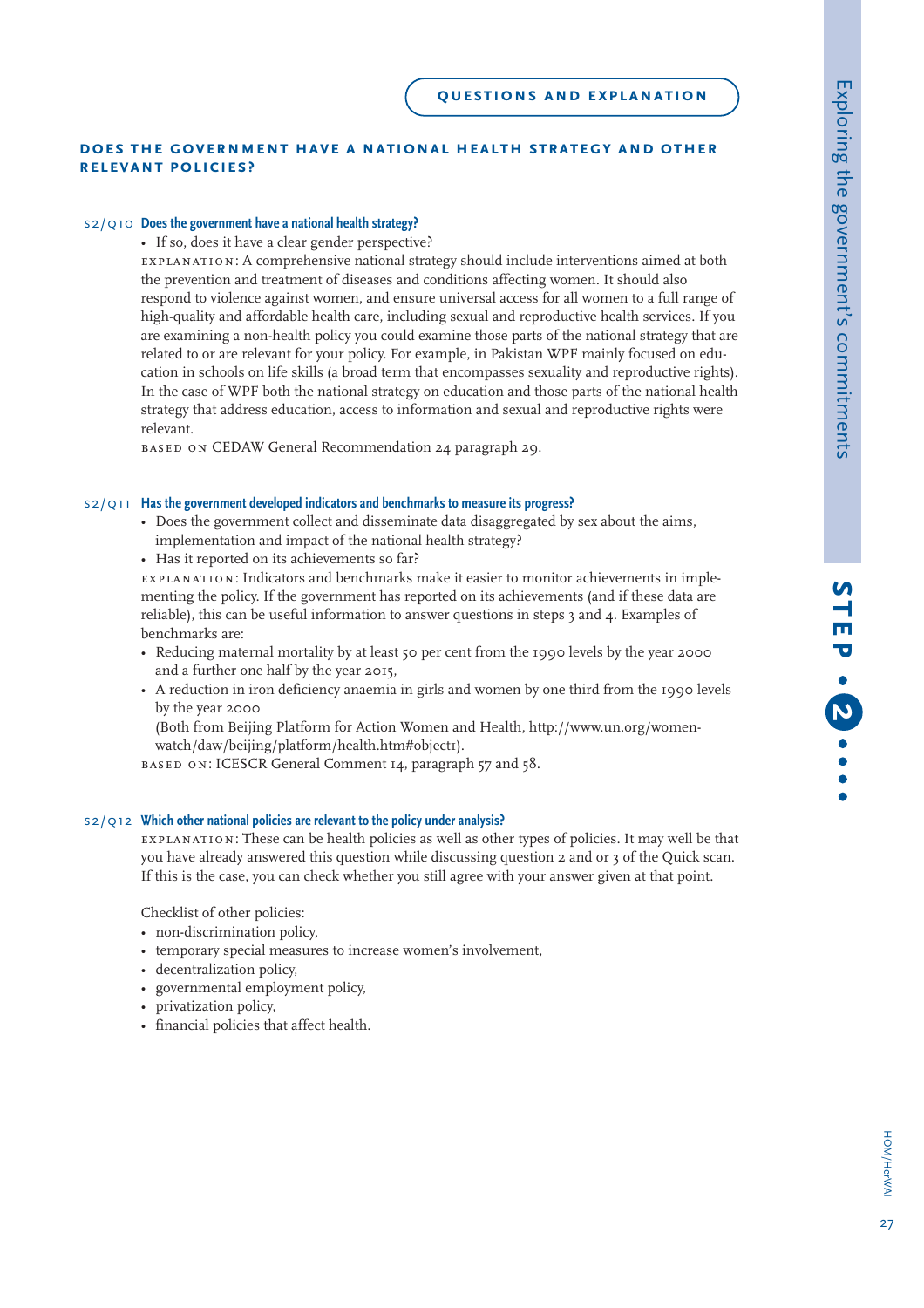### **how is the participation of civil society organized?**

### s2/q13 **What are the official ways by which individuals, NGOs and other civil society groups can influence policy-making and legislation (mechanisms for civil society participation)?**

Checklist of participation:

- village/community committees,
- voting in elections and referenda (local, regional and national),
- patients' associations and volunteer organizations,
- government-NGO platforms,
- consultation in the development and evaluation stages of policy,
- committees that monitor the implementation of services,
- oral and written reports to international organizations,
- national and international conferences,
- other ways of civil society participation.

### s2/q14 **Where can people go to make a complaint (mechanisms for redress)?**

Are these mechanisms being used?

Do these mechanisms effectively redress problems? explanation:

Checklist of mechanisms for redress

- ombudsmen,
- patients' rights associations,
- national human rights commissions,
- complaints procedures (at hospitals, ministries, administrative courts, etc.),
- sanctions on health care professionals guilty of sexual abuse of women patients,
- other procedures.

based on: CEDAW General Recommendation 24 paragraph 15-c and ICESCR General Comment 14, paragraph 59.

### **conclusion:**

**What are the most relevant commitments the government has made in relation to your policy?**  Please formulate – briefly – the answer to this question on the basis of your answers to the above questions. Step 2 has provided an impression of the commitments which the government has made with regard to women's health rights. Some of these commitments

may be quite different from the reality in daily life. The following steps serve to find out if the government is in a position to do more to close the gap between commitment and reality.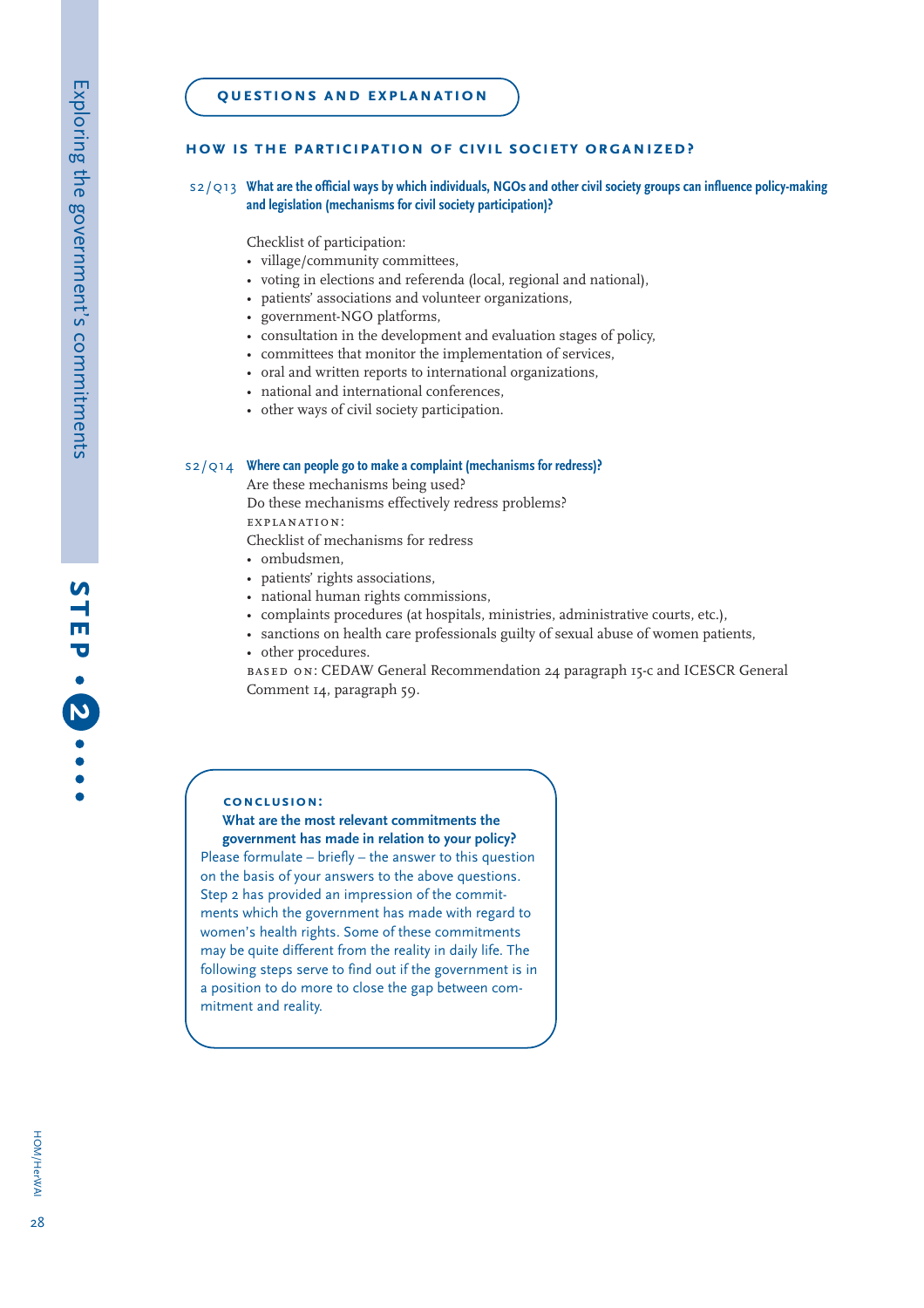# Describing the capacity for implementing the policy

### **purpose**

Step 3 looks at the capacity of the government to implement the selected **policy**. You will look for information on human and financial resources which are available for the implementation. Government resources fluctuate, so also consider factors that can reduce or expand the government's implementation capacity. These include cultural, religious and social factors. Last but not least, look at the influence of donors and other international relations. This information provides a context to understand the impact of the policy in step 4. It will also help to formulate realistic recommendations and demands in step 6.

### **human rights aspects of a government'simplementation capacity**

A country needs a national health strategy and action plans for the implementation of its health policy. While the general health policy should be based on a sound gender analysis, in many cases it is also useful to have a specific strategy for women's health throughout their **life cycle**. 1 The government should allocate sufficient budget and human resources for the implementation of the health strategy and action plans. Health and socio-economic data disaggregated according to sex are an essential basis for the formulation of such strategies and plans. These data should particularly provide information about conditions which affect women differently from men.<sup>2</sup> Lack of capacity in itself is no justification for bad or nonexistent health policies. The government can take many measures that do not require extensive resources, such as the dissemination of information. Even in times of severe resource constraints, the government has to protect vulnerable groups through targeted programmes.<sup>3</sup> Lack of resources is sometimes the result of lack of priority, when governments spend large amounts on issues other than health, such as military expenditures.

Governments can expand their capacity by seeking international assistance.4 This international assistance can take the shape of financial support from donor countries or international agencies, as well as technical support from experts and information exchange. There are also factors which limit the implementation capacity of governments, such as socio/ cultural factors (e.g. traditions which attach low value to women's lives), religious factors (e.g. the role of the Catholic church in policies on reproductive rights) and environmental aspects (e.g. floods and air pollution). Limiting factors are important to take into account, though they should not be used as an excuse. If, for example, local tradition attaches little value to women's lives, the government should undertake awareness-raising activities to change these ideas. Political will is an important factor, and can either expand or limit the use a government

- 1 ICESCR General Comment 14, paragraph 21.
- 2 CEDAW General Recommendation 24, paragraph 9 and 10; ICESCR General Comment 14, paragraph 20.
- 3 ICESCR General Comment 14, paragraph 18.
- 4 ICESCR article 2 and General Comment 14, paragraph 38.

makes of its capacities. A government may want to make an issue a priority on the basis of the political situation of the moment, for example, because of upcoming elections or international pressure.

### **the key questions**

**Which financial resources are available for the implementation of the policy? (page 30)**

**Which human resources are available for the implementation of the policy? (page 30)**

**Which factors limit or expand the implementation capacity? (page 31)**

### **where to find the information**

You may find information to answer the above questions in:

- National budget,
- National plans (such as five-year plans),
- Poverty Reduction Strategy Papers (http://www.imf.org/external/np/prsp/prsp.asp),
- UN Common Country Assessments,
- IMF, World Bank, WTO and other multilateral or bilateral agreements,
- Progress reports, local government reports.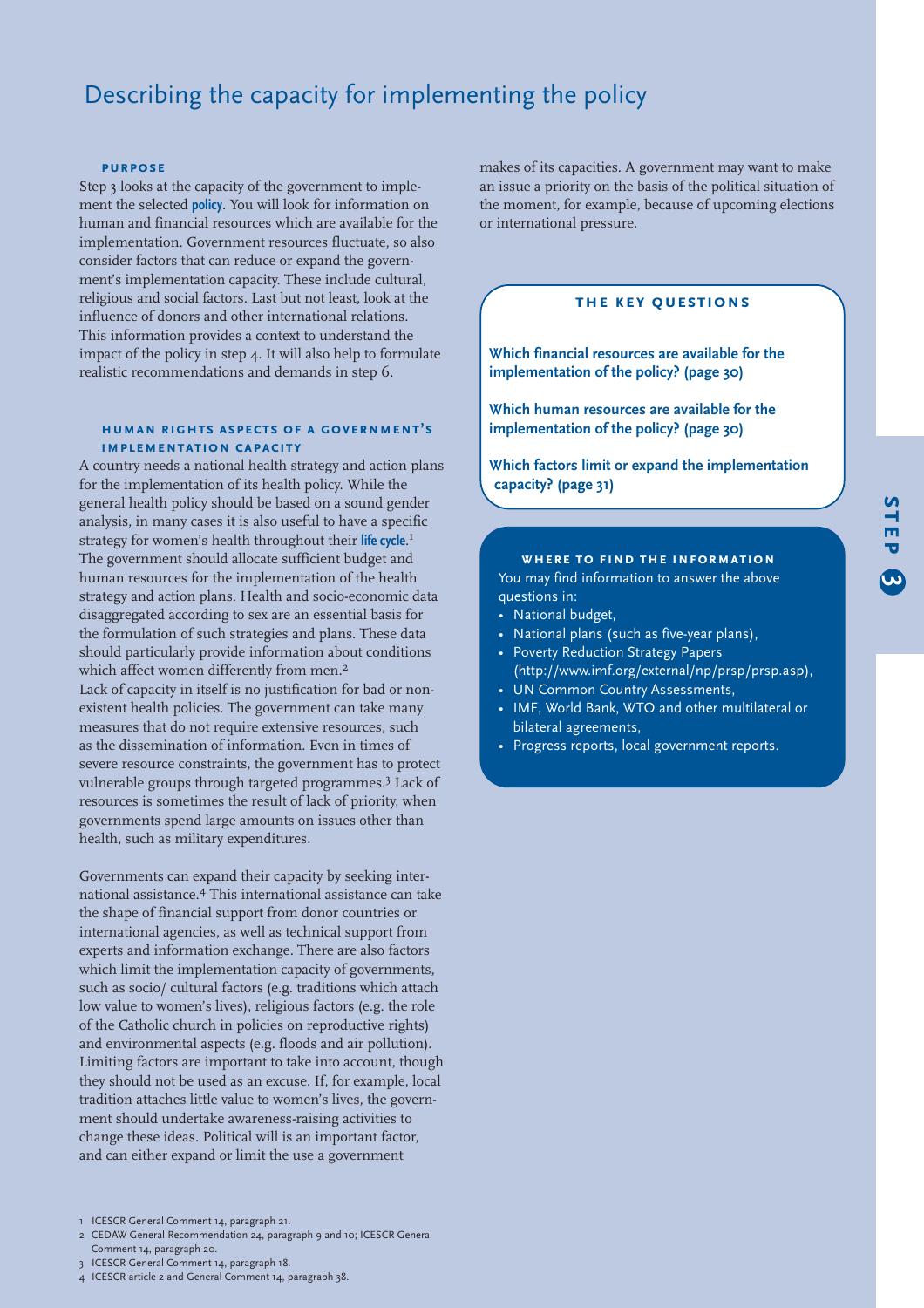### **which financial resources are available for the implementationof the policy?**

#### $S3/Q1$ **What is the budget for the implementation of the policy?**

explanation: It may be useful to make a comparison with the expenditures of other States with the same level of development. To give an indication about minimum per capita expenditures, the World Health Organization estimated that \$60 per person per year was needed for reasonable health care (in 2000).<sup>5</sup>

#### $S3/O2$ **Is the budget for the implementation of the policy decreasing or increasing?**

explanation: An increase or decrease in budget for the policy, caused by a shift in allocations within the total budget indicates a change in priority. A decrease in the overall government budget makes it more difficult to improve health rights. However, it does not relieve the government of its responsibility to at least protect the 'vulnerable' members of society.

#### $s3/Q3$ **Do allocations to specific areas of health indicate where the government sets its priorities?**

explanation: Consider the allocations to health problems which mostly affect women and the division of budget between **primary, secondary and tertiary health care**. Inappropriate health resource allocation can lead to discrimination. An example is a health budget with the emphasis on expensive curative health services which are accessible only to a small, privileged fraction of the population, rather than on primary and preventive health care which reaches large, poorer sections of the population.

BASED ON: ICESCR General Comment 14 paragraph 19.

### s3/q4 **Are the public health and health-care facilities, goods, services and programmes functioning properly?**

explanation: It is difficult to implement a health-related programme if the basic health facilities are severely inadequate. For example, programmes to distribute anti-retroviral drugs to HIV/AIDS patients are hampered by the lack of functioning health centres in rural areas.

### **which human resources are available for the implementation ofthe policy?**

#### $s3/Q5$ **Which staff is involved in implementing the policy or related programmes?**

explanation: Implementing a policy requires sufficient staff that is well trained, gender sensitive and motivated. An example of a motivation system that affects women's health rights is the reward system in Bangladesh. Health workers remuneration is based on their achievements in reducing the number of pregnancies, not on the number of safe deliveries.

### s3/q6 **How is the staff distributed in terms of location, level, background?**

explanation: The distribution indicates where and for whom the policy can be implemented. Checklist of distribution of staff:

- Differences in the availability of staff in different regions (particularly indigenous areas),
- Differences between rural and urban areas,
- Number and quality of staff available for different sections of the health system, e.g. the private sector or foreign-funded reproductive health programmes,
- Balance between female and male staff, especially in decision-making positions,
- Representation of different ethnic, religious and cultural backgrounds amongst staff,
- Other relevant aspects of distribution of staff.

<u>س</u>

HOM/HerWAI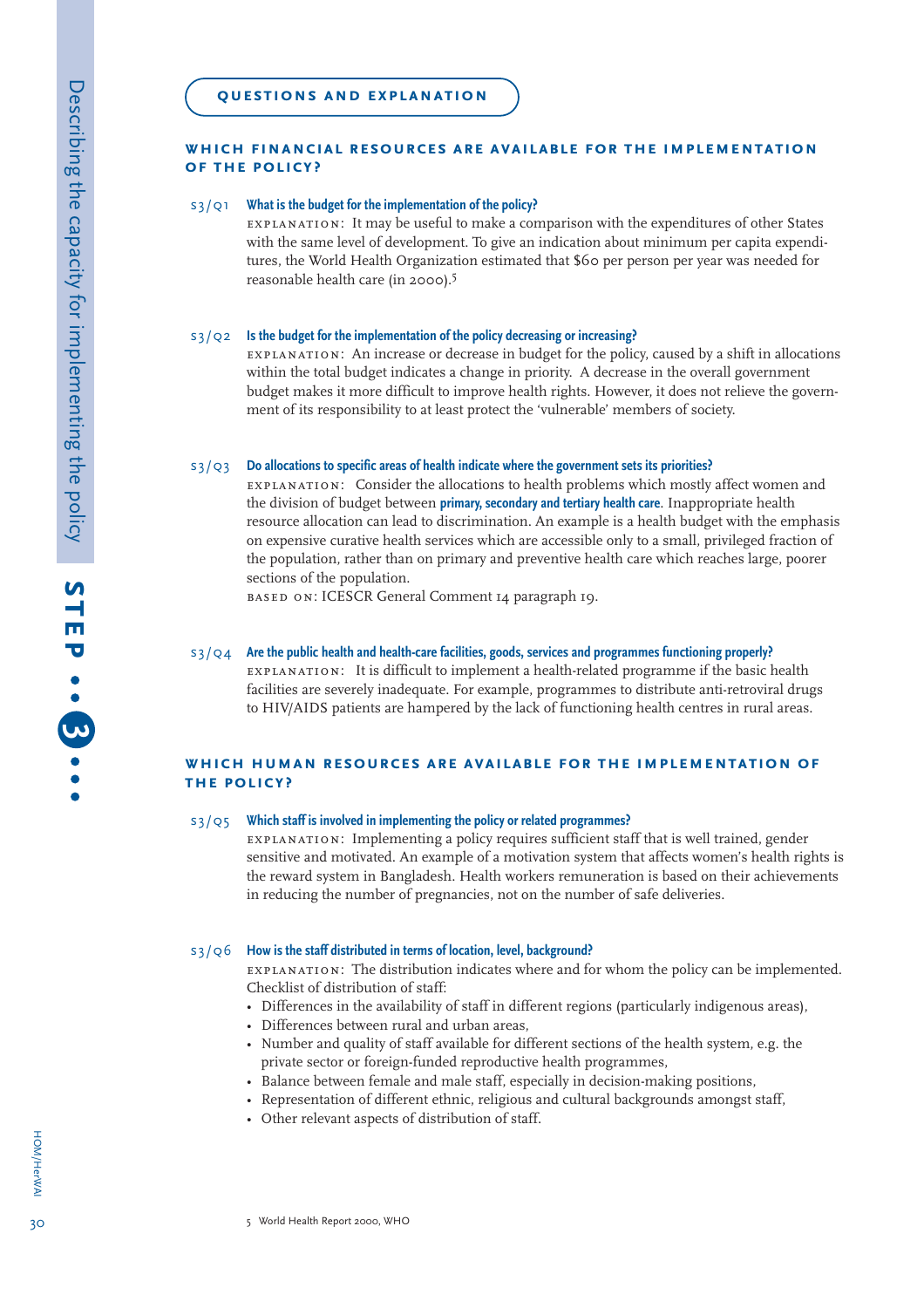**سا** 

### **questions and explanation**

### s3/q7 **Which level of government is directly responsible for the implementation of the policy?**

explanation: Local authorities may have considerable decision-making powers. Nevertheless, the national government holds the final responsibility for the impact on health rights. In the Netherlands, for example, each municipality develops and implements its own policy regarding prostitution. The national government only sets general standards.

# **which factors limit or expand the implementation capacity?**

### s3/q8 **Which cultural, religious, social, environmental and other factors influence the implementation of the policy?**

explanation: Consider positive as well as negative influences, but include only those which are relevant for the implementation of the policy. Rather than using these factors as an excuse for failing policies (like some governments do), governments should take these factors into account when developing and implementing a policy. For example, a HeRWAI analysis of maternal mortality in Bangladesh showed how socio-cultural factors influence the implementation of a policy. For various reasons, women find it difficult to go to a health facility. Women prefer training and care at home, but the government policy focuses on care for pregnant women in health facilities. As a result, many women reach health facilities too late or not at all. Checklist of cultural, religious, social, environmental and other factors:

- Cultural norms which attach low value to women's lives,
- Nutritional traditions,
- Religious or cultural practices that do not allow women to participate in public life,
- Social rejection of people with a mental or physical disability,
- Low social status of divorced, elderly or minority women,
- Role models who break taboos or impart information,
- Social acceptance of violence against women,
- Floods, droughts and other environmental disasters,
- Other positive or negative factors.

### s3/q9 **Is the State in a process of reform, structural adjustment or crisis which influences the implementation of the policy?**

explanation: A process of health sector reform or structural adjustment has an impact on all health-related policies. This may make it necessary to put the analysis of the policy in the context of the major changes which have taken place in – for example – the last decade. A crisis situation makes it more difficult to implement any policy. However, it may not be used as an excuse to remain inactive or to limit people's health rights.

### s3/q10 **Describe conflicting interests or lack of consistency related to the implementation of the policy.**

explanation: An example of possible conflicting interests came up during a HeRWAI analysis of labour laws regarding maternity leave in Kenya. The government is not only responsible for a labour law which respects women's health rights, it is also an employer. Improving facilities for maternity leave could be costly for the government.

### s3/q11 **Does the government show political will to implement the policy?**

EXPLANATION: An indication of political will is, for example, if a high-level, capable official is made responsible for the implementation of the policy. Another example is when government statements consistently refer to a problem and propose solutions.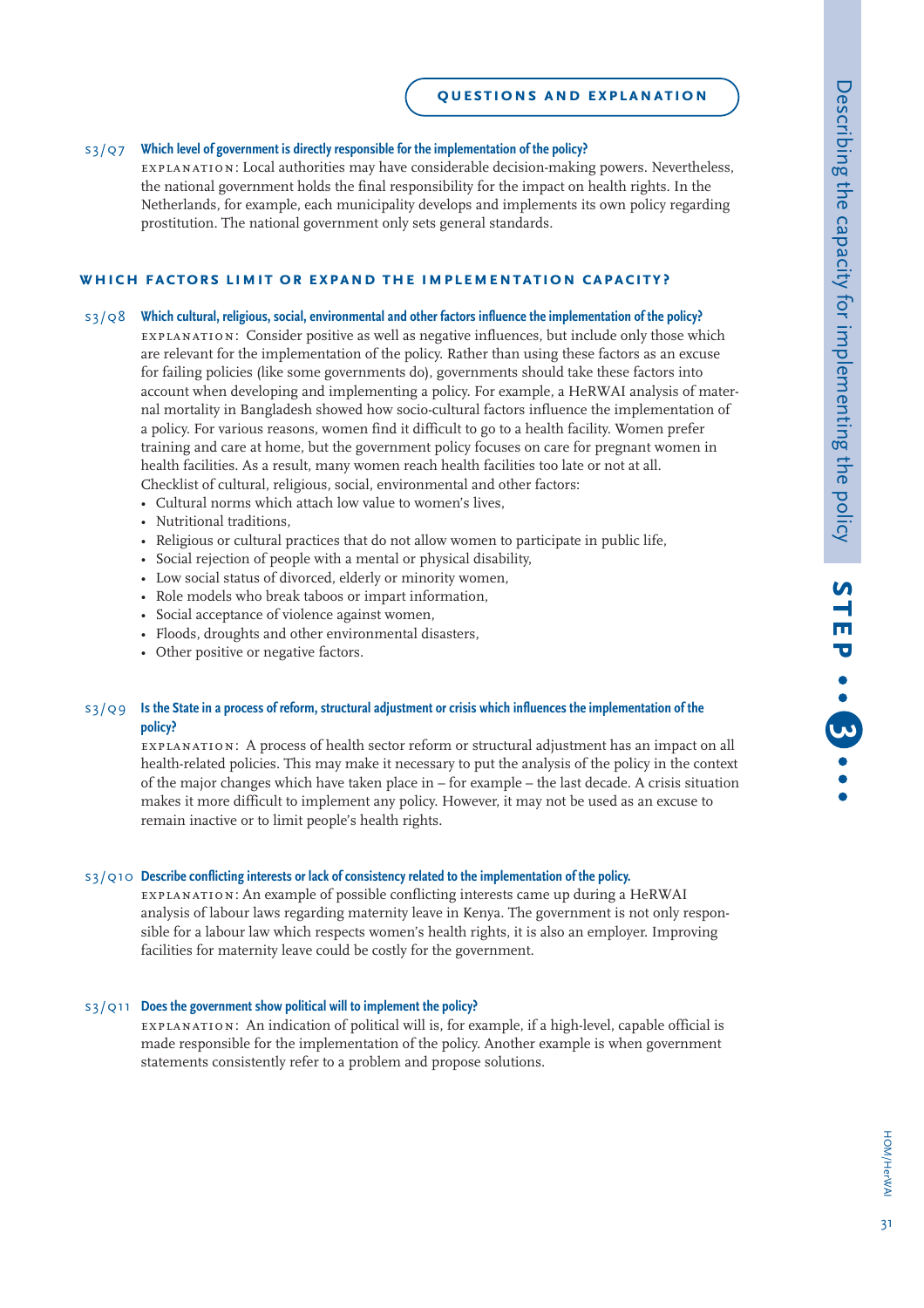### **questions and explanation**

### s3/q12 **To what extent do other governments, international donors and agencies such as the World Bank, IMF, WTO, UNDP, EU, WHO, ILO, UNICEF, UNFP (A), expand or limit the implementation capacity of the government?**

EXPLANATION: Think of positive influence through technical and financial assistance as well as negative influence, e.g. in the form of restrictions. Which are the relevant conditions/priorities attached to international cooperation? For example, donor countries are usually more willing to fund activities which correspond with their own priorities. Thus, a recipient government may be stimulated to develop a health policy with a focus on rural areas, because it is easier to obtain support for such a policy. An example of restriction is that the US government decided in January 2001 that it would no longer fund any organizations which perform, lobby or provide information about abortions. This so-called gag rule has brought many projects and programmes into financial trouble.

 $\overline{b}$  as ED ON ICESCR General Comment 14, paragraph 41 and 63 to 65

### s3/q13 **Which other international actors influence the government? What are their priorities and interests relating to the policy under analysis?**

EXPLANATION: Think of the private sector (transnational and multinational corporations), trade partners, neighbouring countries, etc. For example, in the case of the labour laws in Kenya, companies operating in the export processing zone may put pressure on the government not to improve regulations on maternity leave. They may threaten that the increased costs of such improvements will make them move the factories to another, cheaper country.

### **conclusion:**

### **What is the capacity of the government to implement the policy? And what are the main factors influencing the implementation capacity?**

In step 3 you described what the government has or lacks to implement the policy. In step 4 and 5 you will look at how the capacity is being used in practice and if the government is making sufficient efforts to maximize its capacity and to achieve a positive impact of the policy.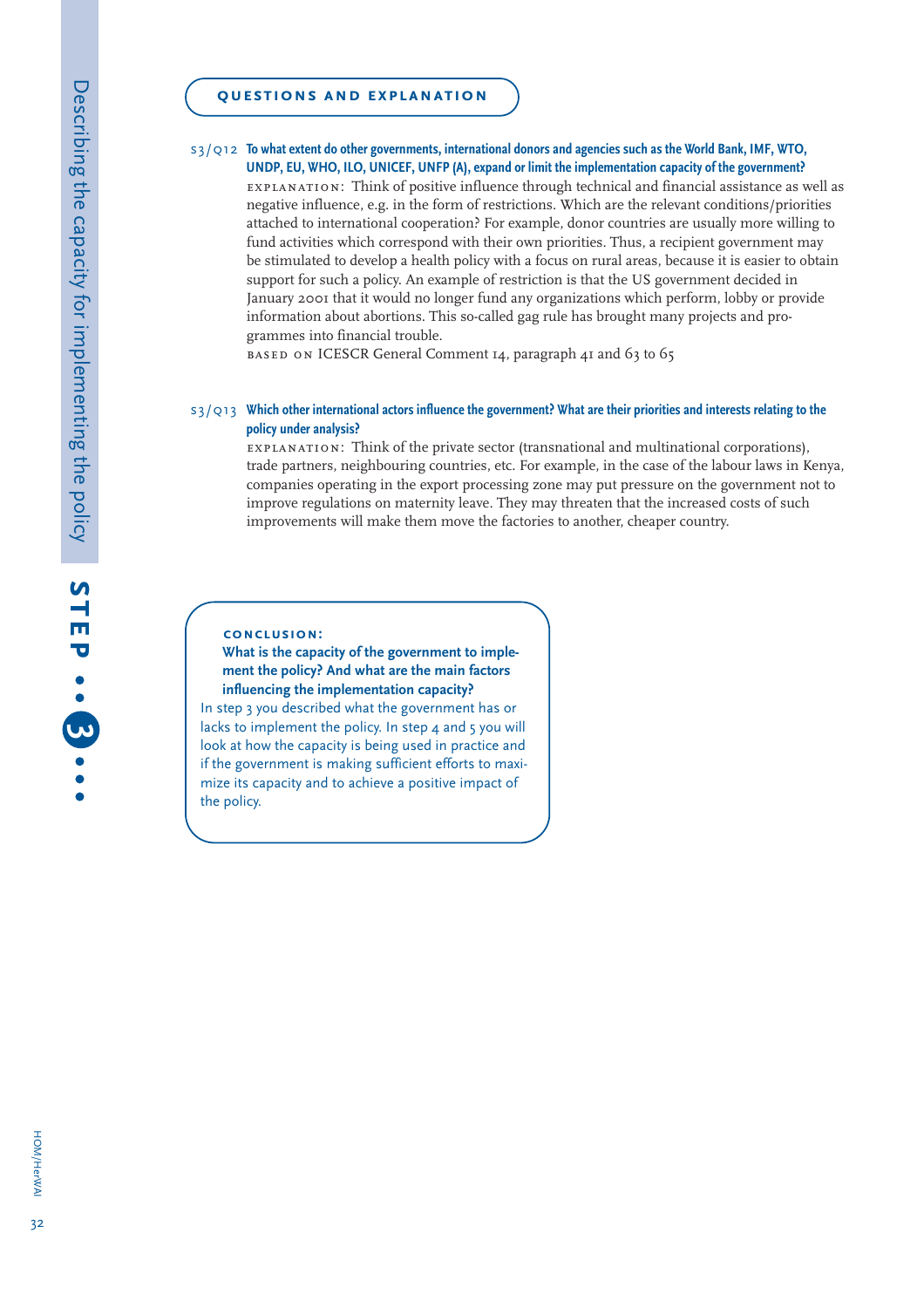# The impact on human rights

### **purpose**

Step 4 will look at the human rights impact of the policy. This step assesses what actually happens and whether the effects of the policy result in a violation of women's health rights. States which have ratified the human rights treaties mentioned in step 2 have to comply with all elements of women's health rights (described below). However, not all elements may be relevant for the policy you are analysing. The questions in step 4 help you to distinguish which elements are relevant and how the policy affects these aspects of women's health rights. If the policy has a negative impact on women's health rights, States are in **violation** of their obligations under those treaties. If there is no impact, it is important to ask: has the State missed an opportunity to improve women's health rights? The two main questions in step 4 are:

- What is the impact of the policy on women's health, in human rights terms?
- Does the policy have a discriminatory impact?

### **human rights aspects of the impact ofthe policy**

This paragraph explains four important elements of the right to health which may be relevant to the policy you are analysing. Four criteria follow: availability, accessibility, acceptability and quality, which can give more specific insight into the impact of the policy. These criteria are also explained below. An overarching concept throughout the questions is non-discrimination. As explained in Chapter 2, non-discrimination is a very important principle in human rights and forms the basis of CEDAW. Throughout step 4, you will need to consider whether the impact affects women and men differently or has a different effect on specific groups of women. At the end of step 4, you will determine whether the impact results in discrimination and why. At the end of the step, you will also determine whether the impact of the policy leads to violations of women's rights. Violation is a strong word which some may prefer to avoid in their lobbying activities directed at the government. However, it is a broad concept, which clarifies the various ways in which the government and other actors may fail to address people's rights. Violations can occur through an action, or through failure to act.<sup>1</sup> An example of a violation through an action is when police harass women in custody. An example of violation through failure to act is when police refuse to take women seriously when they report domestic violence.

### **four important aspects of women's rightto health are:**

- timely and appropriate health care,
- determinants of health,
- participation,
- violence against women.
- 1 Based on ICESCR General Comment 14, paragraphs 48-49, and Maastricht guidelines on violations of ESC Rights, paragraphs 14 and 15.
- 2 ICESCR General Comment 14, paragraph 11; CEDAW General Recommendation 19. 3 ICESCR General Comment 14, paragraph 4 and 11.
- 4 CEDAW General Recommendation 19

Questions 1 to 6 below serve to explore which of the above aspects are relevant to the policy that you are analysing. This indicates in which areas changes to the policy are needed to achieve a more positive impact on women's health rights.<sup>2</sup> The relevant aspects should be considered when answering the questions from 7 onward.

### **timely and appropriate health care**

Timely and appropriate health care refers to a whole range of goods, services and facilities, such as medicines and contraceptive methods, well-trained and respectful health workers, health clinics and vaccination programmes.

### **determinants of health**

Determinants of health are conditions that make it possible to live in health, such as access to safe water, adequate food and housing, safe and healthy working conditions. Resource distribution, gender differences and the access to health-related education and information (including information on sexual and reproductive health) are also health determinants.<sup>3</sup> Determinants are not necessarily directly related to health care. However, their analysis helps to make clear where barriers to claiming health rights lie.

### **participation**

Participation refers to the involvement of the population in all health-related decision-making, in the development, implementation and evaluation of policies (see also Chapter 2). In step 2 you have explored the formal participation mechanisms. In step 4 you will look at the actual situation: are women really involved in decisionmaking, and if so, which groups of women?

# **4**

**step**

### **violence against women**

Violence against women, or gender-based violence, is violence directed against a woman because she is a women or violence that affects women disproportionately. It refers to acts that inflict physical, mental or sexual harm or suffering, threats of such acts, coercion or other deprivations of liberty. This includes domestic violence and traditional practices that are harmful to the health of women and children, such as dietary restrictions for pregnant women, preference for male children and female circumcision or genital mutilation. The CEDAW Committee considers gender-based violence as a form of discrimination. States have the obligation to prevent violence against women and to investigate and punish acts of violence, because they impair women's enjoyment of physical and mental health rights and put women's lives at risk.<sup>4</sup>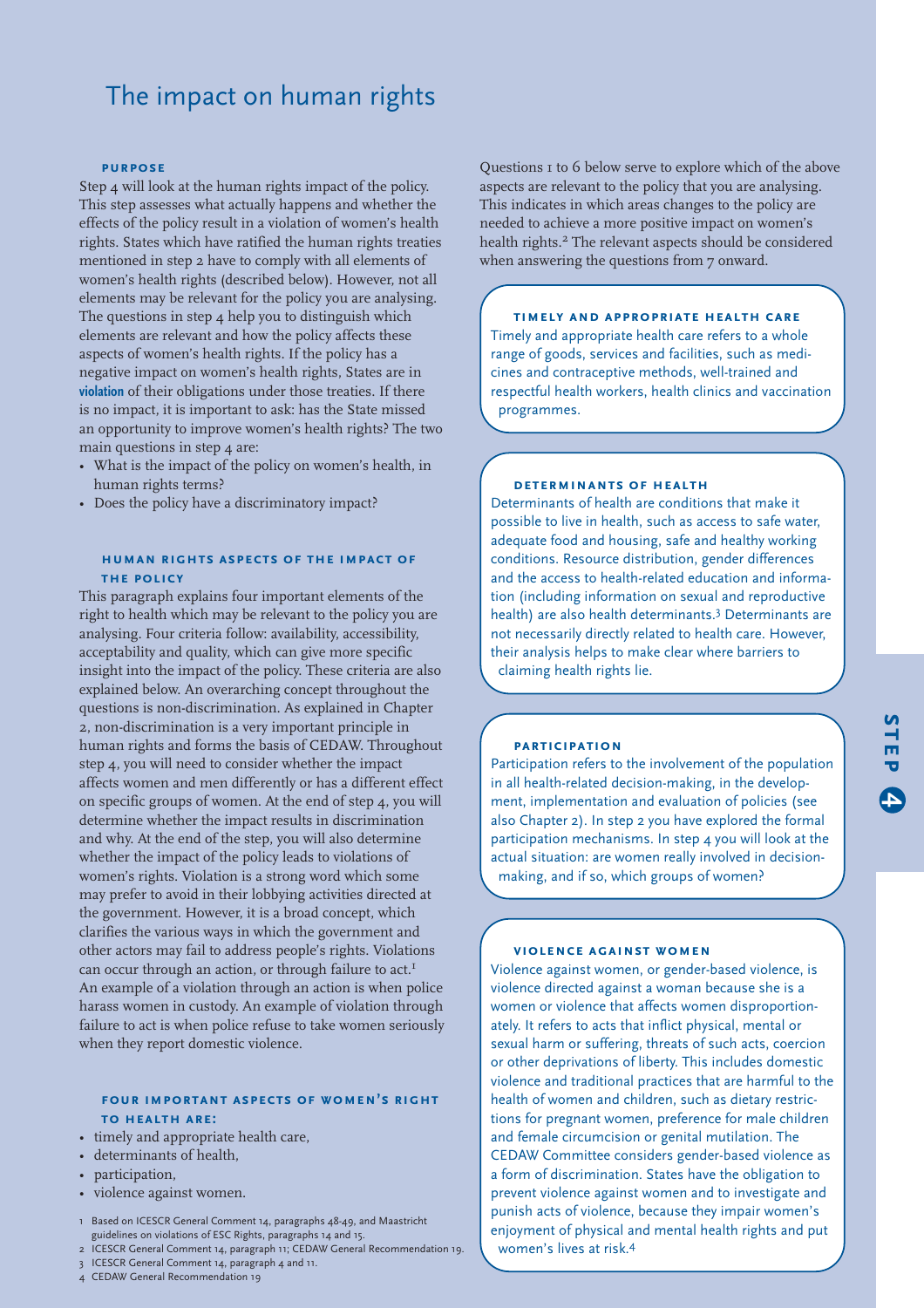**step**

**4**

### **availability, accessibility, acceptability and quality**

To analyse the impact of policy on health rights, it is useful to distinguish between the availability, accessibility, acceptability and quality of health-related goods, services and facilities. These are four essential elements for assessing the implementation of health-related policy. They indicate on a practical level where problems arise in the implementation of the policy. Availability, accessibility, acceptability and quality are interrelated and complement each other. The texts below explain the requirements for each.

### **availability requirement:**

Functioning public health and health-care facilities, goods and services, as well as programmes, must be available in sufficient quantity within the country.<sup>5</sup>

### **accessibility requirement:**

Health facilities, goods and services must be accessible to everyone without discrimination, within the jurisdiction of the State party.6 When looking at accessibility it is of particular importance to consider the (removal of) barriers faced by vulnerable and marginalized groups of women. Accessibility includes:

- Physical accessibility: facilities within safe physical reach,
- Economic accessibility (affordability): affordable for all, including disadvantaged groups,
- Information accessibility: the right to seek, receive and impart information and ideas concerning health issues. Accessibility of information should not impair the right to have personal health data treated with confidentiality.<sup>7</sup>

### **acceptability requirement:**

All health facilities, goods and services must be respectful of medical ethics and culturally appropriate, i.e. respectful of the culture of individuals, minorities, peoples and communities, sensitive to gender and life-cycle requirements, as well as designed to respect confidentiality and improve the health status of those concerned.8

Important note: Acceptability may not be used as an excuse for practices that exclude (e.g. when reproductive health services and information are denied to adolescent girls 'to protect their honour'). Another limitation of the term acceptability is where traditional practices harm women's health rights (e.g. in the case of female genital mutilation). Such practices are considered discriminatory.

### **quality requirement:**

Health facilities, goods and services must be scientifically as well as medically appropriate and of good quality. This requires, amongst others, skilled medical personnel, scientifically approved and unexpired drugs and hospital equipment, safe and potable water and adequate sanitation.<sup>9</sup>

## **key questions**

**Is timely and appropriate health care a relevant issue? (page 35)**

**Are the underlying determinants of health a relevant issue? (page 35)**

**Is participation a relevant issue? (page 35)**

**Is violence against women a relevant issue? (page 35)**

**What is the impact on the availability of services, goods and facilities? (page 36)**

**What is the impact on the accessibility of services, goods and facilities? (page 36)**

**What is the impact on the acceptability of services, goods and facilities? (page 37)**

**What is the impact on the quality of services, goods and facilities? (page 37)**

**Does the policy have discriminatory effects? (page 38)**

### **where to find the information**

Information to answer the above questions may be found in:

- Health statistics, preferably disaggregated for sex, ethnicity, age and or other relevant factors,
- Health reports of government or health service providers as well as independent studies,
- ICDP+5 for benchmarks on reproductive health: www.unfpa.org/icpd5/icpd5.htm
- Progress reports for the Millennium Development Goals: http://www.undg.org/content.cfm?cid=79

 $34$ 

- 5 ICESCR General Comment 14, paragraph 12
- 6 ICESCR General Comment 14, paragraph 12 b.
- 7 See step 1 question 9 for a checklist on vulnerable and marginalized groups.
- 8 ICESCR General Comment 14, paragraph 12 c.
- 9 ICESCR General Comment 14, paragraph 12 d.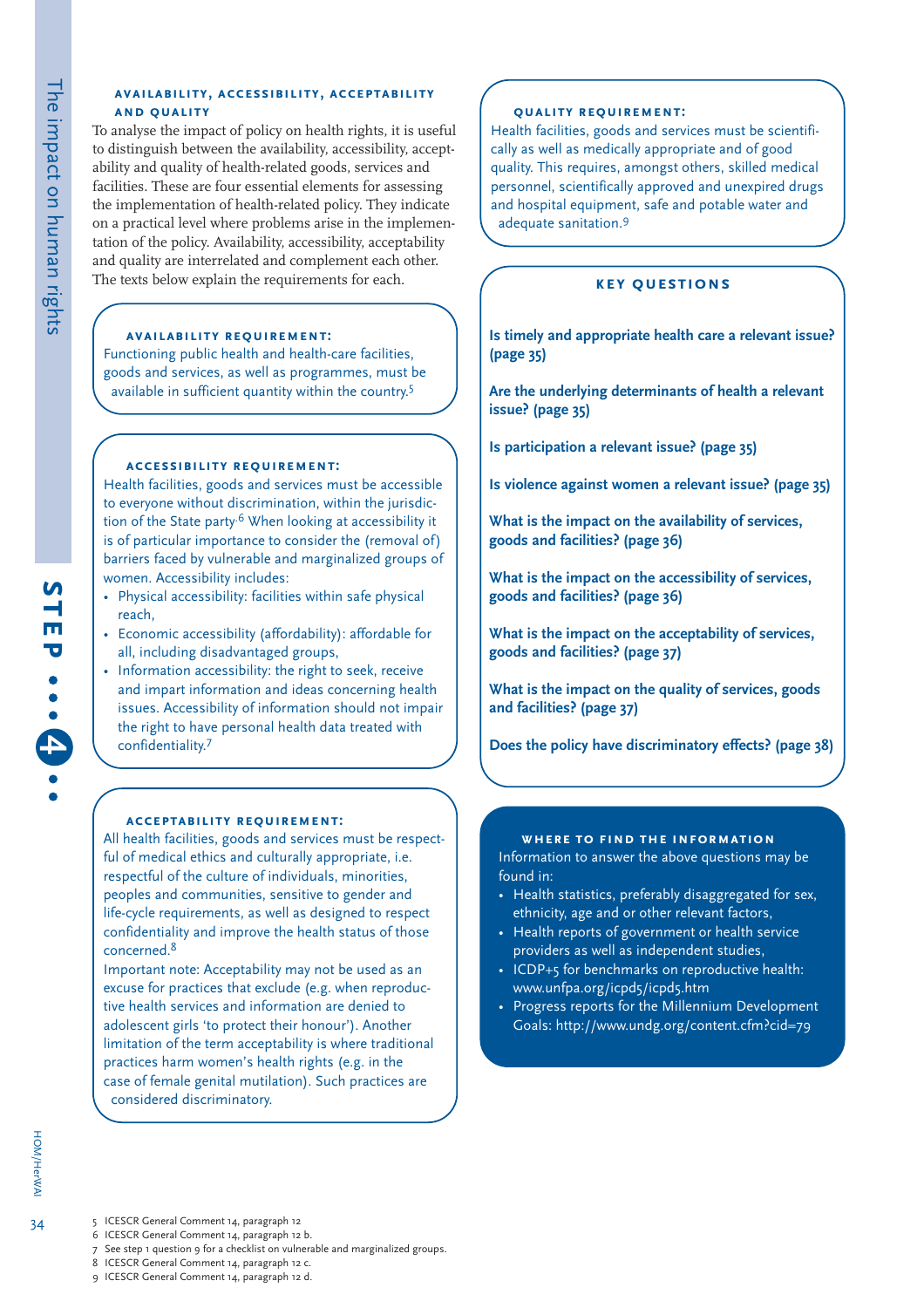### **Is timely and appropriate health care a relevant issue?**

#### s4/q1**Is timely and appropriate health care a relevant issue for the policy? If yes, explain why and how.**

explanation: A policy may fail if there is no appropriate health care system to implement it. On the other hand, the policy itself may have an influence on the availability of timely and appropriate health care. For example, the closure of street prostitution zones in the Netherlands has had a negative influence on prostitutes' access to timely and appropriate health care. Special facilities existed in these zones where the women received medical check-ups, information and counselling by specialized staff. Regular health facilities are less appropriate to their situation.

### **are underlying determinants of health a relevant issue?**

### s4/q2 **Are underlying determinants of health a relevant issue for the policy? If yes, explain why and how.**

explanation: Health-related determinants may influence the policy. For example, in the case of regulations for maternity leave in Kenya, there was concern about the chemicals used in some of the industries, which are dangerous for women who are pregnant or lactating. This illustrates how occupational and environmental conditions are an underlying determinant when looking at maternity regulations.

Determinants of health checklist:

- Access to safe and potable water and adequate sanitation,
- Adequate supply of safe food, nutrition and housing,
- Healthy occupational and environmental conditions,
- Access to education (in general, to enhance access to health care),
- Resource distribution,
- Freedom to control one's health and body, including sexual and reproductive freedom,
- Gender equity; women's lower social position puts them at higher risk of being poor, having poorer nutrition, having less opportunity to use health services,
- Other determinants, specifically relevant to the selected policy.

BASED ON ICESCR General Comment 14 paragraph 11 on determinants; ICESCR General Comments 4 and 7 on housing, 12 on food and 15 on water.

### **is participation a relevant issue?**

#### $s_{4}/\sqrt{3}$ **Is participation a relevant issue? If yes, explain why and how.**

explanation: Participation or the lack of it can influence the implementation of a policy. In the Netherlands, for example, street prostitutes were not involved in developing a policy to reduce nuisance around prostitution areas. The measures taken failed to achieve at least some of their objectives, because they were based on wrong assumptions regarding the street prostitutes.

### s4/q4 **Who participates or participated in the development and implementation of the policy?**

explanation: Did (do) the people affected participate in the development and implementation? You may want to know the composition of participation committees, in terms of gender, age and ethnicity. It may also be relevant to find out whether they represent the users or the providers of services.

### **is violence against women a relevant issue?**

#### $s_{4}/s_{5}$ **Is violence against women a factor in the policy? If yes, explain why and how.**

explanation: This question is particularly relevant if the policy does not explicitly mention its relationship to violence against women, even though violence is a relevant issue. For example, WPF in Pakistan found that violence was a relevant factor in their analysis of life skills education. Life skills education provides young women with the means to move out of abusive situations.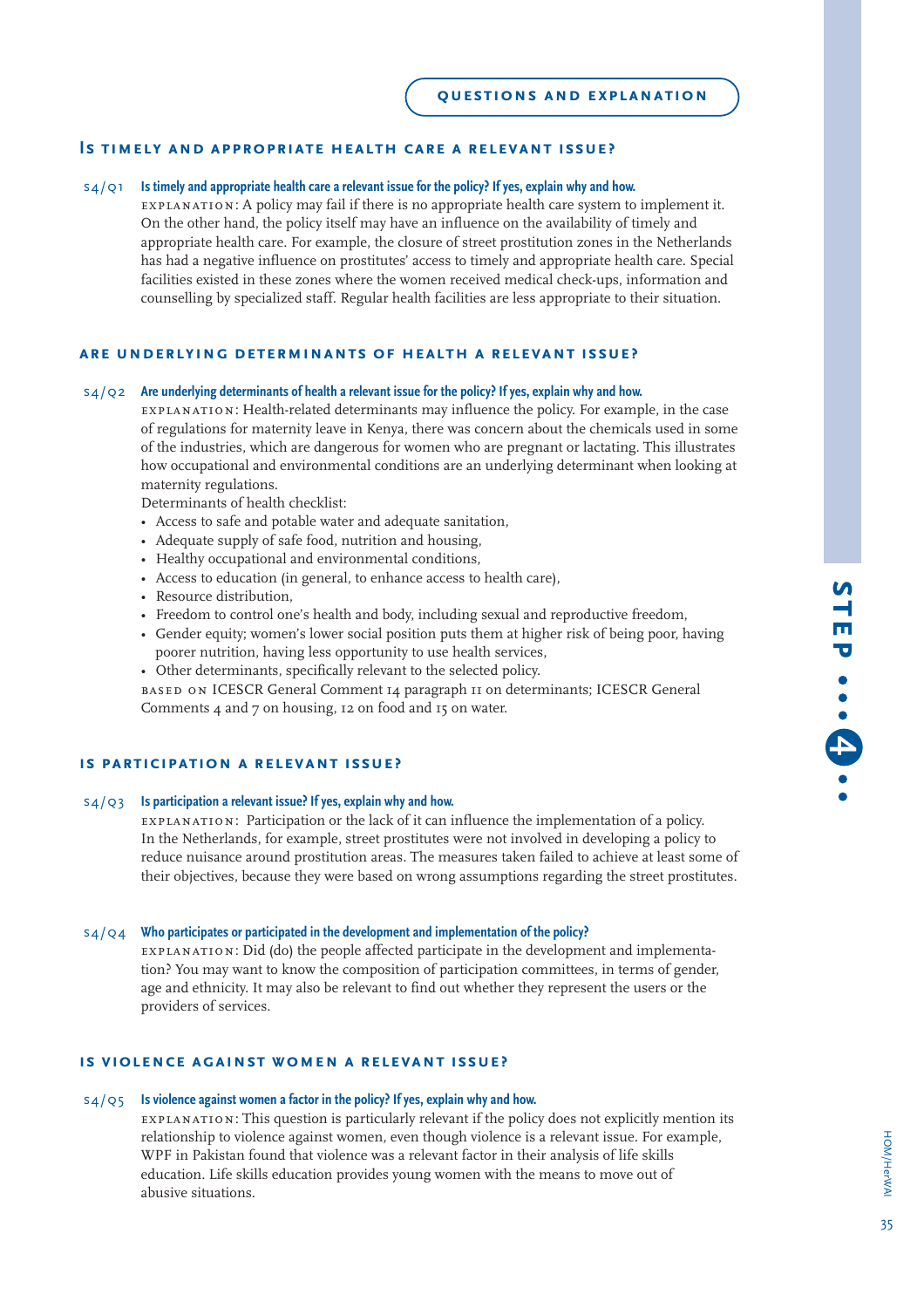#### s4/q6 **If violence is a relevant issue, is the government taking adequate measures to prevent and/or ban violence against women?**

#### explanation:

Checklist of measures regarding violence against women:

- Appropriate protective and support services for victims,
- Adequate protection through laws,
- Effective measures:
	- To overcome attitudes, customs and practices that perpetuate violence against women,
	- To stop trafficking and sexual exploitation,
	- Complaint procedures and remedies, including compensation,
	- To prevent coercion in regard to fertility and reproduction, and to ensure that women are not forced to seek unsafe medical procedures,
	- To ensure that services for victims of violence are accessible to rural women,
	- Criminal penalties where necessary and civil remedies in cases of domestic violence,
	- Legislation to stop the use of 'honour' as a defence,
	- Services to ensure the safety and security of victims,
	- Rehabilitation programmes for perpetrators of domestic violence,
	- Support services for families where incest or sexual abuse has occurred,
- Appropriate and effective measures to eradicate the practice of female circumcision,
- Other measures, specifically relevant to the selected policy.

based on: CEDAW General Recommendation 19, paragraph 24; CEDAW General Recommendation 14.

### **what is the impact of the policy on the availability of services, goods and facilities?**

#### s4/q7 **Does the policy affect the availability of the relevant services, goods and facilities for (certain groups of) women and how?**

explanation: When answering this and the following questions, please consider the relevant elements which came forward in question 1-6. Think of short-term effects of the policy as well as long-term impact. Also consider any possible direct as well as indirect effects of the policy. Checklist of indicators of availability:

- The functioning of the services, goods and facilities,
- The quantity in which they are available in various areas within the State party,
- The determinants (water, sanitation, buildings, personnel, drugs, workplace environment),
- The availability of appropriate mental health treatment and care,
- The availability of urgent medical care for accidents and disasters,
- The discouragement of the use of alcohol, tobacco, drugs and other harmful substances,
- Immunization programmes and other programmes to prevent disease and ill health,
- Other aspects of the availability of services, goods and facilities, specifically relevant to the selected policy.

BASED ON: ICESCR General Comment 14, paragraph 12.

### **what is the impact on the accessibility of services, goods and facilities?**

s4/q8 **Does the policy affect the accessibility of the relevant services, goods and facilities for (certain groups of) women and how?**

 $\Box$  What is the impact of the policy on the *physical accessibility* of the facilities, goods and services? explanation:

Checklist of indicators of physical accessibility:

- Accessibility (existence) of services at community level (distance or travel time to services),
- Adequate access to buildings for persons with disabilities,
- A safe and supportive environment for adolescents; youth-friendly healthcare,
- Barriers which women face to access health facilities, such as high fees for health care services, the need to get permission from husband or parent, absence of convenient and affordable public transport,

**step**

**4**

• Opening hours,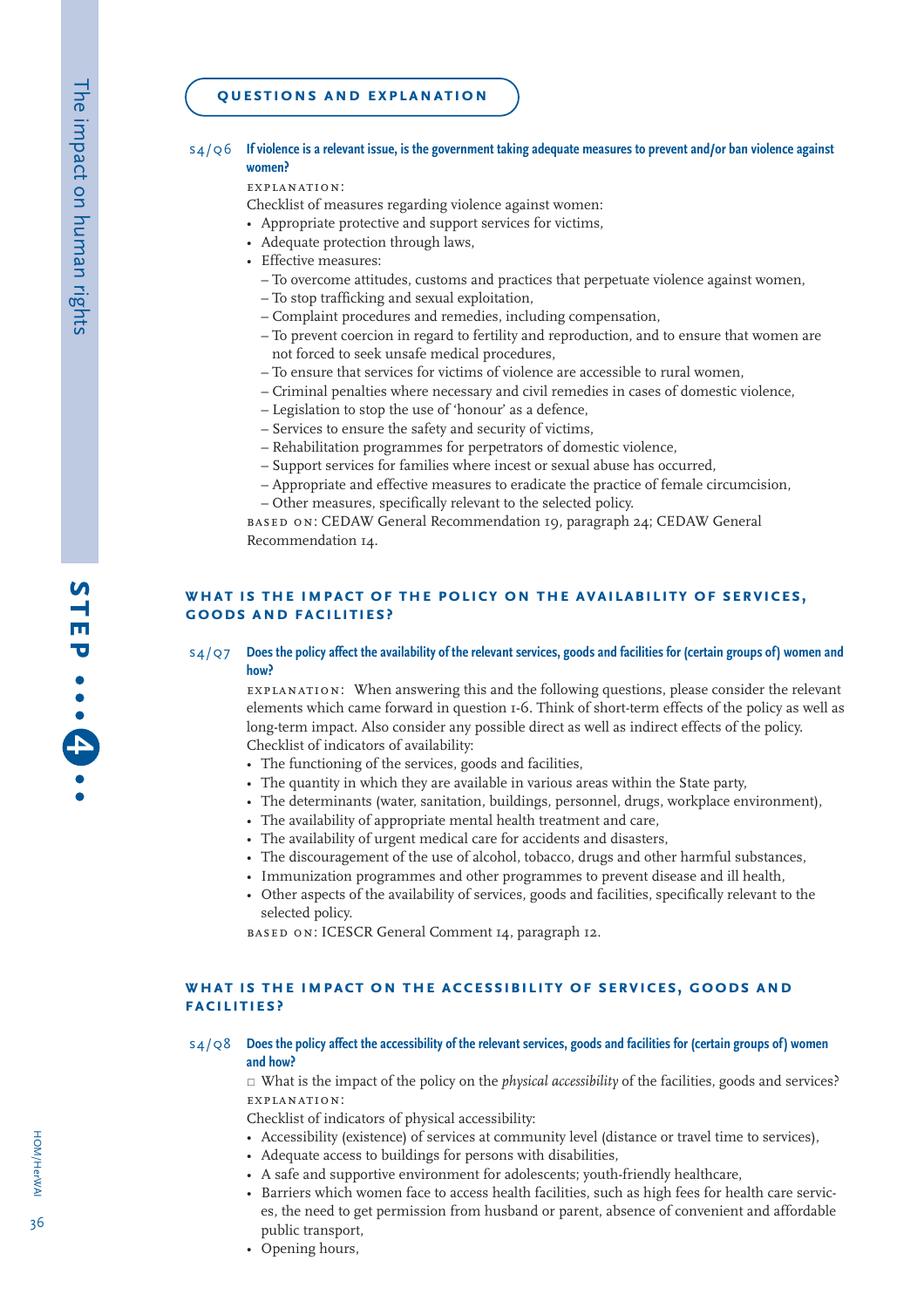• Other aspects of physical accessibility, specifically relevant to the selected policy. based on ICESCR General Comment 14, paragraphs 12, 21- 25; CEDAW article 12; CEDAW General Recommendation 24, paragraph 21.

 $\Box$  What is the impact of the policy on the *economic accessibility* of the facilities, goods and services? Checklist of indicators of economic accessibility:

- Free services where necessary for safe pregnancies, childbirth and post-partum care,
- Resource allocation (are sufficient funds available to run the facilities?),
- Proportion of household income that needs to be spent on health,
- Health insurance and health care facilities for those who do not have sufficient means,
- Other aspects of economic accessibility, specifically relevant to the selected policy.

BASED ON: ICESCR General Comment 14 paragraph 12 and 19 and CEDAW General Recommendation 24, paragraph 27.

 $\Box$  What is the impact of the policy on the information accessibility of the facilities, goods and services?

Checklist of indicators of information accessibility:

- Access to information about health, including sexual and reproductive health,
- The training and capacity of staff to impart information,
- Information about benefits and potential adverse effects of treatments,
- Information about available alternatives,
- Other aspects of information accessibility, specifically relevant to the selected policy.

BASED ON: CEDAW article 10 and CEDAW General Recommendation 24, paragraph 20; ICESCR General Comment 14, paragraph 12.

 $\Box$  What is the government doing to remove barriers to the enjoyment of women's health rights? EXPLANATION: See the introduction to this step for more information on barriers.

#### **what is the impact on the acceptability of services, goods and facilities?**

#### s4/q9 **Does the policy affect the acceptability of these services, goods and facilities for women and how?**

explanation: Acceptability has a medical component, such as whether to dispense drugs with a considerable risk of severe side effects. It also has a user-oriented component: do the services and goods correspond to the users' needs and expectations? An example is the maternal health policy in Bangladesh which concentrates on providing services to women in health centres. This does not correspond to the needs of especially the rural, poor or uneducated pregnant women, who for a variety of socio-economic reasons prefer checkups and delivery at home. Checklist of indicators of acceptability:

- Women's informed consent (e.g. no forced sterilization, no mandatory testing for pregnancy as a requirement for employment),
- Respect for women's dignity,
- Respect for confidentiality,
- Sensitivity to women's needs and perspectives,
- Respect for the culture of individuals, minorities, peoples and communities,
- Other aspects of acceptability, specifically relevant to the selected policy.

BASED ON: CEDAW General Recommendation 24, paragraphs 12 and 22.

### **what is the impact on the quality of services, goods and facilities?**

#### s4/q10 **Does the policy affect the quality of services, goods and facilities and if so, how?**

- Checklist of indicators of quality:
- the training of medical personnel,
- the quality of drugs, equipment, buildings, water and sanitation,
- services to prevent, detect and treat health problems that are specific to women,
- legal reproductive health services,
- mental health services,

# HOM/HerWAI<br>37 **HOM/HerWAI**  $37$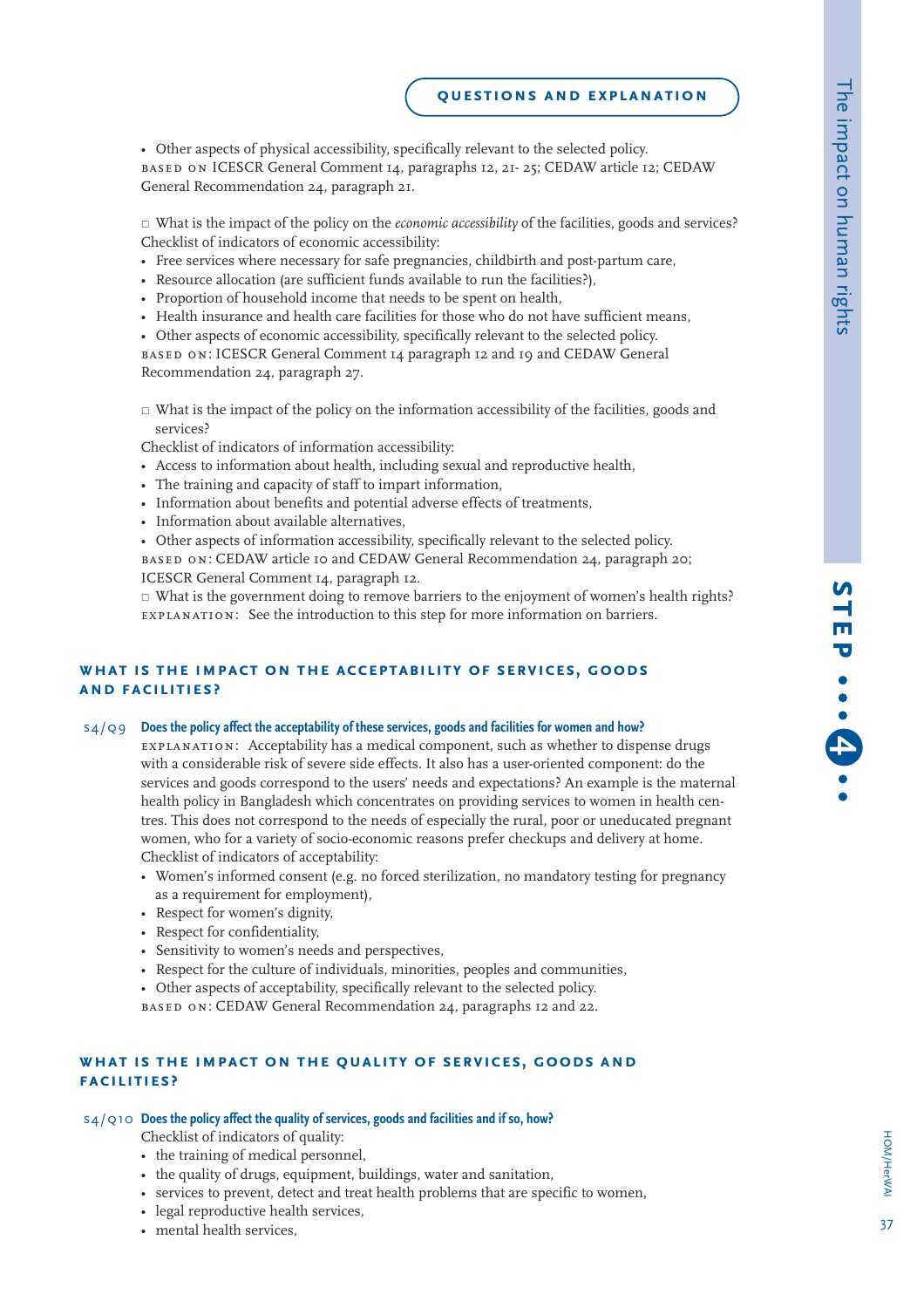• other aspects of quality, specifically relevant to the selected policy. based on: ICESCR General Comment 14, paragraph 12 (d); CEDAW General Recommendation 24, paragraphs 29 and 31.

#### **does the policy have discriminatory effects?**

#### s4/q11 **Is the impact of the policy – as analysed in the previous questions – equally felt by all groups, or are some groups affected more than others?**

explanation: Think particularly of the impact for vulnerable or marginalized groups (see step  $I$  question  $Q$ ).

#### s4/q12 **What is the impact of the policy on stereotypical gender roles?**

explanation: A policy can reaffirm stereotypical gender roles, for example, when health information materials depict women only as naive patients. It can also challenge stereotypes, for example, if health information materials depict women as knowledgeable professionals and men as carers.

#### s4/q13 **Considering the above, does the policy have discriminatory effects?**

- $\Box$  If so, on which basis are people discriminated against?
- $\Box$  Is it direct or indirect discrimination?

explanation: See Chapter 2 for more information about discrimination and particularly the difference between direct and indirect discrimination.

- A policy violates the right to non-discrimination if its direct or indirect impact:
- negatively affects some groups but not others. An example is the closure of street prostitution zones in the Netherlands, which affects prostitutes more than the persons who caused the most nuisance in the area, namely drugs dealers and violent pimps.
- positively affects groups that were already advantaged (thereby widening the gap); for example, a focus on health centres that are mainly used by the middle and upper classes.
- affects all groups equally, without taking into account significant differences between those groups; for example, regulations for leave which fail to mention maternity leave.
- reaffirms stereotypes, which maintain (certain groups of) women in an inferior position.

A policy is considered *not* discriminatory if it has a positive effect on only disadvantaged groups, on the condition that it is a temporary special measure with the specific aim of reducing the gap between advantaged and disadvantaged groups.

Checklist of grounds for discrimination:

- sex and gender,
- marital status,
- age,
- race and ethnicity,
- health status/disability,
- sexual orientation,
- language,
- religion,
- political or other viewpoint,
- national or social origin,
- property, birth or other status,
- other grounds, specifically relevant for the selected policy.

BASED ON CEDAW article I and 2; **ICCPR** art. 26; ICESCR article 2.

#### **conclusion**

**What is the human rights impact of the policy on women's health rights? Distinguish between positive, negative and neutral effects. Can we speak of violations of women's health rights? Explain why/which.**

This information provides important arguments for the need to develop alternative strategies (step 6). But before doing so, link the violations identified in step 5 to the obligations of the State. This will determine the effects for which the government (of your own or another country) can be held accountable.

**step**

**4**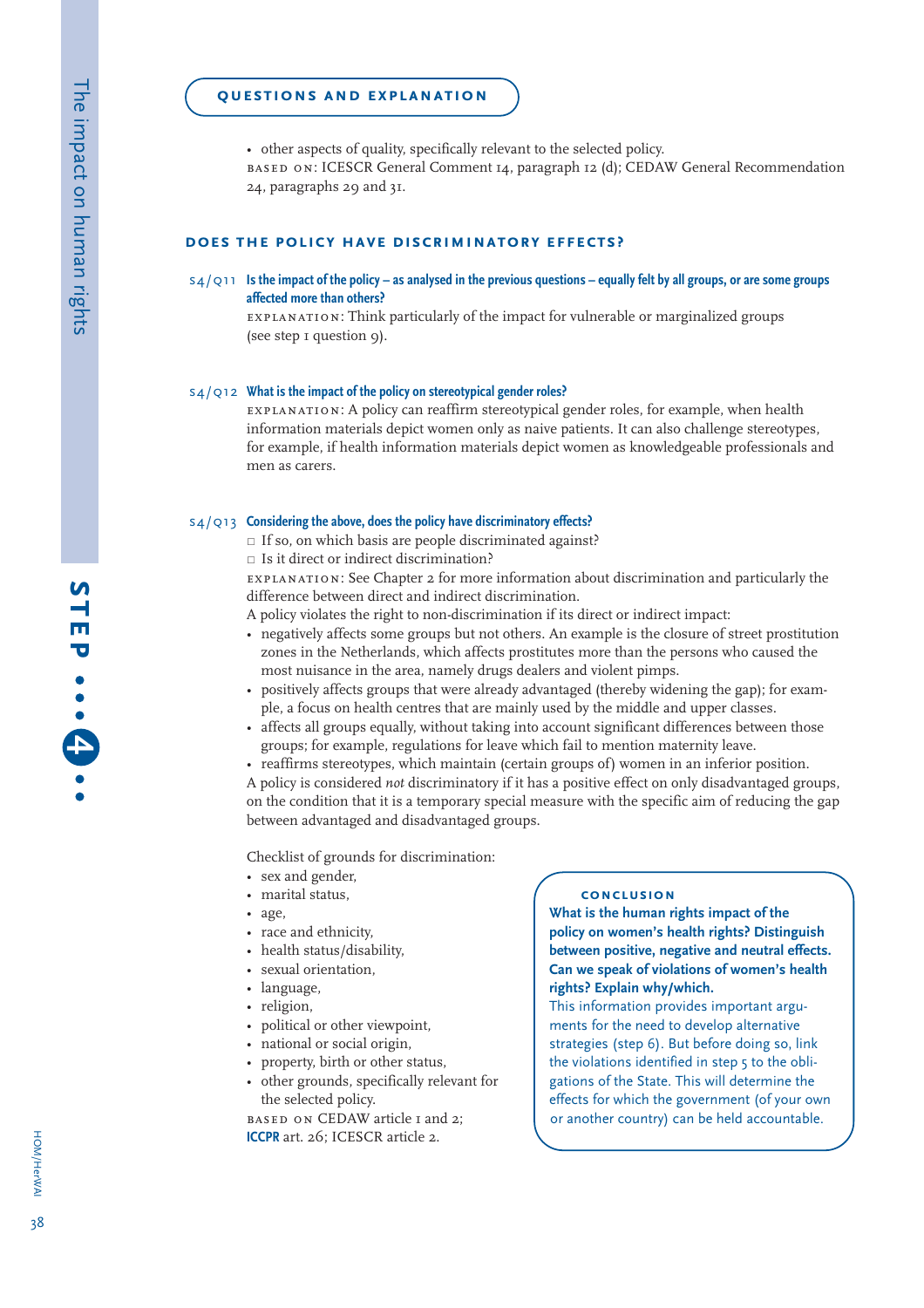# State obligations

#### **purpose**

Step 5 looks at the relevant **State obligations** in relation to the selected policy. In step 2 you explored which commitments the government has made. Below you will find the obligations that result from these commitments in relation to the right to health. You will select the obligations which are most relevant to the selected policy and explore the difference between what the government has promised to do (step 2) and what the government actually has achieved (step 4). This difference provides strong arguments to improve the policy. In addition you will connect the obligations of the government to the violations established in step 4. This helps to determine the violations for which you can hold your government accountable.

#### **human rights aspects of state obligations**

#### **Government accountability**

Governments are directly responsible for the measures they take to ensure human rights. To a certain extent, they are also responsible for the actions of other actors, such as private service providers, traditional health practitioners, non-governmental organizations or enterprises distributing health-related goods, if these negatively impact on health rights. If a government decides to privatize health services and facilities, it is responsible for the consequences of this decision (such as higher costs for patients) and for the way it regulates the work of these other actors. In determining whether you can hold your government accountable for not meeting its obligations, it is important to check whether the government is *unwilling* or *unable* to comply with its obligations. In the case of inability it will be difficult to hold your government accountable for a violation. An example is when health centres run out of supplies due to a serious earthquake.

**Core obligations (meeting minimum standards)** All governments have to meet certain minimum standards in relation to the right to health (**core obligations**), even in countries with limited resources and/or many problems. If these minimum standards are not met, the government is in breach of its obligations. Once minimum standards have been met, the government must continue to improve standards (progressive realization). The most relevant core obligations for the right to health are listed in question 4 of this step.

**Obligation of progressive realization (moving forward)** Governments have to do all they can to improve the situation regarding the right to health. They must take deliberate, concrete and targeted steps towards the full realization of the right to health (obligation of **progressive realization**) and eliminate discrimination against women in the field of health care. This includes the removal of barriers which women face in the enjoyment of their health rights. The speed of progress depends on the specific situation of the State and may differ from country to country<sup>1</sup>. If lack of resources (financial and technical) is the main cause of the lack of implementation of health rights, the government has the obligation to seek international assistance. Richer or more technically advanced States have the obligation to help other States to implement human rights<sup>2</sup>.

#### **Non-retrogression (not moving backwards)**

Governments are not allowed to remain passive in a situation where health rights are deteriorating, nor can they take measures that reduce the enjoyment of rights (nonretrogression). If a government does take retrogressive measures, it has to prove that it had no other option, for example, due to a severe crisis. In such a situation the government also has to demonstrate that it has protected the rights of the most vulnerable groups.

#### **Respect, protect, fulfil**

The State has the obligation to respect, protect and fulfil women's right to health<sup>3</sup>. These obligations are closely related. The obligation to **respect** means that governments are not allowed to take any actions that limit or interfere (directly or indirectly) with women's ability to enjoy the right to health. Governments should not introduce policies or laws that are likely to result in bodily harm, unnecessary morbidity and preventable mortality. The obligation to **protect** means that governments should not allow State or non-State actors (including private clinics, transnational corporations and donor agencies, as well as individuals) to violate women's right to health. It also means that complaint mechanisms and remedies should be available to women whose rights are violated. The obligation to protect also means that States have to prevent violence against women (including harmful traditional practices) and prosecute violators4. The obligation to **fulfil** means that governments have to take positive measures to enable and assist people to enjoy their health rights. These measures include the development of a health policy, providing sexual and reproductive health care and measures to reduce infant and maternal mortality rates. Special measures need to be taken to prioritize the health needs of the poor and otherwise disadvantaged groups in society. Important aspects of the obligation to fulfil are the provision of information, so that people can make informed choices about their health, and efforts to eliminate stereotypes and customary norms that are harmful to women's ability to enjoy their right to health<sup>5</sup>.

- 1 ICESCR article 2 paragraph 1 and article 12 paragraph 2; ICESCR General Comment 14 paragraphs 30 and 31.
- 2 ICESCR General Comment 3; General Comment 14, paragraphs 32 and 38. 3 ICESCR General Comment 14, paragraphs 34-36 and General Comment 16,
- paragraphs 18-21.
- 4 CEDAW General Recommendation 24, paragraph 15.
- 5 Asher 2004, page 36.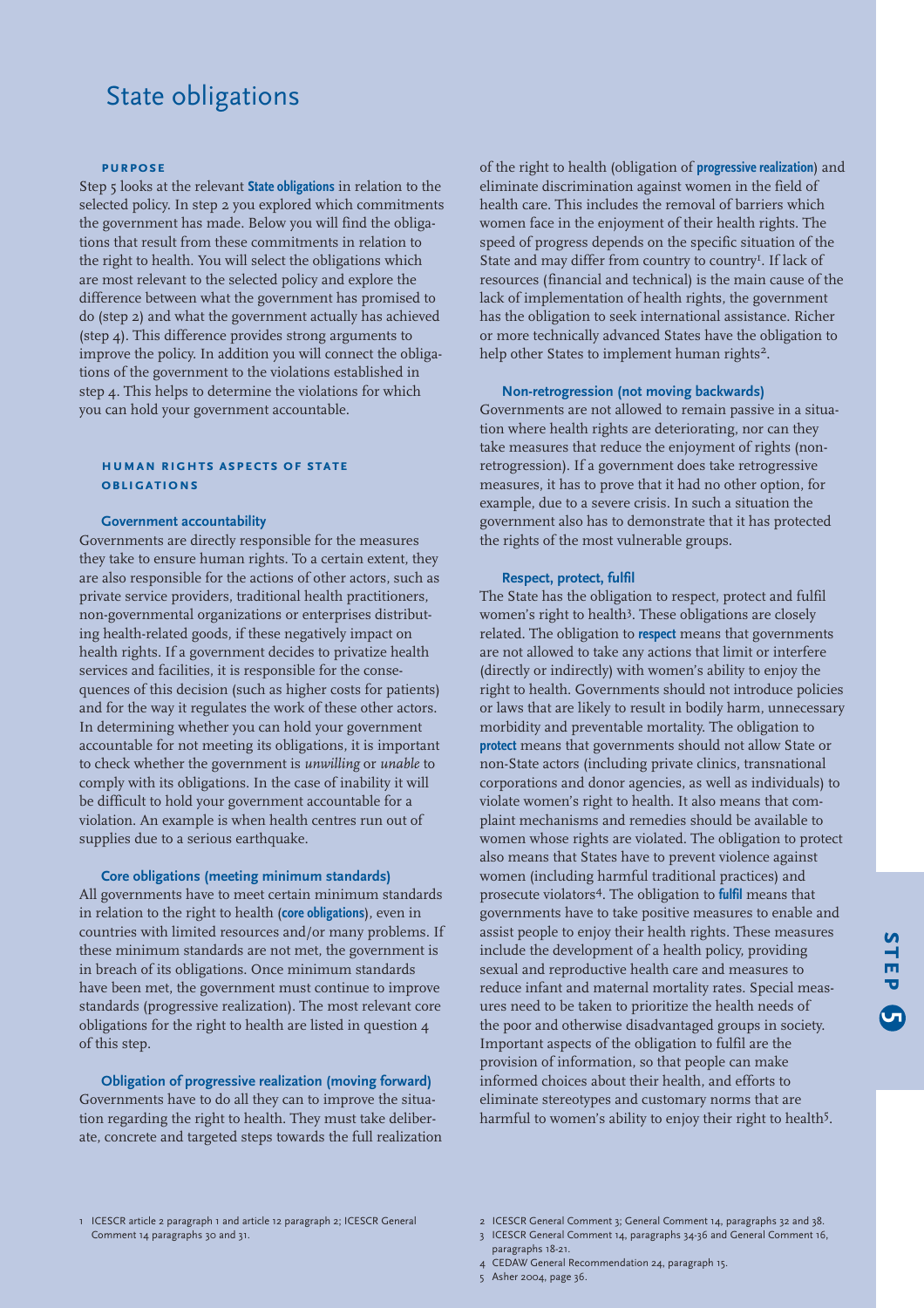## **the key questions**

**Who is responsible? (page 41)**

**For which effects can you hold your government accountable (page 41)**

**Which are the main obstacles to the government meeting its obligations? (page 43)**

### **where to find the information**

Information to answer the above questions may be found in:

• The answers in the previous steps, especially step 2 on government commitments and step 4 on the impact of the policy.

**HOM/HerWAI** HOM/HerWAI<br>40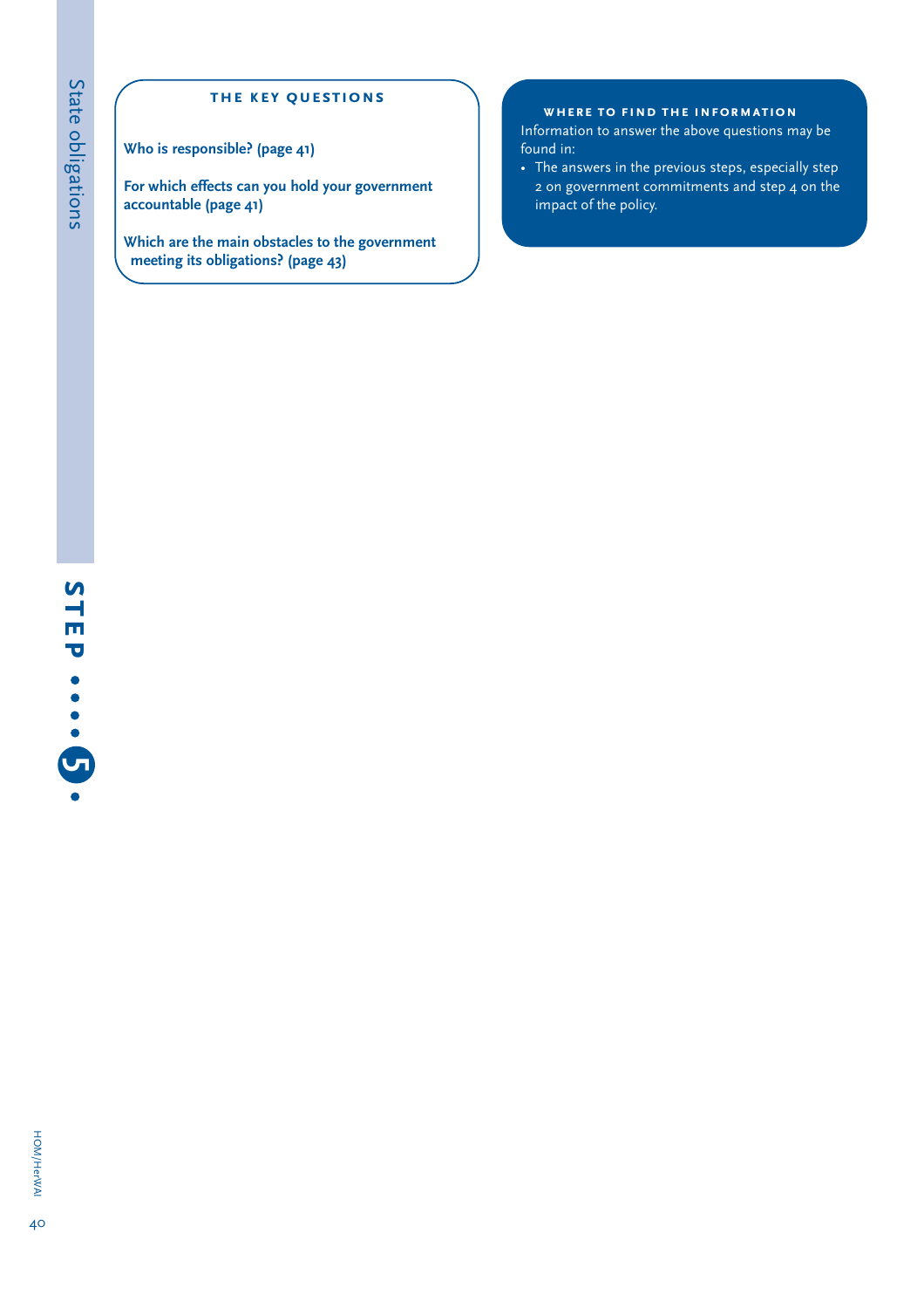#### **who is responsible?**

#### $S<sub>5</sub>/Q<sub>1</sub>$ **Who are the main actors involved in the violations which were noted in step 4?**

explanation: If the main actor is the government, please note at which level or in which sector of government things go wrong. Remember that different levels of government may have different roles and responsibilities. Local governments or even individual government officials may be the actual violators, for example, in cases of corruption or sexual abuse. See step 1, question 3 for a checklist of actors.

s5/2 **If actors other than the government are involved, what is the relation between the violators and the government? Has the government taken any measures to regulate the activities of the violators? Are these measures adequate?** explanation: The national government has the responsibility to monitor correct implementation of health services, goods and facilities and take measures to prevent violations. Measures to regulate the activities of other actors include: control mechanisms, codes of conduct, licences, etc.

BASED ON: ICESCR General Comment 14, paragraphs 42, 47, 48 and 51.

#### s5/q3 **What is the role of governments of other countries or international actors in relation to the violations?**

explanation: Inequalities in the health status of people, particularly between South and North are the common concern of all countries. Governments have the obligation to assist each other in implementing health rights. Where possible they must use political or legal means to prevent violations of these rights in other countries. States parties should refrain at all times from imposing embargoes or similar measures restricting the supply of adequate medicines and medical equipment to another State. You may want to refer to questions 12-13 of step 3 and to the last paragraph of Chapter 3.

Checklist on the influence of other governments:

- conditions connected to donor funds,
- trade embargos,
- pressure from outside to address certain issues, e.g. AIDS, violence against women or the use of pesticides,
- pressures of transnational or multinational corporations to promote goods or services, e.g. certain medicines or health insurance,
- 'brain drain' of medical staff to foreign countries or within countries from the public health sector to foreign-funded health programmes,
- other ways of influencing national government policy and implementation.
- based on: ICESCR article 2 (1), General Comment 3 and 14, paragraph 38-41.

### **for which of the effects can you hold your governmentaccountable?**

*Please note*: From this point onwards, you will analyse which government obligations have not been met in relation to the impact noted in step 4. Annex IV provides a fact sheet to facilitate the process. Before answering the following questions, please fill in the main effects of the policy which you decided on in step 4 in the first column of Fact sheet B. Continue filling in the remaining columns from the answers to the following questions. This will help you to decide which effects you can hold your government accountable for.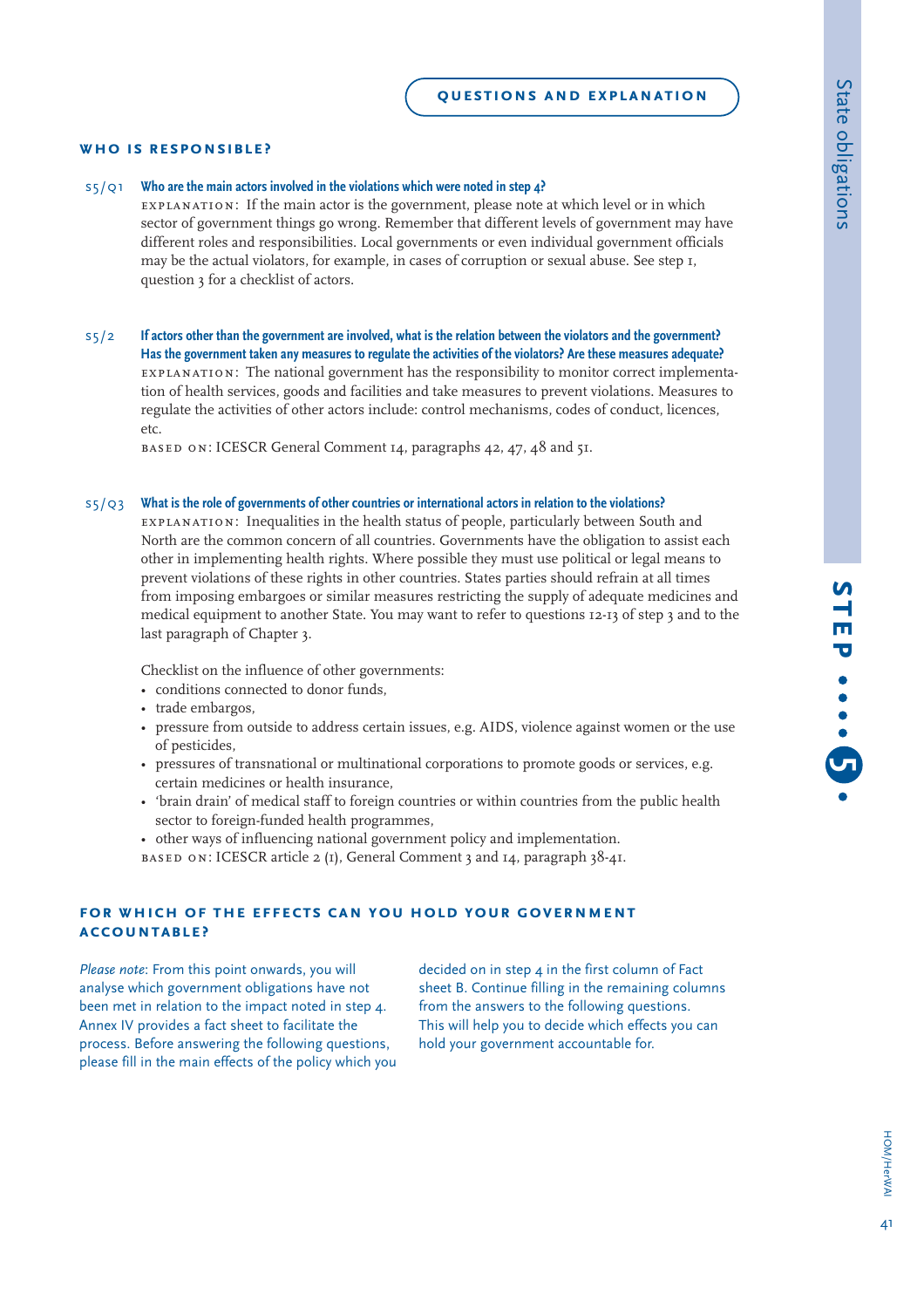### s5/q4 **Which of the following core obligations is relevant for the policy and has not yet been achieved?**

explanation: If a government fails to address a situation where minimum essential levels have not been met, it is failing to comply with its core obligations and is therefore in violation of the ICESCR treaty. Please skip this question if you feel that the core obligations have been met in your situation.

Core obligations for the right to health

To ensure, at the very least, minimum essential levels of:

- access to health facilities, goods and services on a non-discriminatory basis, especially for vulnerable or marginalized groups,
- access to basic food,
- access to basic shelter, housing, water and sanitation,
- essential drugs,
- equitable distribution of all health facilities, goods and services,
- a national public health strategy and plan of action.
- The following core obligations are of comparable priority:
- reproductive, maternal (prenatal as well as postnatal) and child health care,
- immunization against major infectious diseases,
- measures to prevent, treat and control epidemic and endemic diseases,
- education and access to information concerning health,
- training for health personnel, including education on health and human rights.
- based on: ICESCR General Comment 14, paragraph 43.

#### s5/q5**Does the obligation of progressive realization apply?**

explanation: The obligation of progressive realization requires governments to do whatever they can to improve women's health rights. Could your government achieve *more* progress towards women's health rights by changing this policy or by developing additional policy? Perhaps some effects of the policy are neutral, but could have been positive. For example, a government that has made basic health services available to all, should continue to strive for a more inclusive health care package.

BASED ON: ICESCR General Recommendation 14, paragraphs 30 and 31.

#### s5/q6 **Does non-retrogression apply?**

explanation: Non-retrogression applies if (some of) the effects of the policy result in an avoidable deterioration of women's health rights. A government should do all it can to avoid such deterioration. A government can only be excused for deterioration of women's health rights (and non-retrogression therefore does not apply) if:

- the deterioration is unavoidable,
- the government has done all it can to prevent the deterioration,
- the government has asked for international assistance to address the problem and/or

• the government has protected vulnerable groups against the deterioration (see checklist of step I question 3).

For example, the decision to close street prostitution zones in Dutch cities meant deterioration of the health rights of street prostitutes, because they lost their health facilities, protection against violence and forced prostitution. The closure could have been prevented if measures against the persons who caused trouble (pimps, drug dealers, violent clients) had been more effective.

BASED ON: ICESCR General Recommendation 14, paragraph 32.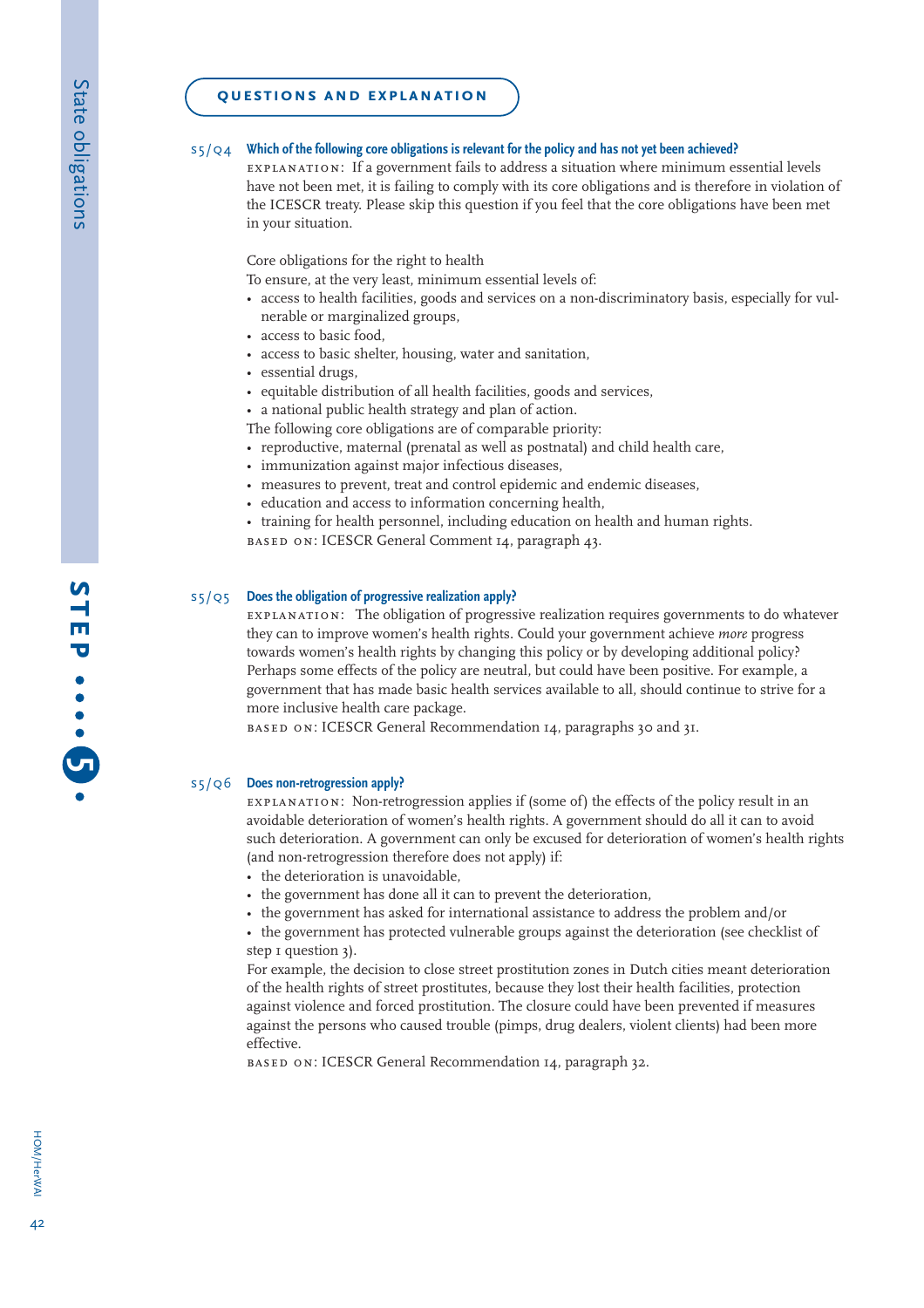#### s<sub>5</sub>/Q7 Which of the effects of the impact is a result of the government's failure to meet its obligations to respect, protect **and fulfil health rights?**

explanation: The explanation at the beginning of this chapter helps you to consider which effects of the policy you noted in the first column of Fact sheet B (Annex IV) apply to the obligations to respect, protect or fulfil. Note these in the second column of Fact sheet B, where appropriate. It is not always possible to neatly distinguish between the failure to respect, protect or fulfill, because they are closely related. For example, the labour law in Kenya does not provide adequate regulations regarding maternity leave for women working in export processing zones (failure to fulfil). As a result, pregnant women working in these zones risk losing their job (failure to protect).

BASED ON: ICESCR General Recommendation 14, paragraphs 33-37.

#### s5/q8 **Has the government done enough to prevent discrimination in the implementation of the policy itself or in the impact of the policy?**

explanation: On the basis of your answers to step 4, question 14-16, you can conclude whether the government has been effective in preventing **discrimination** in relation to the policy, or whether it should do more.

#### s5/q9 **Does the policy include effective measures to ensure influence and participation by women?**

explanation: Like non-discrimination, the right to participation is an important human rights obligation. Mechanisms to ensure that individuals and groups participate in decisionmaking processes which may affect their development must be an integral component of any policy. Please look at step 2 questions 13 and 14 and step 4 questions 3 and 4 to conclude whether the government has done enough to ensure real participation of the groups affected by the policy.

BASED ON: ICESCR General Comment 14, paragraph 54.

#### s5/q10 **Which government commitments are linked to the effects of the policy?**

explanation: The commitments listed in step 2 form the basis for answering this question. Please fill in the commitments that are linked to these effects in the third column of the Fact sheet B. Try to be as precise as possible, referring to an article rather than to a whole treaty. You may not be able to find a commitment that covers the obligation or the violation, particularly if the government has not ratified CEDAW, ICESR or other important treaties. In such a case, it will be difficult to hold the government accountable. You may need to shift your attention to lobbying for ratification of a relevant human rights convention.

### **which are the main obstacles to the government meeting its obligations?**

#### s5/q11 **Is lack of resources (rather than, for example, lack of political will) a major cause of the weaknesses of the policy and its implementation?**

explanation: Resources refer to finances, staff, equipment, infrastructure, etcetera. In step 3 you looked at which resources are available. The government needs to ensure the availability of sufficient resources to properly implement the policy.

#### s5/q12 **Did the government attempt to obtain international technical and financial assistance?**

explanation: This question is only relevant if lack of resources is a major obstacle.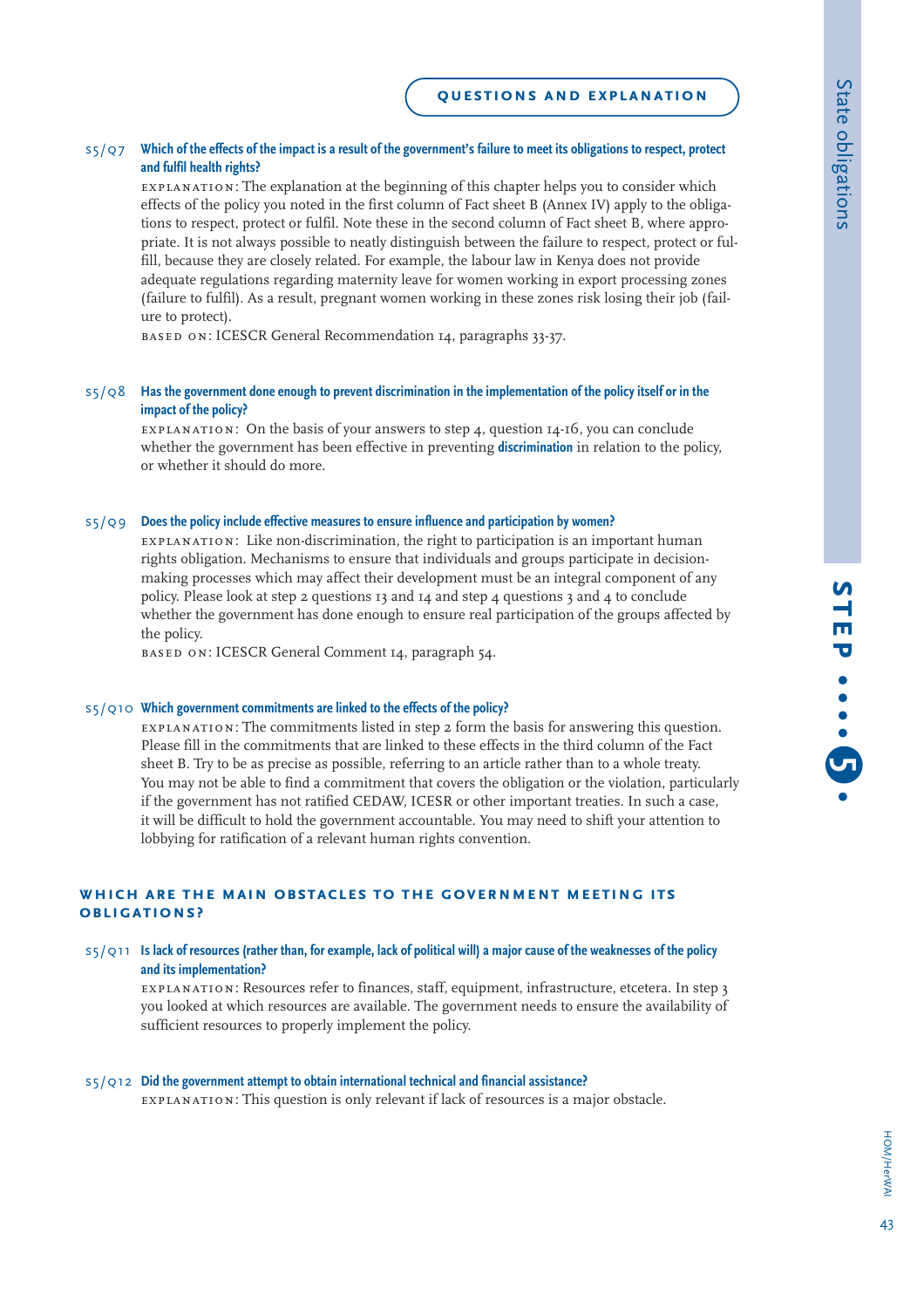#### s5/q13 **Did other (donor) governments or international institutions extend the necessary assistance?**

explanation: This question is only relevant if lack of resources is a major obstacle. Governments have the obligation to help each other in the implementation of human rights. You may therefore consider extending your lobbying to other governments or international institutions which can support your government.

#### s5/q14 **Is the government likely to claim that other obstacles caused the weaknesses in the policy or its implementation?**

explanation: Besides financial obstacles, the government may refer to limiting factors which you explored in step 3, such as cultural, religious, social, environmental factors, structural adjustment programmes, etcetera. It may be useful for your lobby to acknowledge that these factors make it more difficult for a government to successfully implement a policy. However, the government cannot use them as an excuse. It is the responsibility of the government to ensure that, *despite these obstacles,* its policies contribute to women's health rights.

#### **conclusion**

#### **For which effects of the policy can the government be held accountable?**

Note the conclusion to this step in the last column of Fact sheet B. The above comparison of the actual situation with obligations following from the commitments of the State provides arguments and data. These show to what extent the government has failed to do what you can expect it to do. The comparison demonstrates if and why the impact of the policy is undesirable, not only by your standards, but also by the standards to which the government itself has agreed. This step marks the end of the data collection and analysis.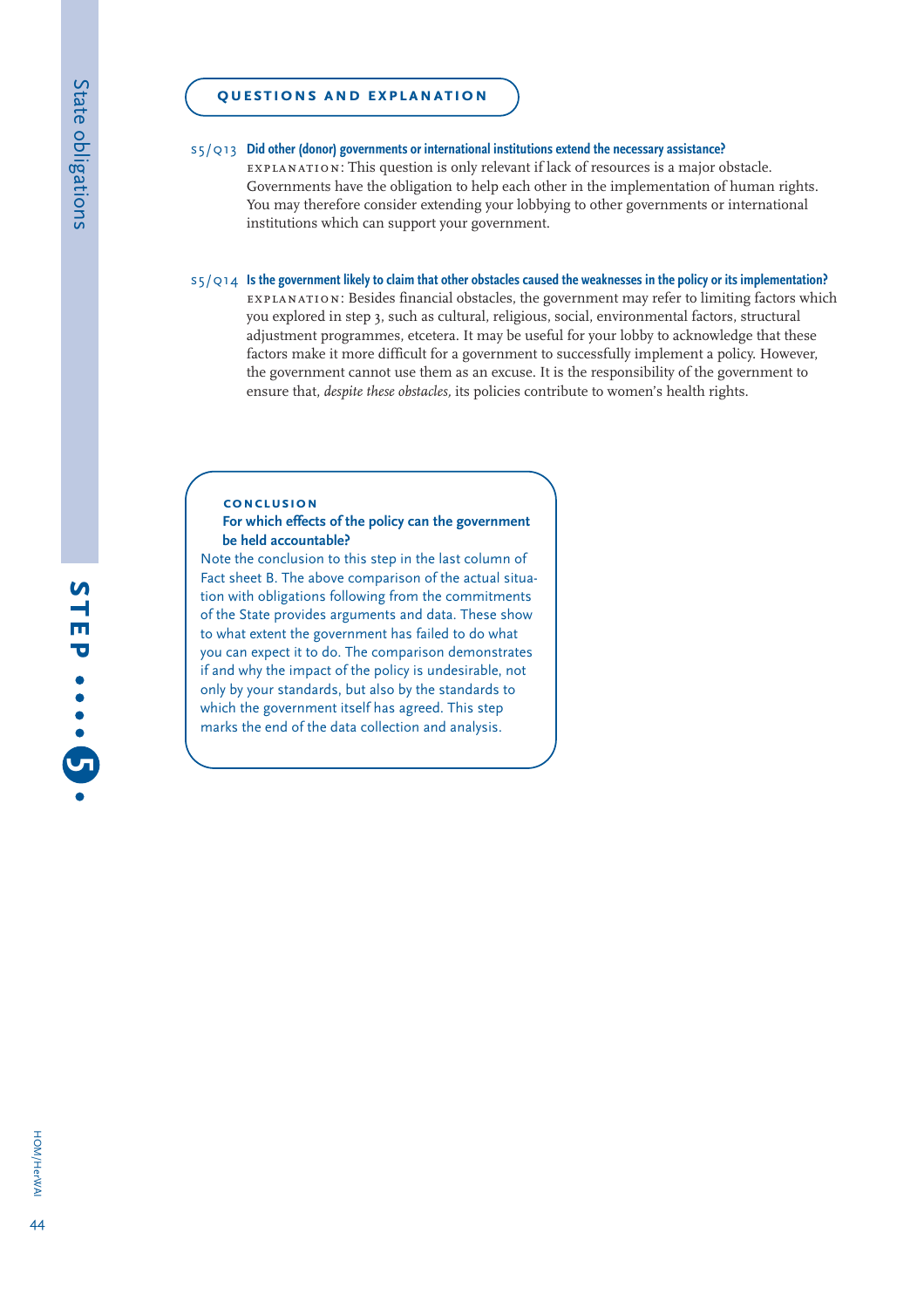# Recommendations and action plan

#### **purpose**

Step 6 helps to use the results of the analysis for action. It serves to organize information and to make choices. In the previous steps, you have collected information about the policy, its impact and its relation to the obligations of the government. In step 6 you will summarize and present this information in such a way that it can be disseminated and used for lobbying activities to convince the government to change its policy. As the title indicates, this step consists of two parts. First, you will formulate recommendations or demands to the government. Where possible, suggest how the policy can be improved so that it will have a better impact on women's health rights. Secondly, this step serves to develop an action plan to make sure that the government takes the action you want it to take.

#### **main considerations for the recommendations and action plan:**

- TARGET GROUP Keep in mind to whom you are presenting the information (which level / department of government, international organizations, other governments, donors, private actors, etc.) and what these actors are most sensitive to (what is their mandate, agenda, role, power to influence others, etc.).
- type and basis of arguments Depending on who needs to be convinced, it may be strategic to use more legal, more medical or more political arguments. Depending on the interest within the government (or of another actor), links can be made to the Millennium Development Goals, the **Cairo** or the **Beijing** agenda, or other political documents.
- •LANGUAGE Depending on who needs to be convinced and what they are sensitive to, it may be strategic to use more confronting or more facilitating language. You or other organizations in your country probably know best which language your government or other actors are most sensitive to.
- involvement If possible, involve the most affected groups and responsible policy-makers in finding solutions.
- • knowledge of human rights Some governments or policy-makers are not aware of their obligations as regards human rights. This may mean that you need to explain to them what their obligations are in relation to women's health rights.
- • link up with others If you do not have a lot of experience with lobbying, it is a good idea to ask advice from more experienced organizations. You can also link up with other organizations to make sure that your recommendations are supported by a coalition or a platform.

### **the key questions**

**What will your recommendations or demands to the government and/or other actors be? (page 46)**

**What will your action plan to lobby for improvement of the policy be? (page 47)**

**Which awareness-raising activities are you planning? (page 48)**

**What does your organization need in order to implement the above plans? (page 48)**

#### **where to find the information**

- Most of the information you need to answer the above questions comes from your own analysis.
- You may find it useful to consult strategic plans of the government and action plans of other organizations. If you have limited experience in lobbying or advocacy, consider asking for suggestions from more experienced organizations.
- Useful websites:
	- http://www.etu.org.za/toolbox/docs/organise/ weblobby.html
	- *Provides a short guide on lobbying. Website of the Education and Training Unit, South Africa.*
	- http://www.democracyctr.org/resources/ lobbying.html *Provides a short overview of the basics of lobbying. Website of the Democracy Center.*
	- http://www.asiapacificalliance.org/SITE\_ Default/Resources\_for\_Advocacy\_Default.asp *Has a good list of resources for advocacy. Website of the Asia-Pacific Alliance. Main focus on ICPD Agenda.*
	- http://www.phrusa.org/campaigns/aids/ uganda/toolkit/eightsteps\_advocacy.php *Gives general tips on advocacy. Ugandan AIDS Advocacy network. Main focus HIV/AIDS.*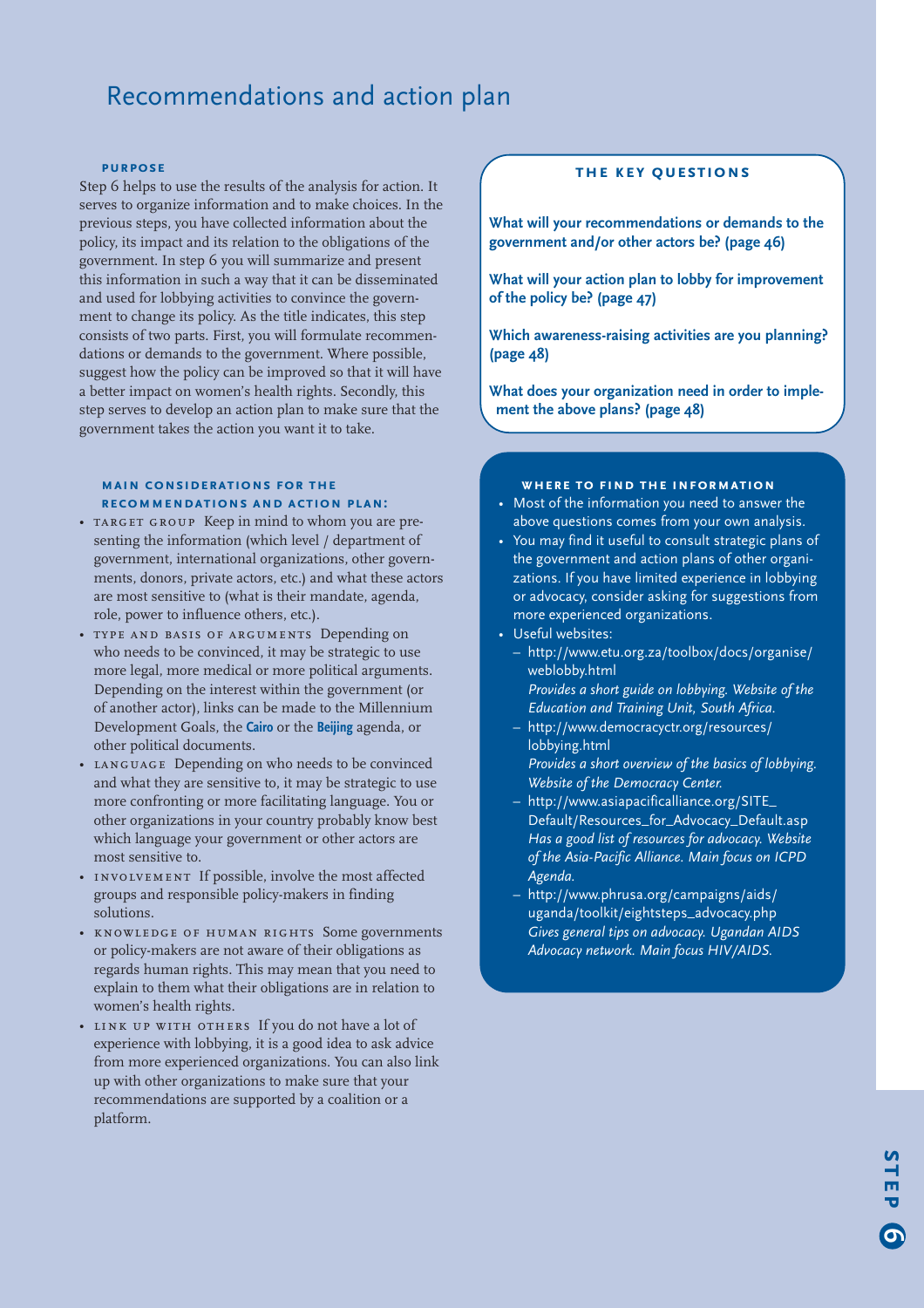#### **what will your recommendations or demands to the government be?**

#### s6/q1 **Make a summary of the information collected in the previous steps.**

explanation: You have probably collected more information than you will be able to present to the government or other actors. For successful lobbying, you need to decide which information to present and how.

Below are some considerations for the presentation of the information:

- FORMAT: the information can be presented in written, oral and/or visual form. A different format may be useful for lobbying the government than for advocacy purposes. In Annex IV you will find Fact sheets which you can use to compile your main findings. Depending on who you present the information to, you may want to highlight specific findings.
- LENGTH: Keep it as short as possible; include only the information that is needed to support your arguments and – where needed – examples and data to clarify them.

#### s6/q2 **For each of the violations and unwanted effects listed in step 5, try to formulate a recommendation to change the policy so that it has a better impact on women's rights.**

explanation: What may help you to formulate recommendations is to write down the most positive impact of the policy possible (ideal situation) and then compare this to your main findings. How can the best possible impact be achieved?

Checklist of recommendations

- policy stage: Keep in mind which stage the policy is in, as this may determine the type of solution/ recommendation and who you want to approach.
- REALISM: Try to be as realistic as possible. In many cases no easy solution will be available. This does not release the government from its obligations. The recommendation might be to undertake further research into the causes of and possible solutions to the unwanted impact.
- TYPE AND BASIS OF ARGUMENTS: depending on who needs to be convinced, it may be strategic to use more legal, more medical or more political arguments.
- groups affected: Try to find solutions that suit the groups most affected by the policy. If possible, involve the most affected groups in the development of recommendations. In Bangladesh, for example, Naripokkho recommended to the government: 'As the greater portion of women give birth at home and prefer it culturally, it is more important to ensure trained care at home than to motivate them to come to health facilities. The Government facilities cannot provide for all pregnant women anyway.'
- • ownership: You could involve the responsible policy-makers in the search for alternatives. This may increase their ownership of the suggestions and the chances for acceptance.
- LIMITATIONS: In step 5, questions II-14 you analysed the main obstacles to the government meeting its obligations. The government will probably refer to those limitations when confronted with your findings. What will your arguments or suggestions be to overcome these limitations? Keep in mind that despite these obstacles, it is the responsibility of the government to ensure that its policies contribute to women's health rights. This includes asking for international assistance when needed.
- • include benchmarks: **Benchmarks** make it easier to monitor achievements. For each of your recommendations you could try to formulate benchmarks to measure the improved impact of the policy. Preferably these benchmarks should be based on the benchmarks the government has formulated (see your answer to question 11 of step 2) or on benchmarks of the WHO or another international or local organization. If you are not able to formulate benchmarks yourself, you can also recommend the government live up to its own benchmarks, to adjust its benchmarks or to formulate new benchmarks.

#### $s6/03$ **If a change in the policy is not the solution, what action should the government take?**

explanation: Think of e.g. abolishment of the policy, a compensation mechanism for certain affected groups, regulations to control the actions of other parties.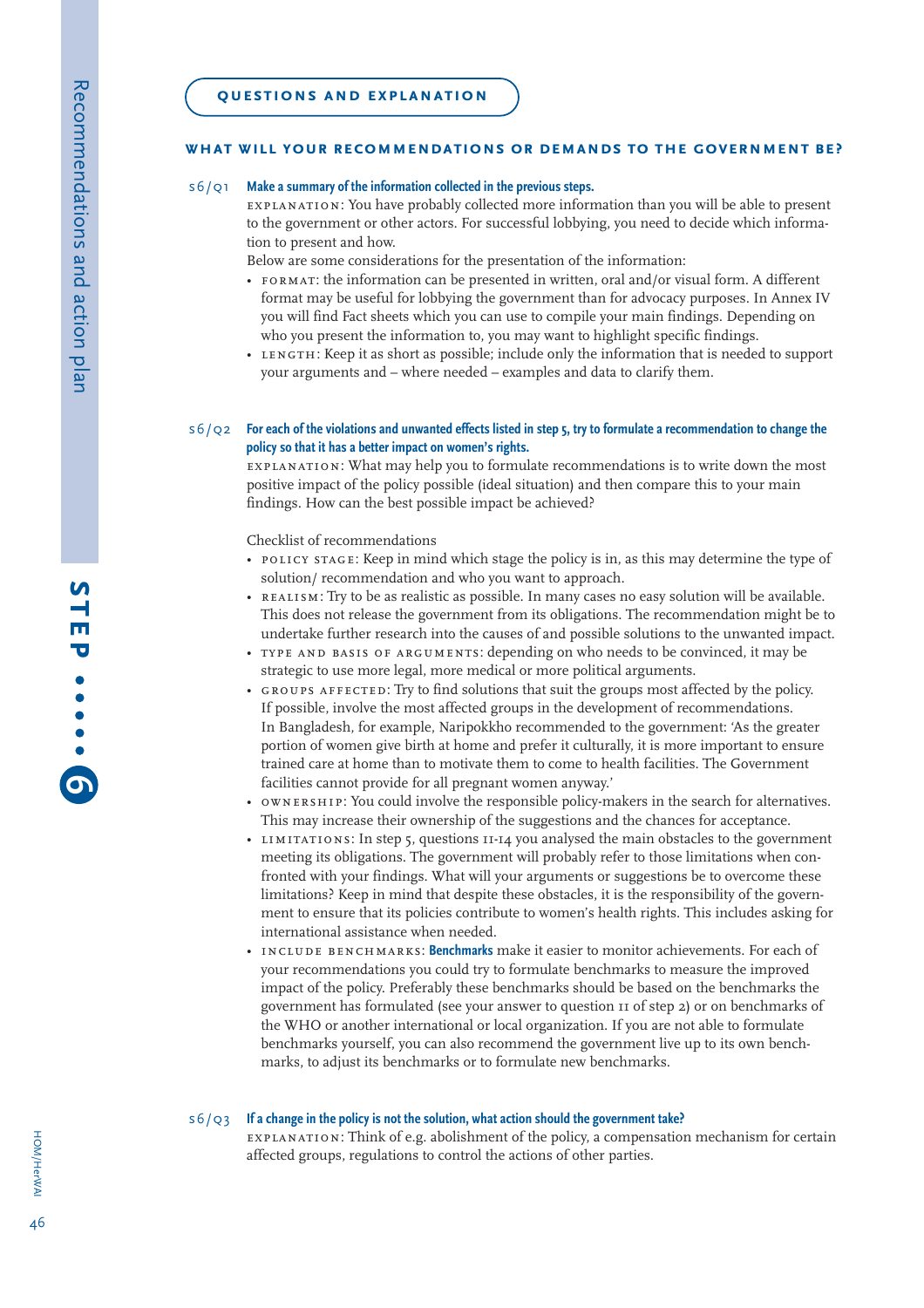#### s6/Q4 To what extent is your organization willing and able to assist the government or other actors in the further develop**ment and implementation of the recommendations?**

explanation: The assistance can range from participating in a committee that develops alternative strategies to taking responsibility for parts of the implementation of the policy.

### **what will your action plan be in lobbying for improvement of the policy?**

#### $s6/95$  **Which national government department, person or procedure might be most helpful in achieving implementation of the recommendations and demands?**

explanation: To make sure that your recommendations are implemented, it is important to keep in mind to whom you are presenting the information, which person at which governmental level, and what their exact roles and competences are. Are they able to implement your recommendations or do they need authorization from a higher level? Have certain government responsibilities been delegated to the municipal or regional level? Which government departments or ministries should you aim at? Should you aim your lobbying at those developing the policy or at those implementing or evaluating the policy?

#### s6/Q6 Which other governments, funding agencies or other actors do you want to approach, to point out how their fund**ing or actions should/could contribute to the improved impact of the policy?**

EXPLANATION: See your answers in step 3 to questions  $13$  and  $14$  and in step 5 to question 3. These other actors may be able to put external pressure on governments or on private actors and may have an influence on the situation itself. When aiming your lobbying at these other actors keep in mind what their exact role/ mandate is and what they are most sensitive to.

#### s6/q7 **What is the most suitable time to present the findings?**

explanation: This question requires some insight into the government agenda or the agenda of other actors you may want to approach. Which deadlines are involved in changing the policy? A conference, debate in parliament, visit of a high-level official, etc. can also provide the strategic timing to present the findings.

#### s6/ $Q8$  Which options are available to increase pressure on the government (if needed)?

explanation: It is a good idea to make an assessment of your options -in addition to your planned lobbying activities- to make sure the government improves the impact of the policy. Think, for example, of public interest litigation, approaching the press, mobilizing the affected community or alerting the international community. Your organization could also join a coalition or a platform to advocate for the implementation of the recommendations, such as the People's Health Movement.

#### s6/q9 **When and how will you know if the government has taken action corresponding to the recommendations?**

explanation: Similar to question 8, this requires some information about government agenda and procedures. Is it possible to be present in sessions where the recommendations will be discussed? How long can the decision-making process be expected to take? Will the government publicize a change in policy? Which other ways exist to find out whether the government has acted on the recommendations?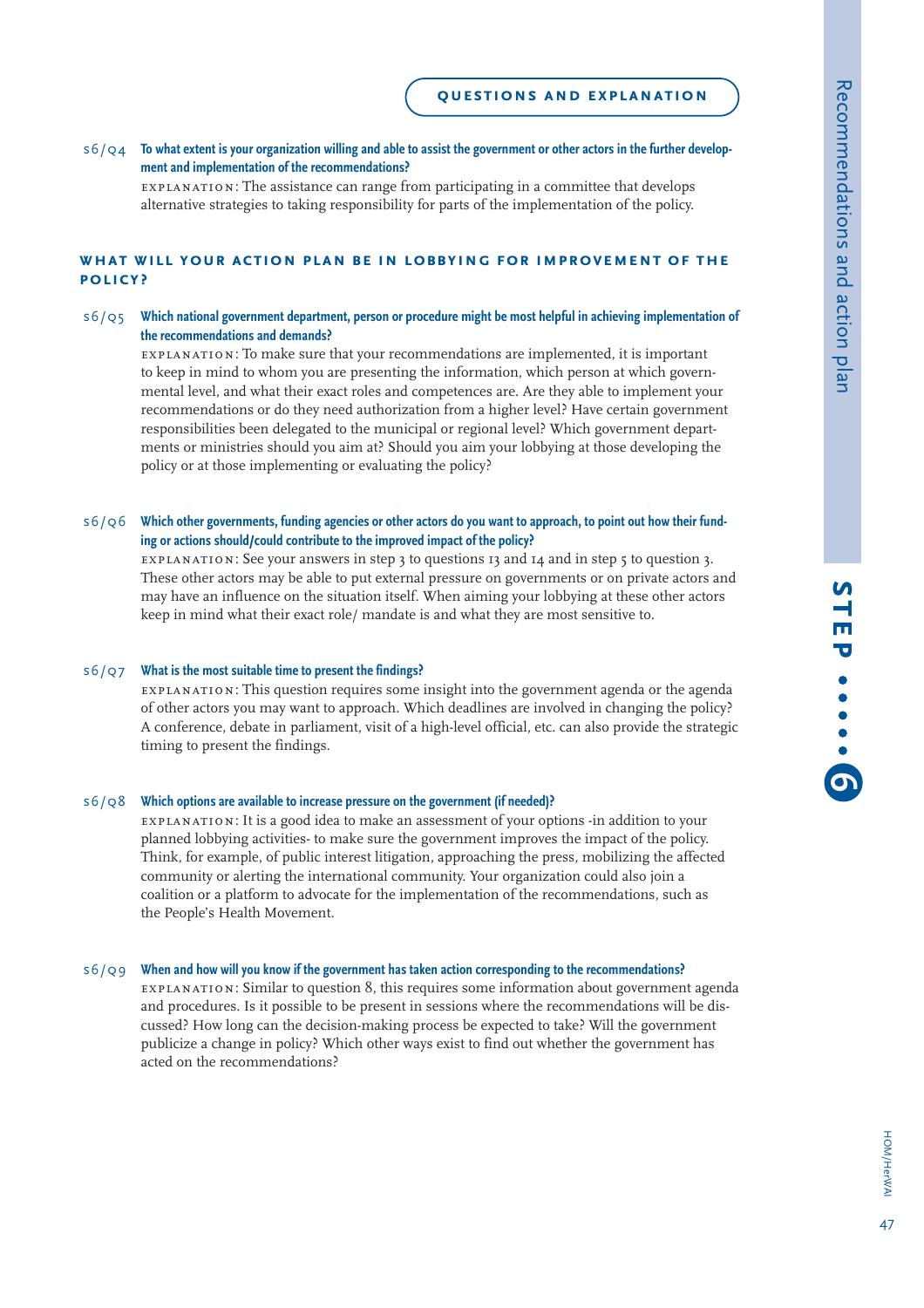#### s6/q10 **When and how will you check whether the changes have really led to an improvement of women's enjoyment of their right to health?**

explanation: This check is necessary, because even if the government accepts the recommendations, this does not always mean that the desired results will be achieved. It is possible that the suggested changes were not adequate to improve women's health rights or that other factors hampered successful implementation. In such a case you may consider redoing all of part of the HeRWAI analysis, to understand why the desired improvements were not achieved.

#### **which awareness-raising activities are you planning?**

#### s6/q11 **How will the community be informed about the findings and recommendations?**

explanation: Health information is an important aspect of the right to health. Lobbying the government should therefore be accompanied by advocacy, to make people aware of their health rights and the violation of these. This can be done by use of various media, organizing a conference or workshop, producing and distributing a leaflet or video, etc. Disseminating the findings amongst other women's organizations and NGOs with an interest in women's health rights may also be a useful strategy.

#### **what does your organization need to implement the above plans?**

#### s6/q12 **How much time and which resources (financial and in terms of skills) does your organization need to implement the action plan? Can these be made available?**

explanation: Developing a time frame and a budget will help to make a realistic action plan and may be useful if you need to ask for outside assistance.

#### **conclusion**

You have now completed the analysis, as well as your action plan and recommendations. If all has gone well you will now have built up a solid argumentation about the impact of the policy on women's health rights and what you can expect from your government to improve this impact. You have also looked at the involvement of other actors at the national and international level. Your action plan should help to set up effective lobbying activities to convince your government and other actors to improve their implementation of women's health rights.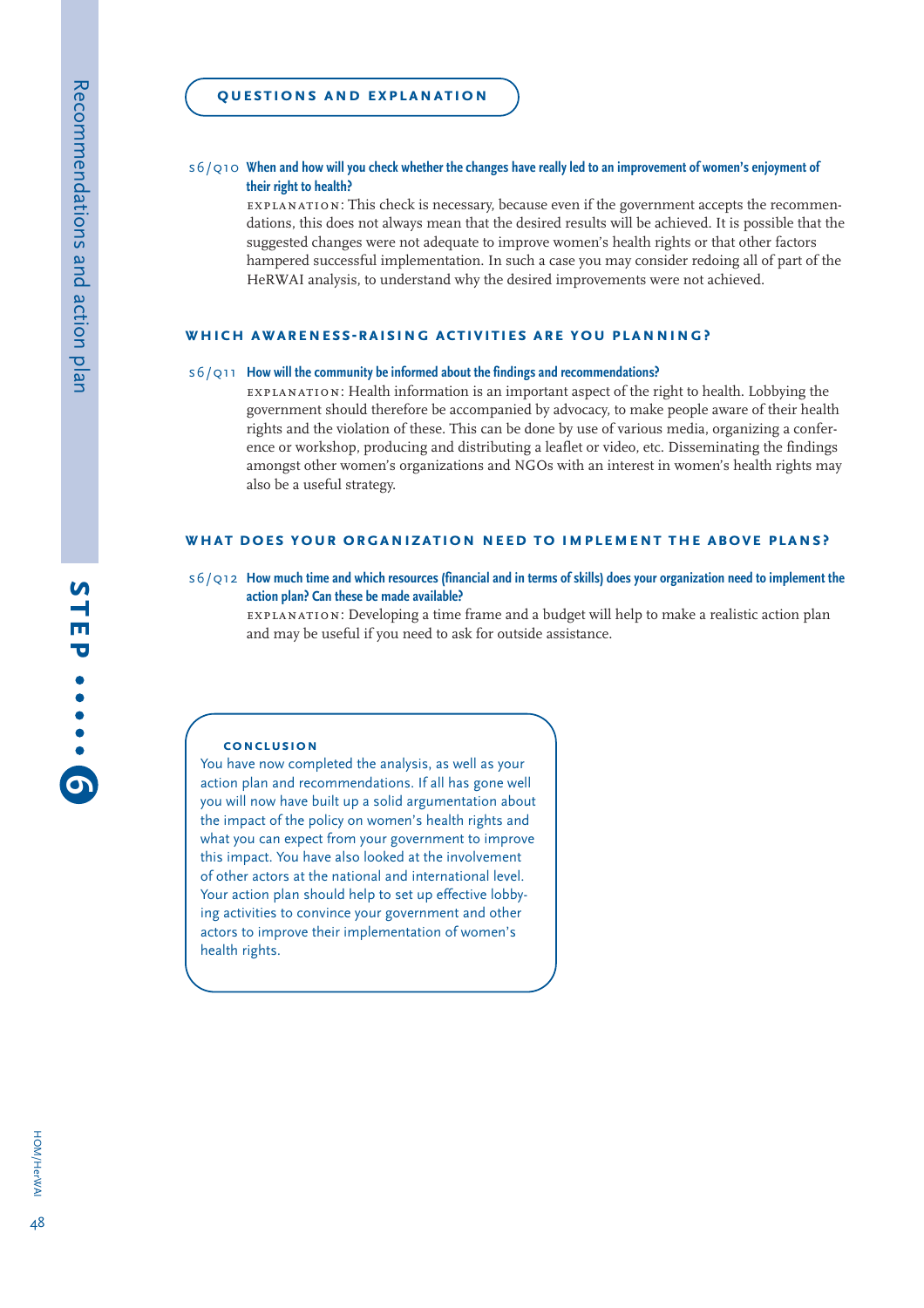# 6 Concluding remarks

The authors sincerely hope that HeRWAI proves to be a useful tool to analyse policies and to lobby for a better impact of policies on women's health rights. We would very much appreciate your feedback about HeRWAI, particularly regarding the following:

- Have you used or do you plan to use HeRWAI? If so, for what purpose? Will/did you use the instrument as a whole, in part or the Discussion Guide?
- What are your main findings and recommendations?
- Did you use the HeRWAI analysis for a lobbying/ advocacy campaign? If so, what were the results?
- Do you have suggestions to improve HeRWAI?
- Can you suggest other organizations or networks which may be interested in HeRWAI?

Please send your comments to s.bakker@hom.nl. On the basis of the responses, HOM aims to further improve HeRWAI. We also hope to do a comparative study on the ways in which NGOs influence the implementation of women's health rights.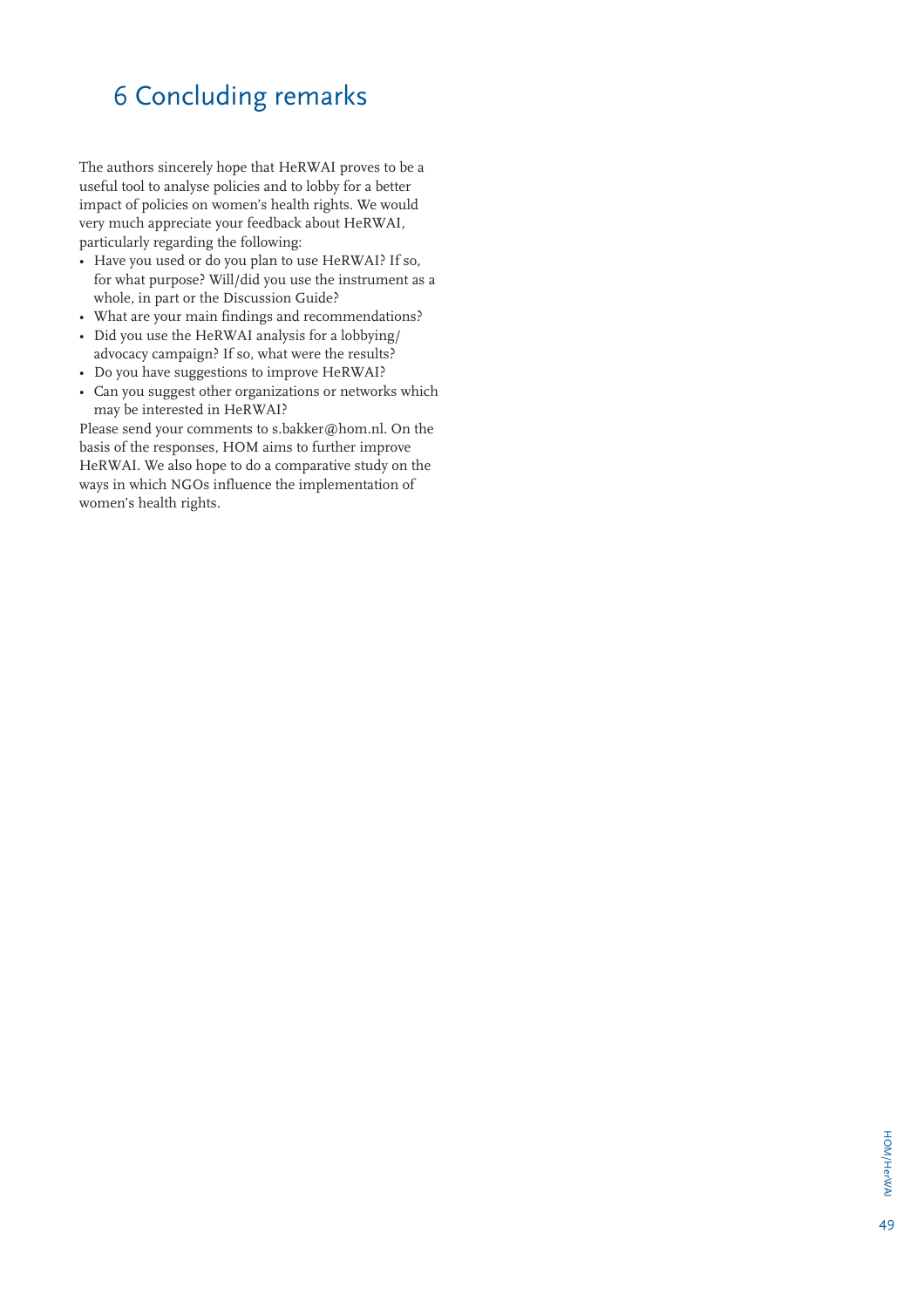# Annex I List of abbreviations

| AIDS                | Acquired Immune Deficiency Syndrome                                        |
|---------------------|----------------------------------------------------------------------------|
| <b>CAT</b>          | Convention against Torture                                                 |
| <b>CEDAW</b>        | Convention on the Elimination of All Forms of Discrimination against Women |
| CEDAW/the Committee | Committee on the Elimination of Discrimination against Women               |
| <b>CERD</b>         | Convention on the Elimination of Racial Discrimination                     |
| <b>CESCR</b>        | Committee on Economic, Social and Cultural Rights                          |
| <b>CRC</b>          | Convention on the Rights of the Child                                      |
| FIDA-Kenya          | Federation of Women's Lawyers Kenya                                        |
| <b>HeRWAI</b>       | Health Rights of Women Assessment Instrument                               |
| <b>HIV</b>          | human immunodeficiency virus                                               |
| <b>HOM</b>          | Humanistisch Overleg Mensenrechten                                         |
|                     | (Dutch abbreviation for Humanist Committee on Human Rights)                |
| GATS                | General Agreement on Trade in Services                                     |
| <b>ICPD</b>         | International Conference on Population and Development                     |
| <b>ICCPR</b>        | International Covenant on Civil and Political Rights                       |
| <b>ICESCR</b>       | International Covenant on Economic, Social and Cultural Rights             |
| <b>ILO</b>          | International Labour Organization                                          |
| <b>IMF</b>          | International Monetary Fund                                                |
| <b>IWRAW-AP</b>     | International Women's Rights Action Watch - Asia Pacific                   |
| <b>NGO</b>          | Non-governmental organization                                              |
| PRSP                | Poverty Reduction Strategy Paper                                           |
| Si Mujer            | Servicios Integrales para la Mujer                                         |
| UN.                 | <b>United Nations</b>                                                      |
| <b>UNDP</b>         | United Nations Development Programme                                       |
| UNFP(A)             | United Nations Population Fund                                             |
| <b>UNHCHR</b>       | United Nations High Commissioner for Human Rights                          |
| <b>UNICEF</b>       | United Nations Children's Fund                                             |
| WGNRR               | Women's Global Network on Reproductive Rights                              |
| WHO                 | World Health Organization                                                  |
| WPF                 | World Population Foundation                                                |
| <b>WTO</b>          | World Trade Organization                                                   |
|                     |                                                                            |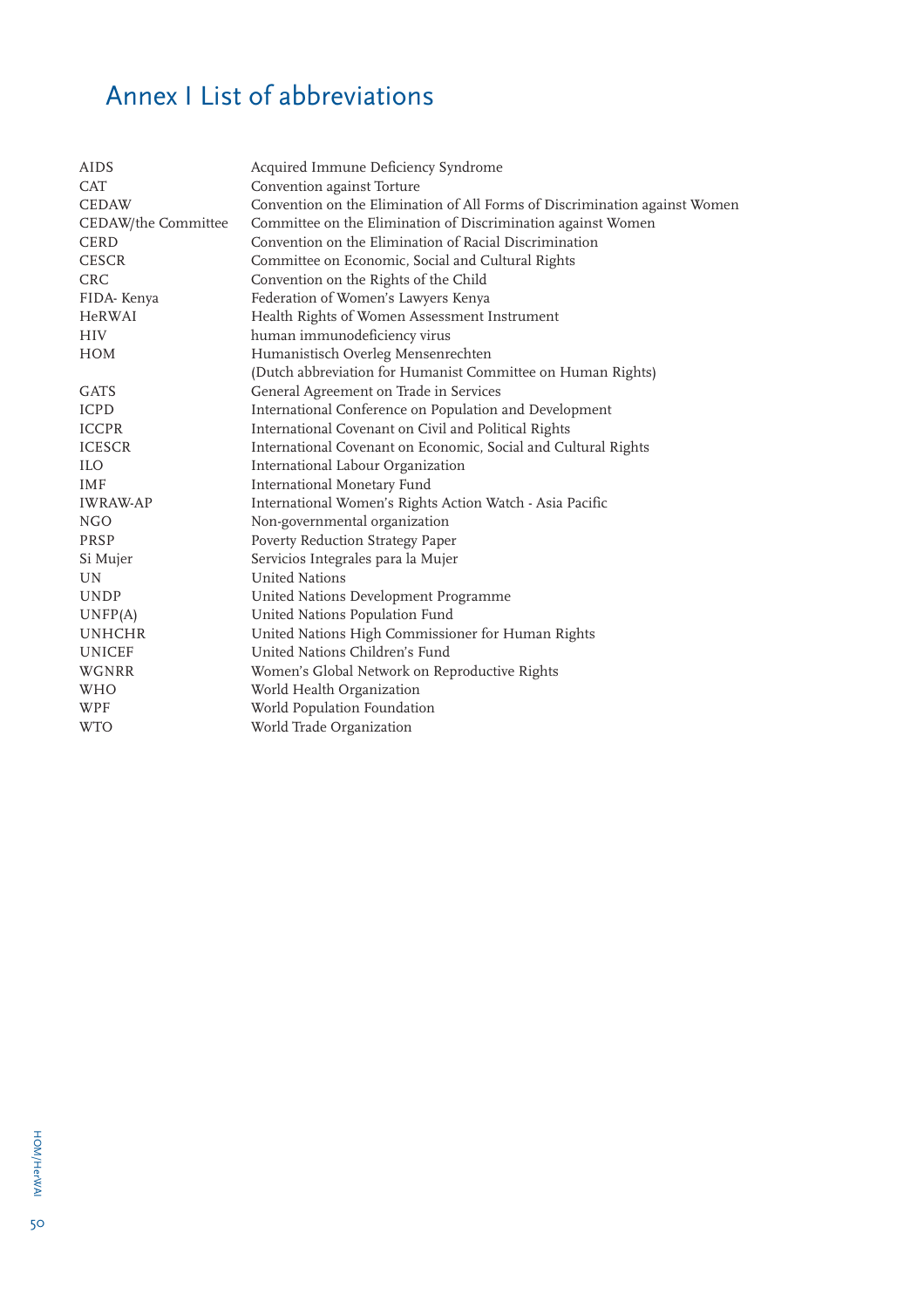# Annex II Glossary

#### **introduction**

- This glossary is meant to be a helping hand which can guide you through difficult terms you might find in HeRWAI. We have chosen the definitions which we thought explained the term most clearly in the context of HeRWAI. The list is not exhaustive.
- **Accession**: is When a State becomes party to a treaty after it has already been negotiated and signed by other States (generally when the treaty has already entered into force). It has the same legal effect as ratification. The conditions under which accession may occur and the procedure involved depend on the provisions of the treaty.<sup>1</sup> Also see Ratification.
- **Advocacy**: A process aimed at influencing decisions regarding policies and laws at national and international levels; actions designed to draw a community's attention to an issue and to direct policymakers to a solution.<sup>2</sup> Advocacy requires the existence of explicit mechanisms for the participation of organizations of civil society.

#### **Availability, Acceptability, Accessibility and Quality of health services goods and facilities**

- **Availability requirement:** Functioning public health and healthcare facilities, goods and services, as well as programmes, have to be available in sufficient quantity within the State party.<sup>3</sup>
- **Accessibility requirement**: Health facilities, goods and services must be accessible to everyone without discrimination, within the jurisdiction of the State party.<sup>4</sup> When looking at accessibility it is of particular importance to consider the removal of barriers faced by vulnerable and marginalized groups of women. Accessibility includes:
	- Physical accessibility: facilities within safe physical reach for all sections of the population, especially vulnerable or marginalized groups.
	- Economic accessibility (affordability): affordable for all, including socially disadvantaged groups. For example, poorer households should not be disproportionately burdened with health expenses as compared to richer households.
	- Information accessibility: the right to seek, receive and impart information and ideas concerning health issues. Accessibility of information should not impair the right to have personal health data treated with confidentiality.
- **Acceptability requirement**: All health facilities, goods and services must be respectful of medical ethics and culturally appropriate, i.e. respectful of the culture of individuals,

minorities, peoples and communities, sensitive to gender and life-cycle requirements, as well as designed to respect confidentiality and improve the health status of those concerned. They should be culturally appropriate, taking into account traditional preventive care, healing practices and medicines.5

Important note: Acceptability may not be used as an excuse for practices which exclude (e.g. when reproductive health services and information are denied to adolescent girls 'to protect their honour'). Another limitation of the term acceptability is where traditional practices harm women's health rights (e.g. in the case of female genital mutilation). Such practices are considered discriminatory.

- **Quality requirement**: Health facilities, goods and services must be scientifically as well as medically appropriate and of good quality. This requires, amongst other things skilled medical personnel, scientifically approved and unexpired drugs and hospital equipment, safe and potable water, and adequate sanitation.<sup>6</sup>
- **Beijing Platform for Action**: Consensus document adopted by the 1995 Fourth World Conference on Women in Beijing, which reviews and reaffirms women's human rights in all aspects of life; signed by representatives at the Conference and morally but not legally binding. It was followed by the Beijing Plus 5 document and its progress was reviewed after 10 years, during the  $49^{\text{th}}$ session of the Commission on the Status of Women  $(2005).7$
- **Benchmark**: Self-set goals or targets to be reached at some future date. National and international benchmarks are the framework for measuring progress in implementing the right to health and are normally used for assessing the effectiveness of policies.<sup>8</sup>
- **Cairo Program of Action**: Outcome document of the International Conference on Population and Development, adopted by the United Nations in September 1994, in Cairo, Egypt.
- **Civil and Political Rights**: Classical rights and freedoms. Rights of citizens to liberty and equality. In principle citizens should be able to exercise these rights without interference from the government. Civil and political rights include the right to life, the right of fair trial, free choice of religion, to think and express oneself, to vote, to take part in political life and to have access to information.9

- 2 Women, Law and Development International, 1997, page 163.
- 3 ICESCR general comment 14, paragraph 12.
- 4 ICESCR general comment 14, paragraph 12.
- 5 ICESCR general comment 14, paragraph 12.
- 6 ICESCR general comment 14, paragraph 12.
- 7 http://www.un.org/womenwatch/daw/csw/index.html.

8 Asher, 2004, page 89.

9 Kooijmans, 2000, page 255.

HOM/HerWAIHOM/HerWAI

<sup>1</sup> http://untreaty.un.org/English/guide.asp#accession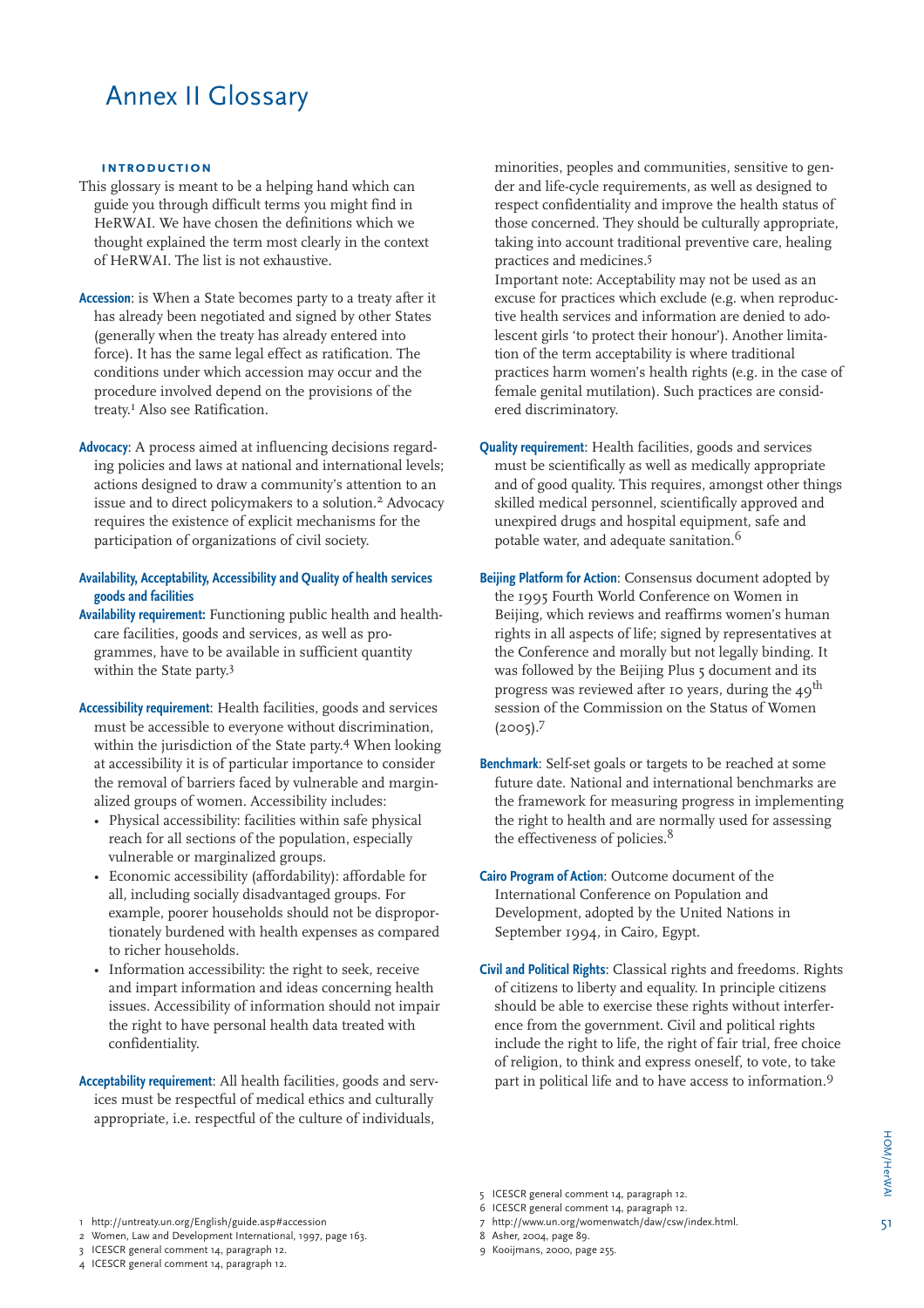**Committee(s)**: Treaty-monitoring bodies created under various conventions to monitor the implementation of the treaty. Committees consist of independent experts. They examine State reports about the application of the treaty and deal with cases involving violations of rights. See also CEDAW, Human Rights Committee and ICESCR. The term 'Human rights committee' is meant to refer specifically to the treaty-monitoring body of the International Covenant on Civil and Political Rights (ICCPR).

#### **Convention**: See Treaty

- **Consensus documents**: Documents which have been adopted by declaration. Though they are not legally binding, these documents are important because governments feel a moral obligation to abide by them, as they are based on political agreement. Therefore, they are also called political documents. One of the oldest and most influential consensus documents is the Universal Declaration for Human Rights. Other famous examples are the Beijing Platform for Action and the Millennium Development Goals.
- **Convention on the Elimination of All Forms of Discrimination against**

**Women**: CEDAW was adopted in 1979 and entered into force in 1981. It is the first legally binding international document prohibiting discrimination against women and obligating governments to take affirmative steps to advance the equality of women.<sup>10</sup> Currently, 180 countries are party to CEDAW. In 1999, an optional protocol (see: Optional Protocol) to CEDAW was adopted, which entered into force in 2000. It established two new procedures: a procedure for individual complaints to the Committee and an enquiry procedure on the basis of which the Committee can start an investigation about an alarming situation in a specific country.

- **CEDAW (the Committee)**: Treaty body of the Convention on the Elimination of All Forms of Discrimination against Women. The Committee consists of a group of 23 independent experts who monitor the implementation of the Convention by State parties. The experts have been elected on the basis of their knowledge of relevant topics. They are nominated by governments of State parties, but operate independently from the governments.
- **Core obligations**: Obligations that ensure the minimum core content of each right. See chapter 5, step 5 question 4 for a list of core obligations regarding the right to health.
- **Covenant**: See Convention. See also International Covenant on Economic, Social and Cultural Rights (ICESCR) and International Covenant on Civil and Political Rights (ICCPR).
- **De facto**: 'In reality' or 'in fact'. Way of expressing a situation existing in fact, whether with lawful authority or not.11 See also: de jure.
- 10 http://www.un.org/womenwatch/daw/cedaw/index
- 11 http://www.hyperdictionary.com/search.aspx?define=de+facto
- **De jure**: 'By law' or 'by right'.<sup>12</sup> Way of expressing how a situation/something is, or should be, according to the law. In practice, the actual situation does not always conform with the law. For example, according to the law of a certain State (de jure), everyone may have equal access to health care, but in practice (de facto), due to local customs, women need their husband's or father's permission to see a doctor. See also: de facto.
- **Declaration (document)**: Document which contains agreedupon standards but which is not legally binding. UN conferences, such as the 1993 UN Conference on Human Rights in Vienna and the 1995 World Conference for Women in Beijing, usually produce two sets of declarations: one written by government representatives and one by NGOs. The UN General Assembly often issues influential but legally non-binding declarations.<sup>13</sup>
- **Declaration (statement)**: Sometimes a State wants to make a general statement about a treaty, for example, the way it interprets a definition/word included in the treaty. This is done by way of a declaration. In cases where the treaty prohibits reservations, States sometimes (abusively) make use of declarations in order to limit the content of certain provisions or scope of application.14
- **Determinants of health**: Conditions which make it possible to live in health, such as access to safe water, adequate food and housing, and safe and healthy working conditions. Resource distribution, gender differences and access to health-related education and information (including information on sexual and reproductive health) are also health determinants. Determinants are not necessarily directly related to health care. However, their analysis helps to make clear where barriers lie to claiming health rights.
- **Discrimination**: Discrimination means 'any distinction, exclusion or restriction made on the basis of sex which has the effect or purpose of impairing or nullifying the recognition, enjoyment or exercise by women, irrespective of their marital status, on a basis of equality of men and women, of human rights and fundamental freedoms in the political, economic, social, cultural, civil or any other field.'<sup>15</sup>
- **Economic, Social and Cultural Rights**: Rights that give people social and economic security. These rights demand an active government policy. Examples are the right to food, education, shelter and health care and the right to preserve and develop one's cultural identity.<sup>16</sup>
- 12 http://www.hyperdictionary.com/search.aspx?define=de+jure
- 13 Shirman, D., Economic and Social Justice, a human rights perspective, a human rights glossary: http://www1.umn.edu/humanrts/edumat/hreduseries/ tb1b/Section3/hrglossary.html
- 14 Information ratifications, reservations and declarations to specific treaties can be found on the UNHCHR website: http://www.ohchr.org/english/bodies/index.htm
- 15 CEDAW article 1
- 16 Kooijmans, 2000, page 255.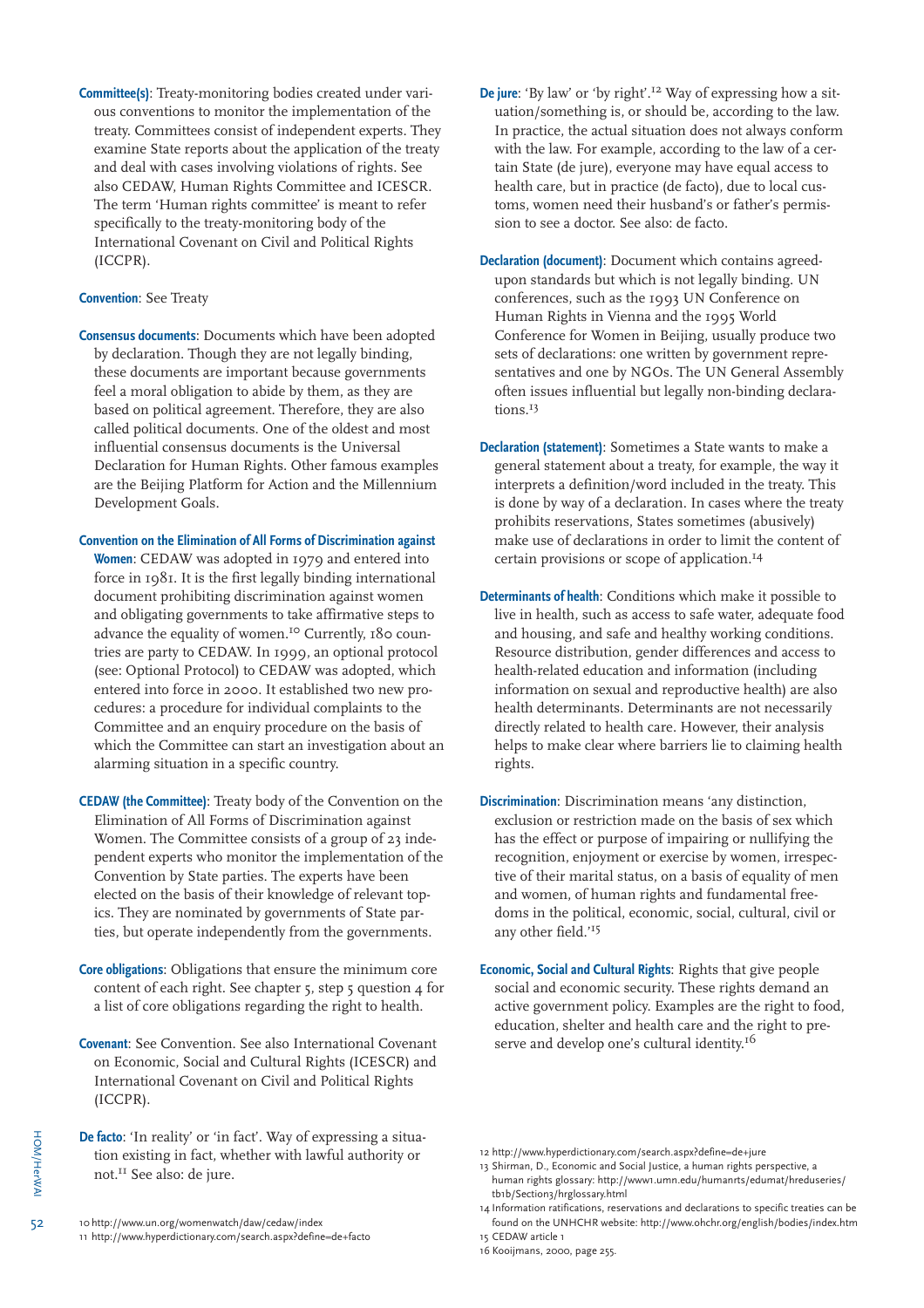- **GATS**: General Agreement on Trade in Services, developed with the aim of creating a credible and reliable system of international trade rules; ensuring fair and equitable treatment of all participants (principle of non-discrimination); stimulating economic activity through guaranteed policy bindings; and promoting trade and development through progressive liberalization. Controversial for its limitations to the freedom of people and their governments to make democratic choices about the way their services are run and the effect it may have on the quality and availability of essential services across the world.17
- **Gender**: While 'sex' refers to the biological differences between males and females, gender describes the socially-constructed roles, rights and responsibilities that communities and societies consider appropriate for men and women. We are born as males and females, but becoming girls, boys, women or men is something that we learn from our families and societies. It is this learned behaviour that forms gender identity and determines gender roles; these are not necessarily the same all over the world, or even within a country or region.<sup>18</sup>
- **General Recommendations/ General Comments**: Documents explaining how a particular treaty should be interpreted and applied. These are written by the Committees which monitor the implementation of human rights treaties. Very relevant general recommendations in the context of HeRWAI are CEDAW General Recommendation 24 concerning women and health and ICESCR General Comments 14 on the right to the highest attainable standard of health.
- **Government**: The word government in HeRWAI is used in a broad sense. It covers the law and policy-making forces, as well as the government institutions that are responsible for the implementation of policies. It also includes different levels: local, regional and national government. While local and regional authorities may have considerable responsibilities in developing and implementing policies, the national (central) government has the final responsibility to ensure that human rights are respected.
- **Grassroots organizations**: Organizations set up by the local community and/or involving the community.
- **Health**: Health is a state of complete physical, mental and social well-being and not merely the absence of disease or infirmity. It is not confined to health care, but includes socio-economic factors and extends to the underlying determinants of health, such as resource distribution, gender, food and nutrition, housing, access to safe and potable water and adequate sanitation, safe and healthy working conditions and a healthy environment.<sup>19</sup> See also **right to health and primary, secondary and tertiary health care.**

**Human rights**: The rights possessed by all persons, by virtue of their common humanity, to live a life of freedom and dignity. These rights and freedoms are irrespective of citizenship, nationality, race, ethnicity, language, gender, sexuality or abilities. They are universal and indivisible. Human rights become enforceable when they are codified as Conventions, Covenants or Treaties, or when they become recognized as Customary International Law.20

**Human rights approach**: See rights-based approach.

- **Indicator**: An indicator is a variable or measurement conveying information that may be qualitative or quantitative, but which is consistently measurable. Indicators related to women's health rights are, for example, maternal mortality rate, women suffering from epidemic diseases (both transmittable and non-transmittable), life expectancy of women, male-female ratio, nutritional level of women of all age groups, incidence of violence against women, female literacy rate, etc. Data regarding these indicators should be present in disaggregated form for all age groups and other socio-cultural and economic sub-groups.21
- **Indivisibility of rights**: The indivisibility of human rights is the basic assumption of the human rights system, first formulated in 1948 in the Universal Declaration of Human Rights. It states that all human rights (civil and political as well as economic, social and cultural rights) are interrelated and cannot be separated. In order to ensure the realization of human rights, their implementation must therefore be comprehensive. It is impossible to fully realize civil and political rights if economic, social and cultural rights are being ignored.

#### **International Covenant on Civil and Political Rights (ICCPR or CCPR)**:

Adopted in 1966, and entered into force in 1976, the ICCPR declares that all people have a broad range of civil and political rights. It has currently (October 2005) been ratified by 154 countries. See also Civil and Political Rights.<sup>22</sup>

#### **International Covenant on Economic, Social and Cultural Rights (ICE-**

**SCR)**: Adopted 1966, and entered into force 1976, the ICESCR declares that all people have a broad range of economic, social and cultural rights. By October 2005 the treaty has been signed and ratified by 151 countries. A group of 18 independent experts monitors the implementation of the International Covenant on Economic, Social and Cultural Rights. See also Economic, Social, Cultural Rights.<sup>23</sup>

20Human Development Report 2000 Glossary: http://www.undp.org/hdr2000/english/presskit/glossary.pdf

http://www.who.int/hhr/activities/publications/en/index.html 22 http://www.unhchr.ch/tbs/doc.nsf

23 http://www.un.org/Depts/Treaty/final/ts2/newfiles/part\_boo/iv\_boo/iv\_3.html

<sup>17</sup> http://www.wto.org/english/tratop\_e/serv\_e/gatsqa\_e.htm and http://www.peopleandplanet.org/tradejustice/gats/

<sup>18</sup> http://www.unicef.org/gender/index\_bigpicture.html

<sup>19</sup> Adapted from ICESCR general recommendation 14, paragraphs 4 and 20.

<sup>21</sup> WHO, 25 questions on Health and Human Rights,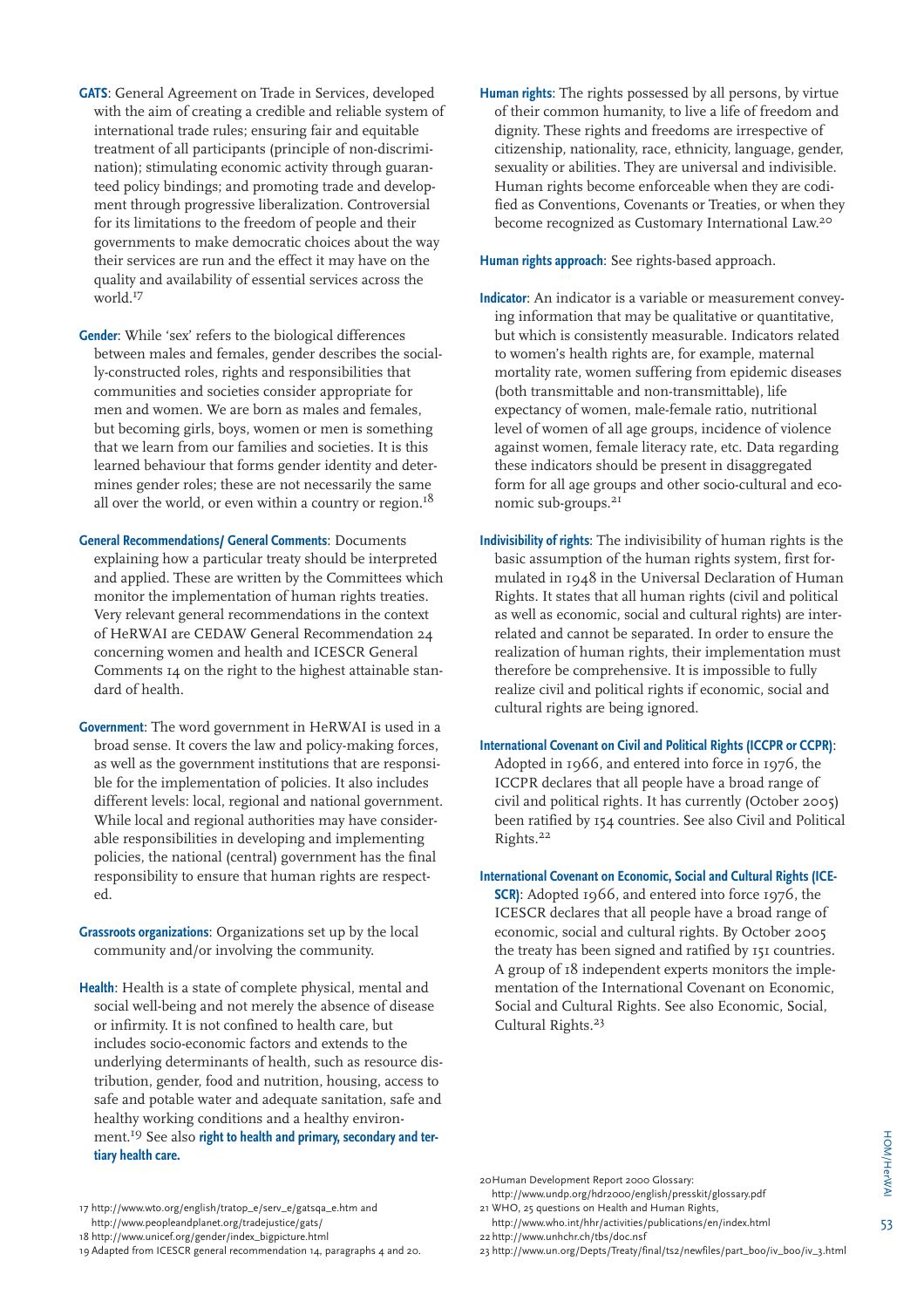- **Life-cycle approach**: Health is a lifetime concern for both women and men, from infancy to old age. In many cultures, the discrimination against girls and women that begins in infancy can determine the course of their lives. Health policies therefore need to be tailored to the differing challenges people face at different times in life.<sup>24</sup>
- **Limitation**: A State may want to limit certain rights included in the ICESCR for several reasons; for example, issues of public health such as the spreading of a contagious disease. However, it only may do so if the limitation is primarily intended to protect the rights of individuals, determined by national law, compatible with the nature of the rights protected by the ICESCR and pursues legitimate aims (e.g. not using the limitation to increase the military budget). Moreover, the limitation must be aimed at the general welfare of society (e.g. not just the elite) and it must be proportional; the least restrictive alternative must be chosen.25
- **Lobbying**: Lobbying is the practice of seeking to influence the legislature or policy development. Lobbying can be conducted by an individual, a group, an organization or an association which actively tries to influence a governing body so that its point of view becomes reflected in the legislature or policy development.
- **Millenium Development Goals**: The eight Millennium Development Goals (MDGs) – which range from halving extreme poverty to halting the spread of HIV/AIDS and providing universal primary education, all by the target date of 2015 – form a blueprint agreed to by all the world's countries and all the world's leading development institutions. In the UN Millennium Declaration the UN member states also stress values such as freedom, equality and solidarity.<sup>26</sup>
- **Monitoring and reporting procedure**: Treaties have a monitoring and reporting procedure to check the implementation of the treaty in each country. The reporting resembles a 'self-inspection'; governments report on their own compliance with human rights obligations. In other cases, a monitoring body (e.g. NGOs) initiates the report on government behaviour.
- **Non-governmental organizations (NGOs)**: Organizations formed by people outside the government. In the context of HeRWAI, this primarily refers to: women's organizations (working on women's rights), health organizations (working on health but not necessarily from a human rights perspective) and human rights organizations (working on human rights but not necessarily focusing on women's rights), jointly referred to as women's organizations and NGOs. They can operate on an international, national, regional or local scale on the basis of different mandates, agendas and priorities. Women's organizations and NGOs play a substantial role in influencing UN policy, for example, by writing shadow reports.
- 24http://www.unfpa.org/rh/lifecycle.htm
	- 25 See ICESCR article 4 and paragraphs 28 and 29 of general comment 14. 26http://www.ohchr.org/english/issues/millenium-development/resources.htm
- **Non-retrogression**: Governments are not allowed to remain passive in a situation where health rights deteriorate nor can they take measures that reduce the enjoyment of rights (non-retrogression). If a government takes retrogressive measures, it must prove that it had no other option, for example due to a severe crisis. In such a situation the government also has to demonstrate that it has protected the rights of the most vulnerable groups.27
- **Optional protocol**: A separate treaty associated with a parent treaty, under which state parties to the parent treaty may choose to undertake additional obligations.28 The optional protocol to ICESCR grants individuals the right to send a complaint to the ICESCR Committee. The optional protocol to CEDAW also creates the possibility for the CEDAW Committee to review individual complaints ('communications') and, above that, enables the Committee to start an enquiry procedure.
- **Participation**: The process through which stakeholders (individuals and organizations) influence and share control over priority setting, policy-making, resource allocation and access to public good and services.29
- **Policy:** A purposive course of action followed by an actor or set of actors in dealing with a problem or a matter of concern. Policies can vary considerably in scope. The term policy can refer to a nationwide 5-year health strategy as well as to decisions of a more limited scope, such as a reduction of the funding to the maternity wards in a certain district. The actors can be local or national governments, organizations, enterprises or individuals.<sup>30</sup>
- **Poverty Reduction Strategy Papers (PRSP)**: One of the conditions a country may have to fulfil in order to receive help and debt relief is to make a PRSP. A PRSP describes the macroeconomic, structural and social policies and programmes that a country will pursue over several years to promote broad-based growth and reduce poverty.31
- **Primary, secondary and tertiary health care**: Primary health care is provided at relatively low cost by health professionals and/or generally trained doctors working within the community and dealing with common and relatively minor illnesses. Secondary health care is provided at relatively higher cost by specialty-trained health professionals in centres, usually hospitals, and typically deals with relatively common minor or serious illnesses that cannot be managed at community level. Tertiary health care is provided in relatively few centres, typically deals with small numbers of minor or serious illnesses requiring specialty-trained health professionals, doctors and special equipment, and is often relatively expensive. Forms of primary, secondary and tertiary health care frequently overlap and often interact.<sup>32</sup>

54

<sup>27</sup> ICESCR General Comment 14, paragraph 32.

<sup>28</sup> http://www.un.org/womenwatch/daw/cedaw/protocol/whatis.htm 29World Bank at http://lnweb18.worldbank.org/ESSD/sdvext.nsf/66ByDocName/ ParticipationatProjectProgramPolicyLevel

<sup>30</sup> James Anderson in Howlet and Ramesh, 1995, page 6.

<sup>31</sup> http://www.imf.org/external/np/exr/facts/prsp.htm

<sup>32</sup> ICESCR general comment 14, paragraph 19.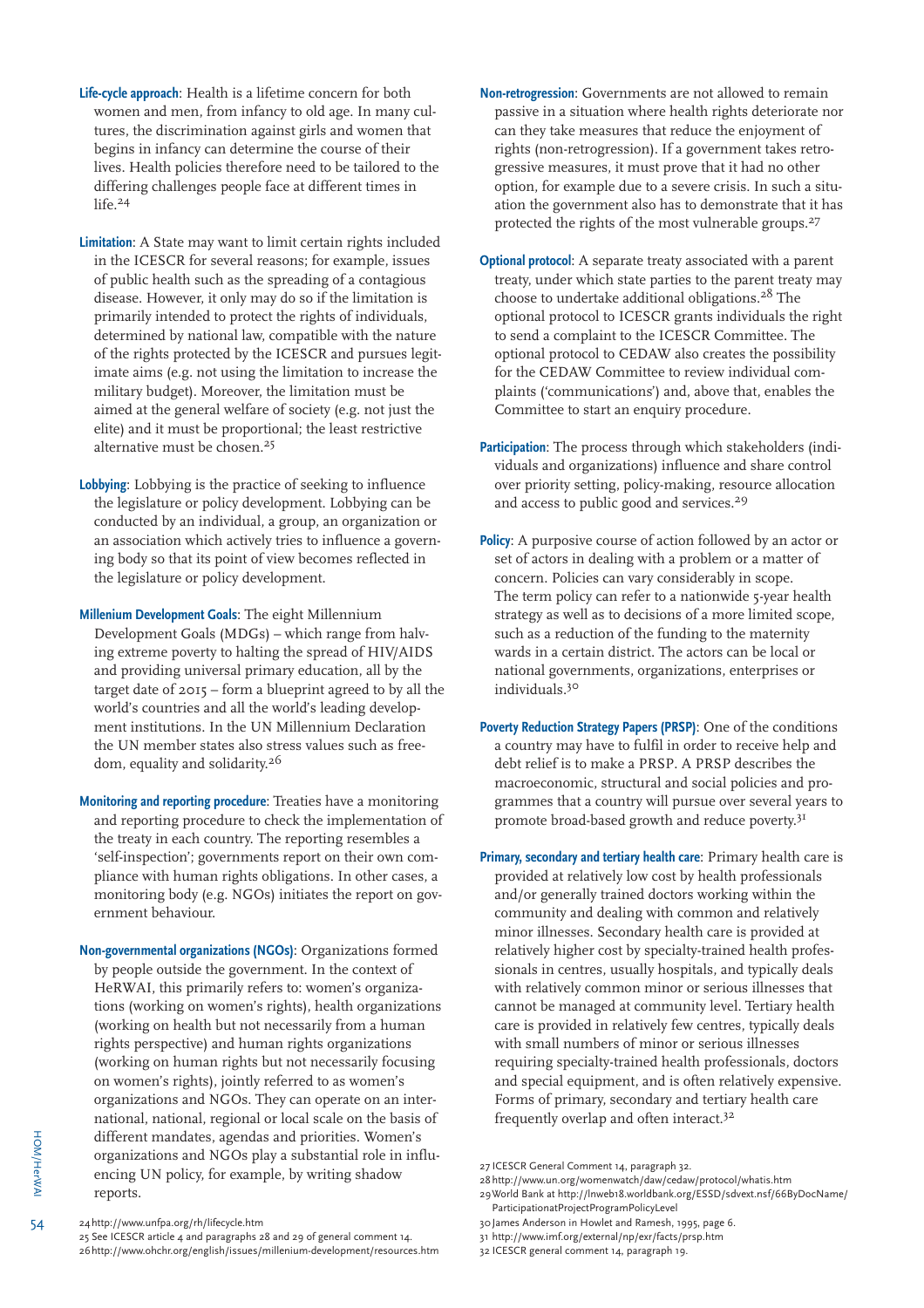- **Progressive realisation**: Governments have to do all they can to improve the situation regarding the right to health. They must take deliberate, concrete and targeted steps towards the full realization of the right to health (obligation of progressive realization) and eliminate discrimination against women in the field of health care. The speed of the progress depends on the specific situation of the state and may differ from country to country33.
- **Ratification/ ratified**: Ratification of an international agreement represents the official promise of a state to uphold it and adhere to the legal norms that it specifies. <sup>34</sup>
- **Reproductive rights**: The rights that enable all women, without discrimination on the basis of nationality, class, ethnicity, race, age, religion, disability, sexuality or marital status, to decide whether or not to have children. This includes the right of access to safe, legal abortion. These rights are basic human rights.<sup>35</sup>
- **Reservation**: In cases where States object to one or several articles of a human rights treaty it is common to make use of a reservation. The reservation is a written statement which narrows down the provision (e.g. its content), limits its territorial application (for example, not in certain regions) or rejects the whole provision (e.g. the provision has no legal power in the State involved). The reservation is only valid when it is compatible with the object and purpose of the treaty, if the treaty does not prohibit reservations and if other States Parties do not object to the reservation.
- **Respect/ protect/ fulfil**: States parties have the obligations to *respect, protect and fulfil* human rights. The obligation to respect requires States parties to refrain from interfering with the enjoyment of rights. The obligation to protect requires States parties to prevent rights abuses by third parties. The obligation to fulfil (in the meaning of facilitate) requires States parties to pro-actively engage in activities that strengthen access to and the utilization of resources and means to ensure the realization of rights. Fulfil (in the meaning of provide) requires States to take measures necessary to ensure that each person within its jurisdiction may obtain basic rights whenever they, for reasons beyond their control, are unable to realize these rights through the means at their disposal.<sup>36</sup>
- **Rights-based approach**: A human rights-based approach is based on the idea that every human being has human rights. States are responsible for the realization of these human rights. This means that citizens can hold the State accountable for its obligations to respect, protect and fulfil human rights. The basis of a human rights approach is that a human rights violation needs to be addressed, even when the number of people involved is small or not known exactly. In other words, each human rights violation stands on its own and should be taken seriously. A decrease in numbers of a certain type of

human rights violation is a positive development, but does not justify other violations still taking place.

- **Right to health**: The right to health includes the availability, accessibility, acceptability and quality of health care and health determinants. Health is a fundamental right, which influences all aspects of life. It is therefore closely related to other human rights. People who are ill cannot fully enjoy their right to education or participation, whereas lack of food and housing, for example, make it difficult to live in good health. It is important therefore, to look at health as a whole. See also health and primary, secondary and tertiary health care.
- **Shadow report**: Reports created by one or more NGOs that analyse the status of implementation of human rights obligations/commitments at the national level. In these reports, NGOs provide information that supplements government reports and thus assist the committees that monitor the treaties to address concerns that are omitted, neglected or misreported by the government.37 Shadow reports are also referred to as alternative reports.
- **Special Rapporteur**: An official appointed to compile information on a subject, usually for a limited period.
- **Special Rapporteur on Health**: In April 2002, the commission on Human Rights appointed Paul Hunt as the Special Rapporteur. The Special Rapporteur's duties are to gather and exchange information on the right to health, discuss possible areas of cooperation with all relevant actors, including governments, relevant United Nations bodies, specialized agencies, NGOs and international financial institutions, report on the status of the right to health and make recommendations on appropriate measures that promote and protect the right to health.<sup>38</sup>
- **State obligations**: State party obligations describe what a state must do, and must not do, in order to ensure that the population of the country is able to enjoy the rights set out in the Convention. See Respect, protect, fulfill.
- **States Party(ies)**: Those countries that have ratified a covenant, convention or treaty and are thereby legally bound to conform to its provisions.39 See also State obligations.
- **Treaty**: A contract or other written instrument binding two or more states under international law; used synonymously with Convention and Covenant. All countries that have agreed to be bound by a treaty through ratification or accession have a legal obligation to implement these rights and principles at the national level.<sup>40</sup> See also Ratification and accession.

34 http://www.undp.org/hdr2000/english/presskit/glossary.pdf

35 http://www.wgnrr.org/home.php?page=1&type=menu

36 http://shr.aaas.org/pubs/rt\_health/rt\_health\_manual.pdf

37 http://swf.u2u.org/women2000.txt

39 Human Development Report 2000 Glossary On Human Rights and Development. 40http://untreaty.un.org/English/guide.asp#treaties

**HOM/HerWAI** HOM/HerWAI 55

<sup>33</sup> ICESCR article 2 and article 12; ICESCR General Comment 14 paragraphs 30 and 31.

<sup>38</sup> http://www.unhchr.ch/Huridocda/Huridoca.nsf/0/9854302995c2c86fc1256 cec005a18d7?Opendocument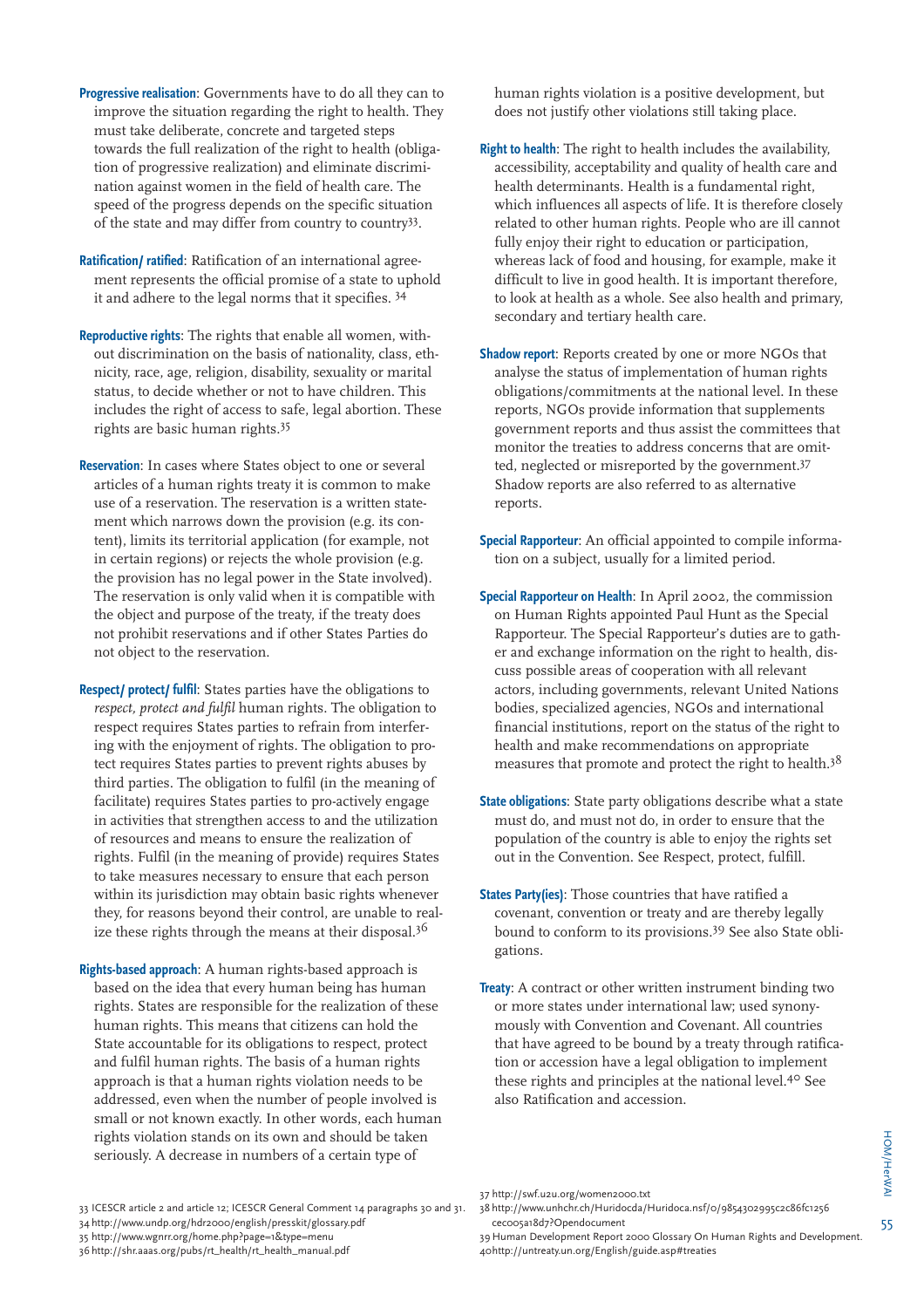- **TRIPS**: WTO Agreement on Trade-Related Aspects of Intellectual Property Rights, obliging the 44 member countries of the WTO to protect the intellectual property rights on marketed products and production processes. Intellectual property rights such as copyrights and patents are intended to compensate the costs that manufacturers have invested in research and development.41
- **Universal Declaration of Human Rights (UDHR)**: Adopted by the General Assembly on 10 December 1948. Primary UN document establishing human rights standards and norms. All member states have agreed to uphold the UDHR. Although the declaration was intended to be non-binding, over time its various provisions have become so respected by States that it can now be said to be Customary International Law.<sup>42</sup>
- **Violation of human rights**: Breach of the commitments in the corresponding treaty (convention / covenant) or an action/omission which is incompatible with the treaty.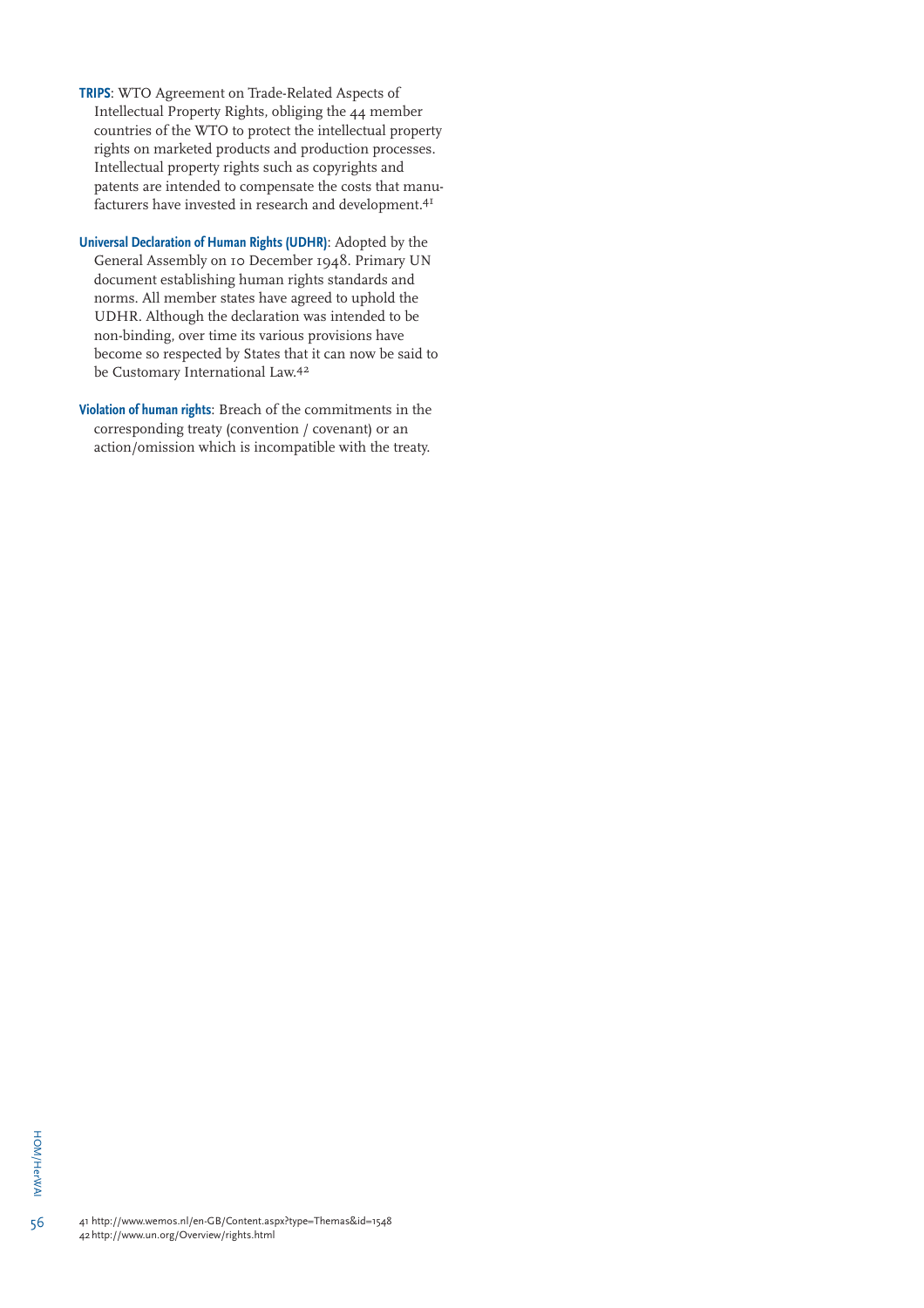# Annex III Work plan for HeRWAI analysis

The form below aims to help you plan your HeRWAI analysis. Good preparation will save you a lot of time later on. We therefore recommend that you:

- a READ through Chapter 5, without (at this point) answering the questions. Mark the questions for which you need to find extra information. cross out the questions that are not applicable to your situation. If needed, ADD questions.
- b On the basis of this, make a rough inventory of the information you will need to collect and the most useful sources for finding it (See the boxes 'Where to find the information' and Annex V Sources and resources). You will probably also need to approach government officials

and interview some others with relevant information. You may want to make a list of selected questions to take with you when you interview officials or other informants.

c Fill in the work plan, taking into account which person is in the best position to deal with which set of questions. Consider involving people from other organizations if you need extra expertise in certain areas.

The DATA COLLECTION takes place in step  $I$  to  $4$  of Chapter 5. Step 4 (the impact of the policy) and step 6 (recommendations and action plan) will benefit from a group discussion, involving people from both within and outside your organization.

|                   | <b>WORK PLAN FOR HERWAI ANALYSIS</b>                                                                               |                                                                        |                           |                                                 |  |
|-------------------|--------------------------------------------------------------------------------------------------------------------|------------------------------------------------------------------------|---------------------------|-------------------------------------------------|--|
| task              | purpose                                                                                                            | <b>Main activities</b>                                                 | duration <sup>1</sup>     | start date end date Who to involve <sup>2</sup> |  |
|                   | Quick scan To select a policy and determine the<br>(Chapter 4) relevance of a HeRWAI analysis in<br>your situation | group discussion                                                       | 1 to 4 hours              |                                                 |  |
|                   | Preparation To decide which organizations/persons<br>to approach for which information                             | • Selecting relevant questions<br>• Preparing interview lists          | 2 days                    |                                                 |  |
| Step <sub>1</sub> | Description of relevant issues regarding<br>the policy                                                             | Answering selected questions                                           | 2 to 8 weeks              |                                                 |  |
| Step 2            | Data collection: the government's<br>commitments                                                                   | Answering selected questions                                           |                           |                                                 |  |
| Step 3            | Data collection: the implementation<br>capacity                                                                    |                                                                        |                           |                                                 |  |
| Step 4            | Data collection: the impact of the policy                                                                          | • Answering selected questions<br>• Group discussion                   |                           |                                                 |  |
| Step 5            | Analysis of State obligations and<br>violations                                                                    | Answering selected questions                                           | $1/2 - 3$ days            |                                                 |  |
| Step 6            | Identify recommendations and decide<br>on action plan (for lobbying)                                               | • Analysis,<br>• Group discussion,<br>• Writing report and action plan | $1 - 5$ days              |                                                 |  |
| Lobby             | Lobbying for the implementation of<br>the recommendations                                                          | • Lobbying<br>• Awareness-raising                                      | Depends on<br>action plan |                                                 |  |

- 1 Rough estimate; the actual time investment may vary considerably, according to the specific context.
- 2 This may include people from your own organization, other organizations, the government and/or the groups affected by the policy.

57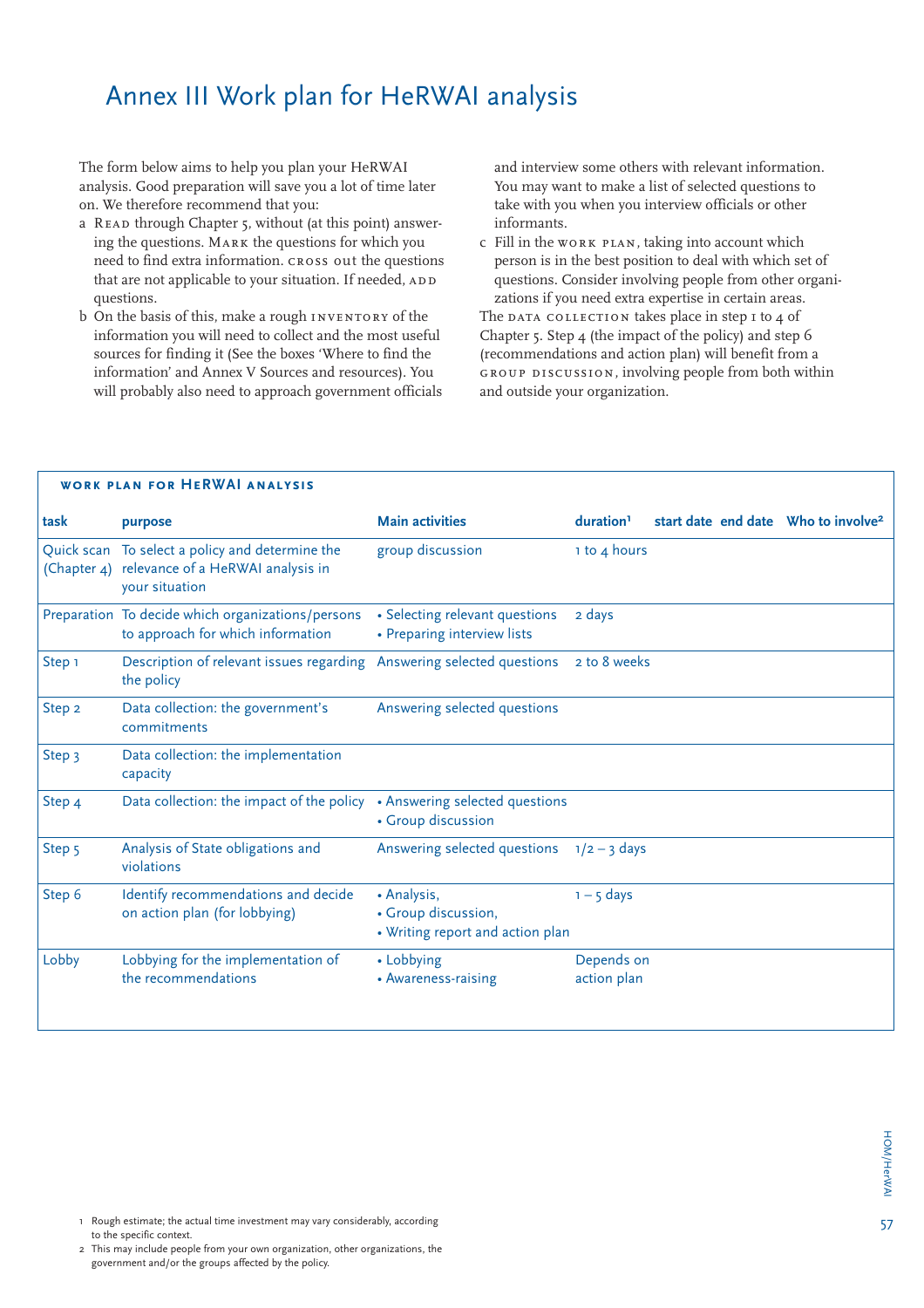# Annex IV Fact sheets

The following Fact sheets are meant to help you create an overview of your findings. Fact sheet A helps you to summarize your findings in step 1-3, which may be useful for step 6. Fact sheet B summarizes the findings in step 4 and will help you to answer the questions in step 5.

#### **fact sheet A: the policy**

| STEP <sub>1</sub><br>The focus of the analysis                                                                   | Policy in key words:<br>Actors:<br>Groups affected:<br>Human rights affected:                  |
|------------------------------------------------------------------------------------------------------------------|------------------------------------------------------------------------------------------------|
| STEP <sub>2</sub><br>The most relevant<br>commitments the govern-<br>ment has made in relation<br>to your policy | Relevant commitments under international treaties:<br>Relevant national legislation/ policies: |
| STEP <sub>3</sub><br>The capacity of the<br>government to implement<br>the policy                                | Financial resources:<br>Human resources:<br>Limitations:                                       |

#### **fact sheet B: impact and government accountability**

| The main effects of the<br>policy on women's health<br>rights are:<br>· list the effects found in the<br>conclusion of step 4<br>• mark with $+$ , $-$ or $\circ$ whether<br>you consider this as posi-<br>tive, negative or neutral for<br>women's rights | The following government<br>obligations are linked to<br>these effects:<br>• see your answers to step 5,<br>$94 - 99.$<br>• mention where appropriate:<br>core obligations, non-retro-<br>gression, progressive real-<br>ization, respect/protect/<br>fulfill, non-discrimination,<br>participation<br>• explain why | The government made the<br>following commitments<br>in relation to the negative<br>(or lack of) effects:<br>$\cdot$ see step $5$ q10 | For which effects can the<br>government be held<br>accountable?<br>• see step 5 Conclusion |
|------------------------------------------------------------------------------------------------------------------------------------------------------------------------------------------------------------------------------------------------------------|----------------------------------------------------------------------------------------------------------------------------------------------------------------------------------------------------------------------------------------------------------------------------------------------------------------------|--------------------------------------------------------------------------------------------------------------------------------------|--------------------------------------------------------------------------------------------|
| A                                                                                                                                                                                                                                                          | A                                                                                                                                                                                                                                                                                                                    | A                                                                                                                                    | A                                                                                          |
| B                                                                                                                                                                                                                                                          | B                                                                                                                                                                                                                                                                                                                    | B                                                                                                                                    | B                                                                                          |
| C                                                                                                                                                                                                                                                          |                                                                                                                                                                                                                                                                                                                      | C                                                                                                                                    | C                                                                                          |
| $D$ (etc.)                                                                                                                                                                                                                                                 | $D$ (etc.)                                                                                                                                                                                                                                                                                                           | $D$ (etc.)                                                                                                                           | $D$ (etc.)                                                                                 |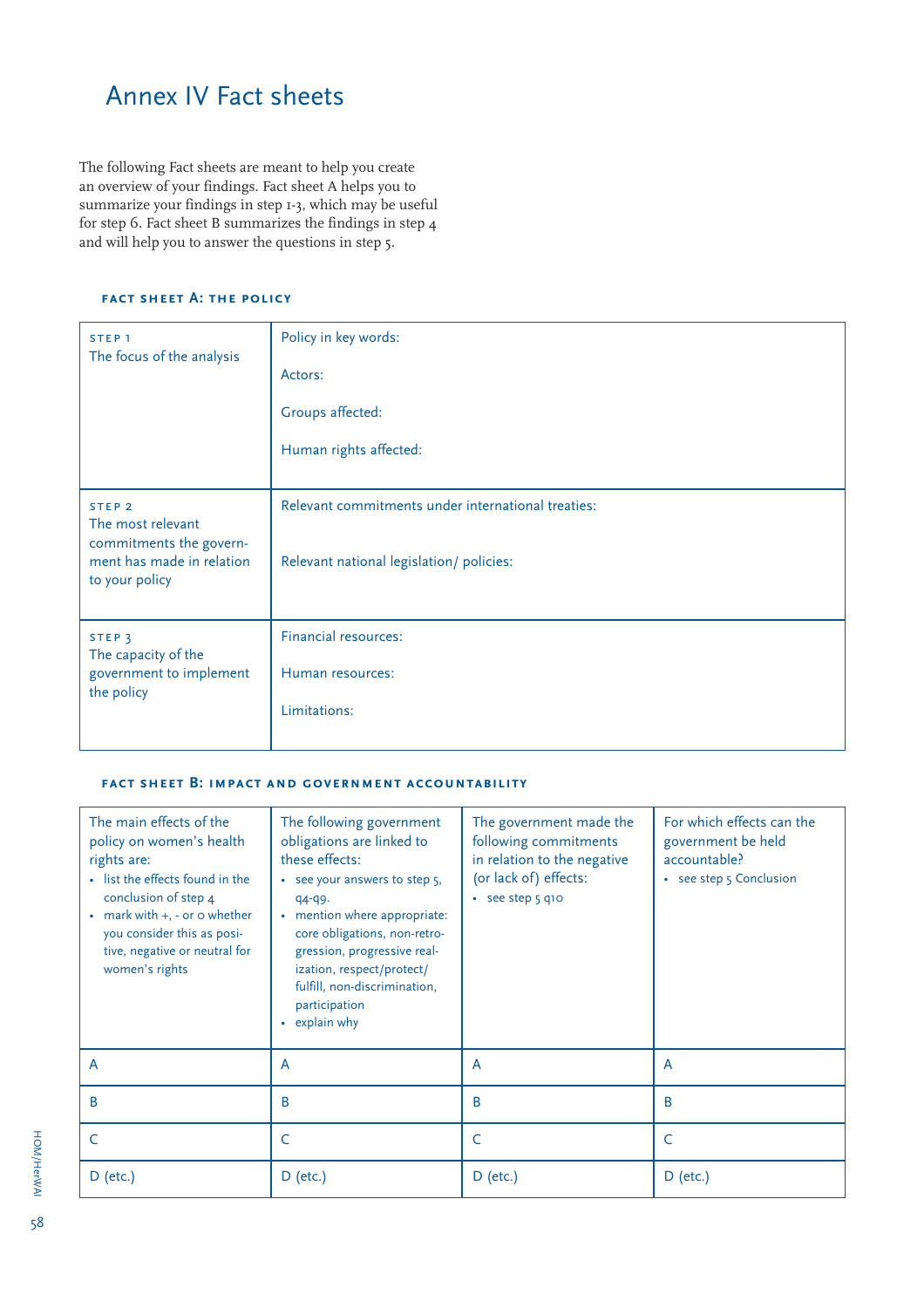# Annex V Sources and Resources

#### **resources on lobbying and advocacy**

Short guide on lobbying. Website of the Education and Training Unit, South Africa. http://www.etu.org.za/toolbox/docs/organise/weblobby.html

Short overview of the basics of lobbying. Website of the Democracy Center. http://www.democracyctr.org/resources/lobbying.html

Online lobbying guide that can be downloaded. Website of the Independent Sector. http://www.independentsector.org/programs/gr/lobbyguide.html

Good list of resources for advocacy. Website of the Asia-Pacific Alliance. Main focus on ICPD Agenda. http://www.asiapacificalliance.org/SITE\_Default/Resources\_for\_Advocacy\_Default.asp

Good list of general resources on advocacy. Organization focuses on HIV/AIDS. http://www.aidsmap.com/en/docs/32364953-087A-45D3-AEED-E773BE45593D.asp

General tips on advocacy. Website of the Ugandan AIDS Advocacy network. http://www.phrusa.org/campaigns/aids/uganda/toolkit/eightsteps\_advocacy.php

### **health indicators, data sources**

PAHO gender differences in health and development in 48 countries in the Americas, focusing on women's reproductive health, access to key health services and major causes of death. http://www.paho.org/english/DPM/GPP/GH/GenderBrochure.pdf

PAHO Country Health Profiles. http://www.paho.org/english/sha/profiles.htm

UNDP Human Development Reports 1990-2005. http://hdr.undp.org/reports/global/2005/

UNFPA Population and Reproductive Health Country Profiles. http://www.unfpa.org/profile

UNFPA State of the World Report 2005. http://www.unfpa.org/swp/2005/english/ch1/index.htm

UN Statistics Division. http://unstats.un.org/unsd/default.htm

WHO Health indicators per country. http://www.who.int/countries/en/ (also available in Spanish and French)

WHO World Statistical Information System. http://www3.who.int/whosis/menu.cfm

WORLD BANK GenderStats; gender statistics and indicators. http://devdata.worldbank.org/genderstats/home.asp

### **international treaties**

CEDAW Convention on the Elimination of All Forms of Discrimination against Women. http://www.un.org/womenwatch/daw/cedaw/index

CEDAW the Optional Protocol. http://www.un.org/womenwatch/daw/cedaw/protocol/text.htm

CEDAW General Recommendations. (see especially Recommendation 25 on health and 19 on violence against women) http://www.un.org/womenwatch/daw/cedaw/recomm.htm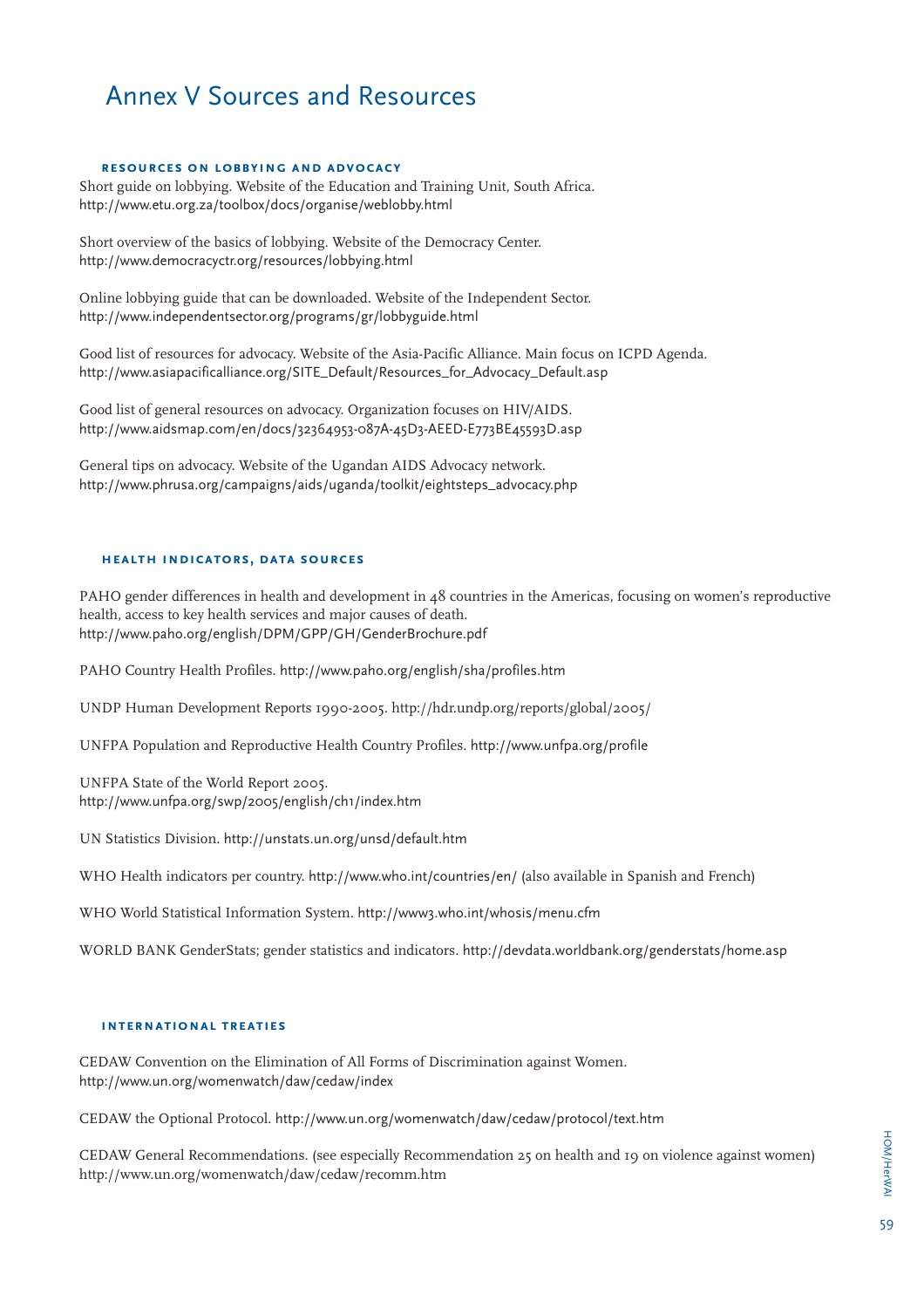ICESCR International Covenant on Economic, Social and Cultural Rights. http://www.ohchr.org/english/law/cescr.htm http://66.36.242.93/treaties/cescr.php

ICESCR General Comments. (see especially Comment 14 on health and 16 on equal rights for women and men) http://www.ohchr.org/english/bodies/cescr/comments.htm

CERD International Convention on the Elimination of All Forms of Racial Discrimination. http://www.unhchr.ch/html/menu3/b/d\_icerd.htm

CRC Convention on the Rights of the Child. http://www.unhchr.ch/html/menu3/b/k2crc.htm

CMC. Convention on the Protection of the Rights of All Migrant Workers http://www.unhchr.ch/html/menu3/b/m\_mwctoc.htm

UDHR Universal Declaration of Human Rights. http://www.unhchr.ch/udhr/

#### **regional treaties and organizations:**

#### Africa:

African Charter on Human and Peoples' Rights (1981). http://www1.umn.edu/humanrts/instree/z1afchar.htm Protocol to the African Charter on Human and Peoples' Rights on the Rights of Women in Africa. http://www.achpr.org/english/\_info/women\_en.html African Union. http://www.africa-union.org/home/Welcome.htm African Commission on Human Rights. http://www.achpr.org/english/\_info/index\_women\_en.html

#### Europe:

European Convention on Human Rights (1950). http://www.hri.org/docs/ECHR50.html European Social Charter (1961). http://www1.umn.edu/humanrts/euro/z31escch.html Council of Europe. http://www.coe.int/t/e/Human\_Rights/ European Court of Human Rights. http://www.echr.coe.int/echr EU and Gender Equality. http://europa.eu.int/comm/employment\_social/gender\_equality/index\_en.html EU and Health. http://europa.eu.int/comm/health/ph\_overview/overview\_en.htm OSCE. http://www.osce.org/odihr/13371.html

#### The Americas:

American Convention on Human Rights (1969). http://www.oas.org/juridico/english/Treaties/b-32.htm Additional Protocol to the American Convention on Human Rights in the Area of Economic, Social and Cultural Rights (1988). http://www.oas.org/juridico/english/Treaties/a-53.htm Inter-American Convention on the Prevention, Punishment and Eradication of Violence against Women, 'Convention of Belem do Para' (1994). http://www.oas.org/cim/English/Convention%20Violence%20Against%20Women.htm Organisation of American States – OAS.

http://www.oas.org/main/main.asp?sLang=E&sLink=http://www.oas.org/key\_issues/eng Inter-American Commission. http://www.cidh.org/basic.eng.htm Inter-American Court. http://www.corteidh.or.cr/index\_ing.html

### **consensus documents**

Beijing plus 5 and Beijing Platform for Action. http://www.un.org/womenwatch/daw/followup/beijing+5.htm

Declaration of Alma Ata (1978). http://www.phmovement.org/charter/almaata.html

Declaration of Commitment on HIV/AIDS, 'Global Crisis-Global Action' (2001). http://www.un.org/ga/aids/coverage/FinalDeclarationHIVAIDS.html

Declaration on the Elimination of Violence against Women (1993). http://www.unhchr.ch/huridocda/huridoca.nsf/(Symbol)/A.RES.48.104.En?Opendocument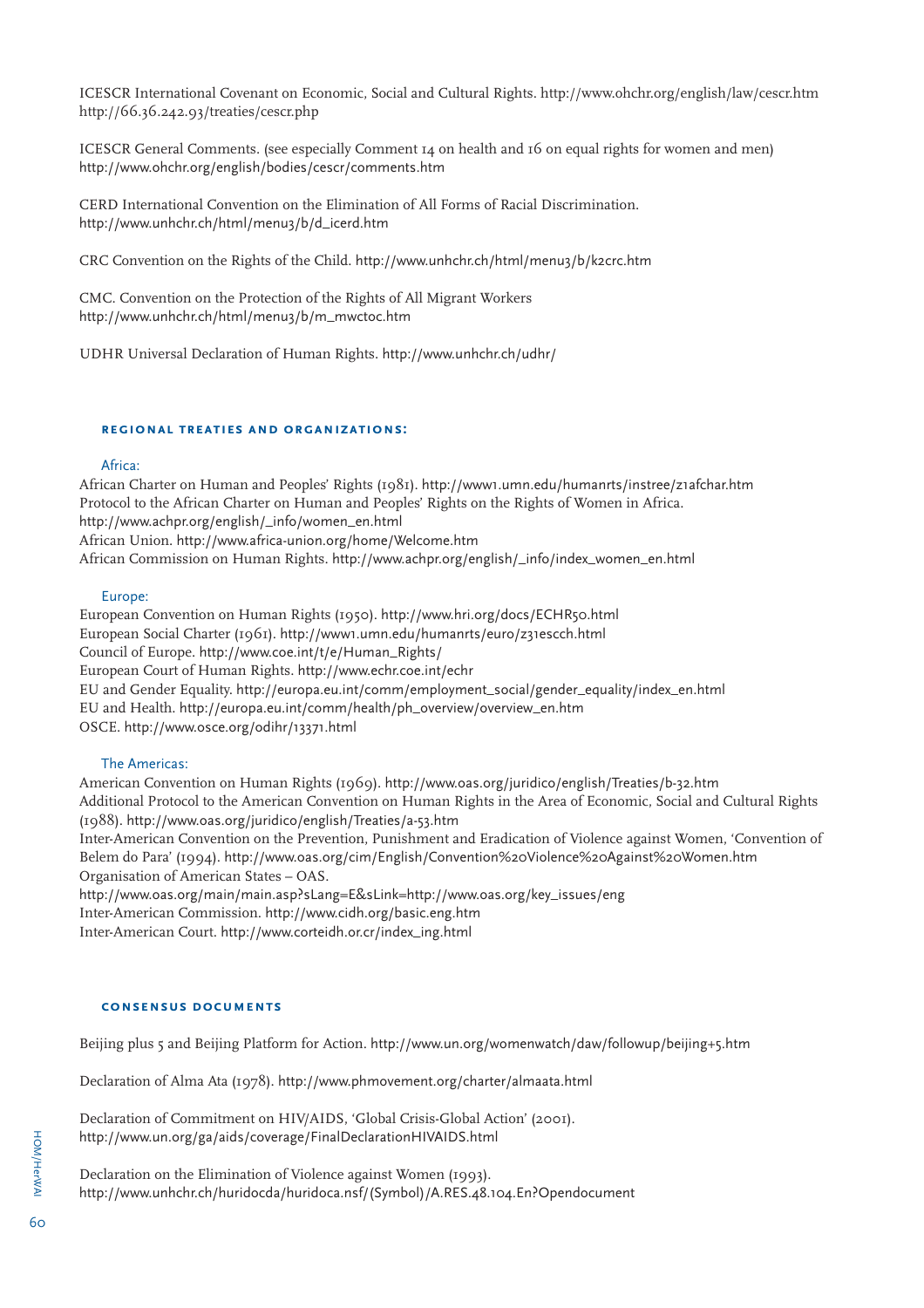Declaration on the Right to Development (Vienna Declaration and Programme of Action) (1993). http://www.hri.ca/vienna+5/vdpa.shtml

Declaration on the Rights of Disabled Persons (1975). http://www.unhchr.ch/html/menu3/b/72.htm

ICPD Programme of Action (Cairo Programme of Action) Report of the International Conference on Population and Development (1994). http://www.iisd.ca/linkages/Cairo/program/p00000.html

Maastricht Guidelines on Violations of Economic, Social and Cultural Rights, Maastricht, January 1997. http://www1.umn.edu/humanrts/instree/Maastrichtguidelines\_.html

Millennium Declaration (MDGs) (2000). http://www.developmentgoals.org

People's Charter for Health. http://www.phmovement.org/pdf/charter/phm-pch-english.pdf

Principles for the Protection of Persons with Mental Illness and the Improvement of Mental Health Care (1991). http://www.unhchr.ch/html/menu3/b/68.htm

### **resources on treaties**

ABA-CEELI. The Cedaw Assessment Tool: An Assessment Tool Based on the Convention to Eliminate All Forms of Discrimination against Women. http://www.rightsconsortium.org/resources/assessment/CEDAWtool.pdf

Office of the United Nations High Commisioner for Human Rights. www.ohchr.org/english/law/index.htm

Human Rights Library of the University of Minnesota. www1.umn.edu/humanrts/treaties.htm

Treaty Body Database on the Implementation of CEDAW and Other UN Human Rights Conventions. www.unhchr.ch/tbs/doc.nsf

Women's Human Rights Net provides information about women's human rights throughout the world. Also available in French and Spanish. www.whrnet.org

#### **other documents of interest**

OHCHR, Draft Guidelines: a Human Rights Approach to Poverty Reduction Strategies, 2002, CESCR. http://www.unhchr.ch/development/povertyfinal.html

WHO: 25 Questions and Answers on Health and Human Rights, WHO Health and Human Rights Publication Series, Issue No.1, 2002. http://www.who.int/hhr/activities/publications/en

Special Rapporteur on Violence against Women: Cultural Practices in the Family That Are Violent towards Women, Report of the Special Rapporteur , January 2002. http://www.unhchr.ch/Huridocda/Huridoca.nsf/0/42e7191fae543562c1256ba7004e963c?Opendocument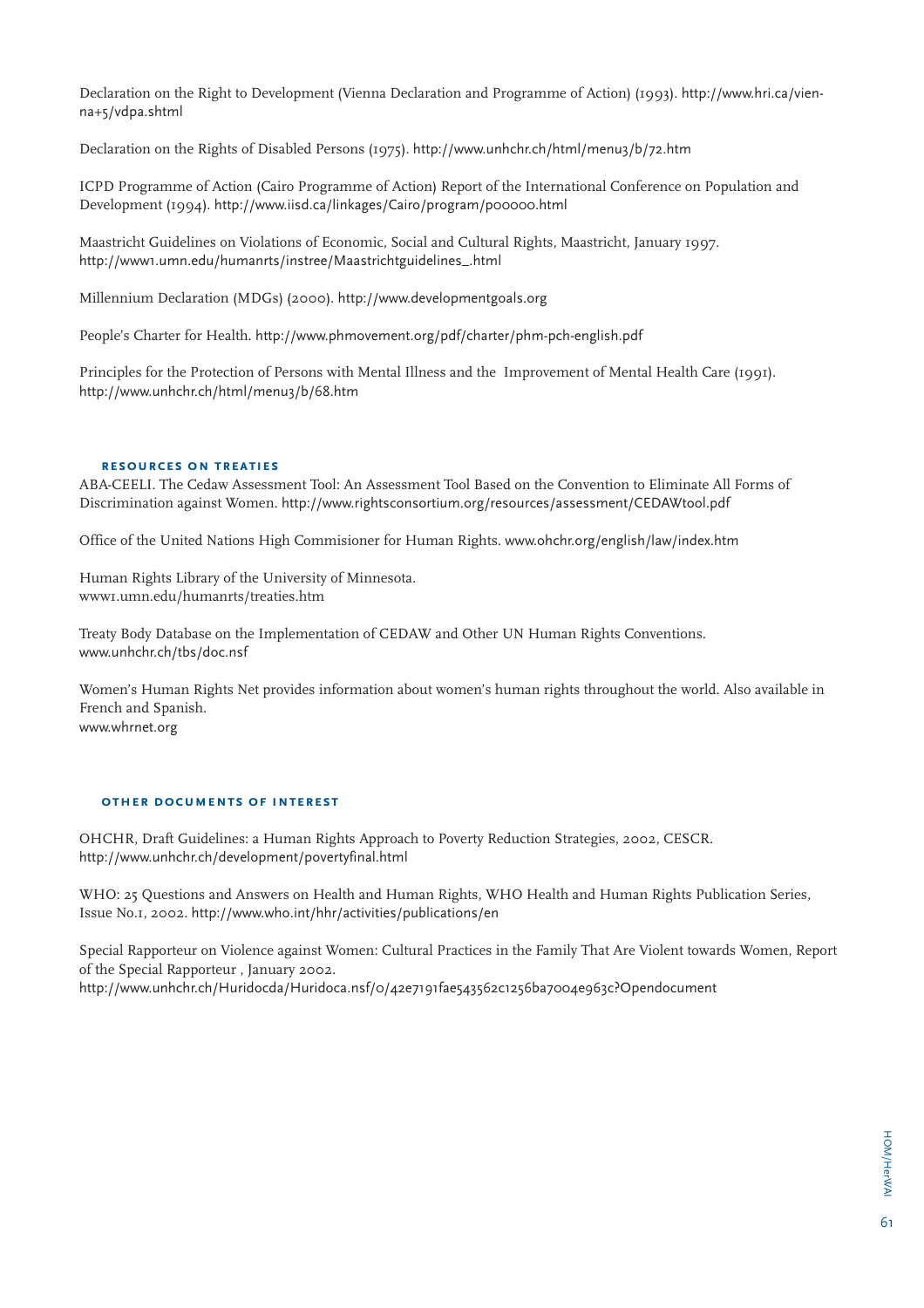# Annex VII HeRWAI discussion guide

# The HeRWAI discussion guide

#### WHY USE THE HERWAI DISCUSSION GUIDE?

The HeRWAI discussion guide is a summary of the Health Rights of Women Assessment Instrument (HeRWAI). It serves to make a quick HUMAN RIGHTSbased analysis of the impact of a policy on women's health rights. You can use the discussion guide, for example, as the basis for a brainstorming session or one-day seminar. If you want to make a more thorough analysis, we advise you to make use of the complete HeRWAI instrument. The complete HeRWAI instrument is available via the HOM website (www.hom.nl).

#### **purpose**

The purpose of the HeRWAI impact assessment is to produce comprehensive arguments to LOBBY FOR POLICIES that improve the implementation of women's health rights.

#### **result**

A HeRWAI analysis helps you to: - make a direct link between the policy and relevant human rights issues;

- gain a better understanding of the current situation;
- make an assessment of the human rights impact of the policy, now or in the future;

- conclude what the government should do and what your organization will do to press the government into action.

#### **why a Human Rights approach?**

A human rights approach is based on the idea that every human being has human rights. States are responsible for the realization of these human rights. This means that citizens can hold the State accountable for its obligations to respect, protect and fulfil human rights.

#### **why focus on women only?**

Despite years of advocacy for equal opportunities for women, extensive discrimination against women continues to exist. Gender roles make women more vulnerable to certain conditions that affect health, for example, domestic violence and female genital mutilation. Moreover, women have specific health needs, for example, because of their genetic constitution.

#### **what is meant by 'policy'?**

In HeRWAI, policy is interpreted in a broad sense: referring to all kinds of government action ranging from laws or a nationwide 5-year health strategy, to decisions of a more limited scope, such as a reduction of the funding to the maternity wards in a certain district.

#### **preparing the discussion:**

It is important to be well prepared for the discussion. After selecting a policy with a possible impact on women's health rights, we advise you to inform yourself on the following issues before starting:

- Has your country ratified CEDAW and the ICESCR? (You will use this information in step 2.)
- The contents of the policy document. (You will use this information in step 1.)
- What is the status of the policy chosen? Is it still being developed, already implemented, under revision? Can you (still) influence decision-making of the policy? (You will use this information in step  $\overline{1}$  and to determine what type of action is needed in step 6)
- What national laws are directly related to the policy? (You will use this information in step 2.)
- What is the (roughly estimated) government budget available for the implementation of the selected policy? (You will use this information in step 3.)

The complete HeRWAI instrument may serve as a background document. You can find more information about the words printed in *italics* in the complete HeRWAI instrument.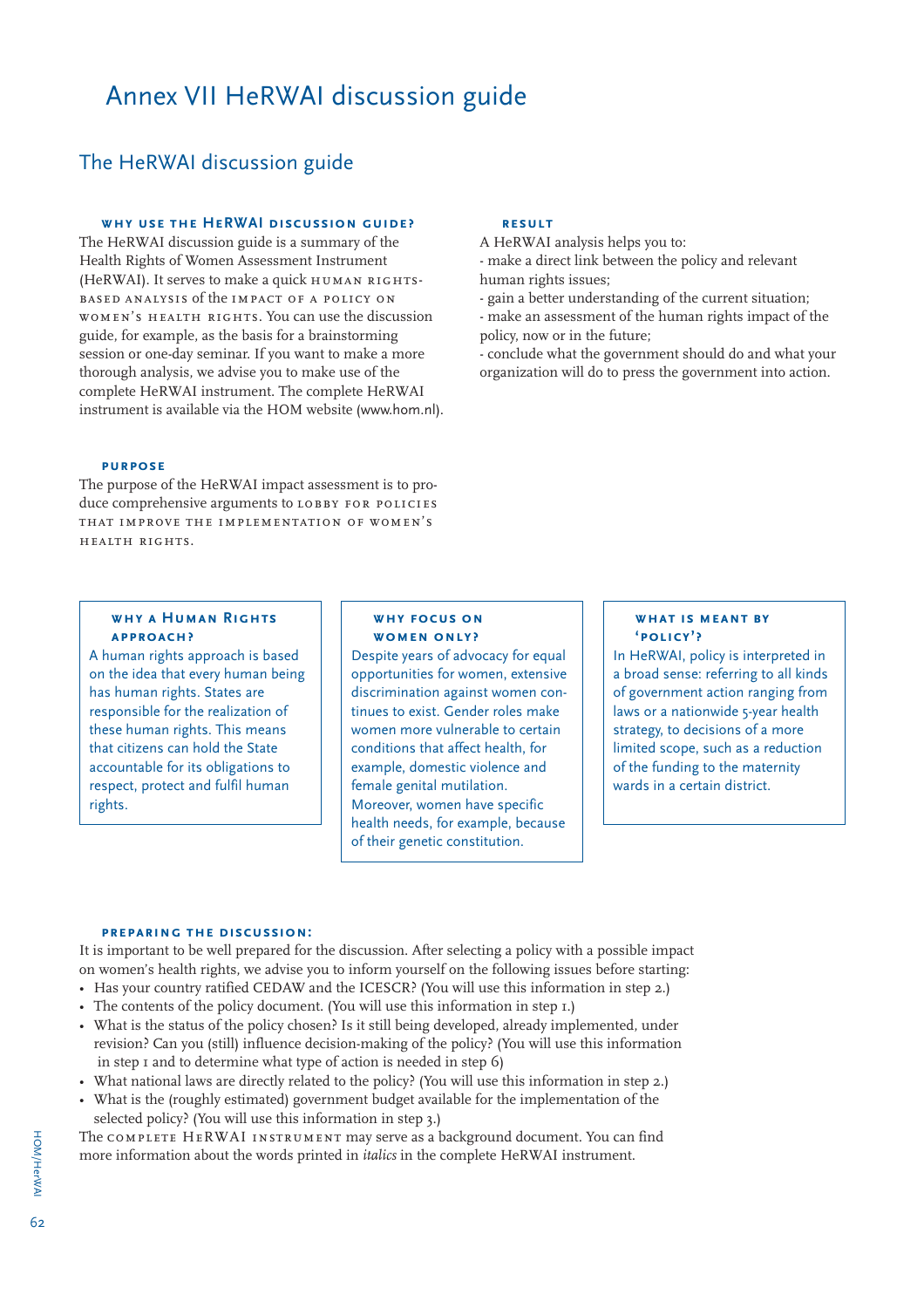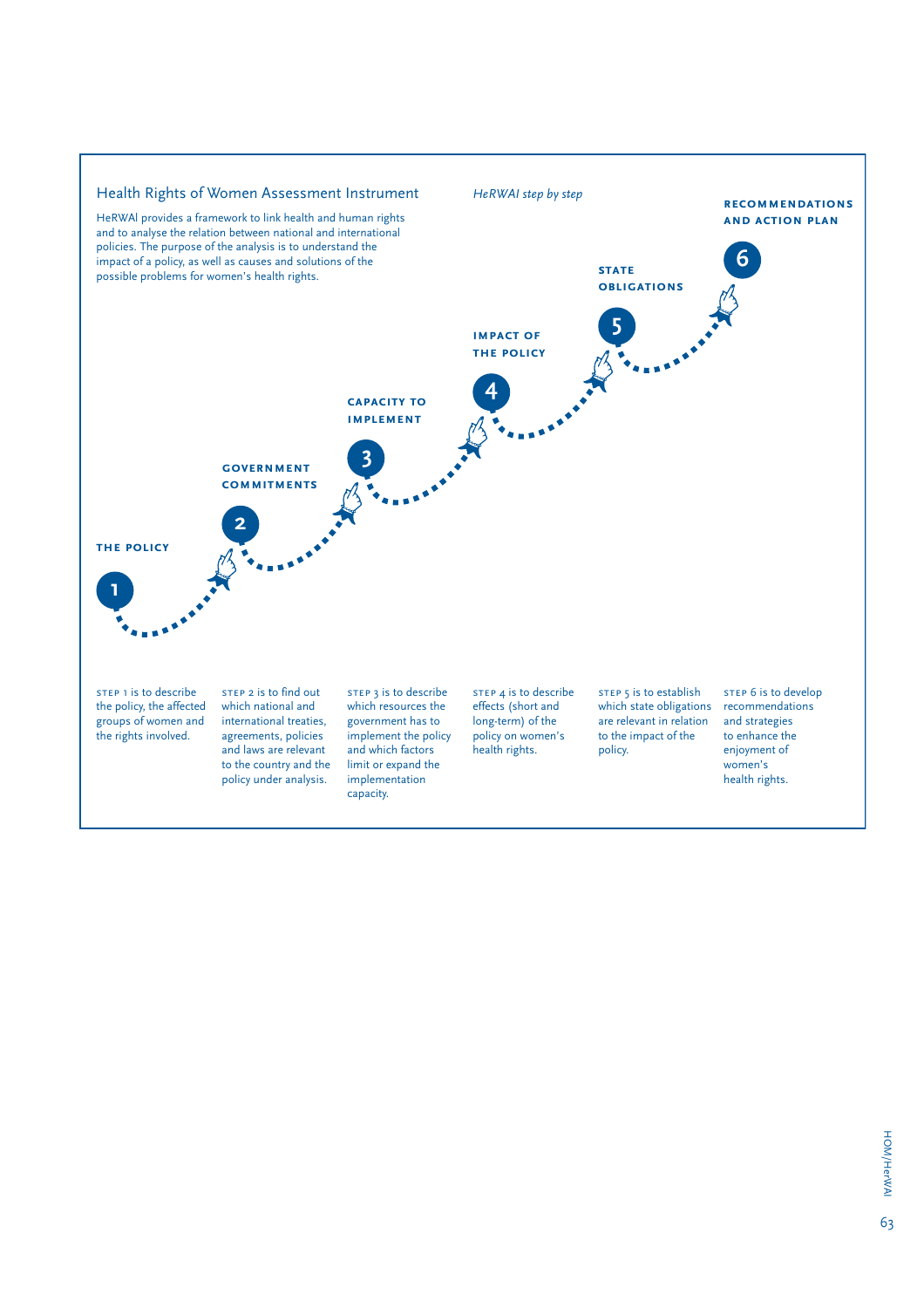# STEP 1 Identifying the policy

### **purpose**

In this step define the focus of your analysis. You can do this by describing the problem and the policy that you have decided to analyse, the affected groups of women and the rights that are involved. You will use this information to specify what to include in the analysis.

| THE KEY QUESTIONS:                                                          | TO CONSIDER WHEN ANSWERING THE QUESTIONS                                                                                                                                                                                                                                                                                                                                                                                                                                                                                                                                                                                                                                                                                                                                                                                                                                                                                                                                                      |
|-----------------------------------------------------------------------------|-----------------------------------------------------------------------------------------------------------------------------------------------------------------------------------------------------------------------------------------------------------------------------------------------------------------------------------------------------------------------------------------------------------------------------------------------------------------------------------------------------------------------------------------------------------------------------------------------------------------------------------------------------------------------------------------------------------------------------------------------------------------------------------------------------------------------------------------------------------------------------------------------------------------------------------------------------------------------------------------------|
| Which (problem and related) policy will be analysed?                        | • Policy is used here in a broad sense; it can take the form of laws,<br>a national health strategy, a decision to allocate resources, etc.<br>• To determine what further action to take, it is important to con-<br>sider what the status is of the selected policy. Is it still being<br>developed, already implemented or under revision? Can you<br>(still) influence the policy's decision-making process? Do you<br>need to undertake quick action or do you have more time to<br>make an analysis (this information will be used in step 6)?<br>• In some situations, there is no policy at all to address the spec-<br>ific problem. You may decide to use HeRWAI to analyse the<br>impact of the non-existence of a policy. This means that you will<br>need to adapt some of the questions, for example, by reading<br>'lack of policy' when the questions state 'the policy'.<br>• See Chapter 2 of HeRWAI for an explanation of policy and the<br>policy process in governments. |
| Which actors are involved in developing and/<br>or implementing the policy? | • Consider the following possible actors (non-exhaustive)<br>- Government (national, regional, local; for example:<br>ministry, department, district or governmental institutions<br>such as government hospitals),<br>- Private sector; e.g. clinics, pharmaceutical industry<br>- Non-governmental organizations<br>- Health professional associations<br>- Training institutes<br>- Research institutes<br>- International actors, such as:<br>• Government of neighbouring or other country<br>• Multinational or transnational corporations<br>· International non-governmental organizations<br>• Funding agencies<br>• International financial institutions                                                                                                                                                                                                                                                                                                                            |
| Which groups are affected by the policy?                                    | • Try to distinguish the effect on different groups of women and<br>consider whether certain vulnerable or marginalized groups are<br>more affected than others.<br>See for a checklist on vulnerable and marginalized groups, step<br>I, question 9 of HeRWAI.                                                                                                                                                                                                                                                                                                                                                                                                                                                                                                                                                                                                                                                                                                                               |
| Which human rights are affected?                                            | • In addition to the right to health, other rights may be affected,<br>such as the right to food, the right to human dignity, the right to<br>education, etc.<br>• See for a checklist on rights affected, step I, question II of<br>HeRWAI.                                                                                                                                                                                                                                                                                                                                                                                                                                                                                                                                                                                                                                                                                                                                                  |
| <b>CONCLUSION:</b><br>To sum up, what is the focus of your analysis?        |                                                                                                                                                                                                                                                                                                                                                                                                                                                                                                                                                                                                                                                                                                                                                                                                                                                                                                                                                                                               |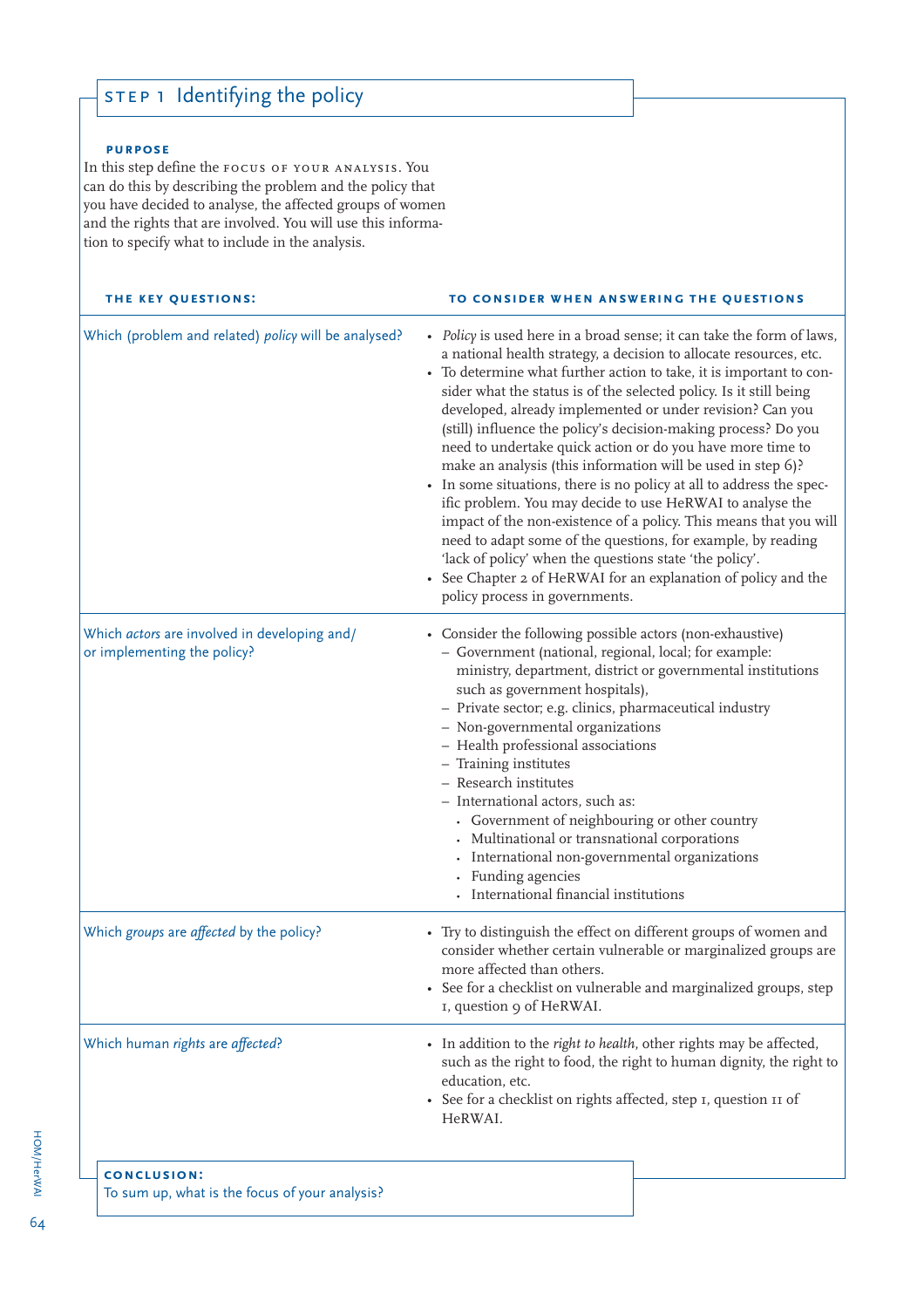# STEP 2 Exploring the government's commitments

#### **purpose**

The purpose of ANALYSING GOVERNMENT COMMITments is to find out which standards you can use to hold the government accountable for any negative impact – or the lack of positive impact – of the policy. Look for the most specific commitments, because these make it easier to formulate your claims to the government. If your country has not ratified the relevant human rights treaties, it will be more difficult to make such claims. This may mean that you need to shift the focus of your lobbying from the specific policy to lobbying for ratification of the relevant treaties.

### **the key questions:**

#### **to consider when answering the questions**

| Which treaties and consensus documents are relevant?                                | • Which treaties has your country ratified? Has your country made<br>any reservations or limitations? Consider international treaties<br>(amongst others, the Convention on the Elimination of<br>Discrimination against Women - CEDAW and the International<br>Covenant on Economic, Social and Cultural Rights - ICESCR)<br>and regional treaties.<br>You can find most information on treaties and ratification on<br>the following websites: www.ohchr.org/english/law/index.htm<br>(UNHCHR), www1.umn.edu/humanrts/treaties.htm (Human<br>Rights Library of the University of Minnesota)<br>• Consider the following consensus documents: Millennium<br>Development Goals - MDGs, Beijing Platform for Action,<br>International Conference on Population and Development-<br>ICPD.<br>• Also consider other bilateral or multilateral agreements that<br>may influence the policy. For example, free trade agreements<br>allowing international companies to compete with local indus-<br>try, agreements of the World Trade Organization (WTO), the<br>World Bank or other funding institutions.<br>• In step 2, questions $I - 4$ of HeRWAI you will find checklists on<br>treaties and consensus documents. |
|-------------------------------------------------------------------------------------|---------------------------------------------------------------------------------------------------------------------------------------------------------------------------------------------------------------------------------------------------------------------------------------------------------------------------------------------------------------------------------------------------------------------------------------------------------------------------------------------------------------------------------------------------------------------------------------------------------------------------------------------------------------------------------------------------------------------------------------------------------------------------------------------------------------------------------------------------------------------------------------------------------------------------------------------------------------------------------------------------------------------------------------------------------------------------------------------------------------------------------------------------------------------------------------------------------------------|
| What does national legislation say about women's<br>right to health?                | • Does the constitution or any relevant law say anything about<br>issues related to the policy? Such as, the right to health, non-<br>discrimination of women, sexual rights, reproductive rights, the<br>right to informed decision, rights of disabled people, rights of<br>mentally ill people, the right to gender equality, the right to<br>non-discrimination, the right to water, food and housing.<br>• Do local, customary or religious laws influence the health rights<br>of women?<br>• You will find a checklist on national legislation in step 2,<br>question 5 of HeRWAI.                                                                                                                                                                                                                                                                                                                                                                                                                                                                                                                                                                                                                           |
| Does the government have a national health strategy<br>and other relevant policies? | • Does the national health strategy have a gender perspective?<br>• Does it mention issues that are relevant for the policy?<br>• You will find a checklist of other relevant policies in step 2,<br>question 12 of HeRWAI.                                                                                                                                                                                                                                                                                                                                                                                                                                                                                                                                                                                                                                                                                                                                                                                                                                                                                                                                                                                         |
| <b>CONCLUSION:</b>                                                                  | What are the most relevant commitments the government has made in relation to your policy?                                                                                                                                                                                                                                                                                                                                                                                                                                                                                                                                                                                                                                                                                                                                                                                                                                                                                                                                                                                                                                                                                                                          |

HOM/HerWAI HOM/HerWAI 65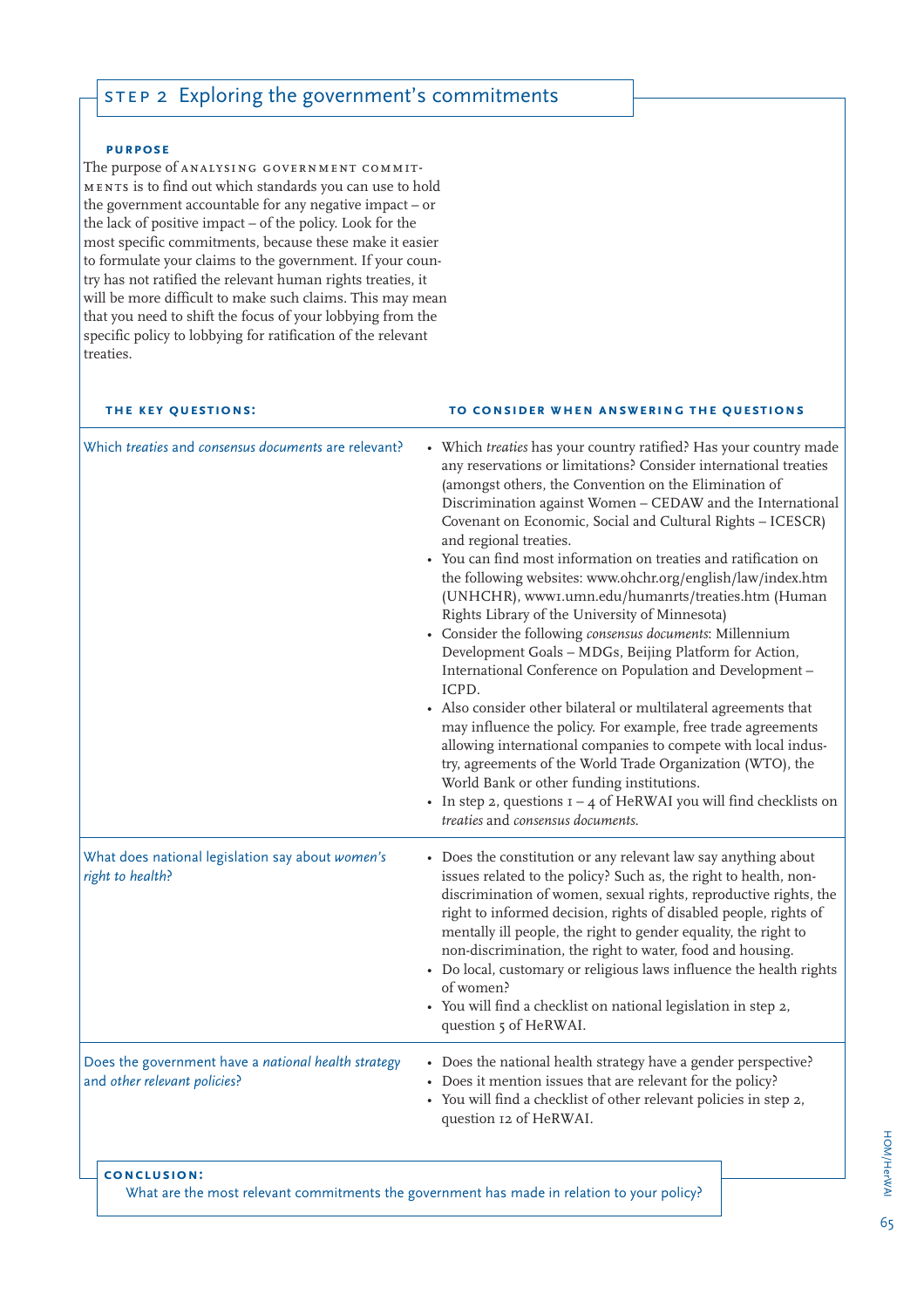# STEP 3 Describing the capacity for implementing the policy

#### **purpose**

Step 3 looks at the capacity of the government to implement the selected policy. Government resources fluctuate, so you should also consider factors that reduce or expand the government's implementation capacity. Discuss also the human and financial resources. Other factors which influence the implementation capacity include cultural, religious and social factors. Last but not least, look at the influence of donors and other international relations. This information provides a context to understand the impact of the policy in step 4.

| THE KEY QUESTIONS:                                                               | TO CONSIDER WHEN ANSWERING THE QUESTIONS                                                                                                                                                                                                                                                                                                                                                                                                                                                                                                                                                                                                                                                                                                                                                                                                                                                                                                                                      |
|----------------------------------------------------------------------------------|-------------------------------------------------------------------------------------------------------------------------------------------------------------------------------------------------------------------------------------------------------------------------------------------------------------------------------------------------------------------------------------------------------------------------------------------------------------------------------------------------------------------------------------------------------------------------------------------------------------------------------------------------------------------------------------------------------------------------------------------------------------------------------------------------------------------------------------------------------------------------------------------------------------------------------------------------------------------------------|
| Which financial resources are available for the<br>implementation of the policy? | • What is the budget for the implementation of the selected policy?<br>• Is the budget decreasing or increasing?<br>• Can you compare the budget for the policy to budgets available<br>for other issues, or for the same issue in neighbouring coun-<br>tries? This comparison may reveal what the priorities of the<br>government are.                                                                                                                                                                                                                                                                                                                                                                                                                                                                                                                                                                                                                                      |
| Which human resources are available for the<br>implementation of the policy?     | • Which staff is involved in implementing the policy; are they<br>properly trained, gender-sensitive, motivated?<br>• What is the balance in the number and position of female and<br>male staff?<br>• How is the staff geographically distributed?<br>• What is the balance in number and position of different ethnic,<br>religious and cultural backgrounds amongst staff?<br>• You will find a checklist on distribution of staff in Step 3,<br>question 6 of HeRWAI.                                                                                                                                                                                                                                                                                                                                                                                                                                                                                                     |
| Which factors limit or expand the implementation<br>capacity?                    | • Which cultural, religious, social, environmental and other factors<br>influence the implementation of the policy? For example:<br>cultural norms which attach low value to women's lives; floods,<br>droughts and other environmental disasters; etc.<br>• Do international actors such as IMF, World Bank, WTO and<br>other multilateral or bilateral donors influence the policy? For<br>example, certain donors may donate money under the condition<br>that a large part of it is spent on a specific issue.<br>• Other positive or negative factors: for example, a process of<br>reform, structural adjustment, Poverty Reduction Strategy Plans<br>or a crisis in the State that influences the implementation of the<br>policy; conflicting interests or lack of consistency between the<br>policies/programmes; lack of political will; etc.<br>You will find a checklist on social, cultural, environmental and<br>other factors in step 3, question 8 of HeRWAI. |
| CONCLUSION:<br>What is the capacity of the government to implement the policy?   |                                                                                                                                                                                                                                                                                                                                                                                                                                                                                                                                                                                                                                                                                                                                                                                                                                                                                                                                                                               |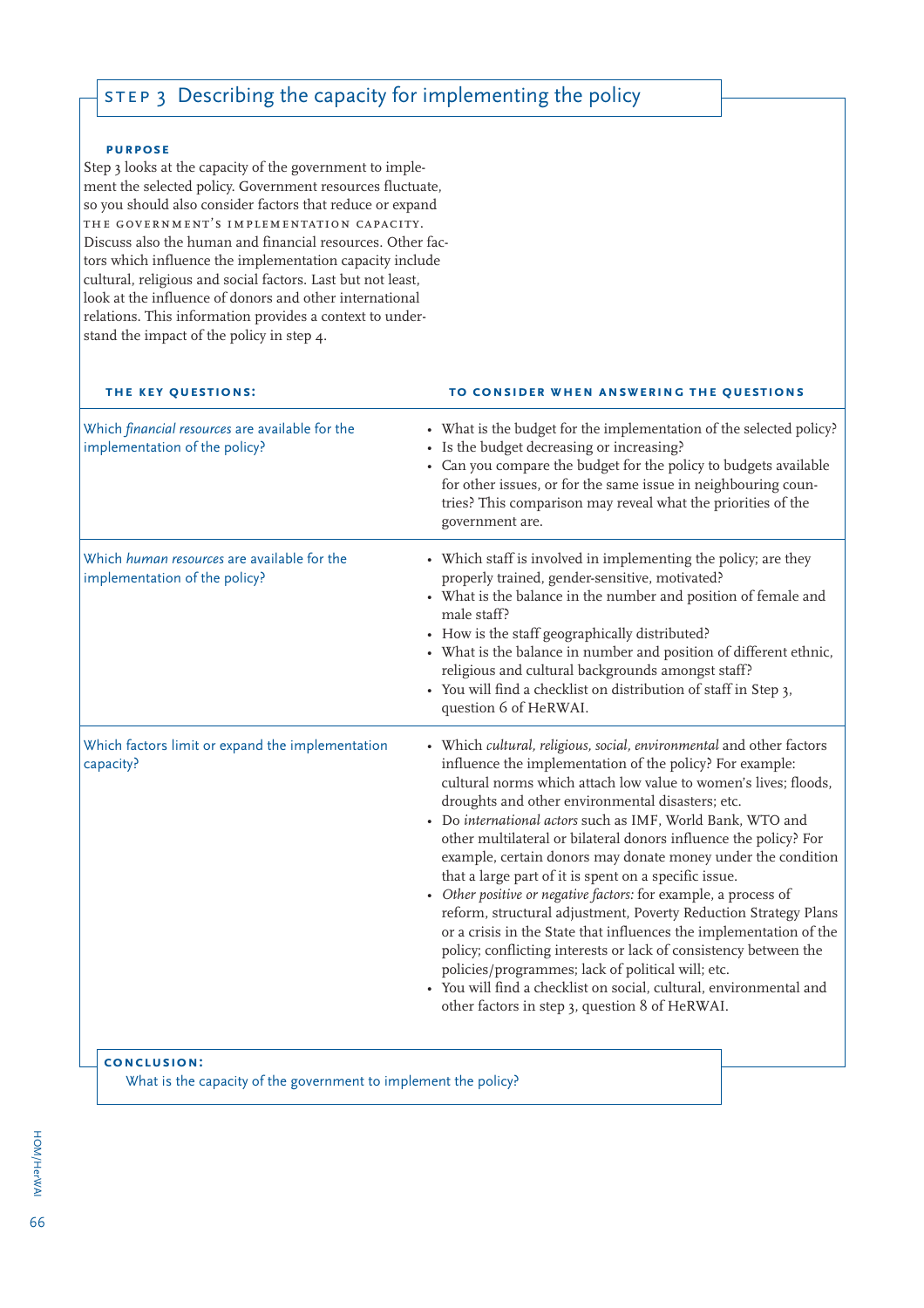# STEP 4 The impact on the health rights of women

#### **purpose**

Step 4 looks at the human rights impact of the policy. This step assesses what actually happens and whether the effects of the policy result in a violation of women's health rights. States which have ratified the human rights treaties mentioned in step 2 have to comply with all the elements of women's health rights described below. However, not all elements may be relevant for the policy you are analysing. The questions of step 4 help you to distinguish which are relevant elements and how the policy impacts on the

relevant aspects of women's health rights. If the policy has a negative impact on women's health rights, States are in violation with their obligations under those treaties. If there is no impact, it is important to ask: did the State miss an opportunity to improve women's health rights? The two main questions in step 4 are:

- What is the impact of the policy on women's health, in human rights terms?
- Does the policy have a discriminatory impact?

| THE KEY QUESTIONS:                                                                         | TO CONSIDER WHEN ANSWERING THE QUESTIONS                                                                                                                                                                                                                                                                                                                                                                                                                                                                                                                                                                                                                                                                                            |
|--------------------------------------------------------------------------------------------|-------------------------------------------------------------------------------------------------------------------------------------------------------------------------------------------------------------------------------------------------------------------------------------------------------------------------------------------------------------------------------------------------------------------------------------------------------------------------------------------------------------------------------------------------------------------------------------------------------------------------------------------------------------------------------------------------------------------------------------|
| Is timely and appropriate health care a relevant issue?                                    | • Timely and appropriate health care refers to a whole range of<br>goods, services and facilities, such as medicines and contra-<br>ceptive methods, well-trained and respectful health workers,<br>health clinics and vaccination programmes.                                                                                                                                                                                                                                                                                                                                                                                                                                                                                      |
| Are underlying determinants of health a relevant issue?                                    | • Determinants are the conditions which make it possible to live<br>in health, such as:<br>- Access to safe and potable water and adequate sanitation;<br>- An adequate supply of safe food, nutrition and housing;<br>- Healthy occupational and environmental conditions;<br>- Access to education and information (in general, to enhance<br>access to health care).                                                                                                                                                                                                                                                                                                                                                             |
| Is participation a relevant issue?                                                         | The participation of the population in all health-related decision-<br>making at the community, national and international levels is<br>an important element of the right to health. Individuals and<br>groups should be involved in setting priorities, making deci-<br>sions, and planning, implementing and evaluating strategies to<br>achieve better health. They should also have an opportunity to<br>lodge complaints about the negative effects of laws and policies.<br>• Have the groups that are most affected by the policy participated<br>in its development and implementation?<br>• Which mechanisms for redress are in place (such as ombuds-<br>men, patients' rights associations, complaint procedures, etc.)? |
| Is violence against women a relevant issue?                                                | • The CEDAW Committee considers gender-based violence as a<br>form of discrimination. States have the obligation to prevent<br>violence against women and to investigate and punish acts of<br>violence (General Recommendation 19, paragraphs 1, 6 and 20).<br>· Is violence against women a factor in the policy/problem?<br>• Does the government take adequate measures to prevent and/or<br>ban violence against women?                                                                                                                                                                                                                                                                                                        |
| What is the impact of the policy on the availability of<br>services, goods and facilities? | • Availability requirement: Functioning public health and health-<br>care facilities, goods and services, as well as programmes, must<br>be available in sufficient quantity within the country.                                                                                                                                                                                                                                                                                                                                                                                                                                                                                                                                    |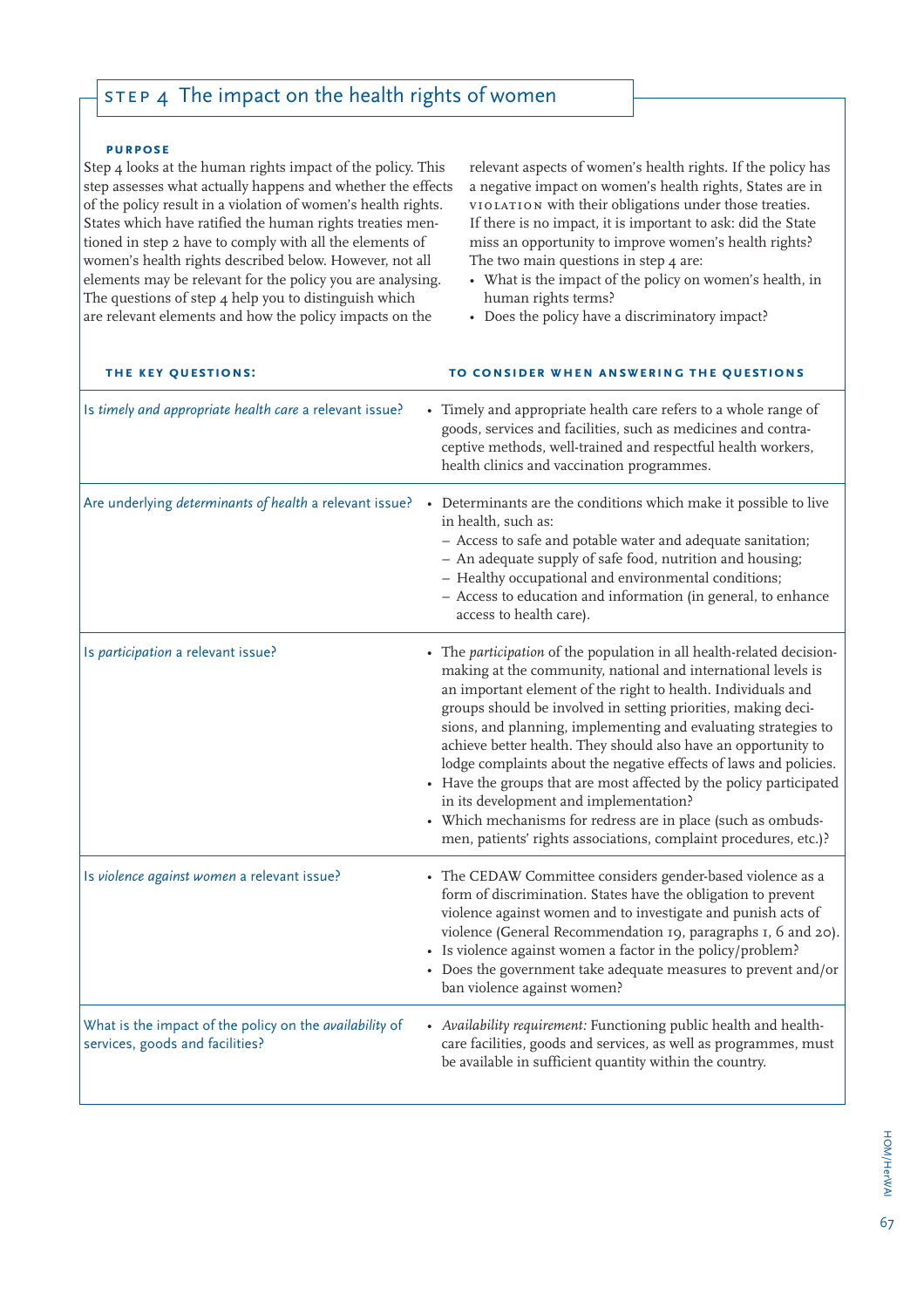| STEP 4 continued |
|------------------|
|                  |

| THE KEY QUESTIONS:                                                                          | TO CONSIDER WHEN ANSWERING THE QUESTIONS                                                                                                                                                                                                                                                                                                                                                                                                                                                                                                                                                                                                                                                                                                                                                                                                                                                         |
|---------------------------------------------------------------------------------------------|--------------------------------------------------------------------------------------------------------------------------------------------------------------------------------------------------------------------------------------------------------------------------------------------------------------------------------------------------------------------------------------------------------------------------------------------------------------------------------------------------------------------------------------------------------------------------------------------------------------------------------------------------------------------------------------------------------------------------------------------------------------------------------------------------------------------------------------------------------------------------------------------------|
| What is the impact of the policy on the accessibility of<br>services, goods and facilities? | • Accessibility requirement: Health facilities, goods and services<br>must be accessible to everyone without discrimination, within<br>the jurisdiction of the country.<br>• Accessibility includes:<br>- Physical accessibility<br>- Economic accessibility<br>$-$ Information accessibility                                                                                                                                                                                                                                                                                                                                                                                                                                                                                                                                                                                                    |
| What is the impact of the policy on the acceptability<br>of services, goods and facilities? | • Acceptability requirement: All health facilities, goods and services<br>must be respectful of medical ethics and culturally appropriate,<br>i.e. respectful of the culture of individuals, minorities, peoples<br>and communities, sensitive to gender and age, as well as<br>designed to respect the confidentiality and improve the health<br>status of those concerned.                                                                                                                                                                                                                                                                                                                                                                                                                                                                                                                     |
| What is the impact of the policy on the quality of<br>services, goods and facilities?       | • Quality requirement: Health facilities, goods and services must<br>be scientifically as well as medically appropriate and of good<br>quality. This requires, amongst others, skilled medical person-<br>nel, scientifically approved and unexpired drugs and hospital<br>equipment, safe and potable water, and adequate sanitation.                                                                                                                                                                                                                                                                                                                                                                                                                                                                                                                                                           |
| Does the policy have discriminatory effects?                                                | • Is the impact of the policy - as analysed in the previous ques-<br>tions - equally felt by all groups, or are some groups affected<br>more than others?<br>• A policy violates the right to non-discrimination if its direct or<br>indirect impact:<br>- negatively affects some groups but not others,<br>- positively affects groups that were already advantaged<br>(thereby widening the gap),<br>- affects all groups equally, without taking into account<br>significant differences between those groups, and/or<br>- reaffirms stereotypes which maintain all or certain groups<br>of women in an inferior position.<br>• A policy is not considered discriminatory if it has a positive<br>effect for disadvantaged groups only, on the condition that it is<br>a temporary special measure with the specific aim of reducing<br>the gap between advantaged and disadvantaged groups. |
| CONCLUSION:                                                                                 |                                                                                                                                                                                                                                                                                                                                                                                                                                                                                                                                                                                                                                                                                                                                                                                                                                                                                                  |

 What is the human rights impact of the policy on women's health rights? Distinguish between positive, negative or neutral effects. Can we speak of violations of women's health rights? (Explain why/ which ones.)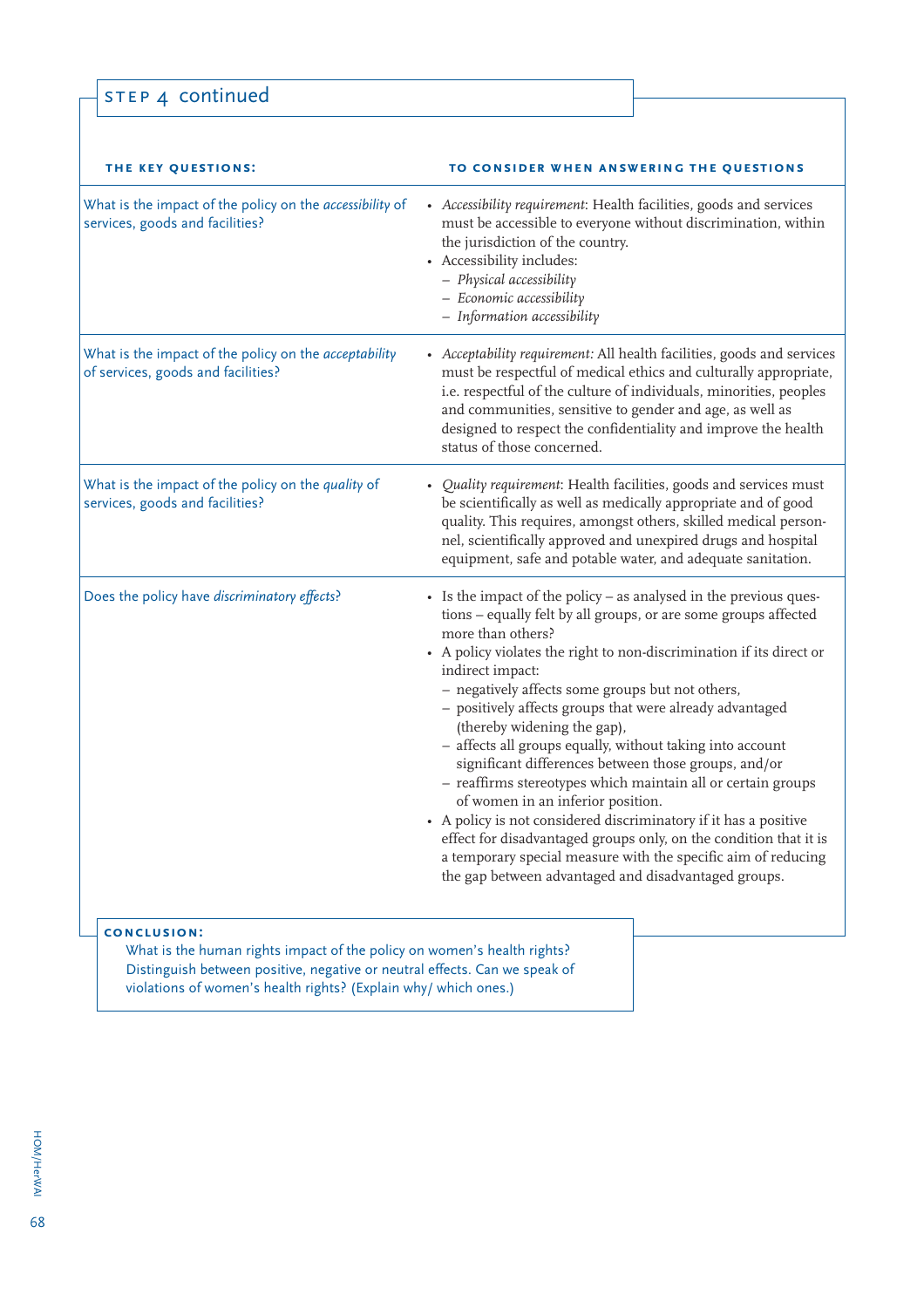# STEP 5 State obligations

#### **purpose**

Step 5 looks at the relevant state obligations in relation to the selected policy. In step 2 you explored which commitments the government has made. Below you will find the obligations that result from these commitments in relation to the right to health. Select the obligations which are most relevant to the selected policy and explore the difference between what the government promised to do (step 2)

and what the government actually has achieved (step 4). This difference provides strong arguments to improve the policy. In addition, connect the obligations of the government to the violations established in step 4. This helps to determine the violations for which you can hold your government accountable.

| THE KEY QUESTIONS:                                                                                                   | TO CONSIDER WHEN ANSWERING THE QUESTIONS                                                                                                                                                                                                                                                                                                                                                                                                                                                                                                                                                                                                                                                                                                                                                                                                                                                                                                                                                                                                                                                                    |
|----------------------------------------------------------------------------------------------------------------------|-------------------------------------------------------------------------------------------------------------------------------------------------------------------------------------------------------------------------------------------------------------------------------------------------------------------------------------------------------------------------------------------------------------------------------------------------------------------------------------------------------------------------------------------------------------------------------------------------------------------------------------------------------------------------------------------------------------------------------------------------------------------------------------------------------------------------------------------------------------------------------------------------------------------------------------------------------------------------------------------------------------------------------------------------------------------------------------------------------------|
| Who is responsible?                                                                                                  | • Who are the main actors responsible for the violations noted<br>in step 4? The government or other national actor(s)?<br>• Do foreign governments or international actors have an<br>influence on the violations?<br>• Do these actors correspond with the actors identified in step 1?                                                                                                                                                                                                                                                                                                                                                                                                                                                                                                                                                                                                                                                                                                                                                                                                                   |
| Is the government meeting its core obligations in<br>relation to the policy?                                         | Core obligations are the most basic obligations related to the right<br>to health that all governments are required to meet, no matter<br>what the circumstances. They oblige governments:<br>• To ensure, at the very least, minimum essential levels of<br>A Access to health facilities, goods and services on a non-dis-<br>criminatory basis, especially for vulnerable or marginalized<br>groups;<br>B Access to basic food;<br>c Access to basic shelter, housing, water and sanitation;<br>D Essential drugs;<br>E Equitable distribution of all health facilities, goods and<br>services;<br>F A national public health strategy and plan of action.<br>• The following core obligations are of comparable priority;<br>G Reproductive, maternal (pre-natal as well as post-natal) and<br>child health care;<br>H Immunization against major infectious diseases;<br>I Measures to prevent, treat and control epidemic and endemic<br>diseases;<br>J Education and access to information concerning health;<br>K Training for health personnel, including education on health<br>and human rights. |
| Is the government meeting its obligations to respect,<br>protect and fulfil health rights in relation to the policy? | • The government fails to respect women's health rights if the poli-<br>cy itself has an effect which reduces women's chances to enjoy<br>good health.<br>• The government fails to protect women's health rights if the poli-<br>cy permits or does not prevent that others endanger women's<br>health.<br>The obligation to fulfil means that the government has to take<br>positive measures that enable and assist people to enjoy their<br>health rights. These measures include the development of a<br>health policy ensuring that everyone has equal access to the<br>determinants of health, providing sexual and reproductive<br>health services through the public health system and measures<br>to reduce infant and maternal mortality rates.<br>• It is a good idea to make a connection to the commitments you<br>identified in step 2.                                                                                                                                                                                                                                                      |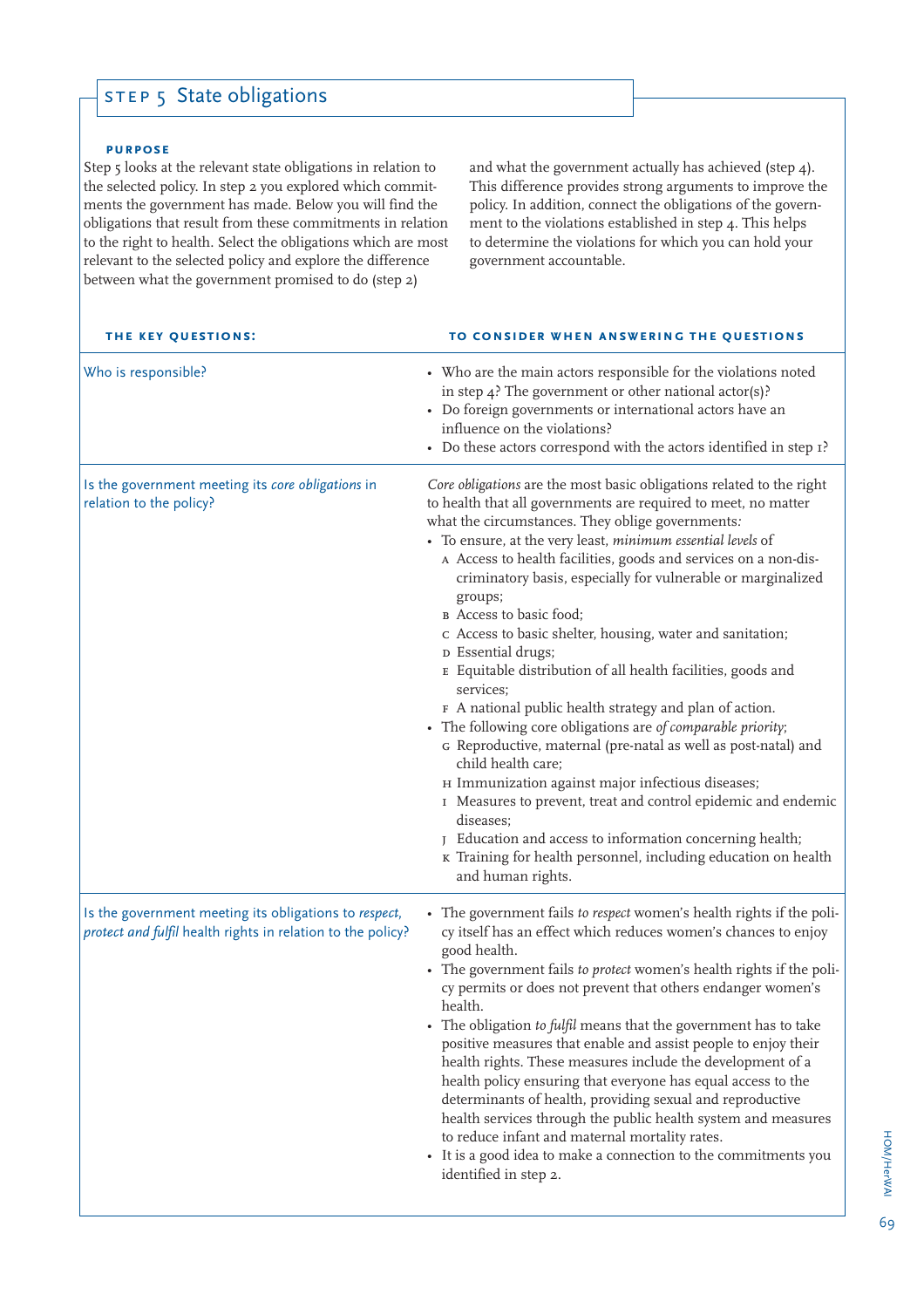STEP 5 continued

| THE KEY QUESTIONS:                                                                   | TO CONSIDER WHEN ANSWERING THE QUESTIONS                                                                                                                                                                                                                                                                                                                                                                                                                                                                                                                                                                                                                                                                                                                                                                                                          |
|--------------------------------------------------------------------------------------|---------------------------------------------------------------------------------------------------------------------------------------------------------------------------------------------------------------------------------------------------------------------------------------------------------------------------------------------------------------------------------------------------------------------------------------------------------------------------------------------------------------------------------------------------------------------------------------------------------------------------------------------------------------------------------------------------------------------------------------------------------------------------------------------------------------------------------------------------|
| Does the obligation of progressive realization apply?                                | • The obligation of progressive realization requires governments to<br>do whatever they can to improve women's health rights. This<br>means that if the government can achieve more by improving<br>the policy, it has the obligation to do so.                                                                                                                                                                                                                                                                                                                                                                                                                                                                                                                                                                                                   |
| Does the obligation of non-retrogression apply?                                      | Obligation of non-retrogression: Governments are not allowed to<br>remain passive in a situation where health rights deteriorate.<br>Nor are they permitted to take measures that reduce the enjoy-<br>ment of rights. If a government does take retrogressive meas-<br>ures, it has to prove that it had no other option, for example, due<br>to a severe crisis. The government also must demonstrate that it<br>has protected the rights of the most vulnerable groups.<br>The obligation of non-retrogression is applicable only if:<br>- the deterioration is avoidable,<br>- the government has not done all it can to prevent the<br>deterioration,<br>- the government has not asked for international assistance to<br>address the problem, and/or<br>- the government has not protected vulnerable groups against<br>the deterioration. |
| Is lack of resources a major obstacle?                                               | $\bullet$ If yes:<br>- Has the government used the resources it does have to the<br>maximum extent?<br>- Has the government attempted to obtain international techni-<br>cal and financial assistance?<br>- Have other (donor) governments or international institutions<br>extended the necessary assistance?<br>- Base your answer on your findings in step 3.                                                                                                                                                                                                                                                                                                                                                                                                                                                                                  |
| For which violations can you hold your govern-<br>ment accountable?                  | • List the main negative or lack of effects established in step 4.<br>• From the above questions, which of the relevant obligations can<br>you connect to these effects?<br>• Can you link them to the government commitments discussed<br>in step 2?<br>Please note: In determining whether the government is meeting<br>its obligations it is important to distinguish a government's<br>inability from its unwillingness to comply with its obligations.<br>Only in the case of unwillingness can you hold your govern-<br>ment accountable for a violation.                                                                                                                                                                                                                                                                                   |
| <b>CONCLUSION:</b><br>For which violations can you hold your government accountable? |                                                                                                                                                                                                                                                                                                                                                                                                                                                                                                                                                                                                                                                                                                                                                                                                                                                   |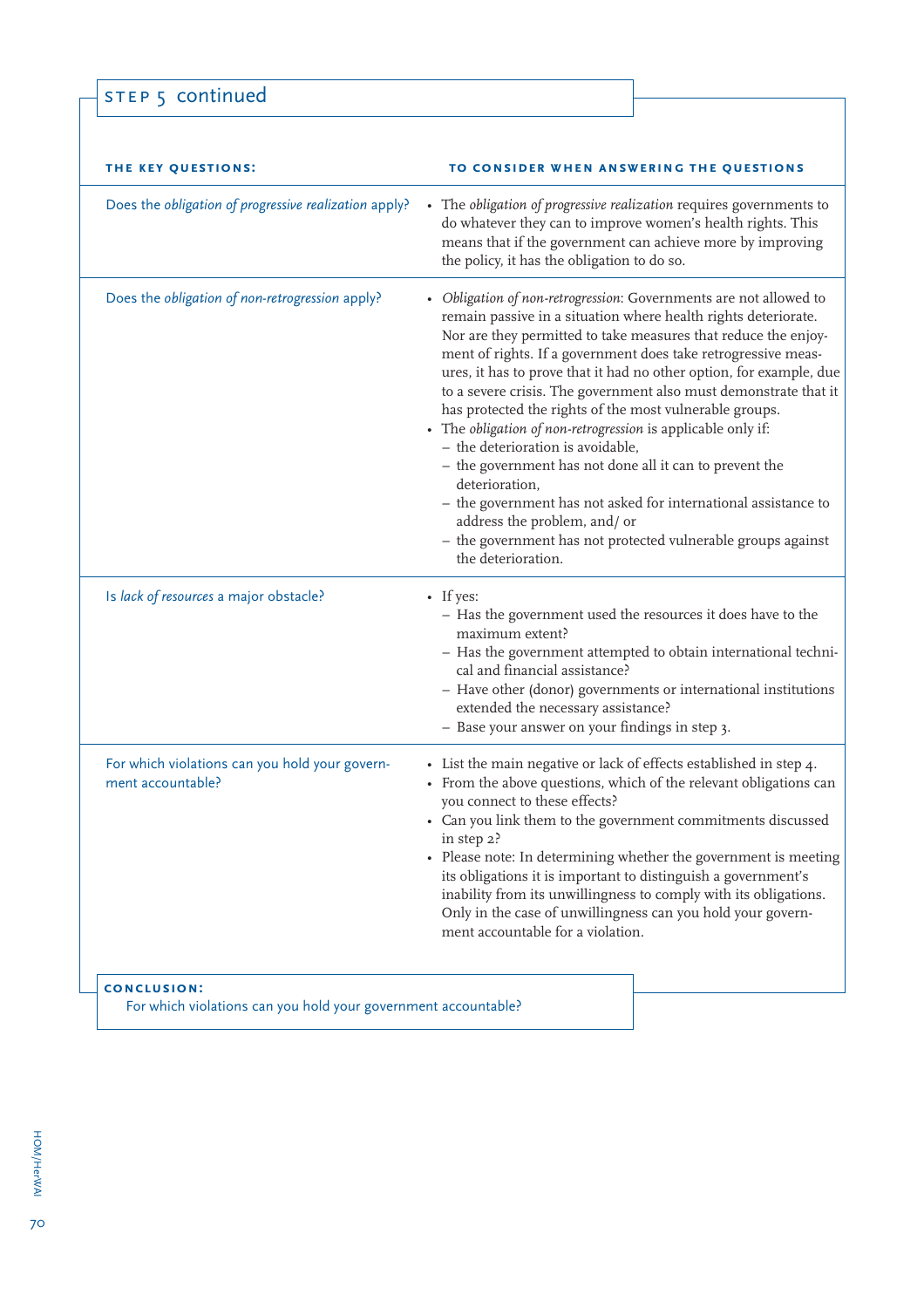# STEP 6 Conclusions and way forward

#### **purpose**

On the basis of the above conclusions decide what the next step will be: further action such as a lobbying campaign, advocacy, training and/or an in-depth study of the policy made by your organization. Step 6 helps you to USE THE results of the analysis for action. It serves to organize information and to make choices.

Before deciding on the way forward we ask you to do the following exercise:

- Consider the above conclusions as a whole.
- Looking at the conclusions, what is your overall conclusion?



| THE KEY QUESTIONS:                                                                                 | TO CONSIDER WHEN ANSWERING THE QUESTIONS                                                                                                                                                                                                                                                                                                                                                                                                                                                                                                                                                                                                                                                                                                                                           |
|----------------------------------------------------------------------------------------------------|------------------------------------------------------------------------------------------------------------------------------------------------------------------------------------------------------------------------------------------------------------------------------------------------------------------------------------------------------------------------------------------------------------------------------------------------------------------------------------------------------------------------------------------------------------------------------------------------------------------------------------------------------------------------------------------------------------------------------------------------------------------------------------|
| What will you do with the information that resulted<br>from the discussions in the previous steps? | • Did you gather sufficient information to take further action, or<br>do you need to make a more in-depth analysis/ study of the poli-<br>cy? In the latter case we refer you to the complete version of the<br>HeRWAI instrument.                                                                                                                                                                                                                                                                                                                                                                                                                                                                                                                                                 |
| What will your recommendations or demands to the<br>government be?                                 | • Try to formulate a recommendation for each of the violations and<br>unwanted effects of the policy.<br>• If a change in the policy is not the solution, what action should<br>the government take?<br>• To what extent is your organization willing and able to assist the<br>government in the further development and implementation of<br>the recommendations?                                                                                                                                                                                                                                                                                                                                                                                                                |
| What will your action plan to lobby for improvement of<br>the policy be?                           | Examples of further action could be: an urgent action letter<br>addressed to the responsible minister, a meeting with<br>responsible policy-makers or members of parliament, a press<br>briefing, etc.<br>• Consider who you want to approach: which national govern-<br>ment department, person or procedure could be most helpful<br>in achieving implementation of the recommendations and<br>demands? Or which other governments, funding agencies or<br>other actors that have an influence on the policy could you<br>approach?<br>• What is the most suitable time to present the findings?<br>• Approach: Is an approach based on dialogue or on confronta-<br>tion more likely to succeed? Which administrative, judicial,<br>complaints or other procedures can be used? |
| What does your organization need to execute the<br>above plans?                                    | • How much time and which resources (financial and in terms of<br>skills) does your organization need to implement the action<br>plan? Can these be made available?                                                                                                                                                                                                                                                                                                                                                                                                                                                                                                                                                                                                                |
| Can you involve others in the execution of your plans?                                             | • Linking up with other organizations can make your lobbying<br>efforts stronger.                                                                                                                                                                                                                                                                                                                                                                                                                                                                                                                                                                                                                                                                                                  |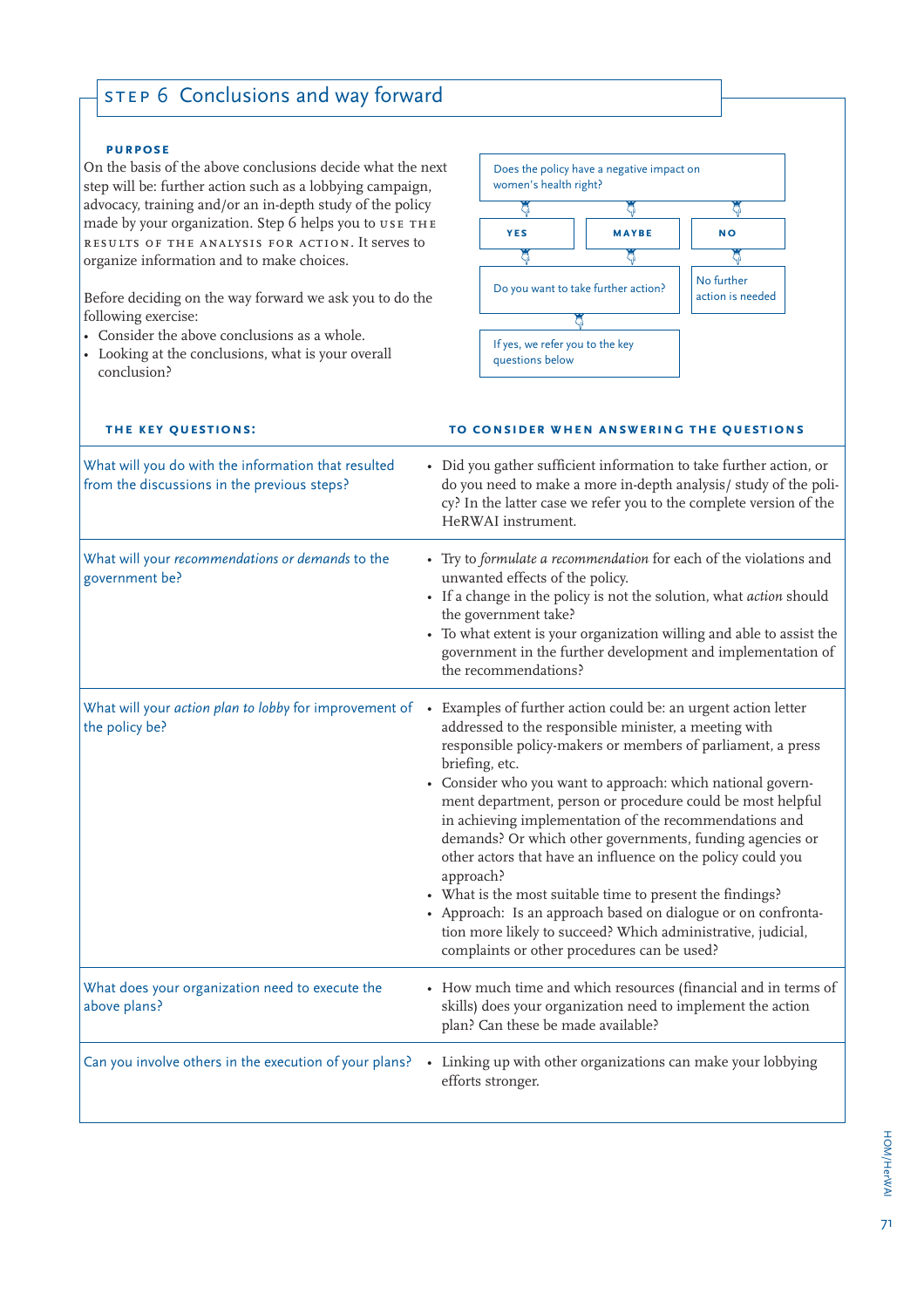## A final word

We would like to THANK YOU for using the discussion guide. The authors sincerely hope that the HeRWAI discussion guide has proven to be a useful tool to analyse and influence the impact of policy on women's health rights. We would very much appreciate receiving your feedback about the HeRWAI discussion guide and would be grateful to hear about your experiences with this tool. Please send your comments to h.plagman@hom.nl or s.bakker@hom.nl. These comments will be helpful for the further improvement of the instrument. If you are interested to learn about the background and history of the document or if you would like to receive HeRWAI in its full-length you can contact h.plagman@hom.nl or s.bakker@hom.nl.

*Utrecht, The Netherlands, November 2005*